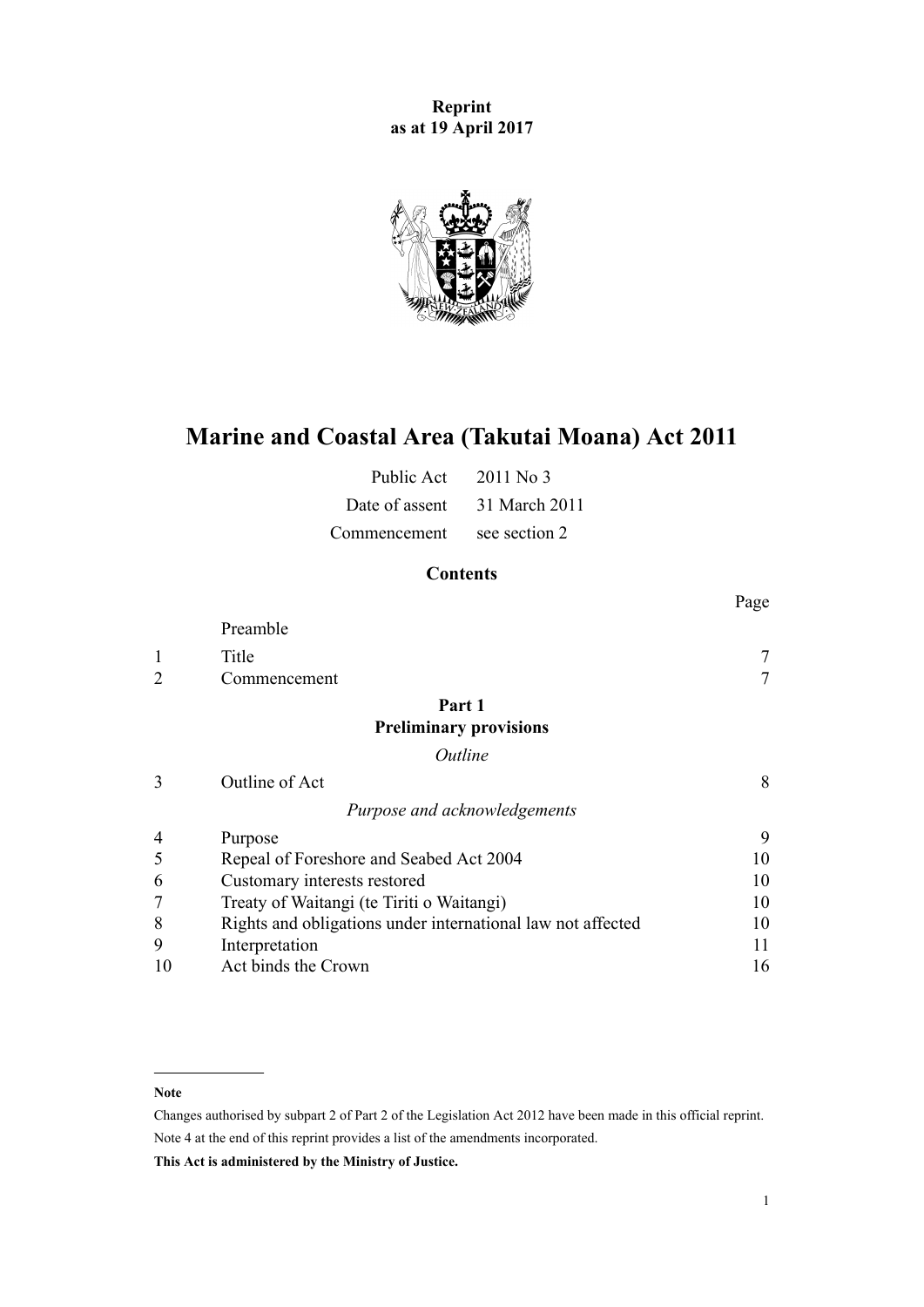# **[Part 2](#page-16-0)**

# **[Common marine and coastal area](#page-16-0)**

[Subpart 1—Interests in common marine and coastal area](#page-16-0)

| 11 | Special status of common marine and coastal area                                                                                                 | 17 |
|----|--------------------------------------------------------------------------------------------------------------------------------------------------|----|
| 12 | Areas acquiring status under certain enactments may vest in Crown                                                                                | 18 |
| 13 | Boundary changes of marine and coastal area                                                                                                      | 18 |
| 14 | Roads located in marine and coastal area                                                                                                         | 18 |
| 15 | No ownership in road that becomes part of common marine and<br>coastal area                                                                      | 20 |
| 16 | Continued Crown ownership of minerals                                                                                                            | 20 |
| 17 | Additions to common marine and coastal area                                                                                                      | 20 |
| 18 | Rights of owners of structures                                                                                                                   | 20 |
| 19 | Crown deemed to be owner of abandoned structures                                                                                                 | 21 |
| 20 | Act does not affect existing resource consents or lawful activities                                                                              | 22 |
| 21 | Certain proprietary interests to continue                                                                                                        | 22 |
| 22 | Provisions relating to computer freehold registers wholly in<br>common marine and coastal area                                                   | 23 |
| 23 | Provisions relating to computer freehold register to land in<br>common marine and coastal area and land above line of mean<br>high-water springs | 23 |
| 24 | Exclusion of interests in marine and coastal area founded on<br>adverse possession or prescriptive title                                         | 24 |
| 25 | Local authorities may apply to Minister for redress for loss of<br>divested areas                                                                | 24 |
|    | Subpart 2—Public rights and powers over common marine and<br>coastal area                                                                        |    |
|    | Rights of access                                                                                                                                 |    |
| 26 | Rights of access                                                                                                                                 | 25 |
|    | Rights of navigation                                                                                                                             |    |
|    |                                                                                                                                                  |    |
| 27 | Rights of navigation within marine and coastal area                                                                                              | 26 |
|    | Rights of fishing                                                                                                                                |    |
| 28 | Fishing rights preserved                                                                                                                         | 26 |
|    | Subpart 3-Reclaimed land                                                                                                                         |    |
| 29 | Interpretation                                                                                                                                   | 27 |
| 30 | Certain reclaimed land to vest in Crown                                                                                                          | 27 |
| 31 | New status of existing reclaimed land                                                                                                            | 28 |
| 32 | Minister may declare reclaimed land to be subject to Land Act<br>1948                                                                            | 28 |
| 33 | Minister to administer reclaimed land subject to this subpart                                                                                    | 29 |
| 34 | Granting and disposition of interests in reclaimed land subject to<br>this subpart                                                               | 29 |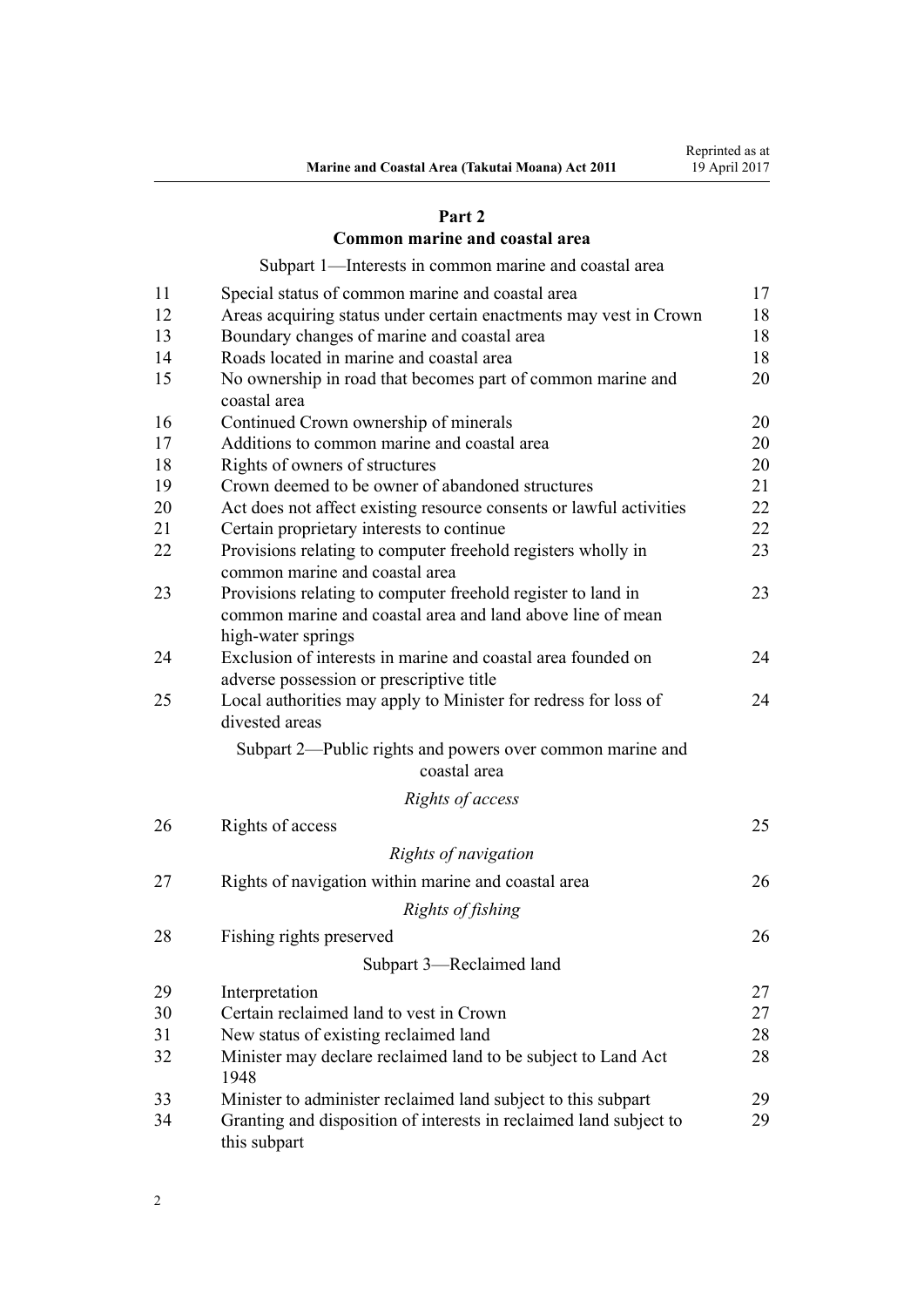| Reprinted as at<br>19 April 2017<br>Marine and Coastal Area (Takutai Moana) Act 2011 |                                                                                                                  |    |
|--------------------------------------------------------------------------------------|------------------------------------------------------------------------------------------------------------------|----|
| 35                                                                                   | Eligible applicants for interests in reclaimed land subject to this<br>subpart                                   | 29 |
| 36                                                                                   | Determination of application by Minister                                                                         | 30 |
| 37                                                                                   | Presumption that certain applicants to be granted freehold interest<br>in reclaimed land subject to this subpart | 31 |
| 38                                                                                   | Notification of determination and variation                                                                      | 31 |
| 39                                                                                   | Vesting of interest in reclaimed land subject to this subpart                                                    | 32 |
| 40                                                                                   | Application for renewal of interests less than freehold                                                          | 33 |
| 41                                                                                   | Pending applications under Resource Management Act 1991 that<br>relate to reclaimed land                         | 33 |
| 42                                                                                   | Savings                                                                                                          | 34 |
| 43                                                                                   | Land reclaimed from customary marine title areas by customary<br>marine title groups                             | 34 |
|                                                                                      | Rights of first refusal                                                                                          |    |
| 44                                                                                   | Restrictions on disposition of freehold interest                                                                 | 35 |
| 45                                                                                   | Offers to Minister, iwi or hapū, or public                                                                       | 36 |
|                                                                                      | Part 3                                                                                                           |    |
|                                                                                      | <b>Customary interests</b>                                                                                       |    |
| 46                                                                                   | Overview of this Part                                                                                            | 37 |
|                                                                                      | Subpart 1—Participation in conservation processes in common<br>marine and coastal area                           |    |
| 47                                                                                   | Participation in conservation processes                                                                          | 38 |
| 48                                                                                   | Notification of conservation process                                                                             | 38 |
| 49                                                                                   | Obligation on decision maker                                                                                     | 39 |
| 50                                                                                   | Stranded marine mammals                                                                                          | 39 |
|                                                                                      | Subpart 2—Protected customary rights                                                                             |    |
| 51                                                                                   | Meaning of protected customary rights                                                                            | 40 |
| 52                                                                                   | Scope and effect of protected customary rights                                                                   | 40 |
| 53                                                                                   | Delegations and transfers of protected customary rights                                                          | 41 |
| 54                                                                                   | Limitations on exercise of protected customary rights                                                            | 42 |
| 55                                                                                   | Effect of protected customary rights on resource consent<br>applications                                         | 42 |
|                                                                                      | Controls                                                                                                         |    |
| 56                                                                                   | Controls on exercise of protected customary rights                                                               | 43 |
| 57                                                                                   | Notification of controls                                                                                         | 44 |
|                                                                                      | Subpart 3—Customary marine title                                                                                 |    |
|                                                                                      | Determination of whether customary marine title exists                                                           |    |
| 58                                                                                   | Customary marine title                                                                                           | 44 |
| 59                                                                                   | Matters relevant to whether customary marine title exists                                                        | 45 |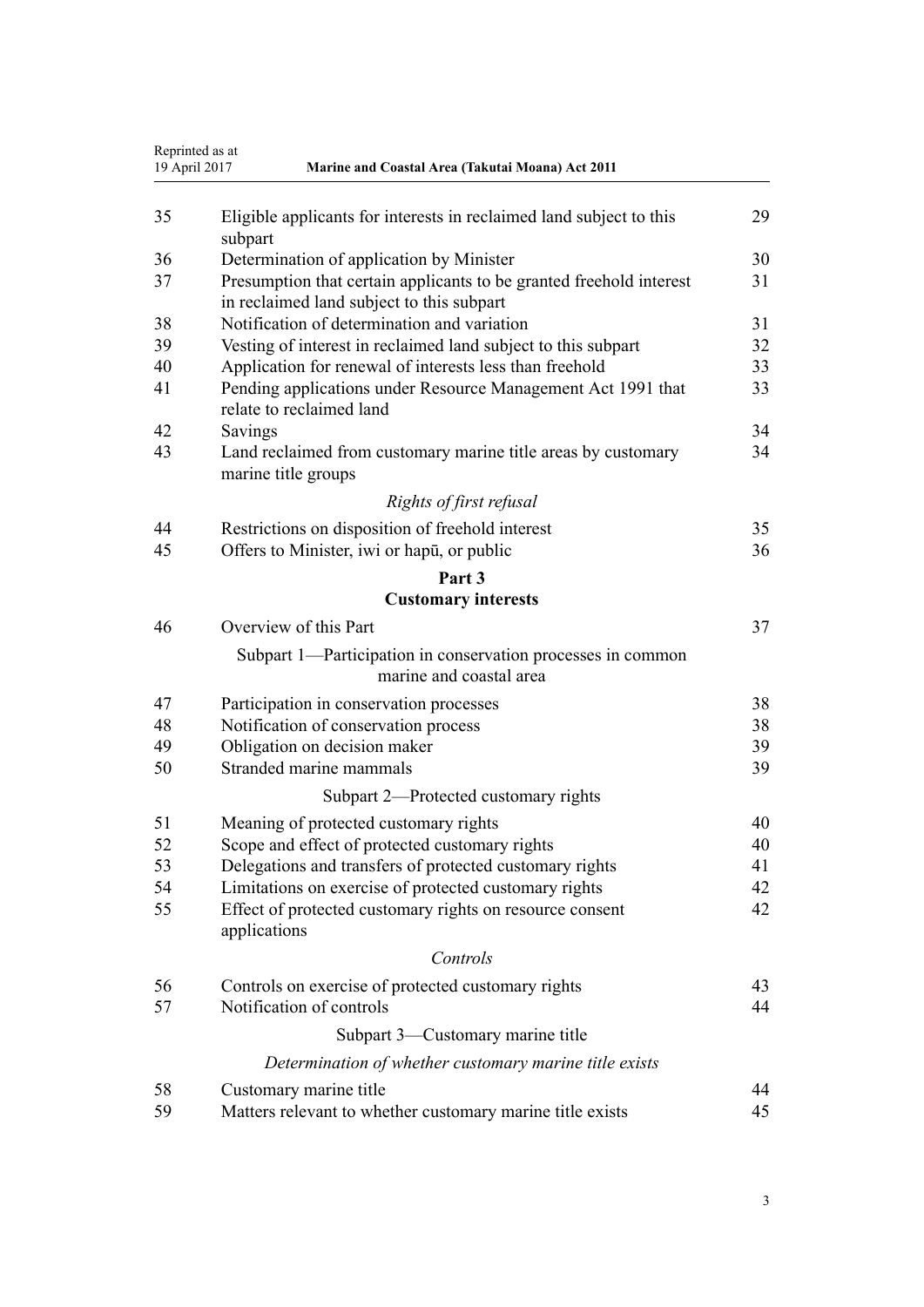|    | Marine and Coastal Area (Takutai Moana) Act 2011                       | Reprinted as at<br>19 April 2017 |
|----|------------------------------------------------------------------------|----------------------------------|
|    | Rights under customary marine title                                    |                                  |
| 60 | Scope and effect of customary marine title                             | 46                               |
| 61 | Delegation and transfer                                                | 47                               |
| 62 | Rights conferred by customary marine title                             | 47                               |
|    | Accommodated activities                                                |                                  |
| 63 | Interpretation                                                         | 48                               |
| 64 | Accommodated activities                                                | 50                               |
| 65 | Deemed accommodated activities                                         | 52                               |
|    | RMA permission right                                                   |                                  |
| 66 | Scope of Resource Management Act 1991 permission right                 | 53                               |
| 67 | Procedural matters relevant to exercise of RMA permission right        | 53                               |
| 68 | Effect of RMA permission right                                         | 54                               |
| 69 | Offence and penalty provision                                          | 54                               |
| 70 | Environment Court may make enforcement orders                          | 55                               |
|    | Conservation permission right                                          |                                  |
| 71 | Scope and effect of conservation permission right                      | 56                               |
| 72 | Obligation to refer proposals for conservation activity if             | 56                               |
|    | conservation permission right applies                                  |                                  |
| 73 | Obligations when conservation permission right is exercised            | 57                               |
|    | Protection purposes                                                    |                                  |
| 74 | Priority of protection purposes                                        | 57                               |
| 75 | Matters relevant to determining protection purposes                    | 58                               |
|    | Marine mammal watching permits                                         |                                  |
| 76 | Decisions on grant of marine mammal permits                            | 58                               |
|    | New Zealand coastal policy statement                                   |                                  |
| 77 | Consultation                                                           | 59                               |
|    | Wāhi tapu protection right                                             |                                  |
| 78 | Protection of wāhi tapu and wāhi tapu areas                            | 59                               |
| 79 | Wāhi tapu conditions                                                   | 59                               |
| 80 | Wardens and fishery officers                                           | 60                               |
| 81 | Compliance                                                             | 61                               |
|    | Ngā taonga tūturu                                                      |                                  |
| 82 | Newly found taonga tūturu                                              | 62                               |
|    | Status of minerals                                                     |                                  |
| 83 | Status of minerals in customary marine title area                      | 63                               |
| 84 | Status of existing privileges within common marine and coastal<br>area | 63                               |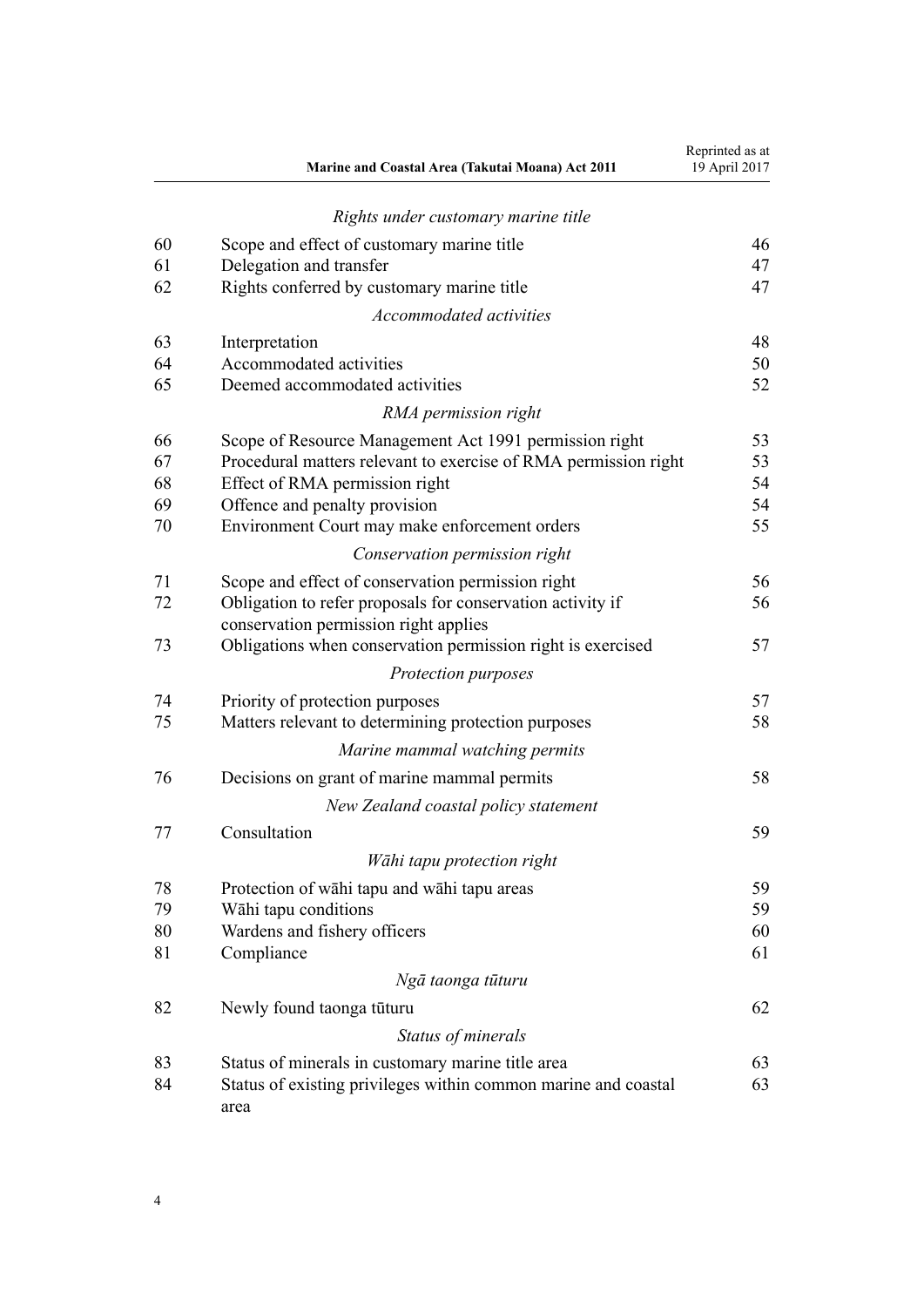| 85  | Planning document                                                                       | 64 |
|-----|-----------------------------------------------------------------------------------------|----|
| 86  | Lodging and registration of planning document                                           | 65 |
| 87  | <b>Transitional provision</b>                                                           | 65 |
|     | Obligations arising in respect of customary marine title planning<br>documents          |    |
| 88  | Obligation on local authorities                                                         | 65 |
| 89  | Obligation on Heritage New Zealand Pouhere Taonga                                       | 65 |
| 90  | Obligation on Director-General                                                          | 66 |
| 91  | Obligation on Minister of Fisheries                                                     | 66 |
| 92  | Interpretation                                                                          | 66 |
| 93  | Obligations on regional councils in relation to planning documents                      | 67 |
|     | Part 4                                                                                  |    |
|     | <b>Administrative and miscellaneous matters</b>                                         |    |
|     | Recognition of customary interests                                                      |    |
| 94  | Recognition of protected customary rights and customary marine<br>title                 | 69 |
|     | Subpart 1—Recognition agreements                                                        |    |
| 95  | Recognition agreements                                                                  | 69 |
| 96  | How recognition agreements to be brought into effect                                    | 69 |
| 97  | Notification of agreement recognising protected customary rights                        | 70 |
|     | Subpart 2—Recognition by order of Court                                                 |    |
| 98  | Court may recognise protected customary right or customary<br>marine title              | 70 |
| 99  | Court may refer to Māori Appellate Court or pūkenga for opinion<br>or advice on tikanga | 71 |
|     | Application for recognition order                                                       |    |
| 100 | Who may apply                                                                           | 71 |
| 101 | Contents of application                                                                 | 71 |
| 102 | Service of application                                                                  | 72 |
| 103 | Public notice of application                                                            | 72 |
| 104 | Who may appear on application for recognition order                                     | 73 |
| 105 | Evidence                                                                                | 73 |
| 106 | Burden of proof                                                                         | 73 |
| 107 | Court's flexibility in dealing with application                                         | 73 |
| 108 | Rules governing procedure                                                               | 74 |
|     | Recognition orders                                                                      |    |
| 109 | Form of recognition order                                                               | 74 |
| 110 | Requirements for notification of orders                                                 | 75 |
| 111 | Recognition order may be varied or cancelled                                            | 75 |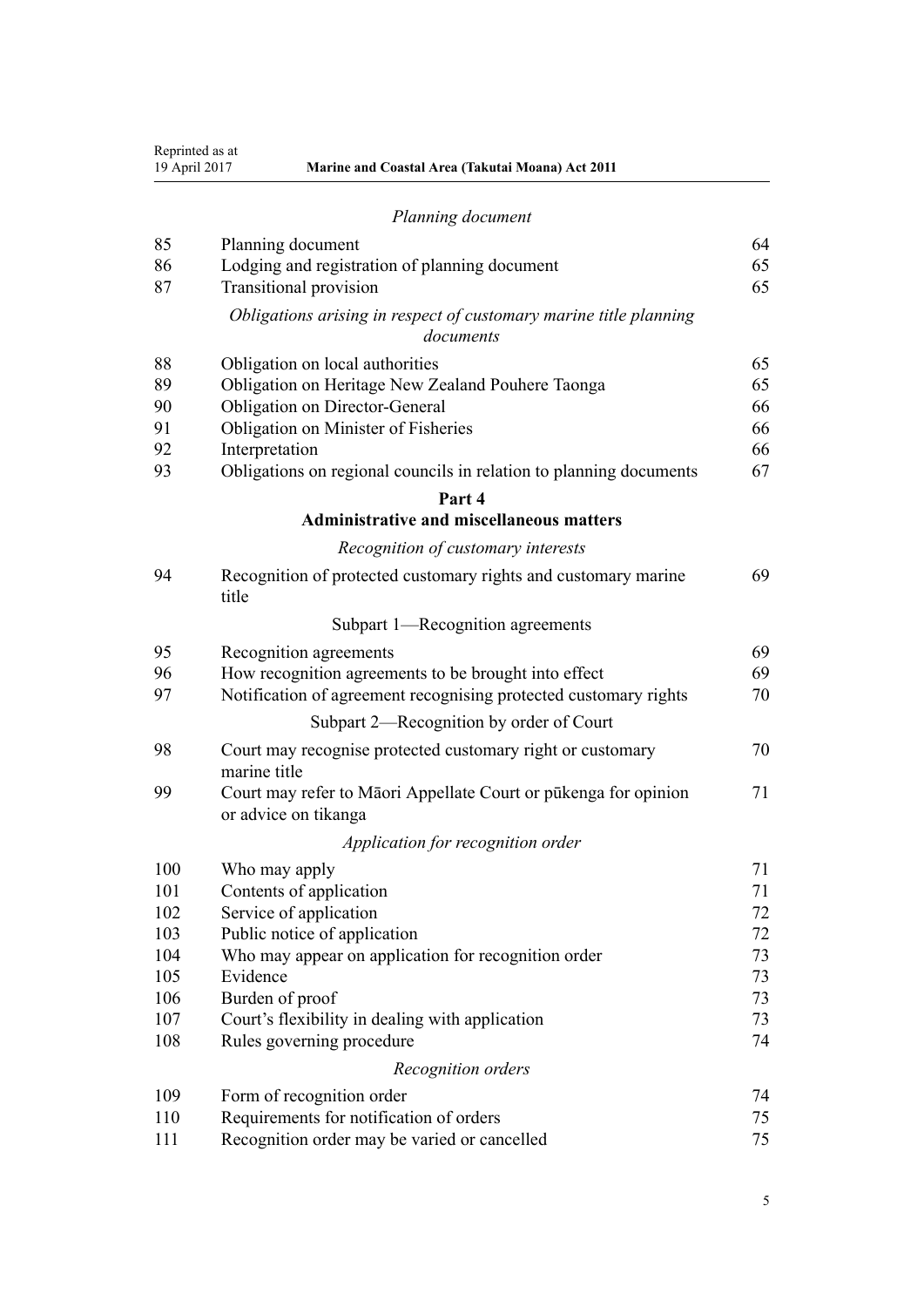|     | Marine and Coastal Area (Takutai Moana) Act 2011                                                                | Reprinted as at<br>19 April 2017 |
|-----|-----------------------------------------------------------------------------------------------------------------|----------------------------------|
|     | Appeal rights                                                                                                   |                                  |
| 112 | Right of appeal against decision of Court                                                                       | 76                               |
|     | Sealing of recognition orders                                                                                   |                                  |
| 113 | Orders sealed by Court                                                                                          | 77                               |
|     | Subpart 3—Marine and coastal area register                                                                      |                                  |
| 114 | Marine and coastal area register                                                                                | 77                               |
| 115 | Requirements for keeping register                                                                               | 77                               |
| 116 | Inspection and copying                                                                                          | 78                               |
| 117 | Application of Privacy Act 1993                                                                                 | 78                               |
|     | Subpart 4—Regulations and miscellaneous matters                                                                 |                                  |
|     | Regulations and bylaws                                                                                          |                                  |
| 118 | Regulations for administrative purposes                                                                         | 78                               |
| 119 | Minister of Conservation to perform residual management<br>functions                                            | 79                               |
| 120 | Regulations for management of common marine and coastal area                                                    | 79                               |
| 121 | <b>Bylaws</b>                                                                                                   | 80                               |
| 122 | Persons breaching regulations or bylaws may be directed to stop                                                 | 81                               |
|     | Local Acts                                                                                                      |                                  |
| 123 | Relationship between local Acts and this Act                                                                    | 82                               |
|     | References                                                                                                      |                                  |
| 124 | References to public foreshore and seabed                                                                       | 82                               |
|     | Transitional arrangements                                                                                       |                                  |
| 125 | Pending proceedings under Foreshore and Seabed Act 2004                                                         | 82                               |
|     | <b>Notices</b>                                                                                                  |                                  |
| 126 | Giving of notices                                                                                               | 83                               |
|     | Amendments to other enactments                                                                                  |                                  |
| 127 | Amendment to section 7 of Conservation Act 1987                                                                 | 83                               |
| 128 | Consequential amendments to other enactments                                                                    | 83                               |
|     | <b>Schedule 1</b>                                                                                               | 84                               |
|     | Resource consents and controls in protected customary rights<br>area                                            |                                  |
|     | <b>Schedule 2</b>                                                                                               | 92                               |
|     | Process by which certain new activities in customary marine<br>title area become deemed accommodated activities |                                  |
|     | <b>Schedule 3</b>                                                                                               | 98                               |
|     | <b>Enactments consequentially amended</b>                                                                       |                                  |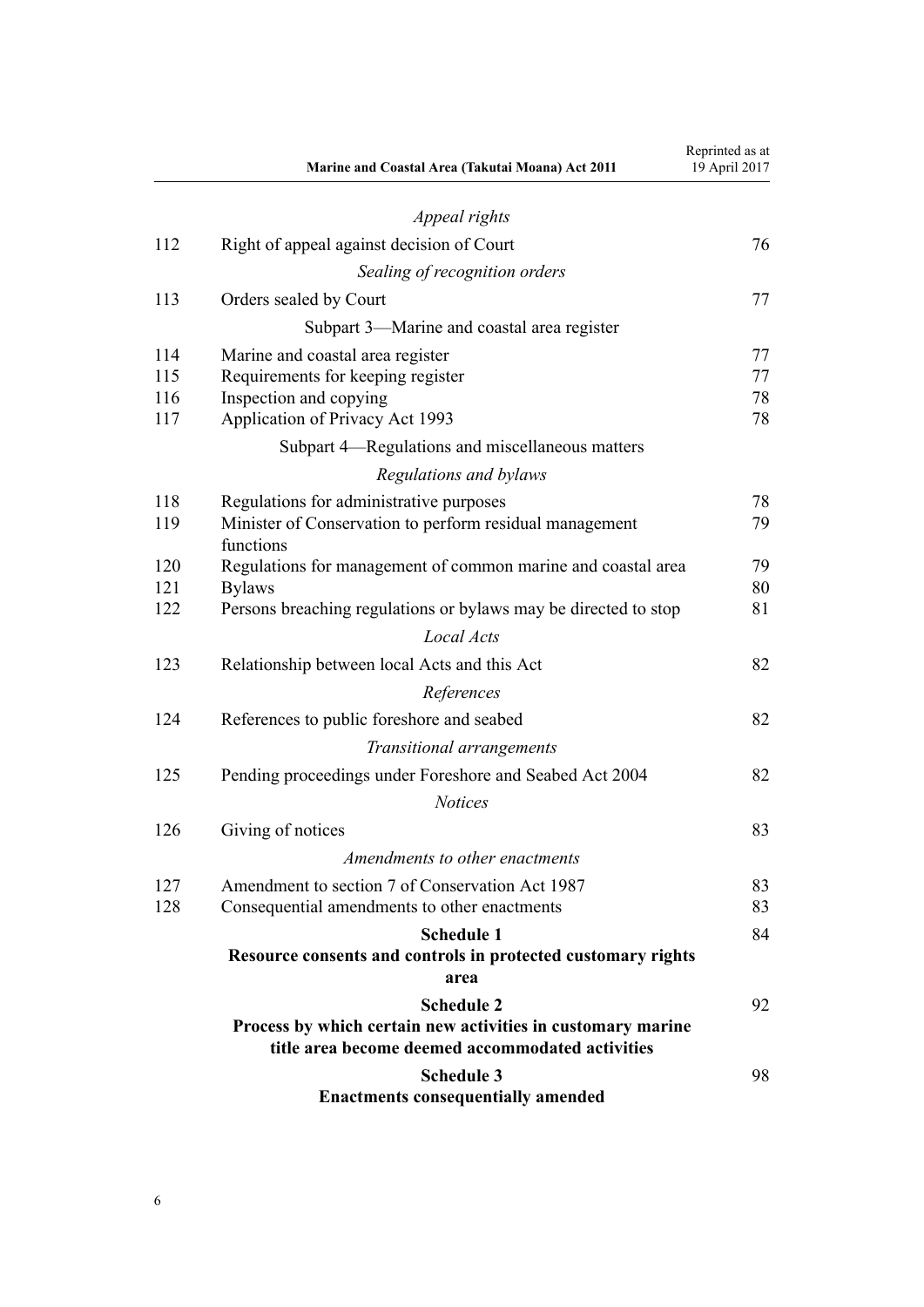# <span id="page-6-0"></span>**Preamble**

- (1) In June 2003, the Court of Appeal held in *Attorney-General v Ngāti Apa* [2003] 3 NZLR 643 that the Māori Land Court had jurisdiction to determine claims of customary ownership to areas of the foreshore and seabed. The [Foreshore and](http://prd-lgnz-nlb.prd.pco.net.nz/pdflink.aspx?id=DLM319838) [Seabed Act 2004](http://prd-lgnz-nlb.prd.pco.net.nz/pdflink.aspx?id=DLM319838) (the **2004 Act**) was enacted partly in response to the Court of Appeal's decision:
- (2) In its *Report on the Crown's Foreshore and Seabed Policy* (Wai 1071), the Waitangi Tribunal found the policy underpinning the [2004 Act](http://prd-lgnz-nlb.prd.pco.net.nz/pdflink.aspx?id=DLM319838) in breach of the Treaty of Waitangi. The Tribunal raised questions as to whether the policy complied with the rule of law and the principles of fairness and non-discrimination against a particular group of people. Criticism was voiced against the discriminatory effect of the 2004 Act on whānau, hapū, and iwi by the United Nations Committee on the Elimination of Racial Discrimination and the United Nations Special Rapporteur:
- (3) In 2009, a Ministerial Review Panel was set up to provide independent advice on the 2004 Act. It, too, viewed the Act as severely discriminatory against whānau, hapū, and iwi. The Panel proposed the repeal of the [2004 Act](http://prd-lgnz-nlb.prd.pco.net.nz/pdflink.aspx?id=DLM319838) and engagement with Māori and the public about their interests in the foreshore and seabed, recommending that new legislation be enacted to reflect the Treaty of Waitangi and to recognise and provide for the interests of whānau, hapū, and iwi and for public interests in the foreshore and seabed:
- (4) This Act takes account of the intrinsic, inherited rights of iwi, hapū, and whānau, derived in accordance with tikanga and based on their connection with the foreshore and seabed and on the principle of manaakitanga. It translates those inherited rights into legal rights and interests that are inalienable, enduring, and able to be exercised so as to sustain all the people of New Zealand and the coastal marine environment for future generations:

# **The Parliament of New Zealand therefore enacts as follows:**

# **1 Title**

This Act is the Marine and Coastal Area (Takutai Moana) Act 2011 and may also be cited as—

- (a) the Marine and Coastal Area Act 2011; or
- (b) te Takutai Moana Act 2011.

# **2 Commencement**

This Act comes into force on the day after the date on which it receives the Royal assent.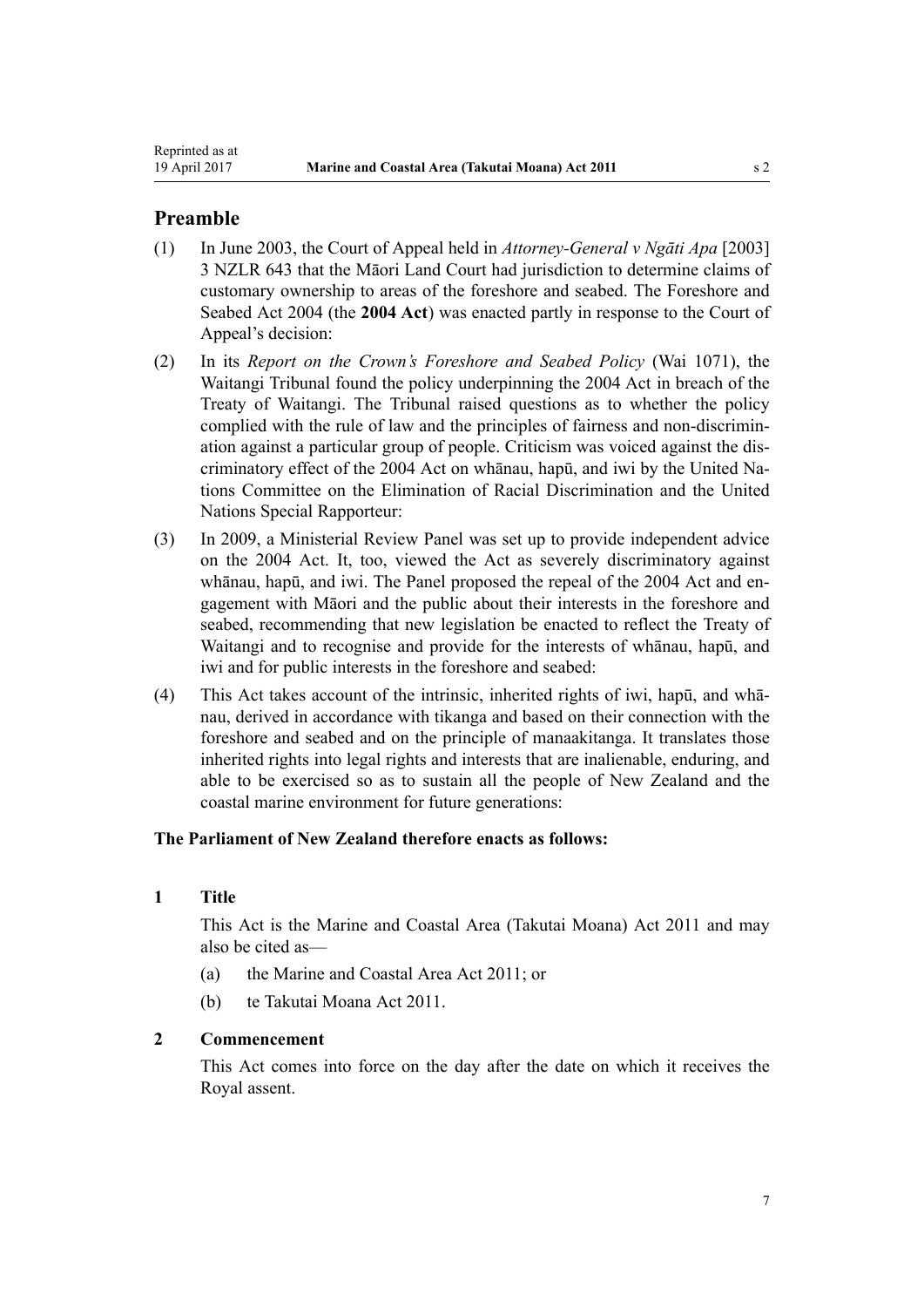# **Part 1 Preliminary provisions**

#### *Outline*

#### <span id="page-7-0"></span>**3 Outline of Act**

- (1) This section is a guide to the overall scheme and effect of this Act, but does not affect the interpretation or application of the other provisions of this Act.
- (2) This Part—
	- (a) sets out the purpose of the Act and acknowledges the importance of the marine and coastal area to all New Zealanders and the customary interests of iwi, hapū, and whānau in that area; and
	- (b) repeals the [Foreshore and Seabed Act 2004](http://prd-lgnz-nlb.prd.pco.net.nz/pdflink.aspx?id=DLM319838) and restores any customary interest extinguished by that Act; and
	- (c) states that, in order to take account of the Treaty of Waitangi, the Act recognises, and promotes the exercise of, the customary interests of iwi, hapū, and whānau in the common marine and coastal area of New Zealand; and
	- (d) records the scope of the Crown's sovereignty; and
	- (e) defines terms used in this Act; and
	- (f) provides that the Act binds the Crown.
- (3) [Part 2](#page-16-0) sets out the legal arrangements that are to apply to the common marine and coastal area, including,—
	- (a) in [subpart 1,](#page-16-0) provision for—
		- (i) the special status of the common marine and coastal area as an area that is incapable of ownership; and
		- (ii) matters relevant to the legal status of existing interests in the area, including roads and minerals; and
	- (b) in [subpart 2](#page-24-0), provision for ongoing public rights and powers in the common marine and coastal area, namely,—
		- (i) rights of access; and
		- (ii) rights of navigation; and
		- (iii) rights of fishing; and
	- (c) in [subpart 3](#page-26-0), provisions relating to the reclamation of land from the marine and coastal area.
- (4) [Part 3](#page-36-0) sets out the customary interests that may be recognised in the common marine and coastal area of New Zealand, namely,—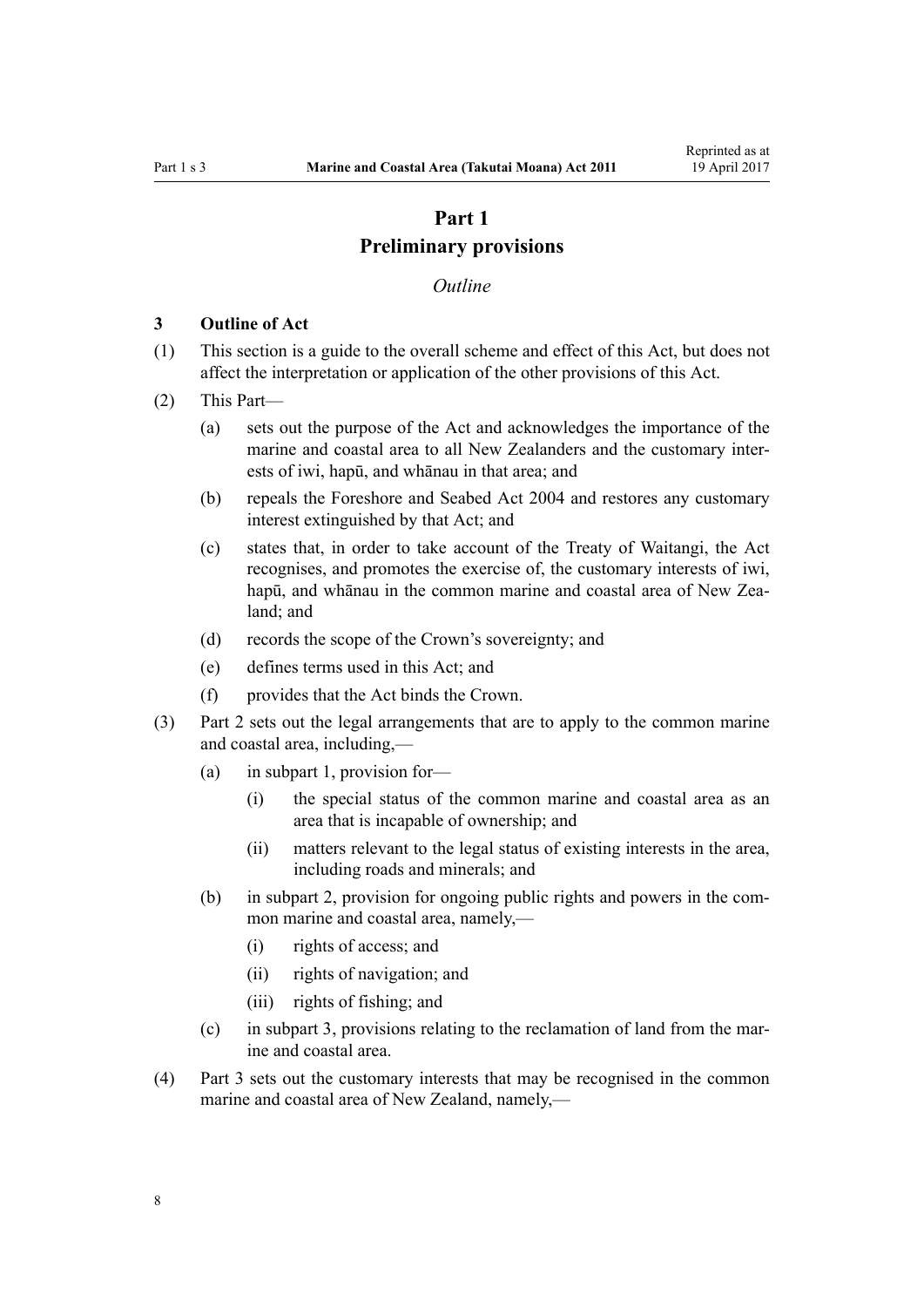- <span id="page-8-0"></span>(a) in [subpart 1,](#page-37-0) the participation of affected iwi and hapū in the specified conservation processes relating to the common marine and coastal area; and
- (b) in [subpart 2](#page-39-0), the scope and effect of protected customary rights that may be recognised by an order of the High Court or under an agreement; and
- (c) in [subpart 3](#page-43-0), the scope and effect of customary marine title that may be recognised by order of the High Court or under an agreement.

(5) [Part 4](#page-68-0) provides,—

- (a) in [subpart 1](#page-68-0), for the responsible Minister, on behalf of the Crown, to enter into agreements with applicant groups for recognition of—
	- (i) protected customary rights, which must be brought into effect by Order in Council; and
	- (ii) customary marine title, which must be brought into effect by an Act of Parliament; and
- (b) in [subpart 2](#page-69-0), for the jurisdiction of the High Court to hear and determine applications for recognition orders; and
- (c) in [subpart 3,](#page-76-0) for a marine and coastal area register to be set up for the recording of orders awarded, and agreements made, under [subparts 1](#page-68-0) and [2;](#page-69-0) and
- (d) in [subpart 4,](#page-77-0) for regulation-making and bylaw-making powers, the giving of notices, transitional matters, and consequential amendments.
- (6) The 3 schedules set out—
	- (a) machinery provisions relevant to—
		- (i) decision making concerning resource consent applications that may adversely affect the exercise of protected customary rights; and
		- (ii) the process relating to how new activities become deemed accommodated activities; and
	- (b) consequential amendments.

# *Purpose and acknowledgements*

# **4 Purpose**

- (1) The purpose of this Act is to—
	- (a) establish a durable scheme to ensure the protection of the legitimate interests of all New Zealanders in the marine and coastal area of New Zealand; and
	- (b) recognise the mana tuku iho exercised in the marine and coastal area by iwi, hapū, and whānau as tangata whenua; and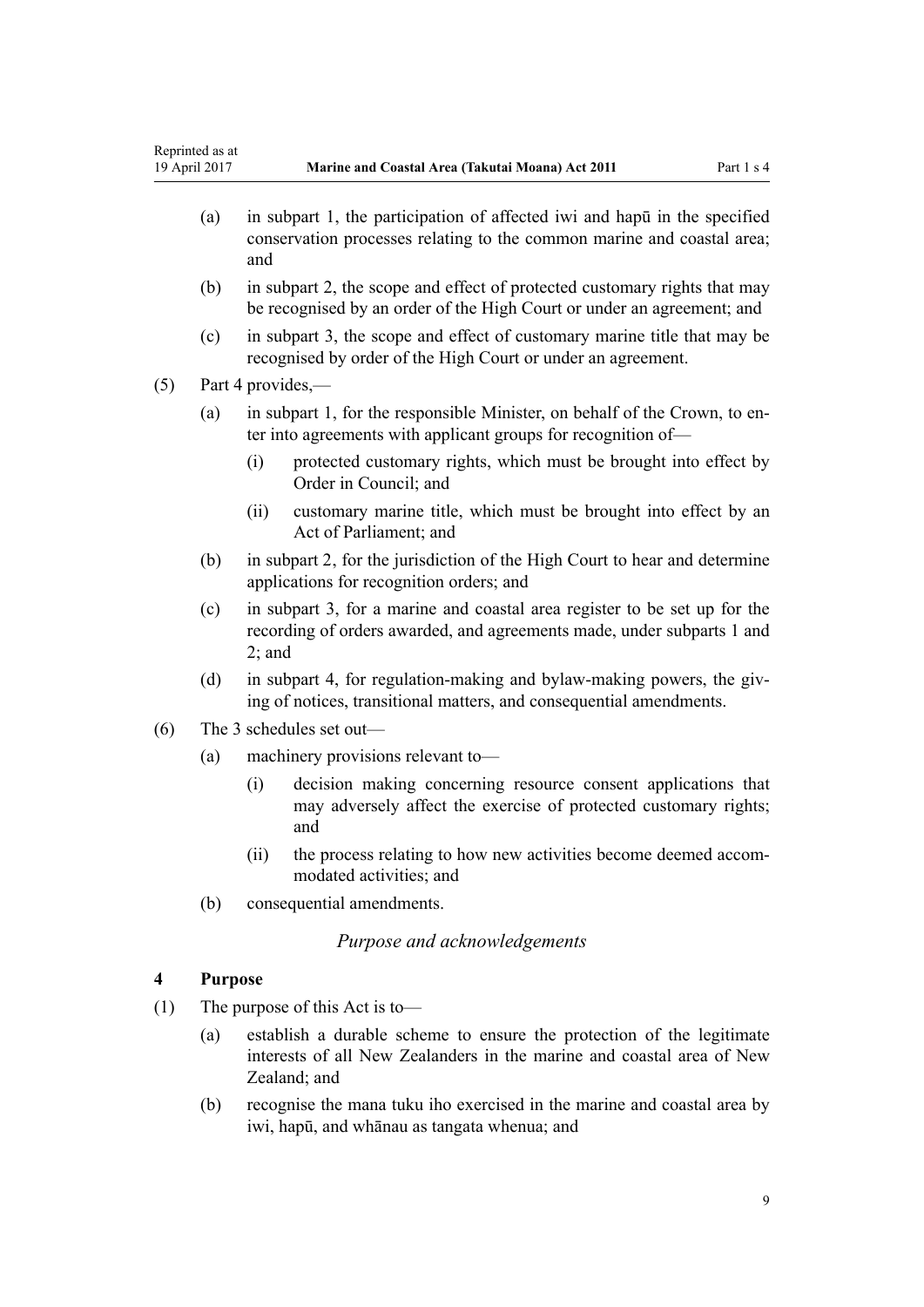- <span id="page-9-0"></span>(c) provide for the exercise of customary interests in the common marine and coastal area; and
- (d) acknowledge the Treaty of Waitangi (te Tiriti o Waitangi).
- (2) To that end, this Act—
	- (a) repeals the [Foreshore and Seabed Act 2004](http://prd-lgnz-nlb.prd.pco.net.nz/pdflink.aspx?id=DLM319838) and restores customary interests extinguished by that Act; and
	- (b) contributes to the continuing exercise of mana tuku iho in the marine and coastal area; and
	- (c) gives legal expression to customary interests; and
	- (d) recognises and protects the exercise of existing lawful rights and uses in the marine and coastal area; and
	- (e) recognises, through the protection of public rights of access, navigation, and fishing, the importance of the common marine and coastal area—
		- (i) for its intrinsic worth; and
		- (ii) for the benefit, use, and enjoyment of the public of New Zealand.

# **5 Repeal of Foreshore and Seabed Act 2004**

The [Foreshore and Seabed Act 2004](http://prd-lgnz-nlb.prd.pco.net.nz/pdflink.aspx?id=DLM319838) (2004 No 93) is repealed.

# **6 Customary interests restored**

- (1) Any customary interests in the common marine and coastal area that were extinguished by the [Foreshore and Seabed Act 2004](http://prd-lgnz-nlb.prd.pco.net.nz/pdflink.aspx?id=DLM319838) are restored and given legal expression in accordance with this Act.
- (2) Any application under this Act for the recognition of customary interests must be considered and determined as if the [Foreshore and Seabed Act 2004](http://prd-lgnz-nlb.prd.pco.net.nz/pdflink.aspx?id=DLM319838) had not been enacted.

#### **7 Treaty of Waitangi (te Tiriti o Waitangi)**

In order to take account of the Treaty of Waitangi (te Tiriti o Waitangi), this Act recognises, and promotes the exercise of, customary interests of Māori in the common marine and coastal area by providing,—

- (a) in [subpart 1 of Part 3,](#page-37-0) for the participation of affected iwi, hapū, and whānau in the specified conservation processes relating to the common marine and coastal area; and
- (b) in [subpart 2 of Part 3](#page-39-0), for customary rights to be recognised and protected; and
- (c) in [subpart 3 of Part 3](#page-43-0), for customary marine title to be recognised and exercised.

### **8 Rights and obligations under international law not affected**

To avoid doubt, this Act does not affect—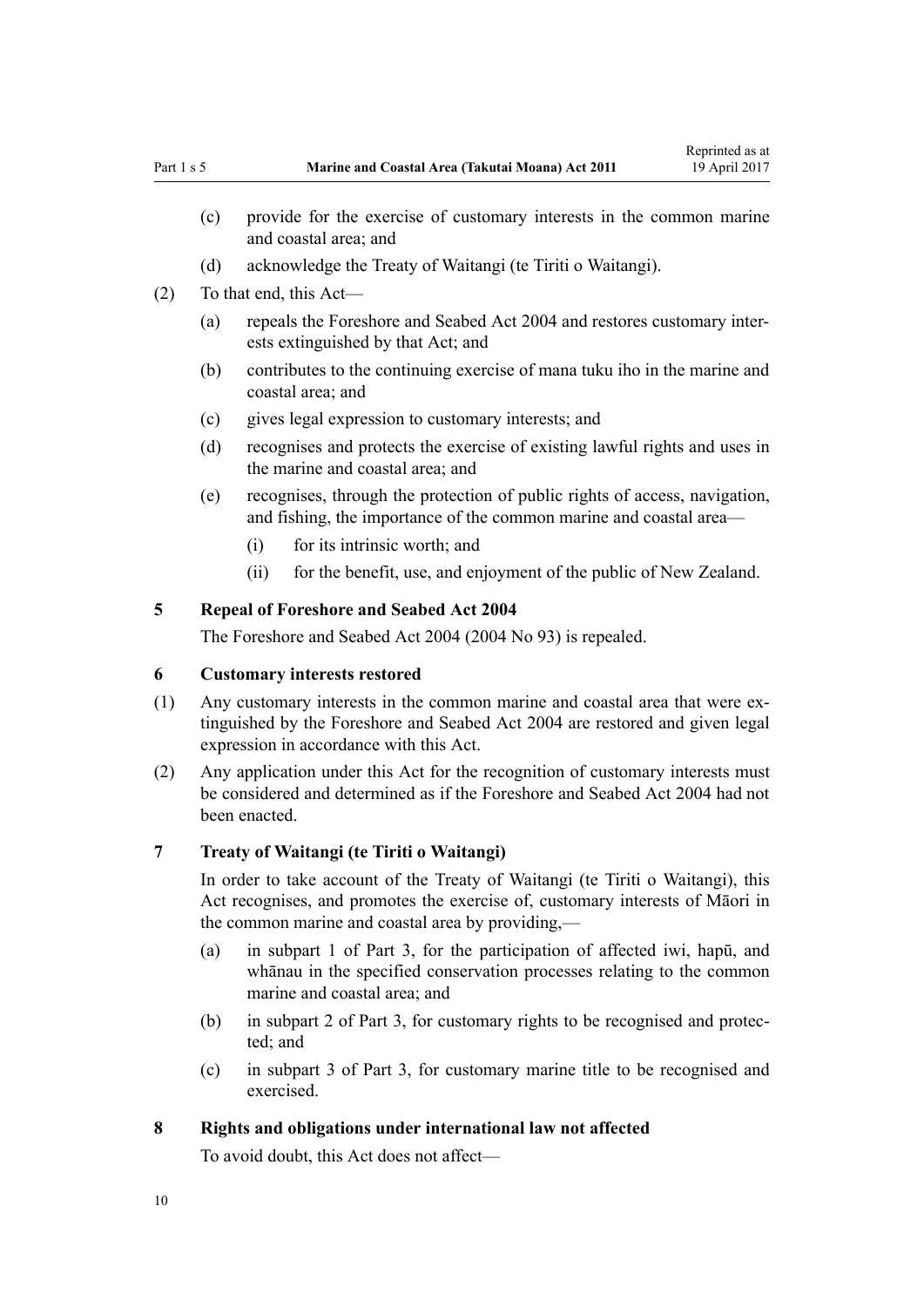- <span id="page-10-0"></span>(a) the sovereignty of New Zealand under international law over the marine and coastal area, including the airspace above it; or
- (b) the rights and obligations of New Zealand under international law pursuant to that sovereignty; or
- (c) the provisions in any other enactment relating to any such rights and obligations under international law.

# **9 Interpretation**

(1) In this Act, unless the context otherwise requires,—

**accommodated activity** has the meaning given in [section 64](#page-49-0)

**affected iwi, hapū, or whānau** has the meaning given in [section 47\(1\)](#page-37-0)

#### **agreement** means an agreement—

- (a) made under [section 95](#page-68-0) between an applicant group and the responsible Minister on behalf of the Crown to recognise and provide, as the case may be, for-
	- (i) protected customary rights; or
	- (ii) customary marine title; and
- (b) brought into effect under [section 96](#page-68-0)

### **applicant group**—

- (a) means 1 or more iwi, hapū, or whānau groups that seek recognition under [Part 4](#page-68-0) of their protected customary rights or customary marine title by—
	- (i) a recognition order; or
	- (ii) an agreement; and
- (b) includes a legal entity (whether corporate or unincorporate) or natural person appointed by 1 or more iwi, hapū, or whānau groups to be the representative of that applicant group and to apply for, and hold, an order or enter into an agreement on behalf of the applicant group

**aquaculture activities** has the meaning given in [section 2\(1\)](http://prd-lgnz-nlb.prd.pco.net.nz/pdflink.aspx?id=DLM230272) of the Resource Management Act 1991

**chief executive** means the chief executive of Land Information New Zealand

**coastal permit** has the meaning given in [section 87\(c\)](http://prd-lgnz-nlb.prd.pco.net.nz/pdflink.aspx?id=DLM233848) of the Resource Management Act 1991

**common marine and coastal area** means the marine and coastal area other than—

- (a) specified freehold land located in that area; and
- (b) any area that is owned by the Crown and has the status of any of the following kinds: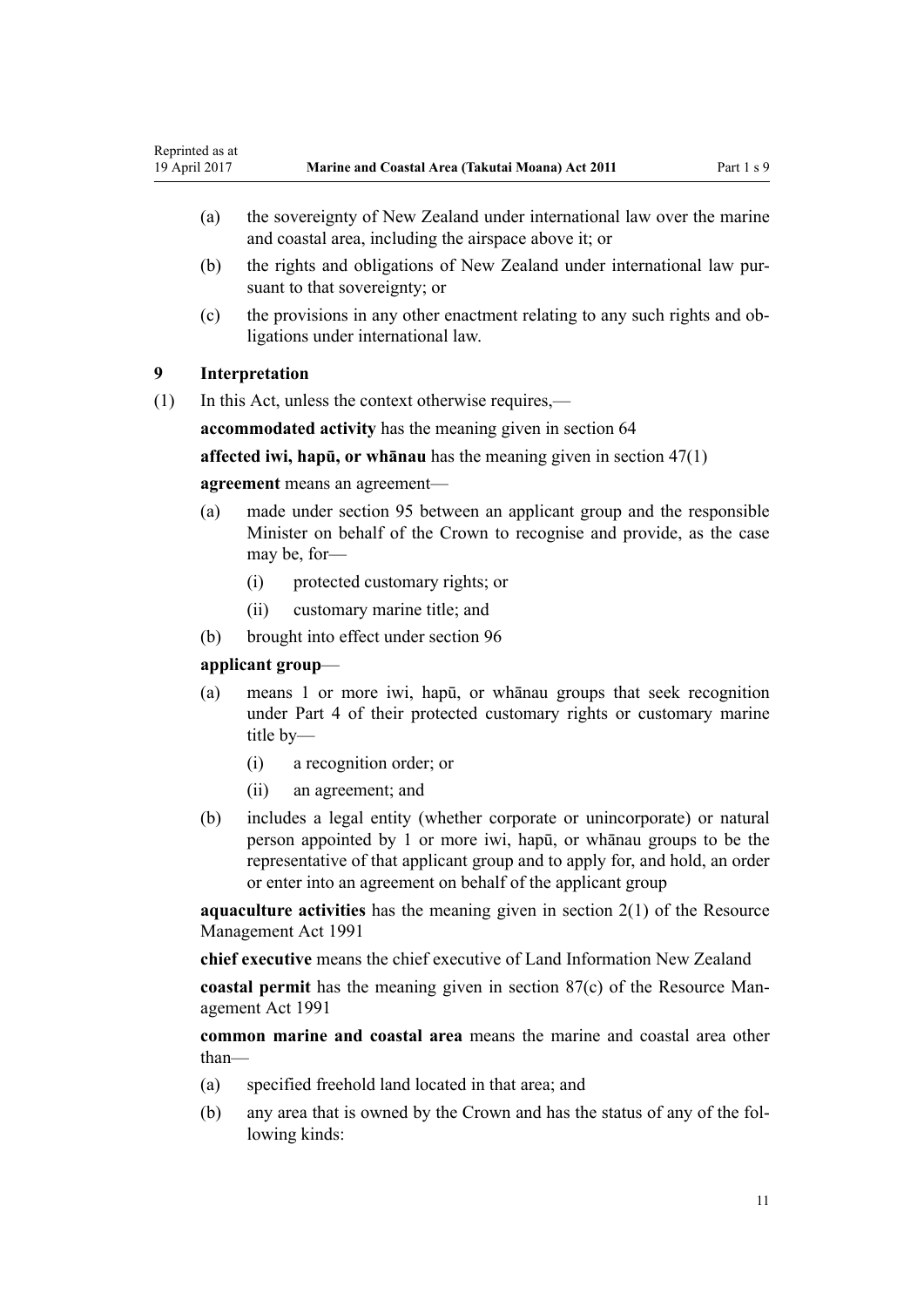- (i) a conservation area within the meaning of section  $2(1)$  of the Conservation Act 1987:
- (ii) a national park within the meaning of [section 2](http://prd-lgnz-nlb.prd.pco.net.nz/pdflink.aspx?id=DLM36968) of the National Parks Act 1980:
- (iii) a reserve within the meaning of section  $2(1)$  of the Reserves Act 1977; and
- (c) the bed of Te Whaanga Lagoon in the Chatham Islands

**concession** means a concession granted following the process required by [Part](http://prd-lgnz-nlb.prd.pco.net.nz/pdflink.aspx?id=DLM104633) [3B](http://prd-lgnz-nlb.prd.pco.net.nz/pdflink.aspx?id=DLM104633) of the Conservation Act 1987

**consent authority** has the meaning given in [section 2\(1\)](http://prd-lgnz-nlb.prd.pco.net.nz/pdflink.aspx?id=DLM230272) of the Resource Management Act 1991

**conservation area** has the meaning given in [section 2\(1\)](http://prd-lgnz-nlb.prd.pco.net.nz/pdflink.aspx?id=DLM103616) of the Conservation Act 1987

**conservation permission right** means the permission right that a customary marine title group may exercise under a customary marine title order or an agreement in relation to the conservation activities specified in [section 71\(3\)](#page-55-0)

**conservation process** means any of the conservation processes specified in [section 47](#page-37-0)

**conservation protected area**—

- (a) means a part of the marine and coastal area that is protected, primarily for the purposes of conserving natural resources or the historical and cultural heritage of the area, under 1 or more of the following Acts:
	- (i) the [Conservation Act 1987:](http://prd-lgnz-nlb.prd.pco.net.nz/pdflink.aspx?id=DLM103609)
	- (ii) the [National Parks Act 1980:](http://prd-lgnz-nlb.prd.pco.net.nz/pdflink.aspx?id=DLM36962)
	- $(iii)$  the [Reserves Act 1977](http://prd-lgnz-nlb.prd.pco.net.nz/pdflink.aspx?id=DLM444304).
	- (iv) the [Wildlife Act 1953](http://prd-lgnz-nlb.prd.pco.net.nz/pdflink.aspx?id=DLM276813); and
- (b) includes any adjoining land that may become part of that conservation protected area, whether or not it is within the marine and coastal area

**contact details**, as applying to an applicant group, protected customary rights group, or customary marine title group, means,—

- (a) in relation to an individual, the full street address where the individual usually lives or where that individual can be contacted; and
- (b) in relation to a body corporate or unincorporate, the full street address of the body's place of business or head office; and
- (c) in every case, an email address or telephone numbers

**council-controlled organisation** has the meaning given in [section 6\(1\)](http://prd-lgnz-nlb.prd.pco.net.nz/pdflink.aspx?id=DLM171482) of the Local Government Act 2002

**Court** means the High Court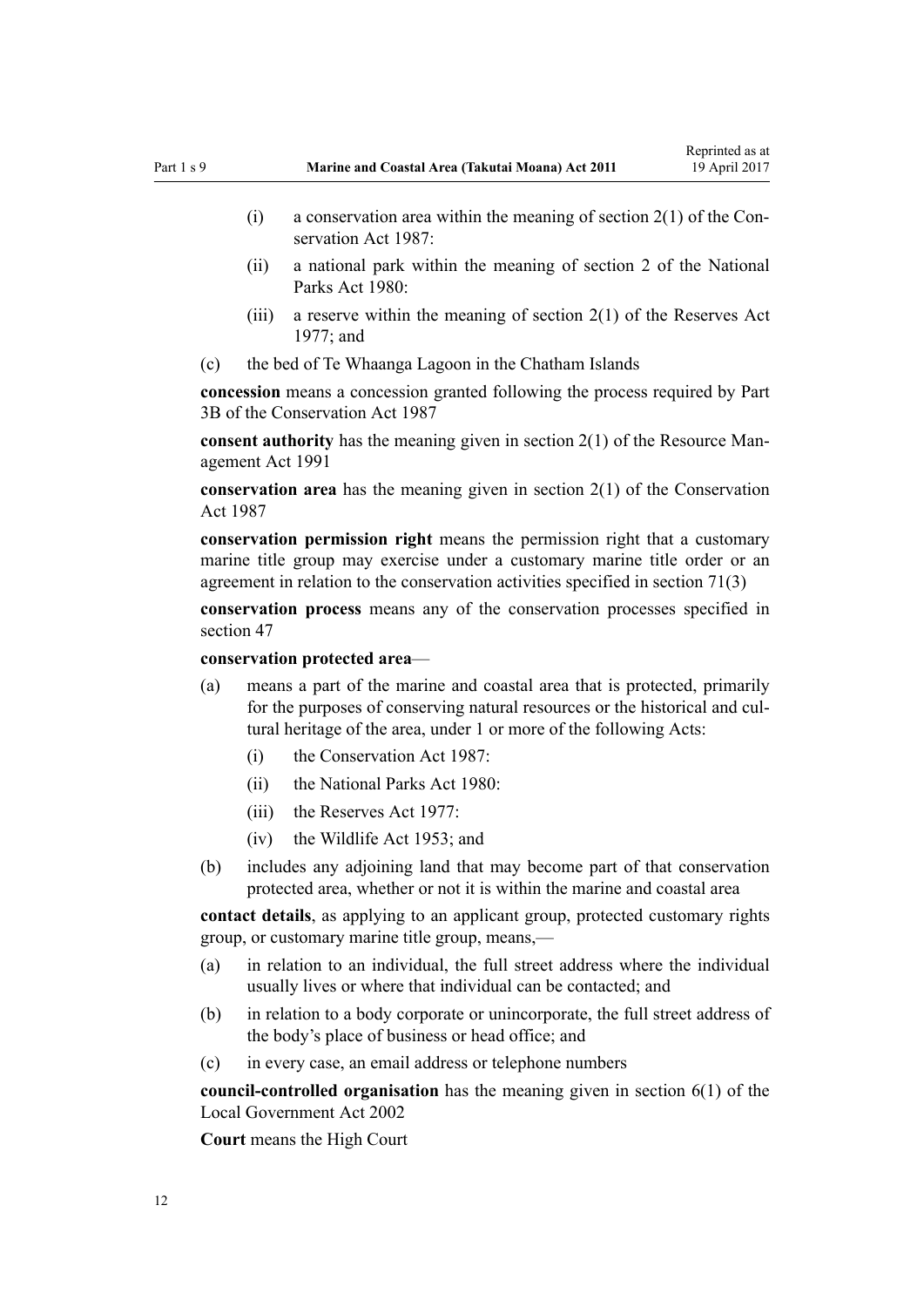**Crown** has the meaning given in [section 2](http://prd-lgnz-nlb.prd.pco.net.nz/pdflink.aspx?id=DLM160819) of the Public Finance Act 1989

**Crown entity** has the meaning given in [section 7](http://prd-lgnz-nlb.prd.pco.net.nz/pdflink.aspx?id=DLM329641) of the Crown Entities Act 2004

**customary marine title** means the customary interests—

- (a) established by an applicant group in accordance with [subpart 3 of Part 3;](#page-43-0) and
- (b) recognised by—
	- (i) a customary marine title order; or
	- (ii) an agreement

**customary marine title area** means the part of the common marine and coastal area where a customary marine title order applies or in respect of which an agreement is made and brought into effect

#### **customary marine title group** —

- (a) means an applicant group to which a customary marine title order applies or with which an agreement is made and brought into effect; and
- (b) includes a delegate or transferee of the group if the delegation or transfer is made in accordance with tikanga

**customary marine title order** means an order of the Court—

- (a) granted in recognition of a customary marine title of a customary marine title group in respect of a customary marine title area; and
- (b) sealed under [section 113](#page-76-0)

**deemed accommodated activity** has the meaning given in [section 65](#page-51-0)

**Director-General** means the Director-General of Conservation

**effective date** means,—

- (a) in the case of a recognition order made under [section 98,](#page-69-0) the date on which the order is sealed under [section 113;](#page-76-0) and
- (b) in the case of an agreement entered into under [section 95,](#page-68-0) the date on which the agreement is brought into effect under [section 96\(1\)](#page-68-0)

**environment** has the meaning given in [section 2\(1\)](http://prd-lgnz-nlb.prd.pco.net.nz/pdflink.aspx?id=DLM230272) of the Resource Management Act 1991

**infrastructure** has the meaning given in [section 2\(1\)](http://prd-lgnz-nlb.prd.pco.net.nz/pdflink.aspx?id=DLM230272) of the Resource Management Act 1991

**kaitiakitanga** has the meaning given in [section 2\(1\)](http://prd-lgnz-nlb.prd.pco.net.nz/pdflink.aspx?id=DLM230272) of the Resource Management Act 1991

**local authority** has the meaning given in [section 5\(1\)](http://prd-lgnz-nlb.prd.pco.net.nz/pdflink.aspx?id=DLM170881) of the Local Government Act 2002

**mana tuku iho** means inherited right or authority derived in accordance with tikanga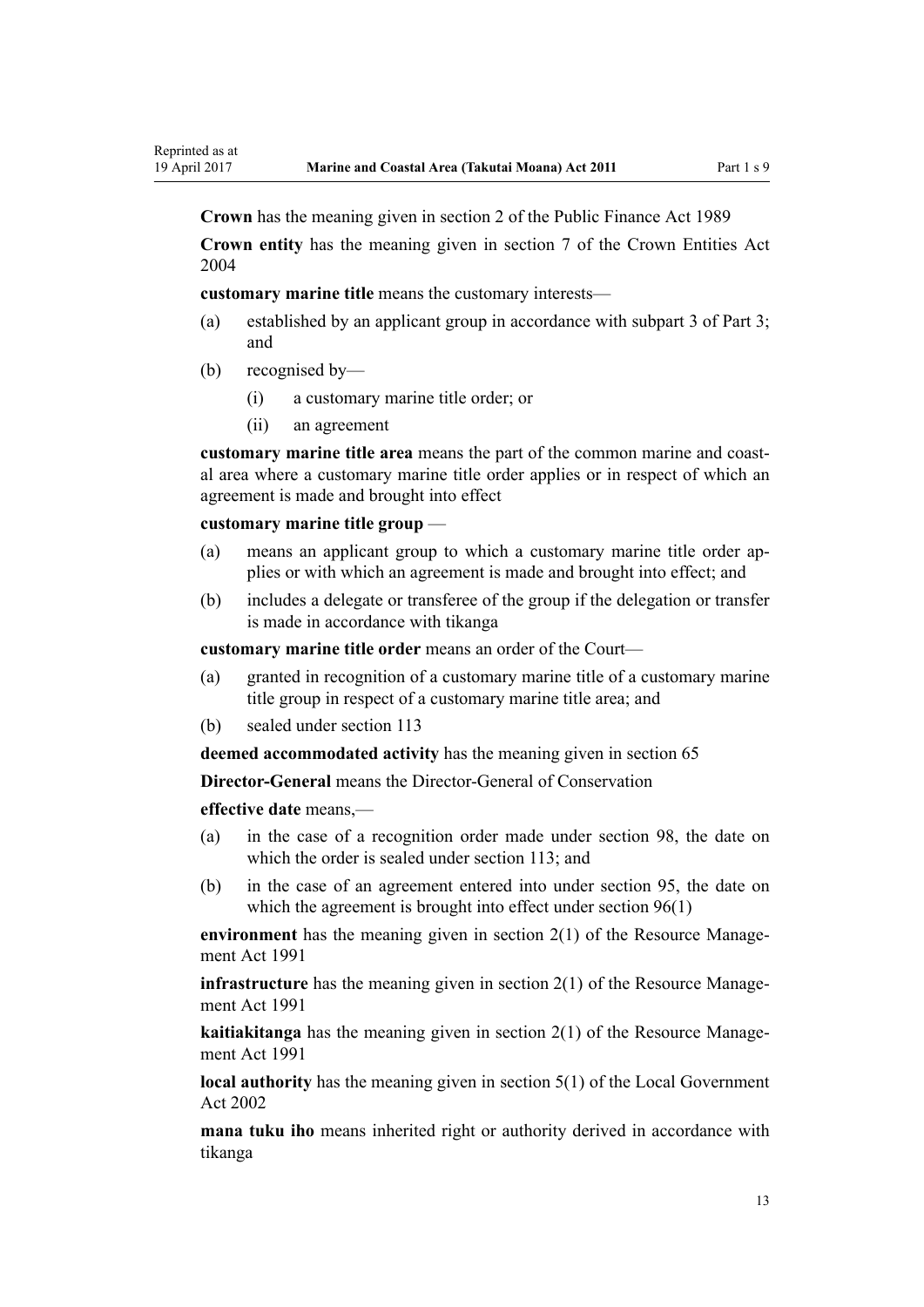**Māori Appellate Court** means the court continued by [section 50](http://prd-lgnz-nlb.prd.pco.net.nz/pdflink.aspx?id=DLM290929) of Te Ture Whenua Maori Act 1993

**Māori Land Court** means the court continued by [section 6](http://prd-lgnz-nlb.prd.pco.net.nz/pdflink.aspx?id=DLM290517) of Te Ture Whenua Maori Act 1993

### **marine and coastal area**—

- (a) means the area that is bounded,—
	- (i) on the landward side, by the line of mean high-water springs; and
	- (ii) on the seaward side, by the outer limits of the territorial sea; and
- (b) includes the beds of rivers that are part of the coastal marine area (within the meaning of the [Resource Management Act 1991](http://prd-lgnz-nlb.prd.pco.net.nz/pdflink.aspx?id=DLM230264)); and
- (c) includes the airspace above, and the water space (but not the water) above, the areas described in paragraphs (a) and (b); and
- (d) includes the subsoil, bedrock, and other matter under the areas described in paragraphs (a) and (b)

**mineral** has the meaning given in [section 2\(1\)](http://prd-lgnz-nlb.prd.pco.net.nz/pdflink.aspx?id=DLM242543) of the Crown Minerals Act 1991

**plan** has the meaning given in [section 43AA](http://prd-lgnz-nlb.prd.pco.net.nz/pdflink.aspx?id=DLM2412743) of the Resource Management Act 1991, and also includes any proposed plan

**planning document** means the document that may be prepared by a customary marine title group under [section 85](#page-63-0)

**privilege**, in relation to any mineral,—

- (a) has the same meaning as the definition of existing privilege in [section](http://prd-lgnz-nlb.prd.pco.net.nz/pdflink.aspx?id=DLM242543) [2\(1\)](http://prd-lgnz-nlb.prd.pco.net.nz/pdflink.aspx?id=DLM242543) of the Crown Minerals Act 1991; and
- (b) also means prospecting, exploration, and mining permits granted under that Act, and their associated mining operations (within the meaning of [section 2\(1\)](http://prd-lgnz-nlb.prd.pco.net.nz/pdflink.aspx?id=DLM242543) of that Act)

**proposed plan** has the meaning given in [section 43AAC](http://prd-lgnz-nlb.prd.pco.net.nz/pdflink.aspx?id=DLM2412769) of the Resource Management Act 1991

**protected customary right** means an activity, use, or practice—

- (a) established by an applicant group in accordance with [subpart 2 of Part 3;](#page-39-0) and
- (b) recognised by—
	- (i) a protected customary rights order; or
	- (ii) an agreement

**protected customary rights area** means the part of the common marine and coastal area where a protected customary rights order or an agreement applies

# **protected customary rights group**—

(a) means an applicant group to which a protected customary rights order applies or with which an agreement is made; and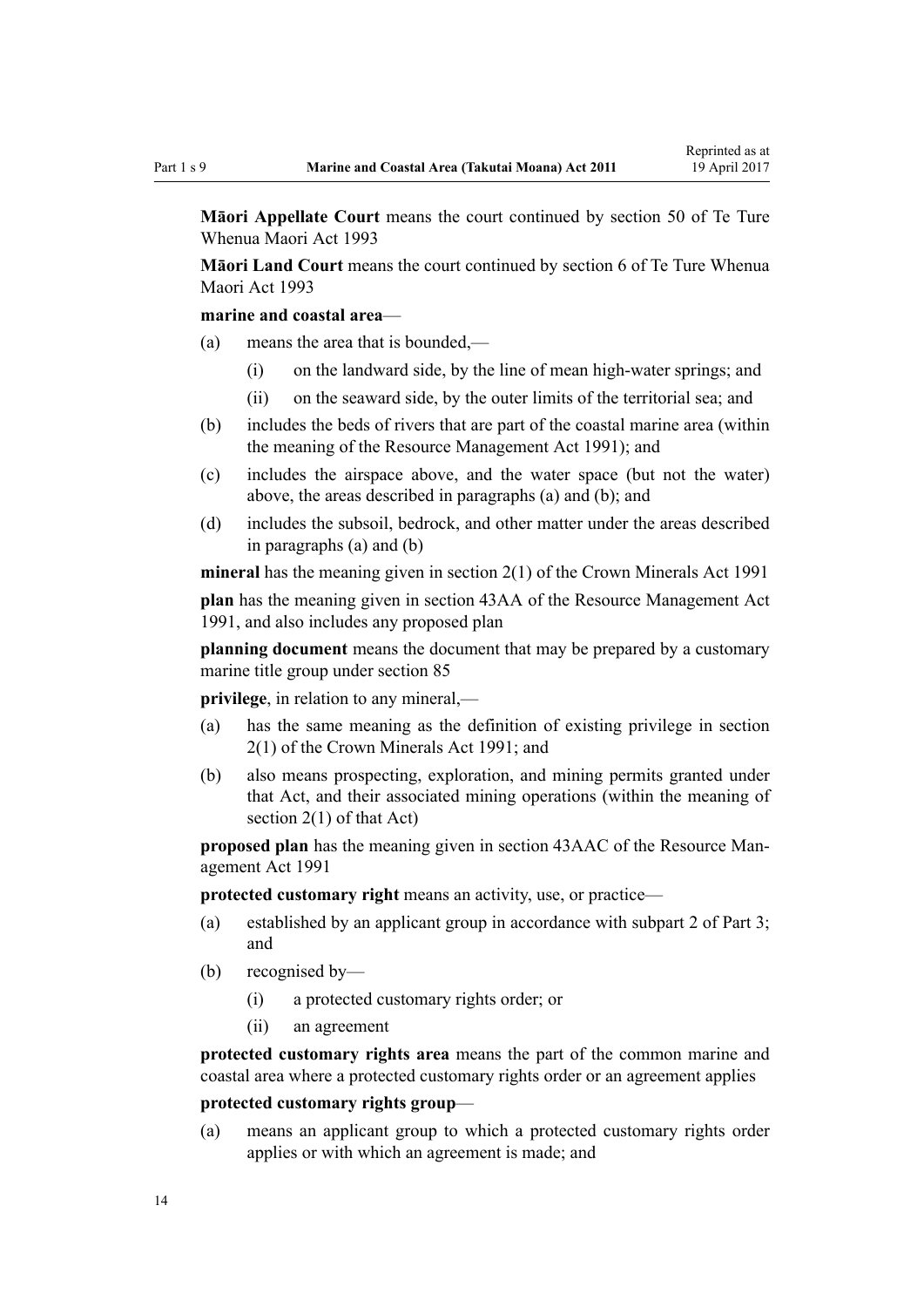(b) includes a delegate or transferee of the group if the delegation or transfer is made in accordance with tikanga

**protected customary rights order** means an order of the Court granted in recognition of the protected customary rights of a protected customary rights group in respect of a protected customary rights area and sealed under [section](#page-76-0) [113](#page-76-0)

**public notice** has the meaning given in [section 2\(1\)](http://prd-lgnz-nlb.prd.pco.net.nz/pdflink.aspx?id=DLM230272) of the Resource Management Act 1991

**quota management system** has the meaning given in [section 2\(1\)](http://prd-lgnz-nlb.prd.pco.net.nz/pdflink.aspx?id=DLM394199) of the Fisheries Act 1996

**recognition order** means a protected customary rights order or a customary marine title order, as the case requires, made under [section 98\(1\)](#page-69-0)

**regional council** has the meaning given in [section 2\(1\)](http://prd-lgnz-nlb.prd.pco.net.nz/pdflink.aspx?id=DLM230272) of the Resource Management Act 1991

**regional document** has the meaning given in [section 92](#page-65-0)

**register** means the marine and coastal area register that must be kept by the chief executive in accordance with [subpart 3 of Part 4](#page-76-0)

**Registrar** means the Registrar-General of Land appointed under [section 4](http://prd-lgnz-nlb.prd.pco.net.nz/pdflink.aspx?id=DLM270019) of the Land Transfer Act 1952

**resource consent** has the meaning given in [section 2\(1\)](http://prd-lgnz-nlb.prd.pco.net.nz/pdflink.aspx?id=DLM230272) of the Resource Management Act 1991

**responsible Minister** means the Minister of the Crown who, with the authority of the Prime Minister, is for the time being responsible for the administration of any provision in this Act

**RMA permission right** means the right held by a customary marine title group under a customary marine title order or agreement as provided for in [sections](#page-52-0) [66 to 68](#page-52-0)

**road** means—

Reprinted as at

- (a) a road within the meaning of [section 315\(1\)](http://prd-lgnz-nlb.prd.pco.net.nz/pdflink.aspx?id=DLM420326) of the Local Government Act 1974 or [section 43\(1\)](http://prd-lgnz-nlb.prd.pco.net.nz/pdflink.aspx?id=DLM175232) of the Government Roading Powers Act 1989; and
- (b) a motorway within the meaning of [section 2\(1\)](http://prd-lgnz-nlb.prd.pco.net.nz/pdflink.aspx?id=DLM173374) of the Government Roading Powers Act 1989; and
- (c) the supporting subsoil of any road described in paragraph (a) or (b)

**sand** has the meaning given in [section 2\(1\)](http://prd-lgnz-nlb.prd.pco.net.nz/pdflink.aspx?id=DLM242543) of the Crown Minerals Act 1991

**ship** has the meaning given in [section 2\(1\)](http://prd-lgnz-nlb.prd.pco.net.nz/pdflink.aspx?id=DLM334667) of the Maritime Transport Act 1994

**specified freehold land** means any land that, immediately before the commencement of this Act, is—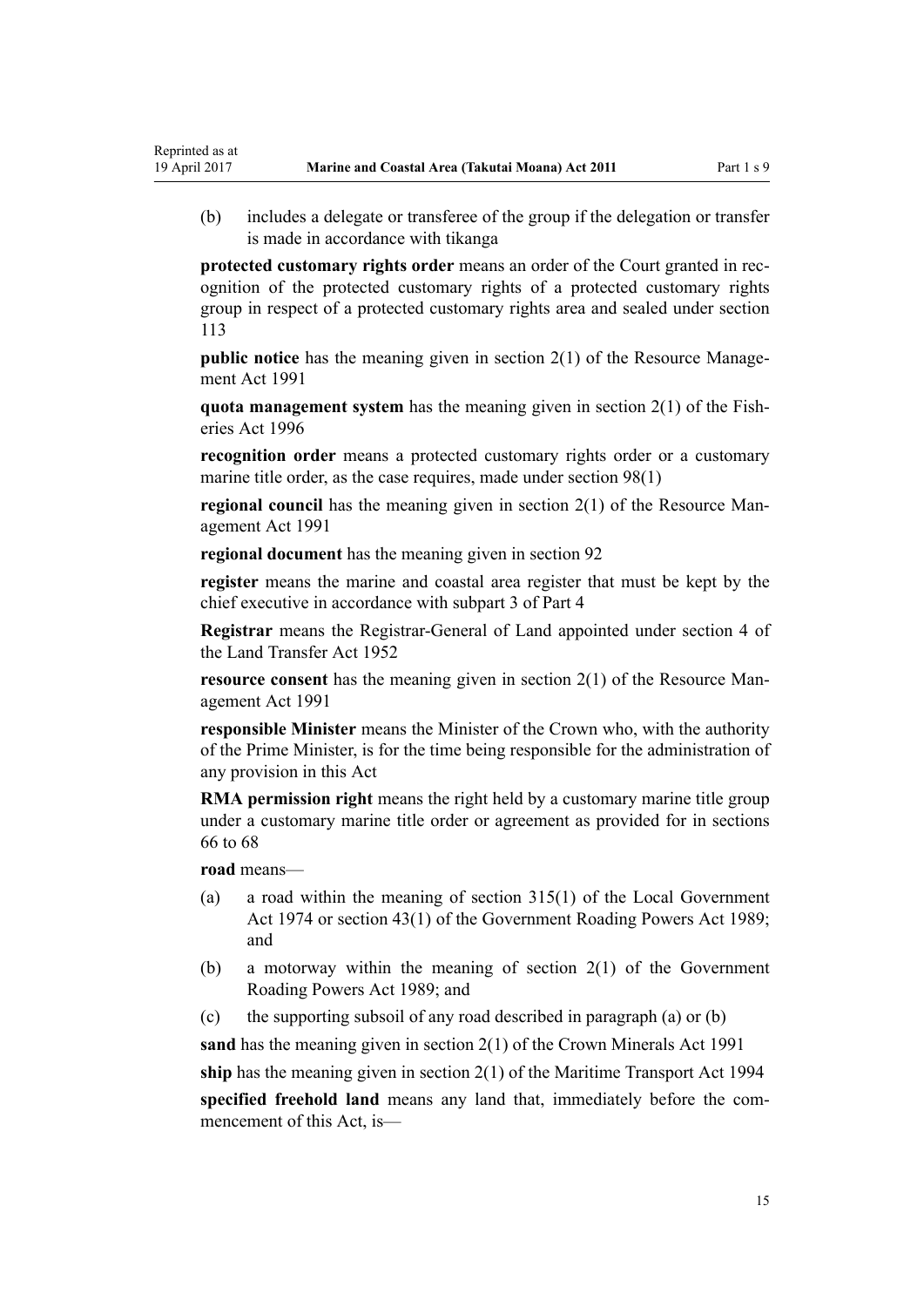- <span id="page-15-0"></span>(a) Maori freehold land within the meaning of [section 4](http://prd-lgnz-nlb.prd.pco.net.nz/pdflink.aspx?id=DLM289897) of Te Ture Whenua Maori Act 1993; or
- (b) set apart as a Maori reservation under [Te Ture Whenua Maori Act 1993;](http://prd-lgnz-nlb.prd.pco.net.nz/pdflink.aspx?id=DLM289881) or
- (c) registered under the [Land Transfer Act 1952](http://prd-lgnz-nlb.prd.pco.net.nz/pdflink.aspx?id=DLM269031) and in which a person other than the Crown or a local authority has an estate in fee simple that is registered under that Act; or
- (d) subject to the [Deeds Registration Act 1908](http://prd-lgnz-nlb.prd.pco.net.nz/pdflink.aspx?id=DLM141134) and in which a person other than the Crown or a local authority has an estate in fee simple under an instrument that is registered under that Act

#### **structure**—

- (a) has the meaning given in [section 2\(1\)](http://prd-lgnz-nlb.prd.pco.net.nz/pdflink.aspx?id=DLM230272) of the Resource Management Act 1991; and
- (b) includes any breakwater, groyne, mole, or other such structure that is made by people and fixed to land

**taonga tūturu** has the meaning given in [section 2\(1\)](http://prd-lgnz-nlb.prd.pco.net.nz/pdflink.aspx?id=DLM432125) of the Protected Objects Act 1975

**territorial authority** has the meaning given in [section 5\(1\)](http://prd-lgnz-nlb.prd.pco.net.nz/pdflink.aspx?id=DLM170881) of the Local Government Act 2002

**territorial sea** means the territorial sea of New Zealand as defined by [section 3](http://prd-lgnz-nlb.prd.pco.net.nz/pdflink.aspx?id=DLM442665) of the Territorial Sea, Contiguous Zone, and Exclusive Economic Zone Act 1977

**tikanga** means Māori customary values and practices

**wāhi tapu** and **wāhi tapu area** have the meanings given to the terms **wahi tapu** and **wahi tapu area** in [section 6](http://prd-lgnz-nlb.prd.pco.net.nz/pdflink.aspx?id=DLM4005423) of the Heritage New Zealand Pouhere Taonga Act 2014

**warden** means a person appointed under [section 80](#page-59-0).

(2) In [Schedule 1](#page-83-0) and elsewhere as the context requires, **effect** has the meaning given in [section 3](http://prd-lgnz-nlb.prd.pco.net.nz/pdflink.aspx?id=DLM231795) of the Resource Management Act 1991.

Section 9(1) **High Court Rules**: repealed, on 18 October 2016, by [section 183\(c\)](http://prd-lgnz-nlb.prd.pco.net.nz/pdflink.aspx?id=DLM5759564) of the Senior Courts Act 2016 (2016 No 48).

Section 9(1) **privilege** paragraph (a): amended, on 24 May 2013, by [section 65](http://prd-lgnz-nlb.prd.pco.net.nz/pdflink.aspx?id=DLM5081570) of the Crown Minerals Amendment Act 2013 (2013 No 14).

Section 9(1) **wāhi tapu** and **wāhi tapu area**: amended, on 20 May 2014, by [section 107](http://prd-lgnz-nlb.prd.pco.net.nz/pdflink.aspx?id=DLM4005646) of the Heritage New Zealand Pouhere Taonga Act 2014 (2014 No 26).

#### **10 Act binds the Crown**

This Act binds the Crown.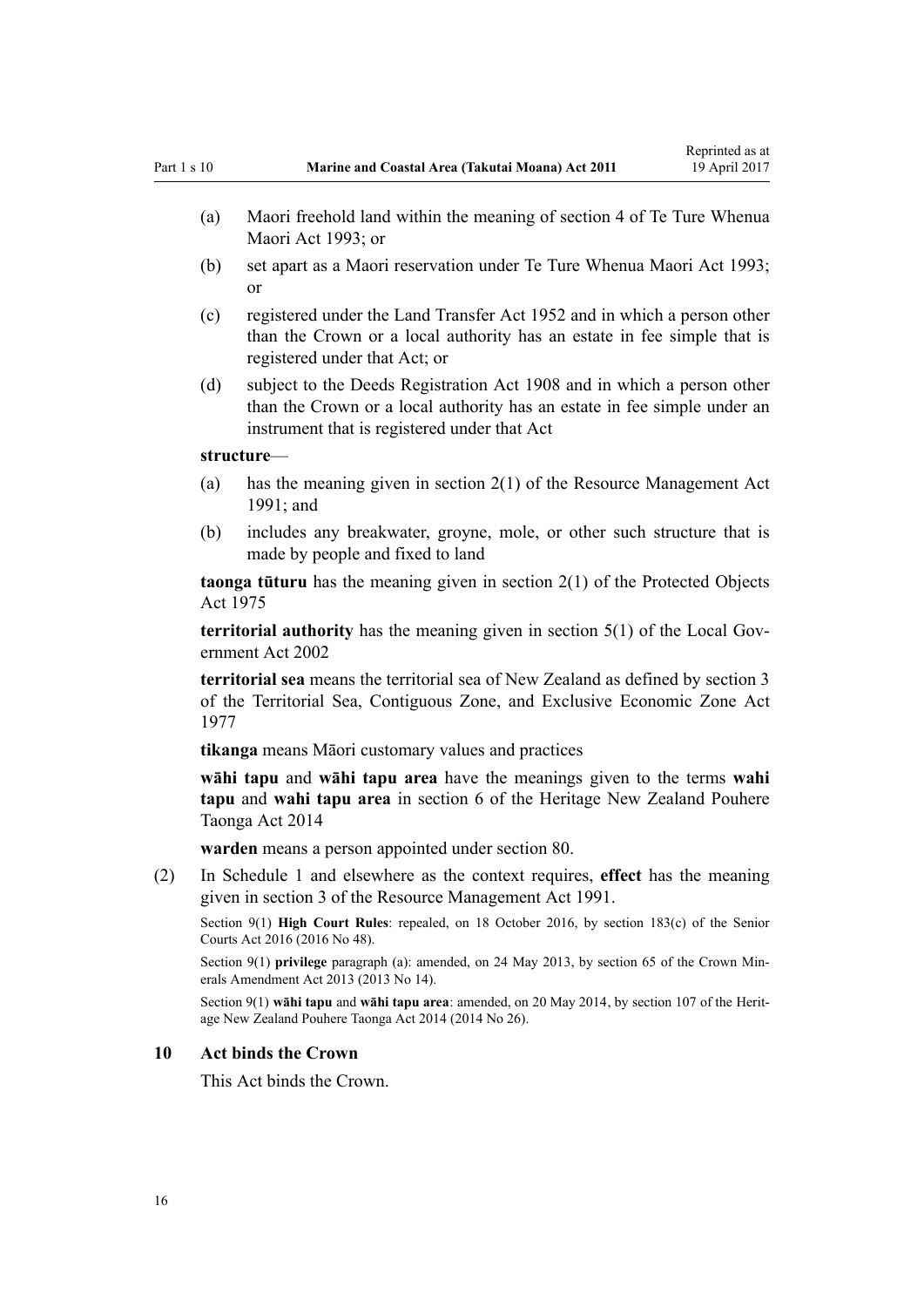# **Part 2**

# **Common marine and coastal area**

Subpart 1—Interests in common marine and coastal area

#### <span id="page-16-0"></span>**11 Special status of common marine and coastal area**

- (1) The common marine and coastal area is accorded a special status by this section.
- (2) Neither the Crown nor any other person owns, or is capable of owning, the common marine and coastal area, as in existence from time to time after the commencement of this Act.
- (3) On the commencement of this Act, the Crown and every local authority are divested of every title as owner, whether under any enactment or otherwise, of any part of the common marine and coastal area.
- (4) Whenever, after the commencement of this Act, whether as a result of erosion or other natural occurrence, any land owned by the Crown or a local authority becomes part of the common marine and coastal area, the title of the Crown or the local authority as owner of that land is, by this section, divested.
- (5) The special status accorded by this section to the common marine and coastal area does not affect—
	- (a) the recognition of customary interests in accordance with this Act; or
	- (b) any lawful use of any part of the common marine and coastal area or the undertaking of any lawful activity in any part of the common marine and coastal area; or
	- (c) any power to impose, by or under an enactment, a prohibition, limitation, or restriction in respect of a part of the common marine and coastal area; or
	- (d) any power or duty, by or under an enactment, to grant resource consents or permits (including the power to impose charges) within any part of the common marine and coastal area; or
	- (e) any power, by or under an enactment, to accord a status of any kind to a part of the common marine and coastal area, or to set aside a part of the common marine and coastal area for a specific purpose; or
	- (f) any status that is, by or under an enactment, accorded to a part of the common marine and coastal area or a specific purpose for which a part of the common marine and coastal area is, by or under an enactment, set aside, or any rights or powers that may, by or under an enactment, be exercised in relation to that status or purpose.
- (6) In this section, **enactment** includes bylaws, regional plans, and district plans.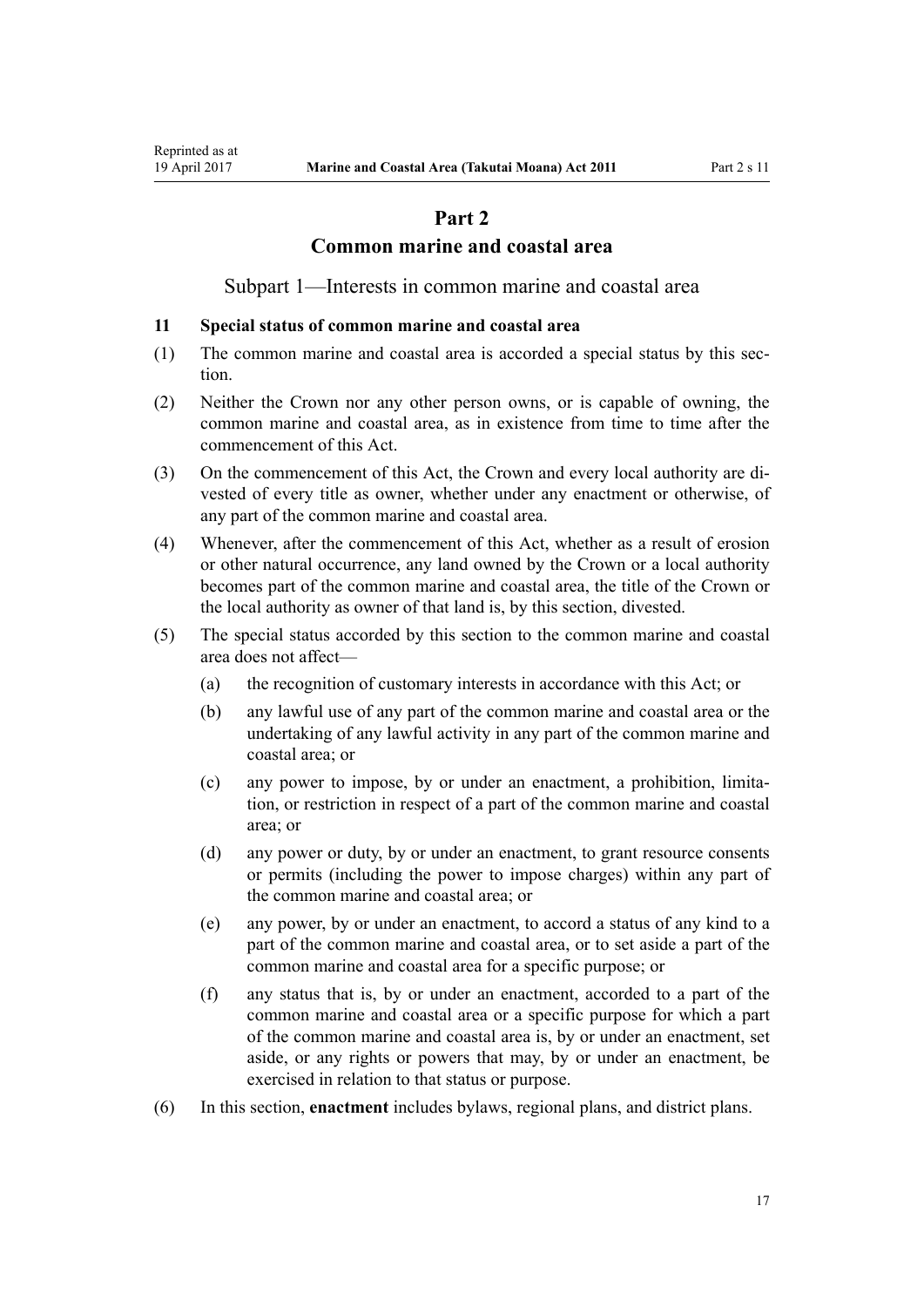# <span id="page-17-0"></span>**12 Areas acquiring status under certain enactments may vest in Crown**

- (1) This section applies to any defined area within the common marine and coastal area that acquires a status of any of the following kinds:
	- (a) a conservation area within the meaning of [section 2\(1\)](http://prd-lgnz-nlb.prd.pco.net.nz/pdflink.aspx?id=DLM103616) of the Conservation Act 1987:
	- (b) a national park within the meaning of [section 2](http://prd-lgnz-nlb.prd.pco.net.nz/pdflink.aspx?id=DLM36968) of the National Parks Act 1980:
	- (c) a reserve within the meaning of [section 2](http://prd-lgnz-nlb.prd.pco.net.nz/pdflink.aspx?id=DLM444310) of the Reserves Act 1977.
- (2) The Governor-General may, by Order in Council made on the recommendation of the Minister of Conservation, vest in the Crown any defined area to which this section applies other than an area that is within a customary marine title area.
- (3) When an Order in Council made under this section comes into force, the defined area to which it relates ceases to be part of the common marine and coastal area.
- (4) Every Order in Council made under this section is a legislative instrument and a disallowable instrument for the purposes of the [Legislation Act 2012](http://prd-lgnz-nlb.prd.pco.net.nz/pdflink.aspx?id=DLM2997643) and must be presented to the House of Representatives under [section 41](http://prd-lgnz-nlb.prd.pco.net.nz/pdflink.aspx?id=DLM2998573) of that Act. Section 12(4): replaced, on 5 August 2013, by [section 77\(3\)](http://prd-lgnz-nlb.prd.pco.net.nz/pdflink.aspx?id=DLM2998633) of the Legislation Act 2012 (2012) No 119).

#### **13 Boundary changes of marine and coastal area**

- (1) This Act (other than [section 11\(4\)](#page-16-0)) does not affect any enactment or the common law that governs accretions or erosions.
- (2) However, if, because of a change caused by a natural occurrence or process, any land, other than a road, that is owned by the Crown or a local authority becomes part of the marine and coastal area, then that land becomes part of the common marine and coastal area (even if that land consists of or is included in a piece of land defined by fixed boundaries).
- (3) If land has, because of a change caused by a natural occurrence or process, ceased to be part of the common marine and coastal area, and the title to that land is not determined by an enactment or the common law, then the land vests in the Crown as Crown land and is subject to the [Land Act 1948.](http://prd-lgnz-nlb.prd.pco.net.nz/pdflink.aspx?id=DLM250585)

### **14 Roads located in marine and coastal area**

- (1) Any road, whether formed or unformed, that is in the marine and coastal area on the commencement of this Act is not part of the common marine and coastal area.
- (2) A certificate signed and dated by the responsible Minister may state, in respect of an unformed road to which subsection (1) applies,—
	- (a) that the formation of the road has commenced; or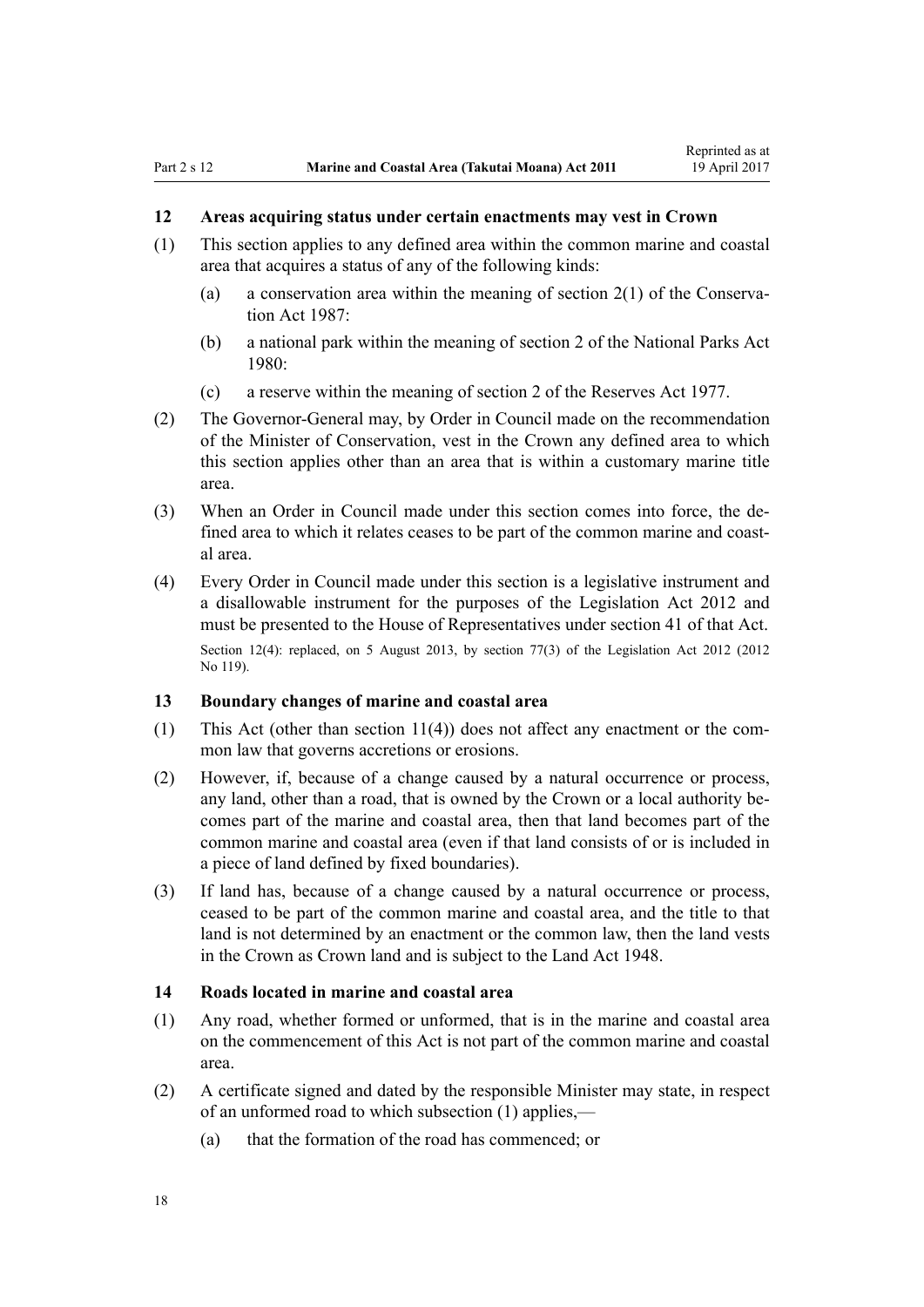- (b) that the Minister believes that the formation of the road is intended to be commenced, having regard to any evidence that the Minister considers relevant, including, without limitation, any resource consent or other authorisation for that formation or any application or proposed application for such consent or authorisation.
- (3) If, on the day before any quinquennial anniversary, an unformed road to which subsection (1) applies continues in existence as an unformed road, then that road is deemed to be stopped, and becomes part of the common marine and coastal area on that anniversary, unless a current certificate has been signed and dated in respect of that road.
- (4) If a road to which subsection (1) applies continues to be unformed for at least 15 years after the commencement of this Act, the road is deemed to be stopped, and becomes part of the common marine and coastal area, on the date that the responsible Minister, in his or her discretion, signs and dates a certificate stating that—
	- (a) the formation of the road has not commenced; and
	- (b) the Minister believes that there is no longer an intention to commence the formation of the road.
- (5) An unformed road that, after the commencement of this Act, comes into existence in the marine and coastal area is part of the common marine and coastal area.
- (6) However, if a road to which subsection (5) applies is formed, the road ceases to be part of the common marine and coastal area on the day on which its formation is completed.
- (7) In any case where a road in the marine and coastal area is not part of the common marine and coastal area, the ownership, management, and control of the road is determined and governed by the enactments that apply to the road.
- (8) Nothing in this section (except subsection (7)) or in [section 15](#page-19-0) applies to a private road.
- (9) In this section,—

**current certificate** means a certificate under subsection (2) that is dated not earlier than 6 months before the relevant quinquennial anniversary

**formation** and **form** have the same meaning as in [section 2\(1\)](http://prd-lgnz-nlb.prd.pco.net.nz/pdflink.aspx?id=DLM415539) of the Local Government Act 1974

**private road** has the same meaning as in [section 315\(1\)](http://prd-lgnz-nlb.prd.pco.net.nz/pdflink.aspx?id=DLM420326) of the Local Government Act 1974

**quinquennial anniversary** means any date that is the fifth, tenth, or 15th anniversary of the commencement of this Act.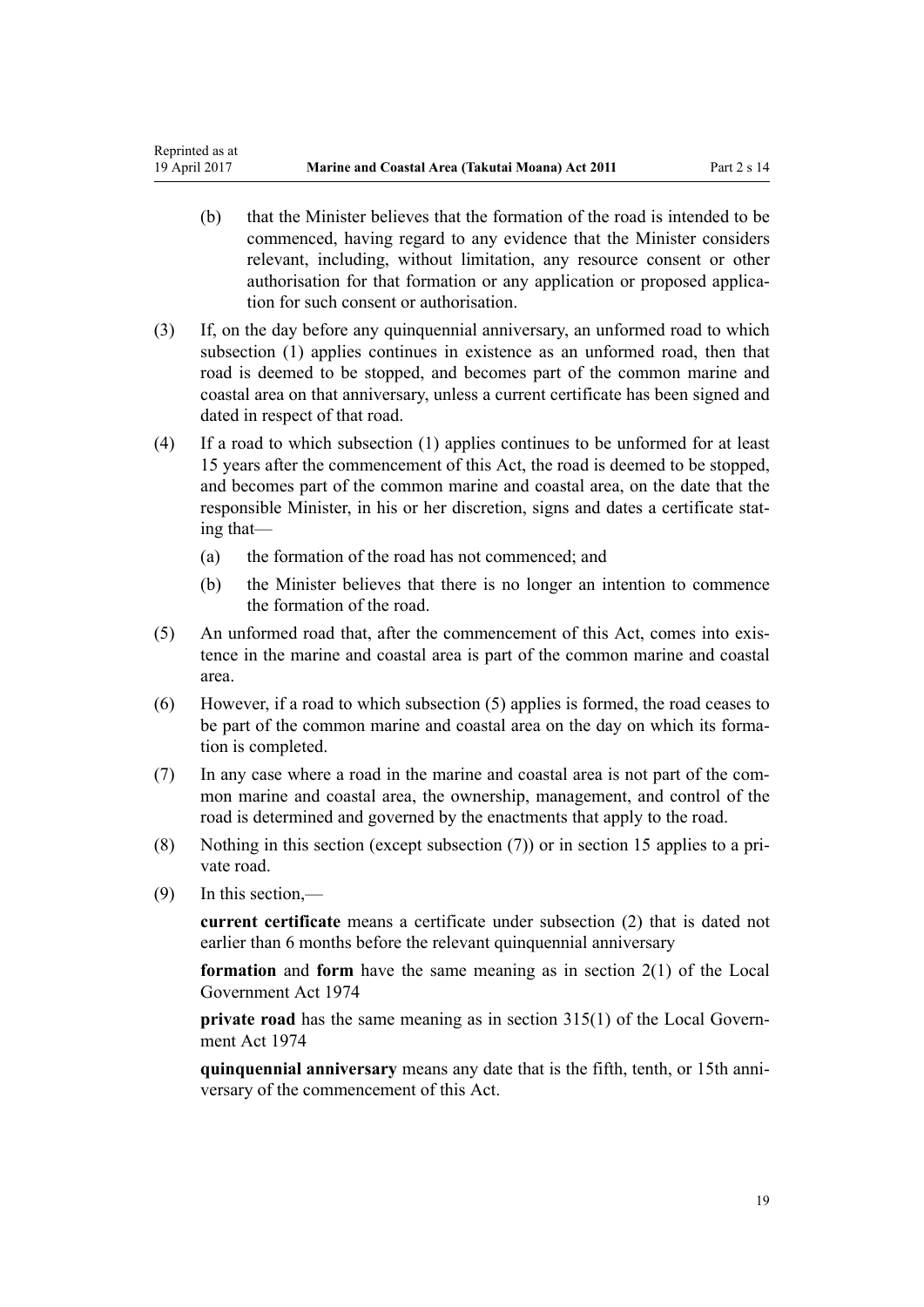# <span id="page-19-0"></span>**15 No ownership in road that becomes part of common marine and coastal area**

- (1) When a road or a former road becomes part of the common marine and coastal area, the title of the Crown or other entity as owner of the road is divested.
- (2) If a road in the marine and coastal area is stopped under the [Local Government](http://prd-lgnz-nlb.prd.pco.net.nz/pdflink.aspx?id=DLM415531) [Act 1974](http://prd-lgnz-nlb.prd.pco.net.nz/pdflink.aspx?id=DLM415531) or the [Public Works Act 1981](http://prd-lgnz-nlb.prd.pco.net.nz/pdflink.aspx?id=DLM45426), the former road becomes or, as the case requires, continues to be, part of the common marine and coastal area.
- (3) A certificate signed by the responsible Minister that identifies a road or an area and states that a provision of [section 14](#page-17-0) or this section has, since a specified date, applied to the road or area is, in the absence of proof to the contrary, sufficient evidence of the matters stated in the certificate.
- (4) This section and [section 14](#page-17-0) override section 18.

# **16 Continued Crown ownership of minerals**

- (1) Nothing in [section 11](#page-16-0) or [83](#page-62-0) affects [section 10](http://prd-lgnz-nlb.prd.pco.net.nz/pdflink.aspx?id=DLM246310) of the Crown Minerals Act 1991, which provides that all petroleum, gold, silver, and uranium existing in its natural condition in land is the property of the Crown.
- (2) For the purposes of [section 11](http://prd-lgnz-nlb.prd.pco.net.nz/pdflink.aspx?id=DLM246311) of the Crown Minerals Act 1991, the operation of [section 11](#page-16-0) or 17 is deemed to be an alienation from the Crown and, accordingly, every mineral (other than pounamu to which [section 3](http://prd-lgnz-nlb.prd.pco.net.nz/pdflink.aspx?id=DLM413605) of the Ngai Tahu (Pounamu Vesting) Act 1997 applies) existing in its natural condition in the common marine and coastal area is reserved in favour of the Crown.
- (3) [Section 11](#page-16-0) does not affect any privileges and the [Crown Minerals Act 1991](http://prd-lgnz-nlb.prd.pco.net.nz/pdflink.aspx?id=DLM242535) continues to apply to those privileges in all respects.
- (4) This section is subject to [section 83.](#page-62-0)

### **17 Additions to common marine and coastal area**

- (1) If, at any time after the commencement of this Act, the Crown or a local authority acquires, whether by purchase, gift, exchange, or by operation of law, any specified freehold land that is wholly or partly within the marine and coastal area, then that land, to the extent that it is within the marine and coastal area, becomes on that acquisition part of the common marine and coastal area.
- (2) Subsection (1) does not apply to any specified freehold land that is accorded a status under an enactment other than this Act.

### **18 Rights of owners of structures**

- (1) This section applies to any structure that is, on or after the commencement of this Act, fixed to, or under or over, any part of the common marine and coastal area.
- (2) Each structure to which this section applies—
	- (a) is to be regarded as personal property and not as land or as an interest in land; and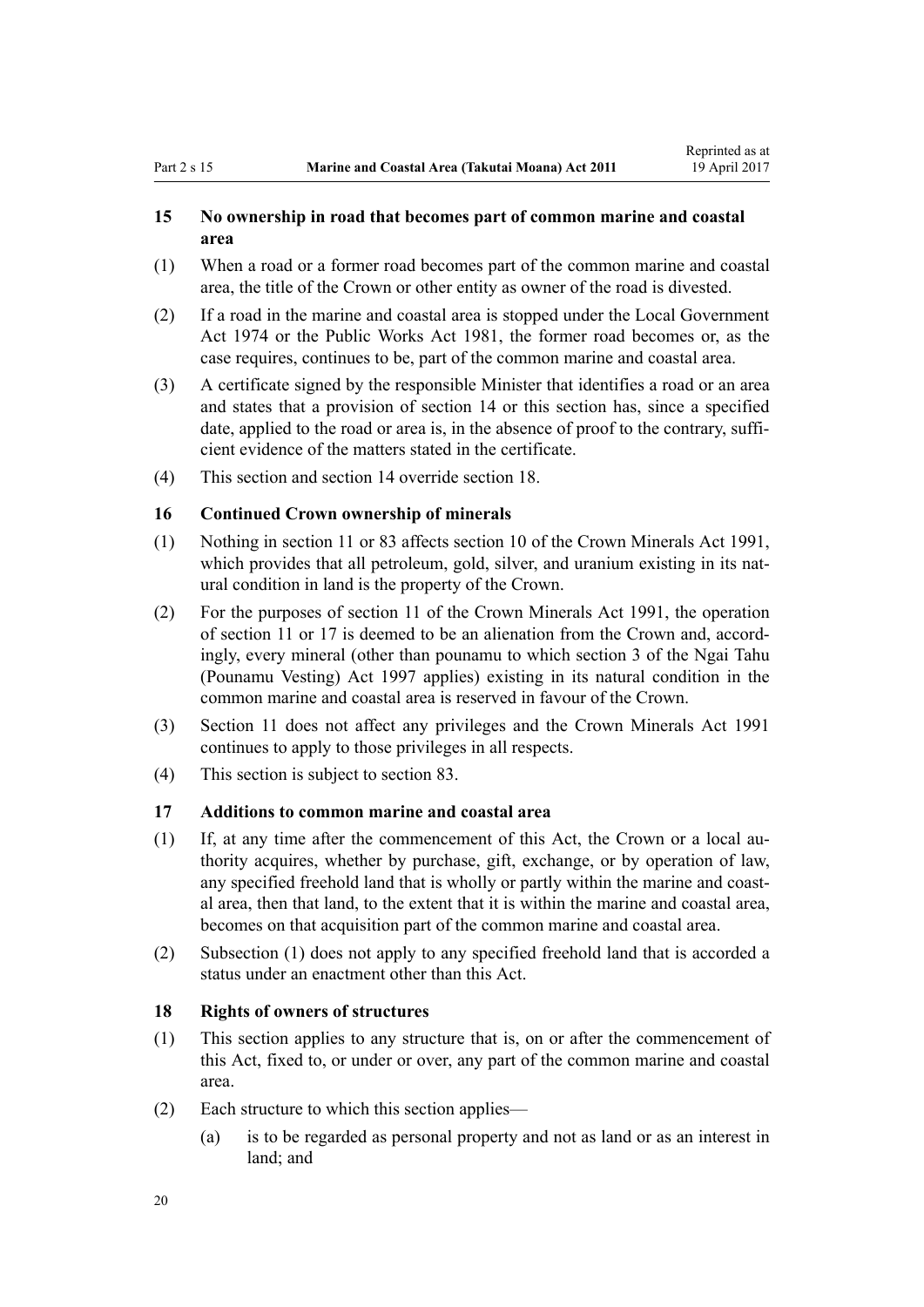- (b) does not form part of the common marine and coastal area.
- <span id="page-20-0"></span>(3) A person who, immediately before the commencement of this Act, had an interest in a structure to which this section applies continues to have that interest in the structure as personal property until the person's interest is changed by a disposition or by operation of law.
- (4) A person is presumed, unless the contrary is shown, to own a structure to which this section applies if the person holds a resource consent for the occupation of the part of the common marine and coastal area in which the structure is located.
- (5) Any authority, in force immediately before the commencement of this Act, by which the Crown, a Minister, an officer, an employee, a department, an instrument of the Crown, or a local authority is authorised to exercise and perform powers, duties, or functions in respect of a structure to which this section applies continues to be in force according to its tenor until it is changed or ceases to have effect by a lawful direction, disposition, or by operation of law.

# **19 Crown deemed to be owner of abandoned structures**

- (1) The Crown is deemed to be the owner of any structure that is abandoned in the common marine and coastal area.
- (2) For the purposes of this section, a structure is **abandoned** if the regional council with statutory functions in the part of the common marine and coastal area in which the structure is located has, after due inquiry, been unable to ascertain the identity or the whereabouts of the owner of the structure.
- (3) This subsection and subsections (3A) to (3C) apply—
	- (a) if the ownership is uncertain in respect of a structure in a part of the common marine and coastal area for which a regional council has responsibility; and
	- (b) there is no current resource consent in respect of the structure.
- (3A) The regional council must—
	- (a) undertake an inquiry under subsection (2); or
	- (b) remove the structure under [section 12\(7\)](http://prd-lgnz-nlb.prd.pco.net.nz/pdflink.aspx?id=DLM231949) of the Resource Management Act 1991.
- (3B) The regional council may take action under subsection  $(3A)(b)$  if, in the opinion of the council, an inquiry under subsection (2) is not warranted because—
	- (a) the structure is likely to have no, or minimal, value to any owner or to the community; and
	- (b) efforts to locate the owner have not been successful, including, as a minimum,—
		- (i) a search of the relevant records held by the council; and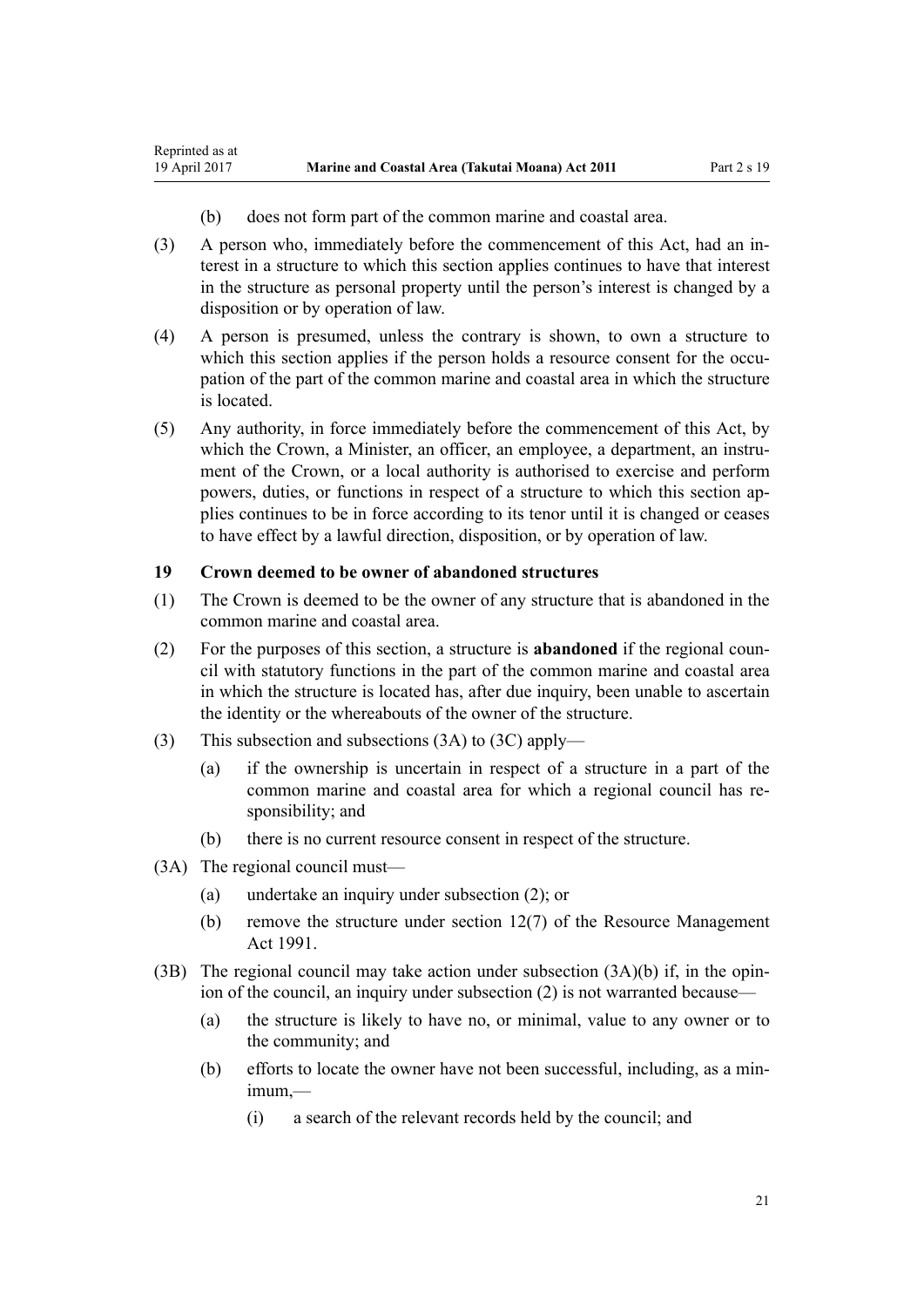- (ii) a reasonable effort to locate the owner from any contact details in those records.
- <span id="page-21-0"></span>(3C) A regional council may determine whether to remove a structure, in whole or in part,—
	- (a) in accordance with the provisions of the regional coastal plan; or
	- (b) without complying with any conditions in the regional coastal plan or obtaining a resource consent if, in the council's opinion, any adverse effects of removing the structure would be no more than minor.
- (4) Every inquiry under subsection (2) must be undertaken in accordance with regulations made under [section 118](#page-77-0).
- (5) Nothing in this section makes the Crown liable—
	- (a) for any breaches committed, in respect of a structure, before the Crown became the deemed owner of the structure; or
	- (b) for any effects attributable to anything done or omitted, in respect of a structure, before the Crown became the deemed owner of the structure; or
	- (c) to comply with any requirement in respect of the structure that does not relate to a matter of health or safety or to a significant adverse effect on the environment.

Section 19(3): replaced, on 19 April 2017, by [section 123](http://prd-lgnz-nlb.prd.pco.net.nz/pdflink.aspx?id=DLM6669356) of the Resource Legislation Amendment Act 2017 (2017 No 15).

Section 19(3A): inserted, on 19 April 2017, by [section 123](http://prd-lgnz-nlb.prd.pco.net.nz/pdflink.aspx?id=DLM6669356) of the Resource Legislation Amendment Act 2017 (2017 No 15).

Section 19(3B): inserted, on 19 April 2017, by [section 123](http://prd-lgnz-nlb.prd.pco.net.nz/pdflink.aspx?id=DLM6669356) of the Resource Legislation Amendment Act 2017 (2017 No 15).

Section 19(3C): inserted, on 19 April 2017, by [section 123](http://prd-lgnz-nlb.prd.pco.net.nz/pdflink.aspx?id=DLM6669356) of the Resource Legislation Amendment Act 2017 (2017 No 15).

#### **20 Act does not affect existing resource consents or lawful activities**

Nothing in this Act limits or affects—

- (a) any resource consent granted before the commencement of this Act; or
- (b) any activities that can be lawfully undertaken without a resource consent or other authorisation.

#### **21 Certain proprietary interests to continue**

- (1) In this section, **proprietary interest**
	- (a) means any interest under a lease, licence, permit, easement, or statutory authorisation (not being a resource consent) granted in respect of any land that, on the commencement of this Act, is located within the common marine and coastal area; and
	- (b) includes any right to a renewal or an extension of that interest; but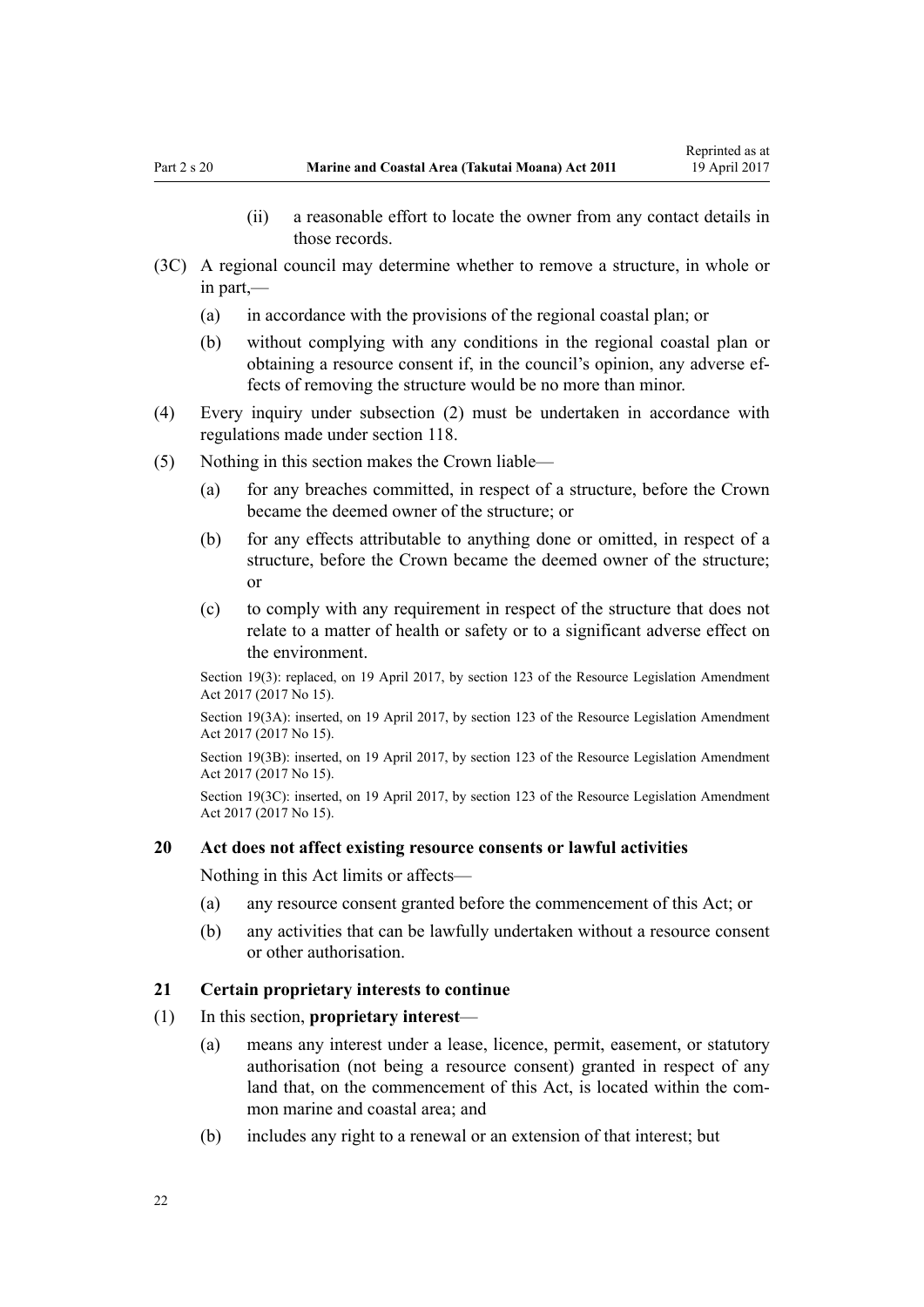(c) does not include a privilege.

<span id="page-22-0"></span>Reprinted as at

- (2) A proprietary interest that, immediately before the commencement of this Act, was in effect continues, so far as it is lawful, to have effect according to its tenor.
- (3) Every proprietary interest that is continued by subsection (2) and that has been granted by a person other than the Crown is deemed to have been granted by the Crown.
- (4) The Minister of Conservation is authorised to execute on behalf of the Crown any instrument or other document that is required to be executed by the grantor in respect of any proprietary interest.
- (5) The Minister of Conservation may enforce any condition to which a proprietary interest is subject by taking any measures, including the taking of proceedings, that the grantor of the interest could take.
- (6) The Crown may grant a renewal or extension of a proprietary interest only if the interest contains a right of renewal or extension.
- (7) This section overrides [section 11](#page-16-0).

# **22 Provisions relating to computer freehold registers wholly in common marine and coastal area**

- (1) The Registrar must, at the request of the Minister of Conservation and without further authority than this section, cancel the whole of any computer freehold register that comprises land that is wholly within the common marine and coastal area.
- (2) Immediately upon the cancellation under subsection (1) of a computer freehold register that is subject to a current registered interest or current registered notification, the Registrar must, without further authority than this section,—
	- (a) issue a computer interest register under [section 9](http://prd-lgnz-nlb.prd.pco.net.nz/pdflink.aspx?id=DLM140179) of the Land Transfer (Computer Registers and Electronic Lodgement) Amendment Act 2002 for that registered interest or notification; and
	- (b) record on that computer interest register that the land to which the registered interest or notification relates is located in the common marine and coastal area.
- (3) When the interest or notification for which a computer interest register has been issued in accordance with subsection (2)(a) expires or is extinguished or is otherwise determined, the Registrar must, at the request of the Minister of Conservation and without further authority than this section, cancel the computer interest register.
- **23 Provisions relating to computer freehold register to land in common marine and coastal area and land above line of mean high-water springs**
- (1) If any computer freehold register comprises any land that is part of the common marine and coastal area as well as any adjacent land (the **adjacent land**)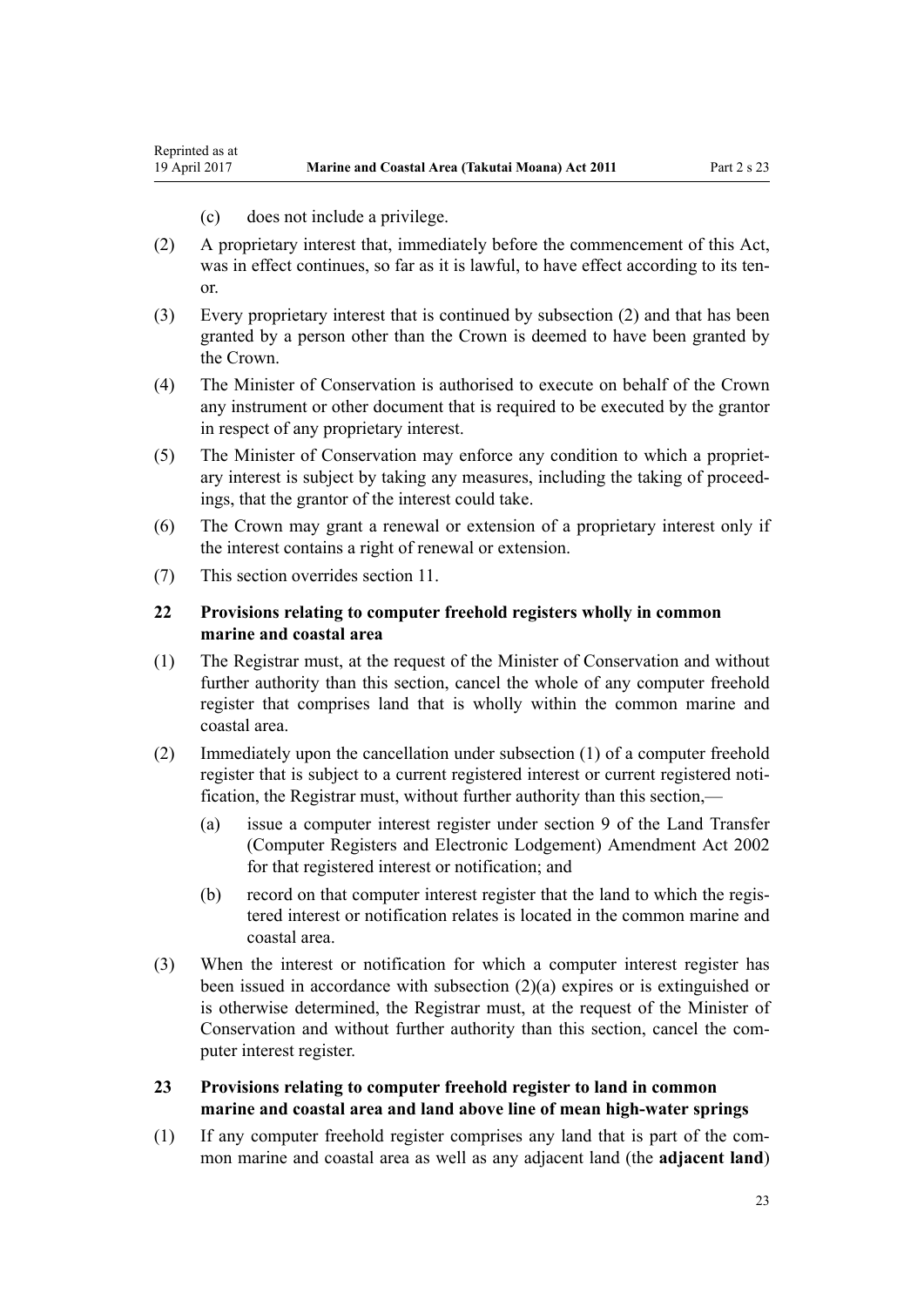<span id="page-23-0"></span>above the line of mean high-water springs, either the Minister of Conservation or the owner of the adjacent land may apply to the Registrar for the issue of a computer freehold register for the adjacent land.

- (2) On presentation of the application, the Registrar, on payment of the appropriate fee, must, despite anything in the [Land Transfer Act 1952,](http://prd-lgnz-nlb.prd.pco.net.nz/pdflink.aspx?id=DLM269031)—
	- (a) cancel the computer freehold register that comprises the land within the common marine and coastal area and the adjacent land; and
	- (b) issue a computer freehold register under [section 7](http://prd-lgnz-nlb.prd.pco.net.nz/pdflink.aspx?id=DLM140177) of the Land Transfer (Computer Registers and Electronic Lodgement) Amendment Act 2002 in the name of the owner of the adjacent land for the adjacent land; and
	- (c) note any current registered interest or current registered notification that relates to the adjacent land against that computer freehold register in the order in which it appears on the computer freehold register cancelled under paragraph (a); and
	- (d) issue a computer interest register under [section 9](http://prd-lgnz-nlb.prd.pco.net.nz/pdflink.aspx?id=DLM140179) of the Land Transfer (Computer Registers and Electronic Lodgement) Amendment Act 2002 for any registered interest or current registered notification that relates to land within the common marine and coastal area that was part of the computer freehold register cancelled under paragraph (a).
- (3) The Registrar may require the deposit of any survey plan necessary for the issue of a computer freehold register under subsection (2)(b).
- (4) To avoid doubt, no action taken under this section is subject to [Part 10](http://prd-lgnz-nlb.prd.pco.net.nz/pdflink.aspx?id=DLM236786) of the Resource Management Act 1991.

# **24 Exclusion of interests in marine and coastal area founded on adverse possession or prescriptive title**

- (1) Despite any other enactment or rule of law, no person may claim an interest in any part of the marine and coastal area on the ground of adverse possession or prescriptive title.
- (2) No relief may be claimed by any person for any loss or damage arising from this section.

# **25 Local authorities may apply to Minister for redress for loss of divested areas**

- (1) A local authority that, as a result of the operation of [section 11\(3\) or \(4\)o](#page-16-0)r [17](#page-19-0), loses its title to any land in the common marine and coastal area that it had acquired by purchase may apply to the Minister of Conservation for redress.
- (2) In considering an application by a local authority under subsection (1), the Minister of Conservation must be guided by whichever of the following criteria is applicable:
	- (a) if the local authority purchased the relevant land at full market value, compensation is to be paid at current market value: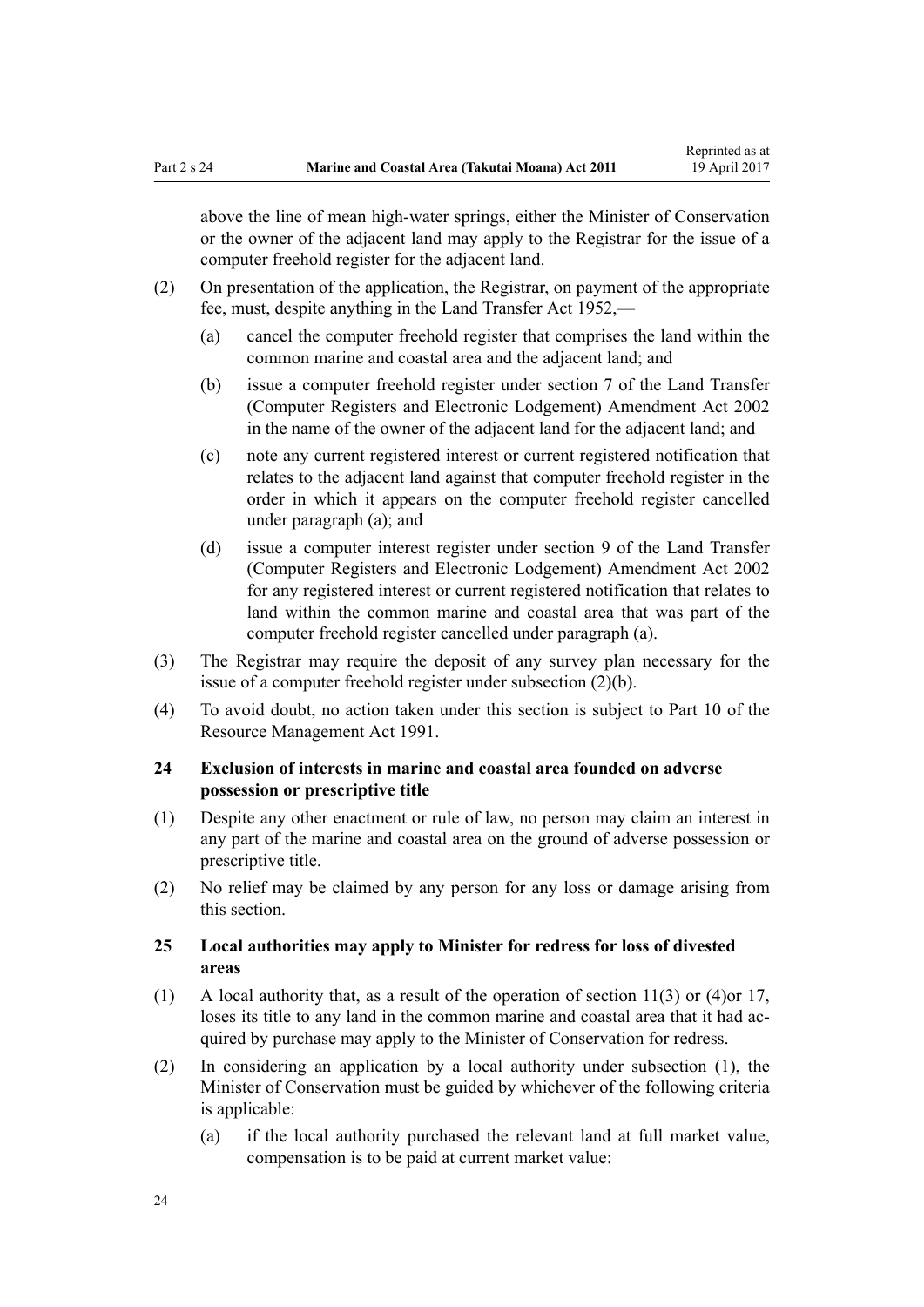- <span id="page-24-0"></span>(b) if the local authority did not purchase the relevant land at full market value, redress is limited to compensation for direct financial loss to the local authority arising from the loss of ownership, including loss of—
	- (i) any income that the local authority would, but for the operation of [section 11\(3\) or \(4\)](#page-16-0) or [17](#page-19-0), have derived from the relevant part of the marine and coastal area; and
	- (ii) any investment that the local authority made in the land after purchase.
- (3) An application under subsection (1) must be made,—
	- (a) if the loss results from the operation of [section 11\(3\),](#page-16-0) not later than 12 months after the commencement of this Act:
	- (b) if the loss results from the operation of section  $11(4)$  or [17](#page-19-0), not later than 12 months after the occurrence of the loss to which the application relates.
- (4) No court has jurisdiction to hear any claim in respect of any loss suffered by a local authority as a result of the operation of [section 11\(3\) or \(4\)](#page-16-0) or [17](#page-19-0).
- (5) Any application made under [section 25](http://prd-lgnz-nlb.prd.pco.net.nz/pdflink.aspx?id=DLM320246) of the Foreshore and Seabed Act 2004 that, on the commencement of this Act, has not yet been finally determined by the Minister of Conservation must be treated as if this Act (other than this subsection) had not been enacted.

# Subpart 2—Public rights and powers over common marine and coastal area

### *Rights of access*

# **26 Rights of access**

- (1) Every individual has, without charge, the following rights:
	- (a) to enter, stay in or on, and leave the common marine and coastal area:
	- (b) to pass and repass in, on, over, and across the common marine and coastal area:
	- (c) to engage in recreational activities in or on the common marine and coastal area.
- (2) The rights conferred by this section are subject to any authorised prohibitions or restrictions that are imposed under [section 79,](#page-58-0) or by or under any other enactment.
- (3) A prohibition or restriction of the kind described in subsection (2) may, subject to the enactment in which it is contained or by which it is authorised, apply to—
	- (a) any or all of the rights conferred by this section:
	- (b) 1 or more ways of exercising those rights: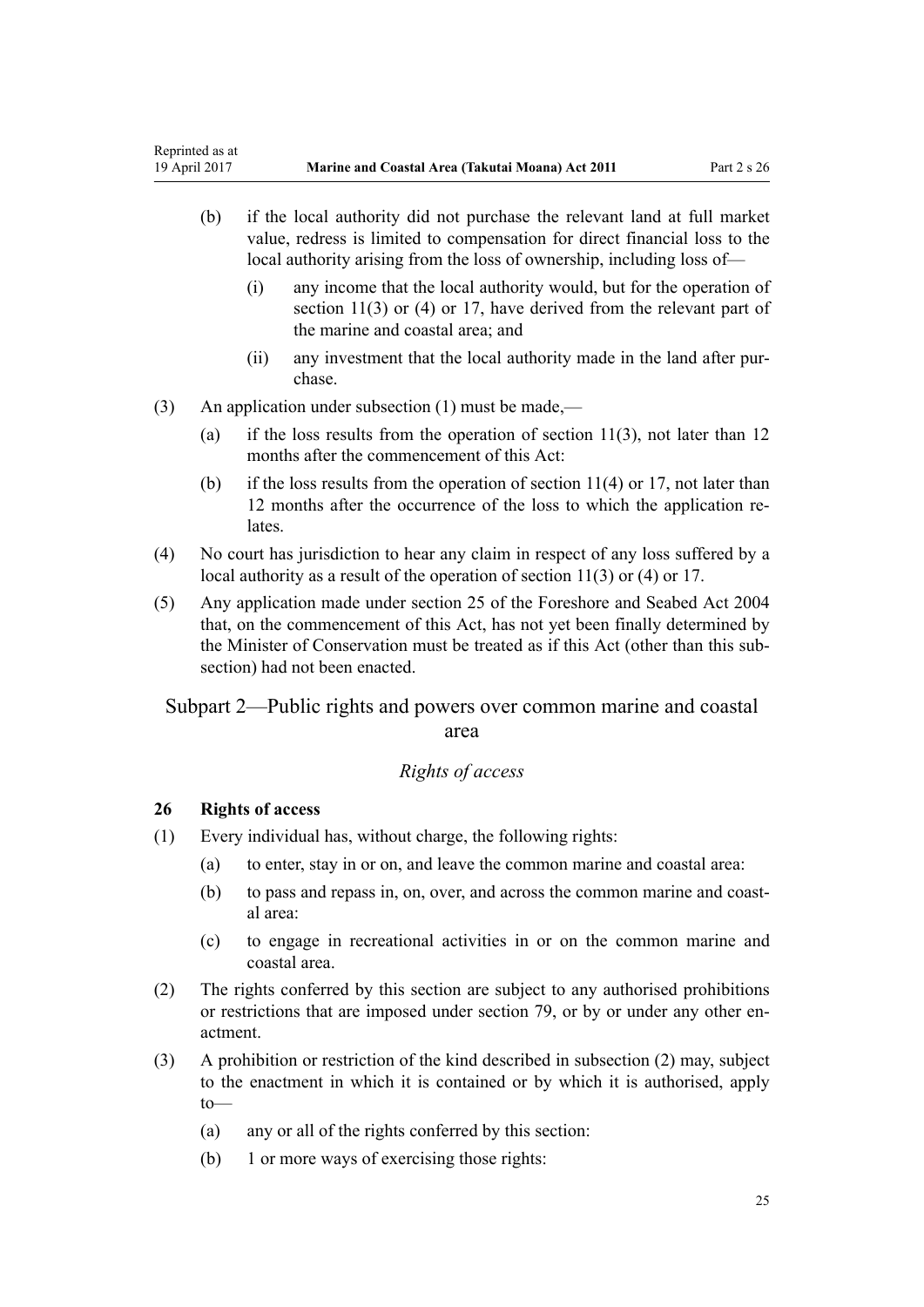- <span id="page-25-0"></span>(c) 1 or more defined periods, or an indefinite period, or recurring periods of a stated kind:
- (d) 1 or more specified areas.
- (4) In this section, **enactment** includes bylaws, regional plans, and district plans.

# *Rights of navigation*

# **27 Rights of navigation within marine and coastal area**

- (1) Every person has the following rights:
	- (a) to enter, and pass and repass through, the marine and coastal area by ship:
	- (b) to temporarily anchor, moor, and ground within the marine and coastal area:
	- (c) to load and unload cargo, crew, equipment, and passengers within the marine and coastal area:
	- (d) to remain in a place within the marine and coastal area for a convenient time:
	- (e) to remain temporarily in a place within the marine and coastal area until wind or weather permits departure or until cargo has been obtained or repairs completed.
- (2) The rights conferred by subsection (1) include anything reasonably incidental to their exercise.
- (3) The rights conferred by subsection (1) may be exercised subject to any authorised restrictions and prohibitions that are imposed by or under an enactment, including restrictions and prohibitions imposed under [sections 78](#page-58-0) and [79.](#page-58-0)
- (4) A restriction or prohibition of the kind described in subsection (3) may, subject to the enactment in which it is contained or by which it is authorised, apply to—
	- (a) 1 or more of the rights conferred by this section:
	- (b) 1 or more ways of exercising those rights:
	- (c) a definite period or an indefinite period, or recurring periods of a stated kind:
	- (d) 1 or more specified areas.
- (5) In this section, **enactment** includes bylaws, regional plans, and district plans.

# *Rights of fishing*

#### **28 Fishing rights preserved**

(1) Nothing in this Act prevents the exercise of any fishing rights conferred or recognised by or under an enactment or by a rule of law.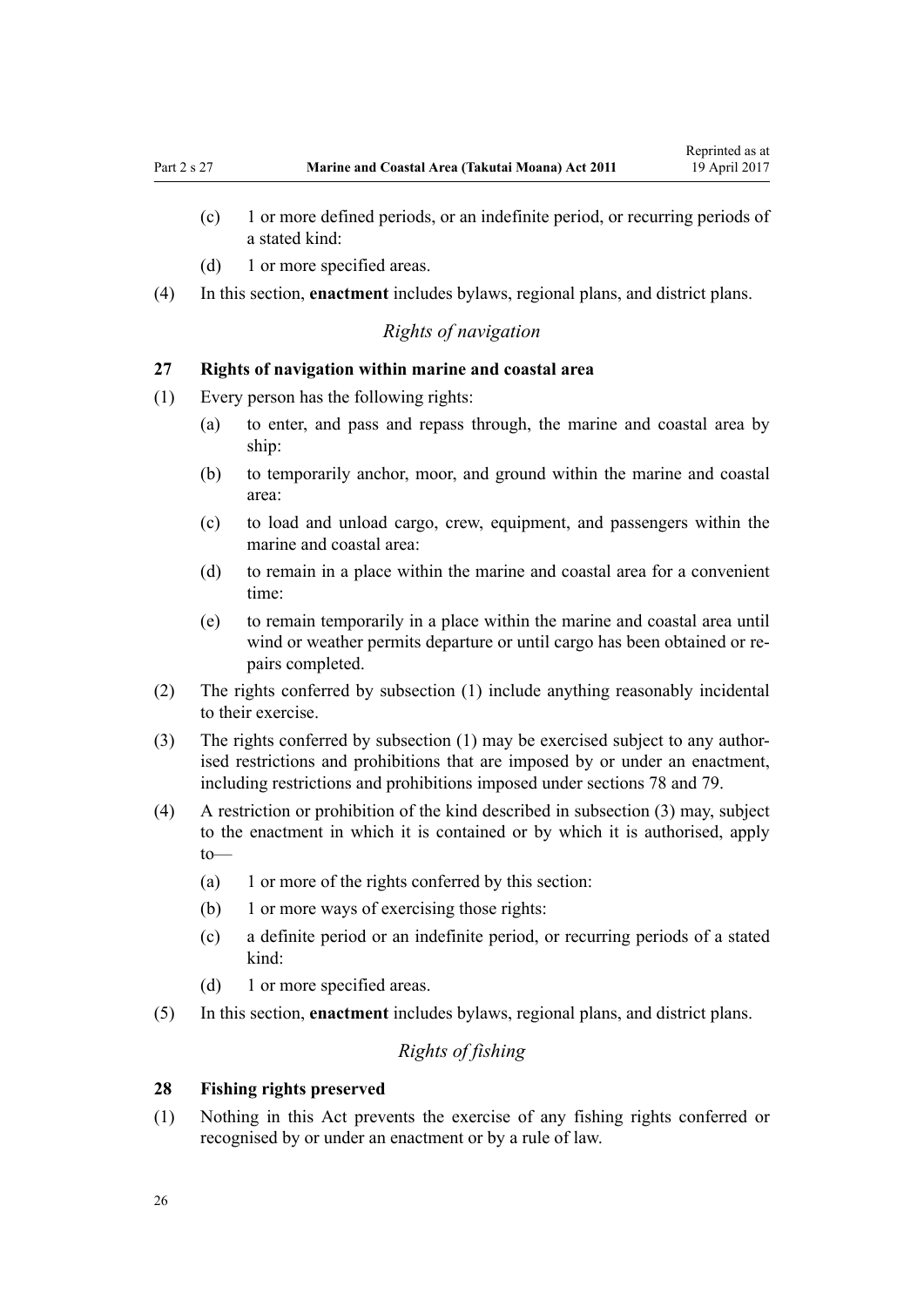<span id="page-26-0"></span>(2) Subsection (1) is subject to [section 81.](#page-60-0)

# Subpart 3—Reclaimed land

#### **29 Interpretation**

(1) In this section and in sections 30 to 45, unless the context otherwise requires,—

**developer**, in relation to any reclaimed land, means the person (including a customary marine title group) who holds the resource consent for the reclamation by which the land is formed, whether or not that resource consent was obtained after the commencement or completion of the reclamation

**dispose of** includes sell, exchange, gift, and transfer

**eligible applicant**, in relation to an application under [section 35,](#page-28-0) means a person who, under a provision of that section, is entitled to make that application

**freehold interest** means an estate in fee simple but does not include a stratum estate in freehold or in leasehold created under the [Unit Titles Act 1972](http://prd-lgnz-nlb.prd.pco.net.nz/pdflink.aspx?id=DLM405590) or the [Unit Titles Act 2010](http://prd-lgnz-nlb.prd.pco.net.nz/pdflink.aspx?id=DLM1160400)

**interest** means a freehold interest or a lesser interest

**lesser interest** means an interest in reclaimed land that is less than a freehold interest and includes a lease, licence, or other right or title to occupy or use the land

**Minister** means the Minister of the Crown who, under the authority of any warrant or with the authority of the Prime Minister, is for the time being responsible for the administration of the [Land Act 1948](http://prd-lgnz-nlb.prd.pco.net.nz/pdflink.aspx?id=DLM250585)

**reclaimed land** means permanent land formed from land that formerly was below the line of mean high-water springs and that, as a result of a reclamation, is located above the line of mean high-water springs, but does not include—

- (a) land that has arisen above the line of mean high-water springs as a result of natural processes, including accretion; or
- (b) structures such as breakwaters, moles, groynes, or sea walls

**reclaimed land subject to this subpart** means reclaimed land vested in the Crown under section 30 or [31,](#page-27-0) but does not include reclaimed land that is subject to a declaration under [section 32](#page-27-0).

(2) The purpose of this subpart is to provide certainty to business and development interests in respect of investments in reclamations and to balance the interests of all New Zealanders, including their interests in conservation.

#### **30 Certain reclaimed land to vest in Crown**

- (1) Subsection (2) applies to any reclaimed land that is formed from the common marine and coastal area as a result of a lawful reclamation.
- (2) The full legal and beneficial ownership in any reclaimed land to which this subsection applies vests in the Crown absolutely if, after the commencement of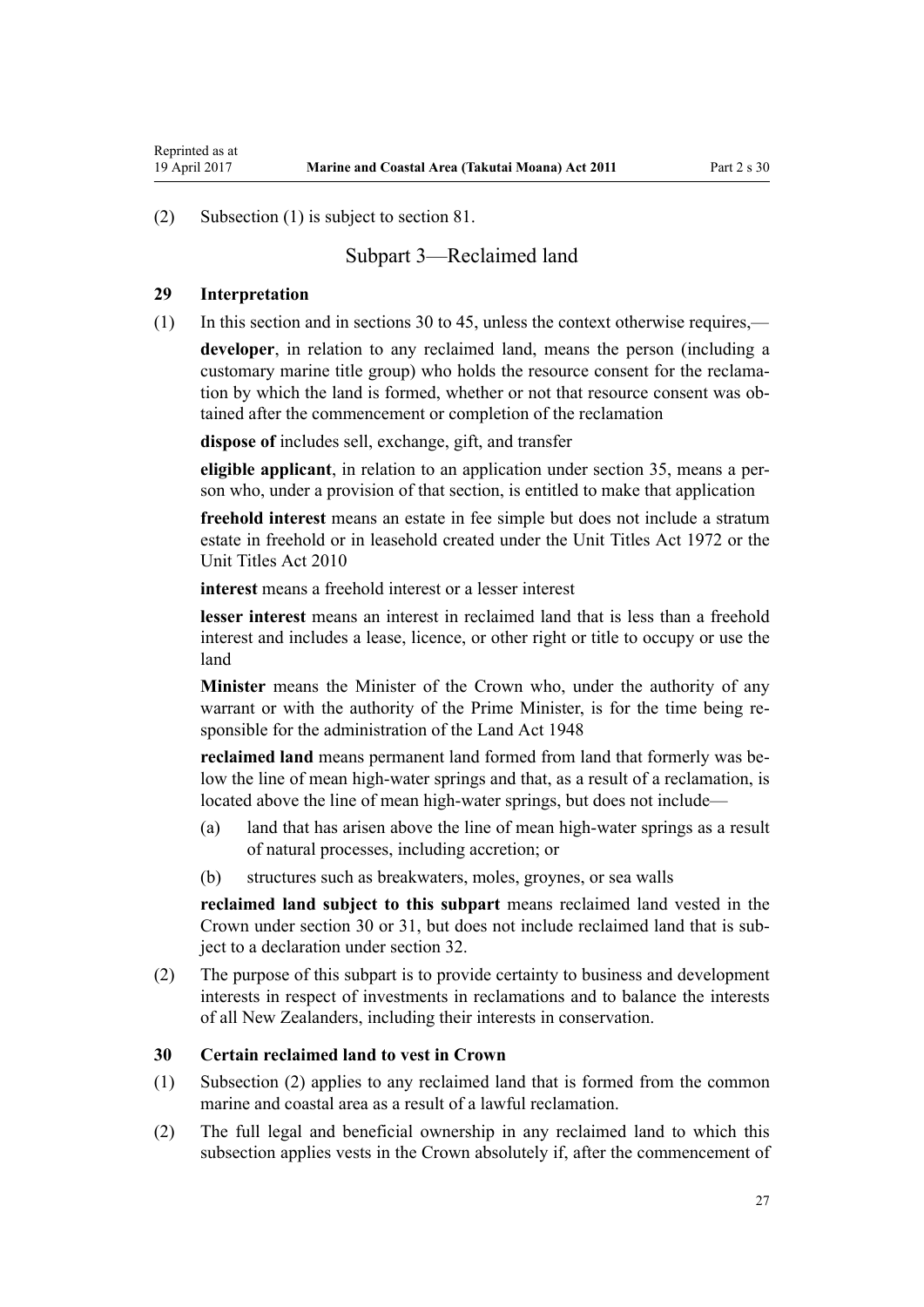<span id="page-27-0"></span>this Act, a regional council approves a plan of survey, under [section 245\(5\)](http://prd-lgnz-nlb.prd.pco.net.nz/pdflink.aspx?id=DLM237630) of the Resource Management Act 1991, in respect of that land.

- (3) Subsection (4) applies to reclaimed land that is formed from the common marine and coastal area as a result of an unlawful reclamation.
- (4) The full legal and beneficial ownership in any reclaimed land to which this subsection applies vests in the Crown absolutely if the Minister signs a certificate that—
	- (a) describes the position and extent of the reclaimed land; and
	- (b) states that this subsection applies to the reclaimed land.
- (5) A certificate signed under subsection (4) is, in the absence of proof to the contrary, sufficient evidence of the matter stated in the certificate.
- (6) The [Land Act 1948](http://prd-lgnz-nlb.prd.pco.net.nz/pdflink.aspx?id=DLM250585) does not apply to reclaimed land vested by this section.

#### **31 New status of existing reclaimed land**

- (1) This section applies to reclaimed land (**existing reclaimed land**) that,—
	- (a) immediately before the commencement of this Act, was—
		- (i) part of the public foreshore and seabed under the [Foreshore and](http://prd-lgnz-nlb.prd.pco.net.nz/pdflink.aspx?id=DLM319838) [Seabed Act 2004;](http://prd-lgnz-nlb.prd.pco.net.nz/pdflink.aspx?id=DLM319838) or
		- (ii) vested in the Crown under the [Land Act 1948](http://prd-lgnz-nlb.prd.pco.net.nz/pdflink.aspx?id=DLM250585); or
		- (iii) subject to the Foreshore and Seabed Endowment Revesting Act 1991; or
		- (iv) otherwise owned by the Crown; and
	- (b) is not set apart for a specified purpose.
- (2) On the commencement of this Act, the full legal and beneficial ownership of all existing reclaimed land vests in the Crown absolutely and, so far as it is, immediately before that commencement, subject to the [Foreshore and Seabed](http://prd-lgnz-nlb.prd.pco.net.nz/pdflink.aspx?id=DLM319838) [Act 2004](http://prd-lgnz-nlb.prd.pco.net.nz/pdflink.aspx?id=DLM319838), the Foreshore and Seabed Endowment Revesting Act 1991, or the [Land Act 1948](http://prd-lgnz-nlb.prd.pco.net.nz/pdflink.aspx?id=DLM250585), ceases to be subject to those Acts.
- (3) However, this section does not affect—
	- (a) any lesser interest held, immediately before the commencement of this Act, by a person other than the Crown in existing reclaimed land; or
	- (b) the ownership in structures fixed to, or under or over, existing reclaimed land.

#### **32 Minister may declare reclaimed land to be subject to Land Act 1948**

- (1) The Minister may, by notice in the *Gazette*, declare any land of the following kind to be Crown land subject to the [Land Act 1948](http://prd-lgnz-nlb.prd.pco.net.nz/pdflink.aspx?id=DLM250585) and not to this Act:
	- (a) reclaimed land vested in the Crown by [section 30](#page-26-0) or 31: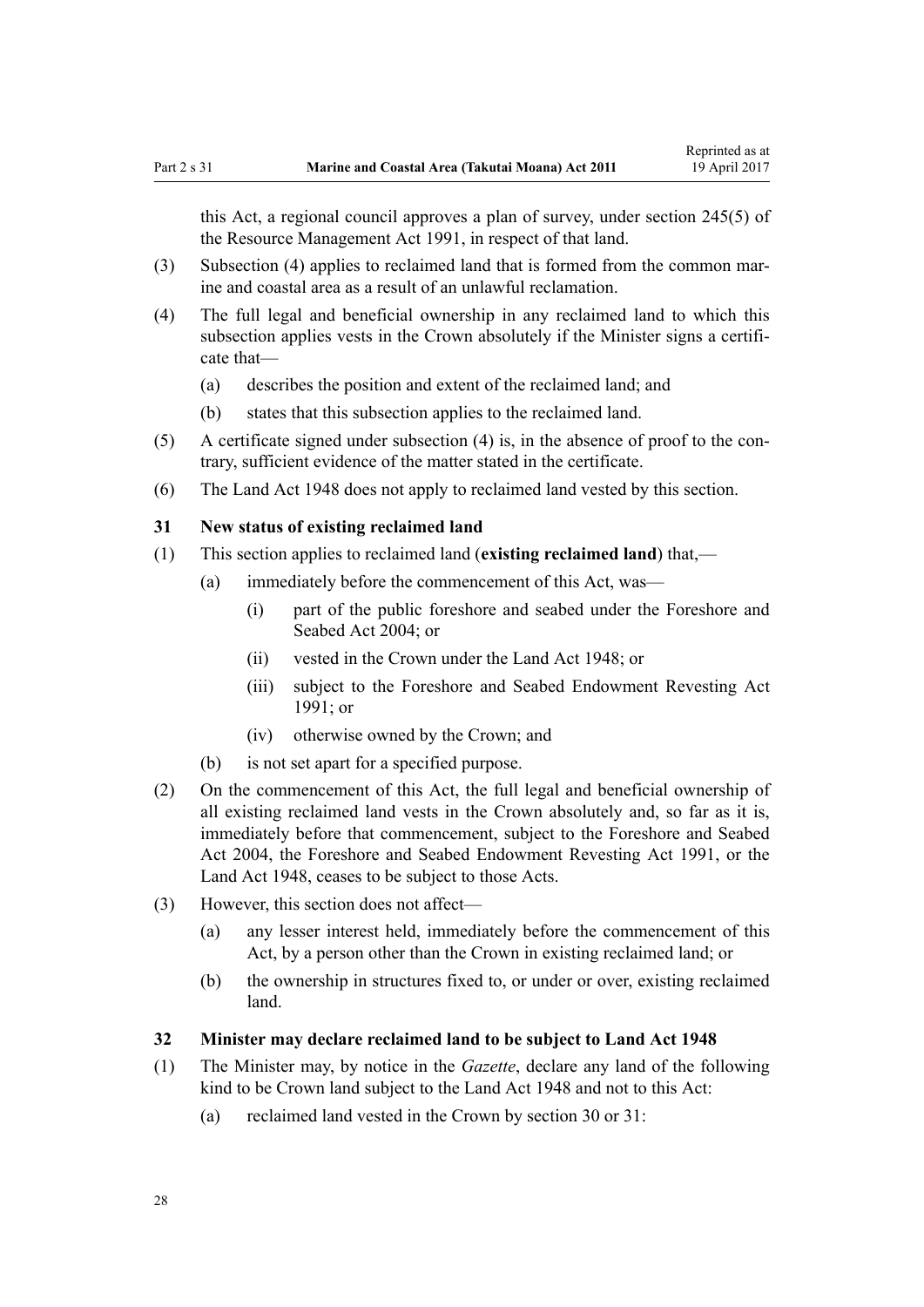- <span id="page-28-0"></span>(b) reclaimed land in which the Crown has, at any time after the commencement of this Act, acquired the freehold interest.
- (2) A notice under subsection (1)—
	- (a) must describe the position and extent of the reclaimed land; and
	- (b) takes effect on the 28th day after its publication in the *Gazette*.

# **33 Minister to administer reclaimed land subject to this subpart**

- (1) The Minister may perform and exercise the functions, duties, and powers of the Crown as owner in respect of every area of reclaimed land that is subject to this subpart.
- (2) The Minister may sign a certificate that—
	- (a) describes the position and extent of any land; and
	- (b) states that the land is, or is not, subject to this subpart.
- (3) A certificate signed under subsection (2) is, in the absence of proof to the contrary, sufficient evidence of the matter stated in the certificate.

# **34 Granting and disposition of interests in reclaimed land subject to this subpart**

- (1) The Minister may, in accordance with sections 35 to 41, grant interests in reclaimed land subject to this subpart.
- (2) The Crown may not dispose of any interest in reclaimed land subject to this subpart otherwise than in accordance with sections 35 to 41.

### **35 Eligible applicants for interests in reclaimed land subject to this subpart**

- (1) A developer of reclaimed land subject to this subpart that has been, or is being, or is to be formed may apply to the Minister for the grant to the developer of an interest in that reclaimed land.
- (2) A network utility operator may apply to the Minister for the grant to the network utility operator of a lesser interest in reclaimed land subject to this subpart that has been, or is being, or is to be formed on the ground that the lesser interest is required for the purposes of the network utility operation undertaken by the network utility operator.
- (3) Subsection (4) applies if—
	- (a) reclaimed land has been subject to this subpart for more than 10 years; and
	- (b) no interest has been granted in that land; and
	- (c) no current application for the grant of an interest in that land is awaiting the Minister's determination.
- (4) If this subsection applies, any person may apply to the Minister for the grant to the person of an interest in the reclaimed land.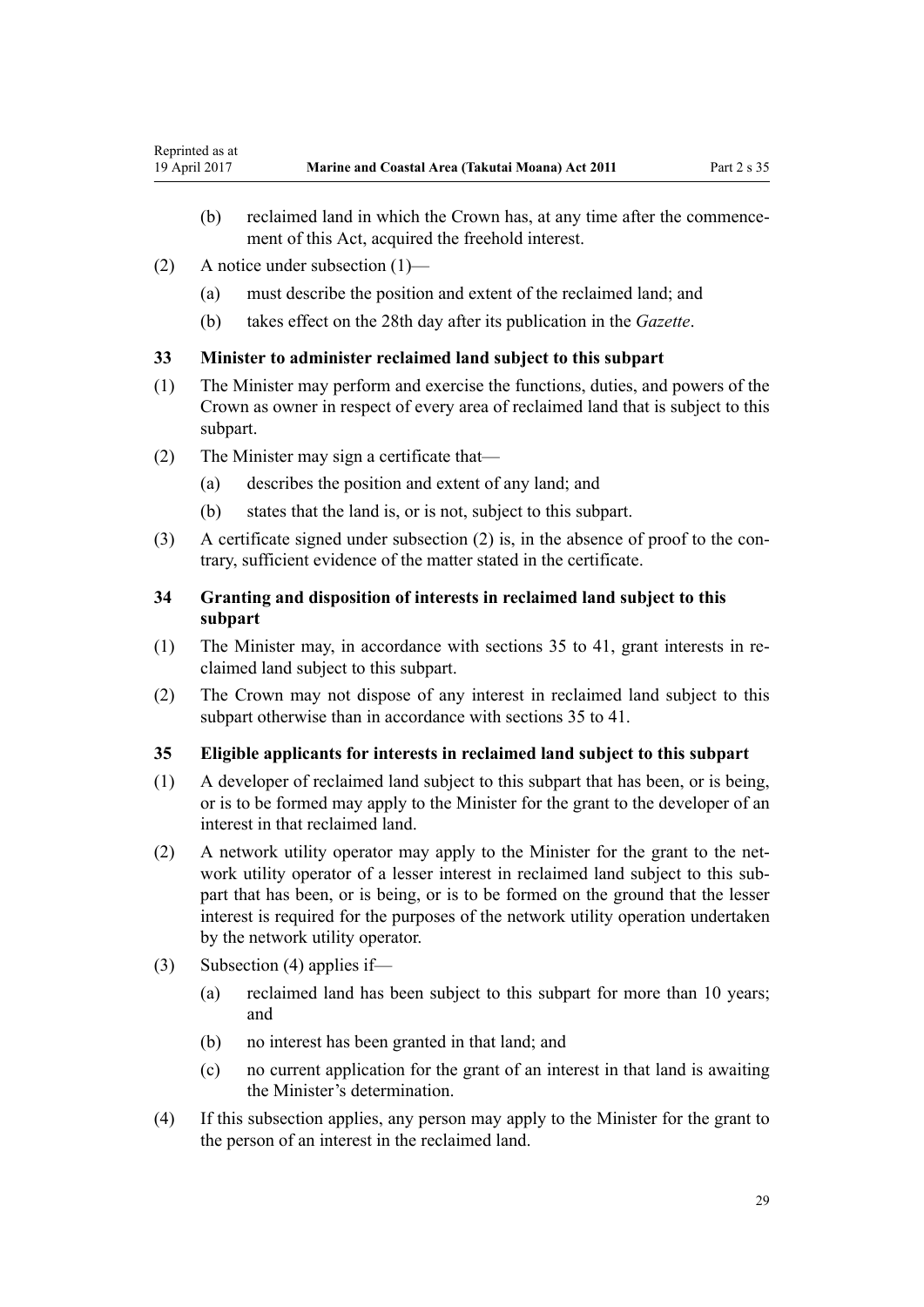- <span id="page-29-0"></span>(5) A developer or other person who makes an application under this section becomes liable to pay any fees payable under regulations made under this Act.
- (6) The fees referred to in subsection (5) are recoverable as a debt due to the Crown.
- (7) In this section, **network utility operator** and **network utility operation** have the same meanings as in [section 166](http://prd-lgnz-nlb.prd.pco.net.nz/pdflink.aspx?id=DLM236206) of the Resource Management Act 1991.

### **36 Determination of application by Minister**

- (1) When an application under [section 35](#page-28-0) is made by an eligible applicant, the Minister must, without limitation, determine the following matters:
	- (a) whether the applicant is to be granted an interest in the reclaimed land and, if so, whether that interest should be a freehold interest or a lesser interest:
	- (b) if a lesser interest is to be granted, the terms and conditions of that lesser interest:
	- (c) any conditions that must be fulfilled before any interest in the reclaimed land is granted:
	- (d) the encumbrances, restrictions, or conditions (if any) that should attach to any interest (including a freehold interest) to be granted:
	- (e) any consideration (whether by payment of price, rental or other charge, or by way of set-off, or in whole or partial settlement of any claim, including any claim under the [Treaty of Waitangi Act 1975\)](http://prd-lgnz-nlb.prd.pco.net.nz/pdflink.aspx?id=DLM435367) for the grant of the interest.
- (2) In determining the matters specified in subsection (1), the Minister must take into account the following matters, so far as they are applicable:
	- (a) the minimum interest in the reclaimed land that is reasonably needed to allow the purpose of the grant to be achieved:
	- (b) the public interest in the reclaimed land, including existing or proposed public use of the reclaimed land:
	- (c) whether, and the extent to which, the public is benefiting, or is to benefit, from the use or proposed use of the reclaimed land:
	- (d) any conditions or restrictions imposed on the resource consent that authorised the reclamation:
	- (e) whether any historical claims have been made under the [Treaty of Wai](http://prd-lgnz-nlb.prd.pco.net.nz/pdflink.aspx?id=DLM435367)[tangi Act 1975](http://prd-lgnz-nlb.prd.pco.net.nz/pdflink.aspx?id=DLM435367) in respect of the reclaimed land or whether there are any pending applications under [Part 4:](#page-68-0)
	- (f) the cultural value of the reclaimed land and surrounding area to tangata whenua:
	- (g) the financial value of the reclaimed land to the Crown:
	- (h) any natural or historic values associated with the reclaimed land: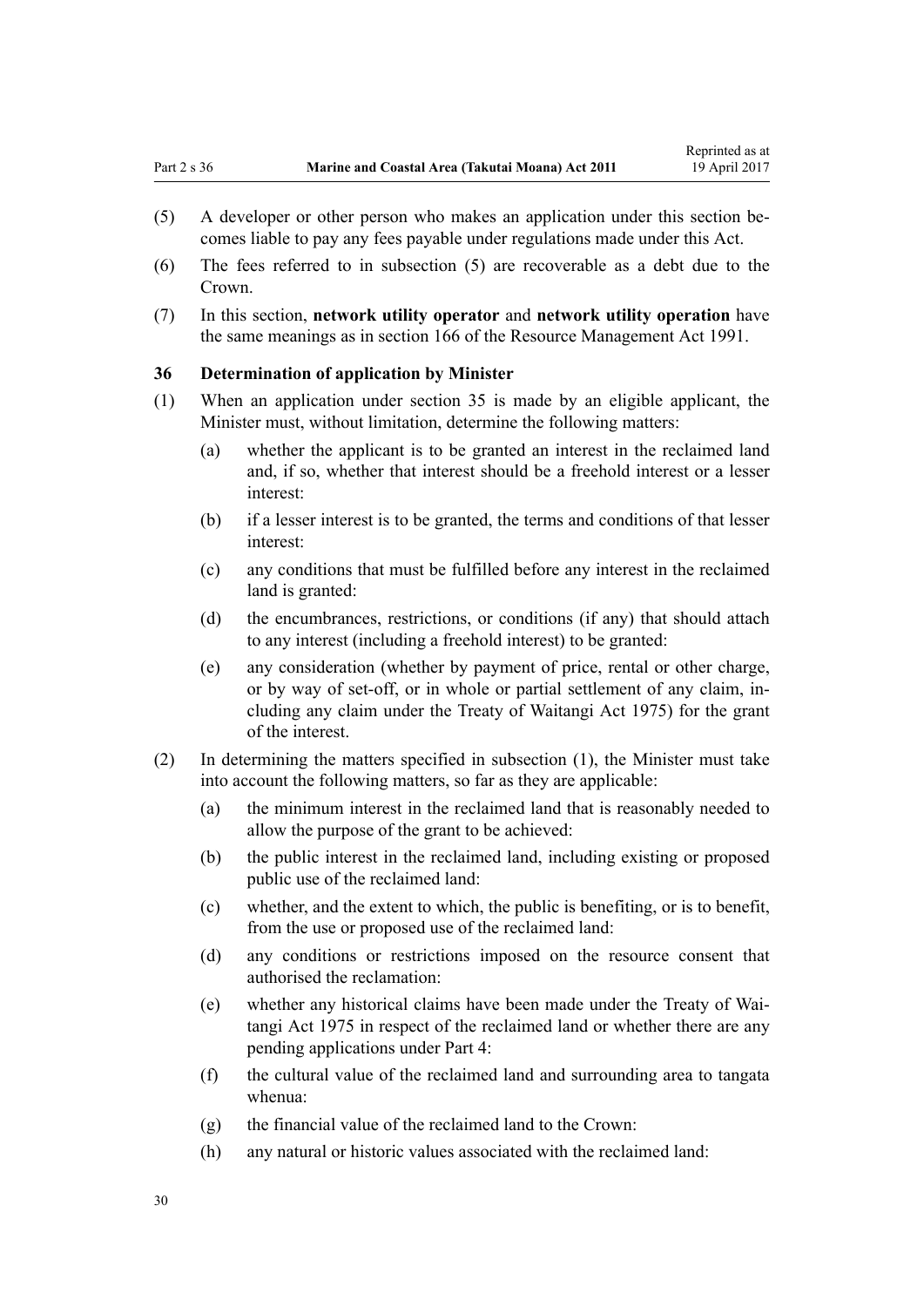- <span id="page-30-0"></span>(i) the potential public access, amenity, and recreational values of the reclaimed land:
- (j) any special circumstances of the applicant, including the amount of any investment made by the applicant in respect of the reclaimed land.
- (3) The Minister may determine that several eligible applicants may each be granted a distinct interest in the reclaimed land.

# **37 Presumption that certain applicants to be granted freehold interest in reclaimed land subject to this subpart**

- (1) In the case of an application made under [section 35](#page-28-0) by an eligible applicant who is a person of a kind specified in subsection (2), the Minister's determination of the matter specified in section  $36(1)(a)$  must proceed on the basis that the person is to be granted a freehold interest in the reclaimed land unless—
	- (a) the person does not wish to be granted a freehold interest; or
	- (b) the Minister is satisfied, after considering the matters specified in [section](#page-29-0) [36\(2\)](#page-29-0), that there is good reason not to grant the person a freehold interest.
- (2) The persons are the following:
	- (a) any port company (as defined in [section 2\(1\)](http://prd-lgnz-nlb.prd.pco.net.nz/pdflink.aspx?id=DLM131688) of the Port Companies Act 1988):
	- (b) any port operator (as defined in [Part 3A](http://prd-lgnz-nlb.prd.pco.net.nz/pdflink.aspx?id=DLM5689750) of the Maritime Transport Act  $1994$
	- (c) the company (as defined in [section 2](http://prd-lgnz-nlb.prd.pco.net.nz/pdflink.aspx?id=DLM125376) of the Auckland Airport Act 1987) that operates Auckland International Airport (including any entity that operates all or part of the airport and that is a subsidiary of, or successor to, that company):
	- (d) the company (as defined in [section 2](http://prd-lgnz-nlb.prd.pco.net.nz/pdflink.aspx?id=DLM211896) of the Wellington Airport Act 1990) that operates Wellington International Airport (including any entity that operates all or part of the airport and that is a subsidiary of, or successor to, that company).

Section 37(2)(b): replaced, on 23 October 2013, by [section 90](http://prd-lgnz-nlb.prd.pco.net.nz/pdflink.aspx?id=DLM4698973) of the Maritime Transport Amendment Act 2013 (2013 No 84).

### **38 Notification of determination and variation**

- (1) The Minister must notify the applicant of a determination under [section 36\(1\)](#page-29-0) and of any variation under subsection (3) of this section.
- (2) Before the Minister makes a determination under [section 36\(1\)](#page-29-0) or a variation under subsection (3) of this section, the Minister must give the applicant a reasonable opportunity to comment on the proposed determination or variation.
- (3) The Minister may, on the Minister's own initiative or on application by an applicant, vary a determination made under [section 36\(1\)](#page-29-0) before an interest in the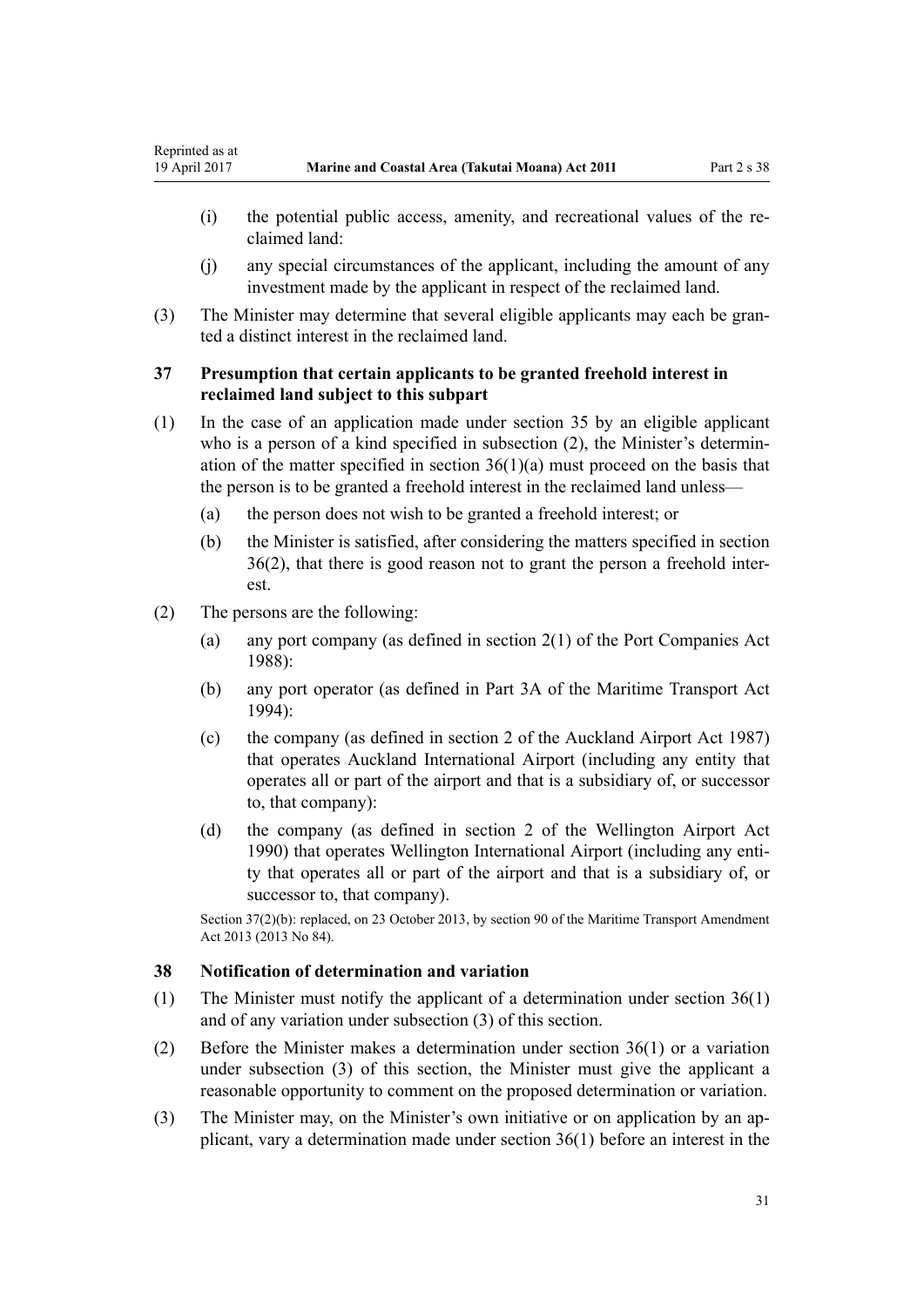<span id="page-31-0"></span>reclaimed land to which the determination relates is vested under section 39 if that variation is, in the Minister's opinion, necessary or desirable—

- (a) to take account of any of the matters specified in [section 36\(2\)](#page-29-0); or
- (b) for any other reason.

### **39 Vesting of interest in reclaimed land subject to this subpart**

- (1) The Minister may, by notice in the *Gazette*, vest in an applicant an interest in reclaimed land subject to this subpart if the Minister is satisfied that—
	- (a) the vesting is in accordance with a determination made under [section](#page-29-0) [36\(1\)](#page-29-0), as varied by any variations under [section 38\(3\)](#page-30-0); and
	- (b) any conditions imposed under [section 36\(1\)\(c\)](#page-29-0) have been complied with or that adequate provision has been made to ensure that those conditions will be complied with; and
	- (c) a certificate under [section 245\(5\)\(b\)](http://prd-lgnz-nlb.prd.pco.net.nz/pdflink.aspx?id=DLM237630) of the Resource Management Act 1991 has been issued in respect of the reclaimed land.
- (2) Every *Gazette* notice published under subsection (1) must—
	- (a) state the name of the applicant in whom the interest is vested and describe the position and extent of the reclaimed land; and
	- (b) describe the interest vested; and
	- (c) describe any encumbrances or restrictions imposed on the interest, including any restrictions that apply under [section 44;](#page-34-0) and
	- (d) where the interest vested is a freehold interest and in any other case where the Minister considers it appropriate, be sent by the Minister to the Registrar, with a request that a computer register be issued accordingly; and
	- (e) where the Registrar receives a request under paragraph (d), be registered by the Registrar after receipt from the Minister.
- (3) The Registrar must, in accordance with a request made under subsection  $(2)(d)$ ,—
	- (a) issue a computer register under the [Land Transfer \(Computer Registers](http://prd-lgnz-nlb.prd.pco.net.nz/pdflink.aspx?id=DLM140136) [and Electronic Lodgement\) Amendment Act 2002](http://prd-lgnz-nlb.prd.pco.net.nz/pdflink.aspx?id=DLM140136) in respect of the interest in the land vested by the *Gazette* notice; and
	- (b) record on that computer register—
		- (i) that the land is reclaimed land subject to [subpart 3 of Part 2](#page-26-0) of the Marine and Coastal Area (Takutai Moana) Act 2011; and
		- (ii) where the interest vested is a freehold interest, that the disposition of the freehold interest in that land is restricted by that subpart.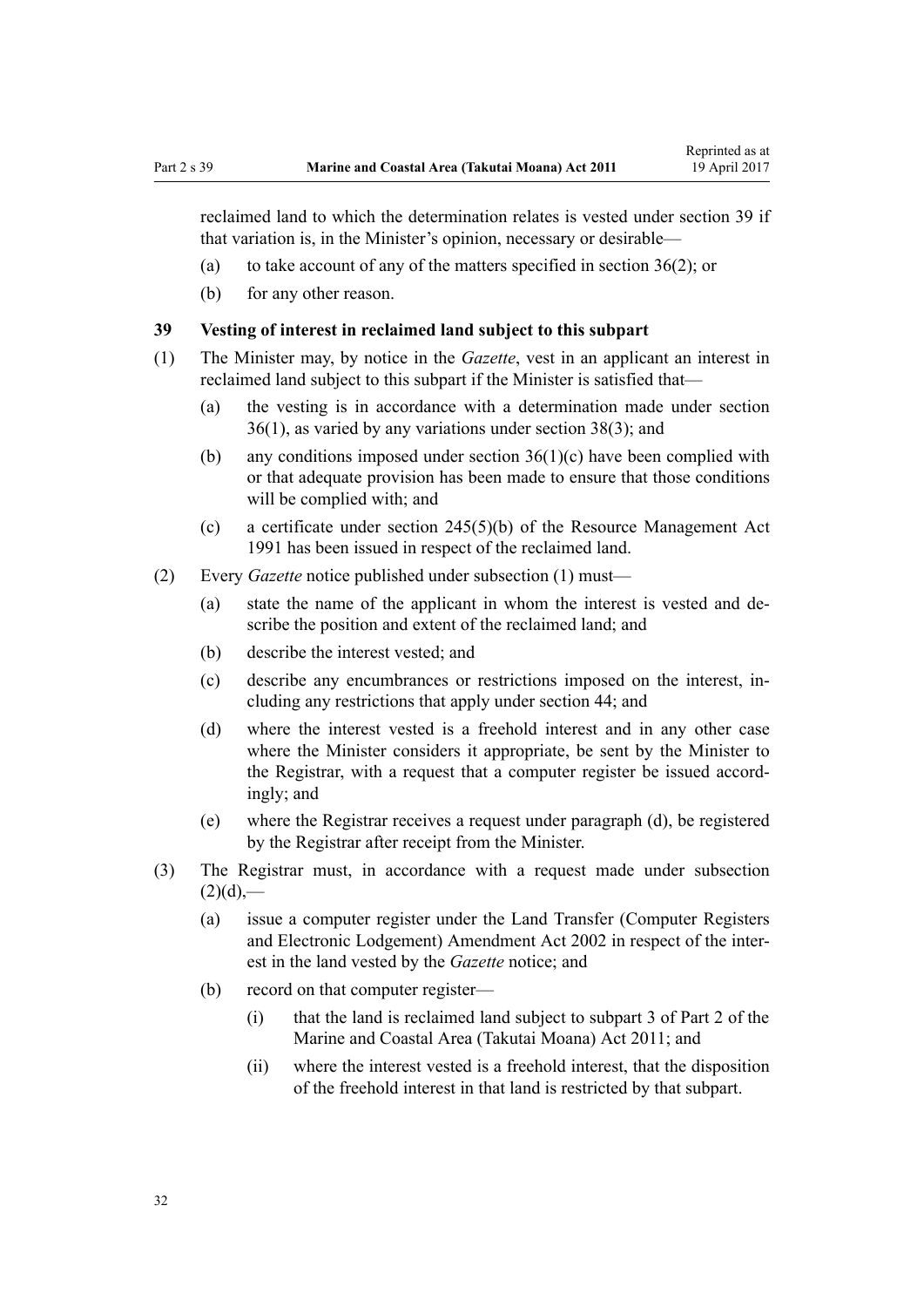# <span id="page-32-0"></span>**40 Application for renewal of interests less than freehold**

- (1) The holder of a lesser interest vested under [section 39\(1\)](#page-31-0) may apply to the Minister, not later than 3 months before the expiry of the existing interest, for a renewal of the interest in the same, or part of the same, reclaimed land.
- (2) If an application is made under subsection (1), the holder may continue to operate under the existing interest until the application is determined.
- (3) The holder of a lesser interest in reclaimed land may apply to the Minister for the vesting of a freehold interest in that land.
- (4) In determining an application under this section, the Minister must take into account the matters specified in [section 36\(2\)](#page-29-0), so far as those matters are relevant to the application.
- (5) This section also applies to a lesser interest vested in a person under [section](http://prd-lgnz-nlb.prd.pco.net.nz/pdflink.aspx?id=DLM239322) [355](http://prd-lgnz-nlb.prd.pco.net.nz/pdflink.aspx?id=DLM239322) or [355AA](http://prd-lgnz-nlb.prd.pco.net.nz/pdflink.aspx?id=DLM239326) of the Resource Management Act 1991 (as in force before the commencement of this Act) in land that has become reclaimed land subject to this subpart.

# **41 Pending applications under Resource Management Act 1991 that relate to reclaimed land**

- (1) This section applies to any application—
	- (a) that was made under [section 355\(1\)](http://prd-lgnz-nlb.prd.pco.net.nz/pdflink.aspx?id=DLM239322) of the Resource Management Act 1991, as in force immediately before the commencement of this Act; and
	- (b) that is to be, but has not yet been, substantively determined by the Minister of Conservation.
- (2) No applicant may apply under [section 35](#page-28-0) if—
	- (a) the applicant has previously made an application (**application A**) to which this section applies; and
	- (b) application A was withdrawn or discontinued; and
	- (c) at the time of that withdrawal or discontinuance, application A was in competition with another application to which this section applies.
- (3) An application to which this section applies must (subject to subsections (4) to (7)) be considered and determined by the Minister of Conservation as if this subpart (other than this section) had not been enacted and as if the [Resource](http://prd-lgnz-nlb.prd.pco.net.nz/pdflink.aspx?id=DLM230264) [Management Act 1991](http://prd-lgnz-nlb.prd.pco.net.nz/pdflink.aspx?id=DLM230264) had not been amended by this Act.
- (4) However, an applicant who has made an application to which this section applies may make a request, in accordance with subsection (6), to have the application considered and determined under [section 35](#page-28-0) by the Minister (within the meaning of [section 29](#page-26-0)), but only if the conditions stated in subsection (5) are met.
- (5) The conditions referred to in subsection (4) are that—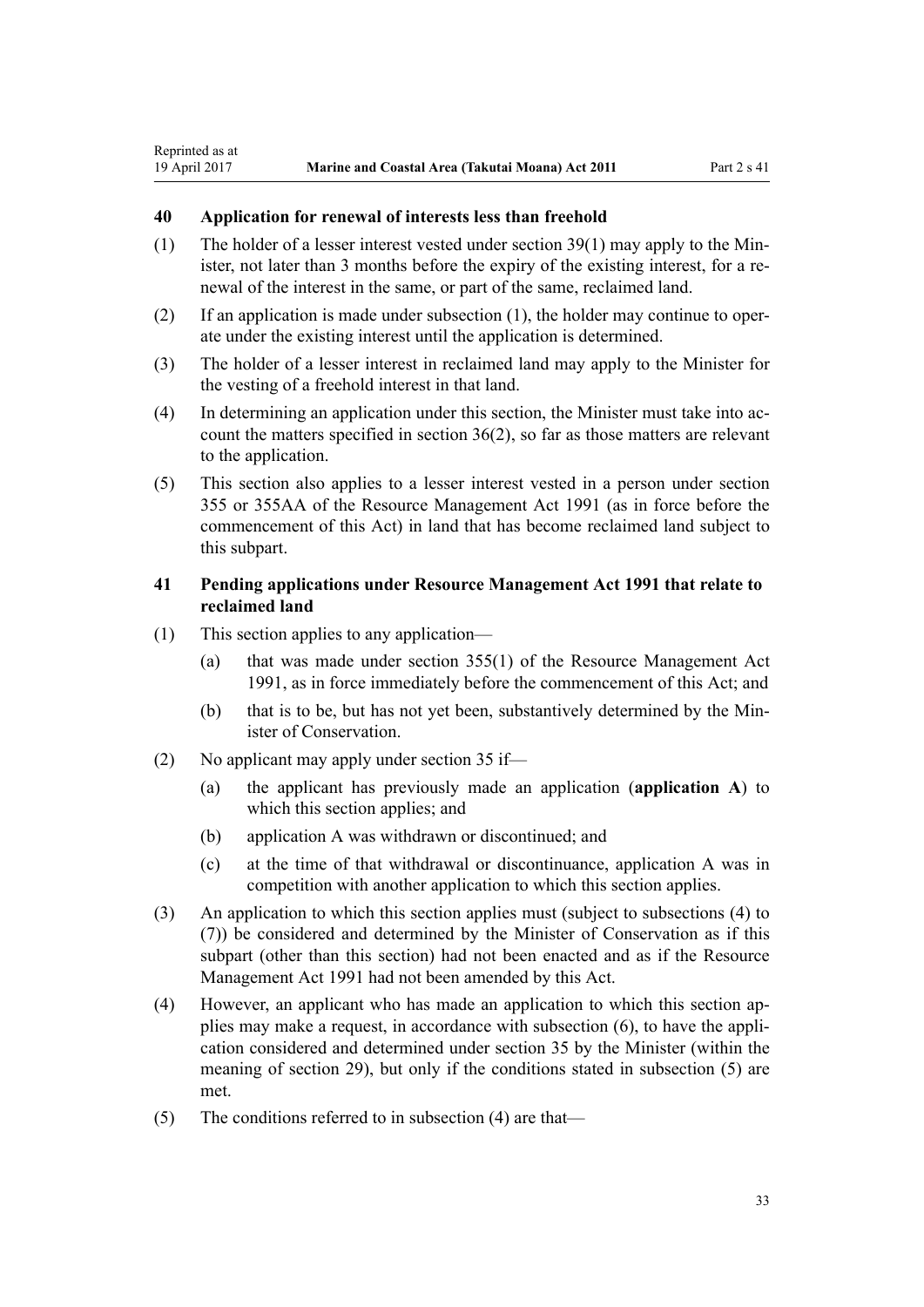- <span id="page-33-0"></span>(a) as at the commencement of this Act, the application is not in competition with any other application to which this section applies; and
- (b) the applicant would (but for having made the application to which this section applies) be eligible to apply under [section 35](#page-28-0).
- (6) A request under subsection (4) must be made in writing to the Minister of Conservation not later than 180 days after the commencement of this Act.
- (7) On receipt of a request under subsection (4), the Minister of Conservation must refer all the documents relating to the application to the Minister (within the meaning of [section 29](#page-26-0)) and the reference of those documents must be treated as an application under [section 35.](#page-28-0)

### **42 Savings**

- (1) Where, as at the commencement of this Act, any right, title, or interest in reclaimed land is to be vested in a person under a determination of an application under [section 355](http://prd-lgnz-nlb.prd.pco.net.nz/pdflink.aspx?id=DLM239322) of the Resource Management Act 1991 (as in force immediately before the commencement of this Act) but the right, title, or interest has not yet been formally vested, the Minister of Conservation must, if satisfied that all relevant conditions have been fulfilled and the price (if any) has been paid, give effect to the determination as if—
	- (a) this subpart (other than this section) had not been enacted; and
	- (b) the [Resource Management Act 1991](http://prd-lgnz-nlb.prd.pco.net.nz/pdflink.aspx?id=DLM230264) had not been amended by this Act.
- (2) In subsection (1), **determination** includes an agreement referred to in [section](http://prd-lgnz-nlb.prd.pco.net.nz/pdflink.aspx?id=DLM239326) [355AA\(2\)\(b\)](http://prd-lgnz-nlb.prd.pco.net.nz/pdflink.aspx?id=DLM239326) of the Resource Management Act 1991 (as in force immediately before the commencement of this Act).

# **43 Land reclaimed from customary marine title areas by customary marine title groups**

- (1) In any case where a customary marine title group is the developer of reclaimed land that has been formed or is being formed or is to be formed from the group's customary marine title area, this section applies instead of [sections 31](#page-27-0) [to 41.](#page-27-0)
- (2) The customary marine title group may apply to the Minister in writing for an interest in the area of reclaimed land, and on making the application becomes liable to pay any fees payable under regulations made under this Act, which are recoverable as a debt due to the Crown.
- (3) On receiving an application duly made under subsection (2), the Minister must—
	- (a) consider the application by applying the criteria stated in [section 36\(2\)](#page-29-0), so far as they are applicable; and
	- (b) proceed on the basis that the customary marine title group is to be granted a freehold interest in the reclaimed land unless—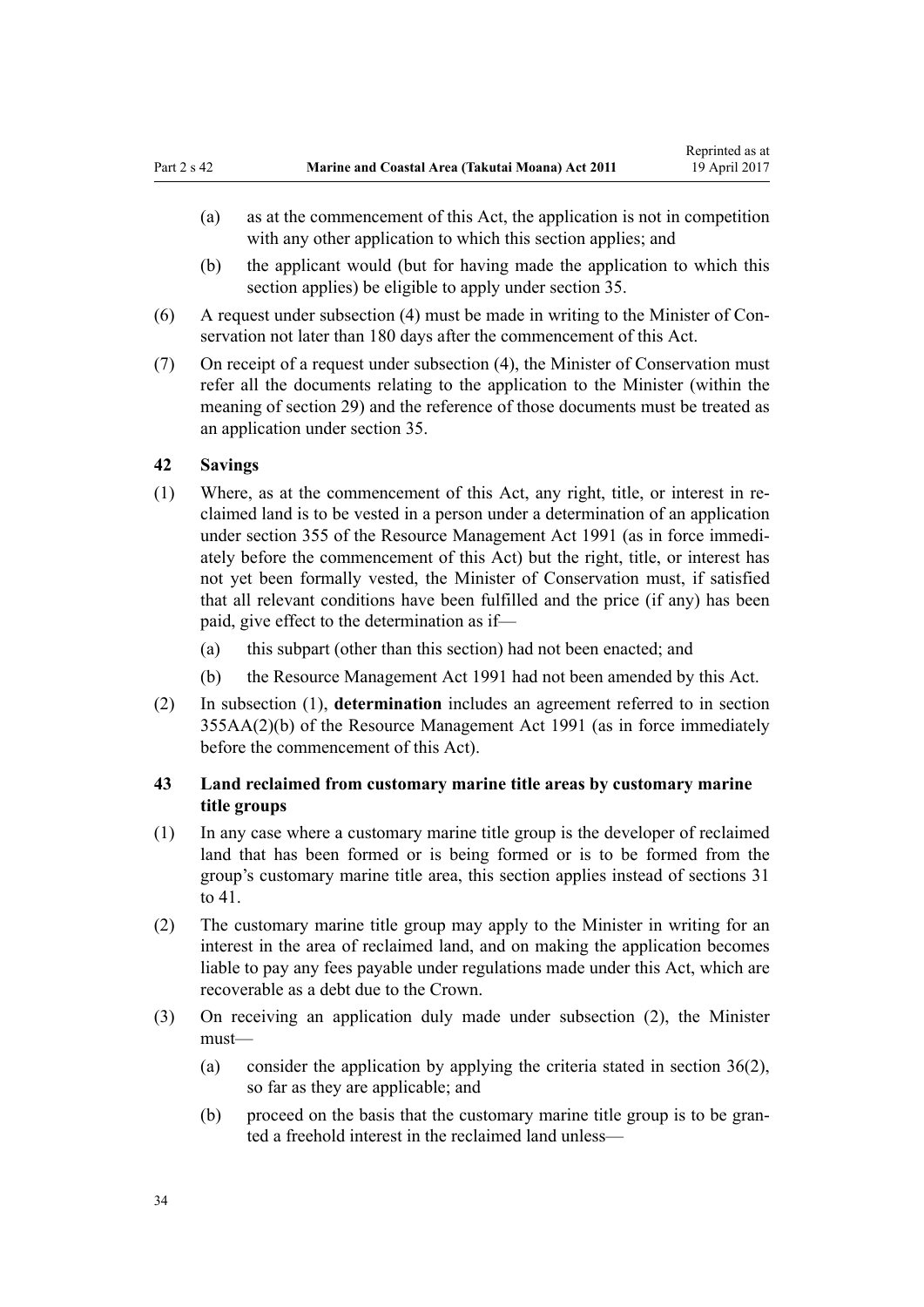- <span id="page-34-0"></span>(i) the customary marine title group does not wish to be granted a freehold interest; or
- (ii) the Minister is satisfied, after considering the matters specified in [section 36\(2\),](#page-29-0) that there is good reason not to grant the customary marine title group a freehold interest; and
- (c) determine the application, including whether any conditions must be fulfilled before any interest in the reclaimed land is vested and the nature of any such conditions; and
- (d) notify the customary marine title group of the determination.
- (4) Before the Minister makes a determination under subsection (3)(c), the Minister must give the customary marine title group a reasonable opportunity to comment on the proposed determination.
- (5) If satisfied that a certificate under [section 245\(5\)\(b\)](http://prd-lgnz-nlb.prd.pco.net.nz/pdflink.aspx?id=DLM237630) of the Resource Management Act 1991 has been issued in respect of the reclaimed land and that any conditions determined under subsection (3)(c) have been fulfilled, the Minister may, by notice in the *Gazette*, vest in the customary marine title group an interest in the reclaimed land.
- (6) Every *Gazette* notice published under subsection (5) must—
	- (a) state the name of the customary marine title group, and describe the position and extent of the reclaimed land; and
	- (b) describe the interest vested; and
	- (c) describe any encumbrances or restrictions imposed on the interest; and
	- (d) where the interest vested is a freehold interest and in any other case where the Minister considers it appropriate, be sent by the Minister to the Registrar, with a request that a computer register be issued accordingly; and
	- (e) where the Registrar receives a request under paragraph (d), be registered by the Registrar after receipt from the Minister.
- (7) The Registrar must, in accordance with a request made under subsection  $(6)(d)$ , issue a computer register under the [Land Transfer \(Computer Registers and](http://prd-lgnz-nlb.prd.pco.net.nz/pdflink.aspx?id=DLM140136) [Electronic Lodgement\) Amendment Act 2002](http://prd-lgnz-nlb.prd.pco.net.nz/pdflink.aspx?id=DLM140136) in respect of the interest in the land vested by the *Gazette* notice.

# *Rights of first refusal*

# **44 Restrictions on disposition of freehold interest**

(1) For as long as a computer register issued for reclaimed land subject to this subpart contains a record made under [section 39\(3\)\(b\)](#page-31-0), the freehold interest in the land may not be disposed of otherwise than in accordance with [section 45](#page-35-0), but if that record is removed (in accordance with subsection (6) of this section) fol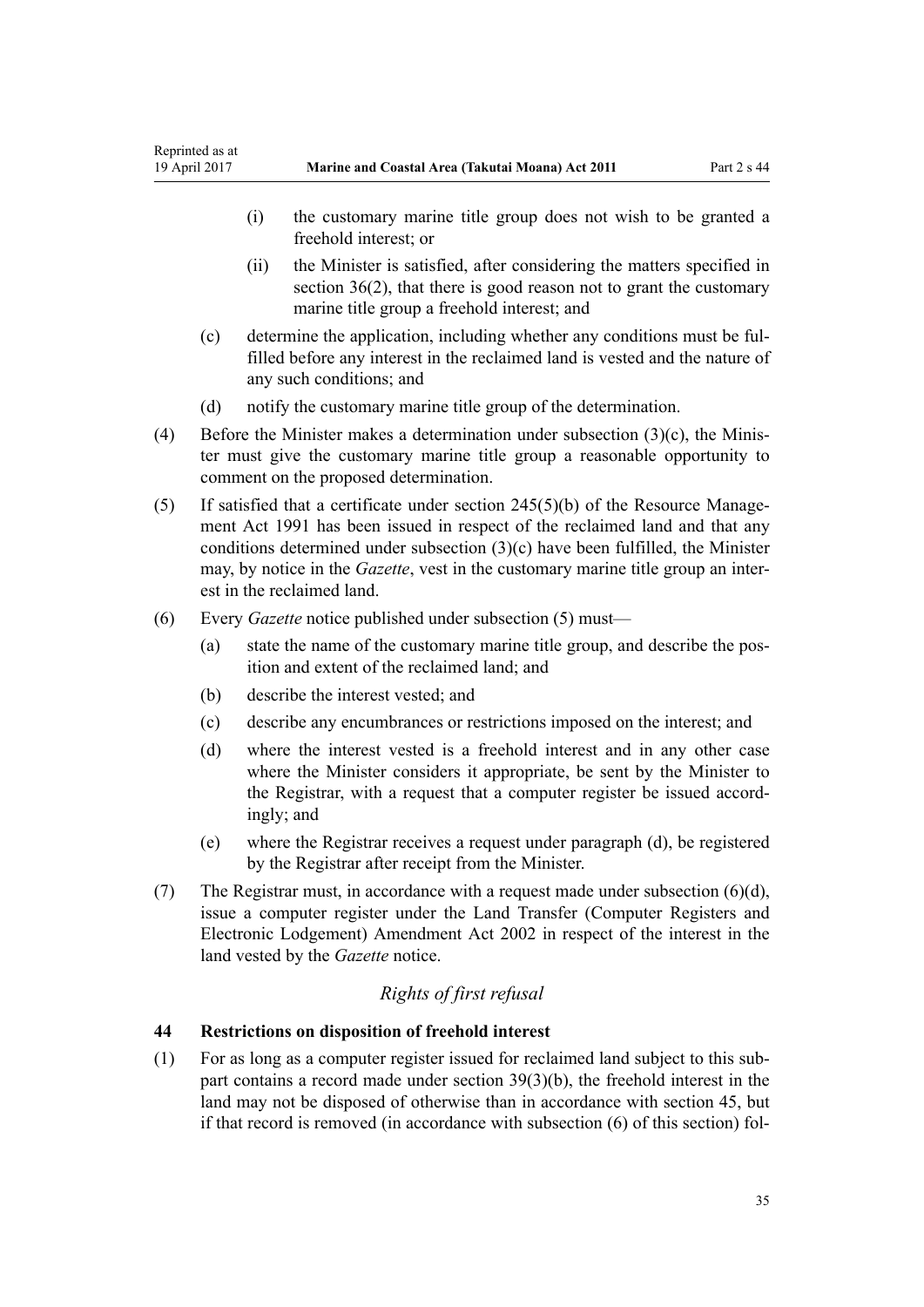<span id="page-35-0"></span>lowing a disposition in accordance with section 45, the freehold interest may be disposed of in any lawful way.

- (2) However, the restriction in subsection (1) does not apply to a disposition that—
	- (a) is made by a company to another company if both companies are—
		- (i) members of the same group (within the meaning of [section 5](http://prd-lgnz-nlb.prd.pco.net.nz/pdflink.aspx?id=DLM4632837) of the Financial Reporting Act 2013); or
		- (ii) related companies (within the meaning of [section 2\(3\)](http://prd-lgnz-nlb.prd.pco.net.nz/pdflink.aspx?id=DLM319576) of the Companies Act 1993); or
	- (b) affects not solely the freehold interest in the reclaimed land, but also 1 or more other assets.
- (3) The Minister may, at the request of the proprietor of the freehold interest and on payment of any fees payable under regulations made under this Act, sign a certificate stating that the freehold interest in reclaimed land has been disposed of in accordance with section 45 or that the disposition is permitted by subsection (2).
- (4) A certificate signed under subsection (3) is conclusive evidence of the matter stated in the certificate.
- (5) A transfer instrument purporting to effect a disposition to which subsection (1) applies—
	- (a) may not be presented for registration under the [Land Transfer Act 1952](http://prd-lgnz-nlb.prd.pco.net.nz/pdflink.aspx?id=DLM269031) unless the Minister has signed a certificate in respect of the disposition under subsection (3); and
	- (b) must, on being presented for registration under that Act, be accompanied by that certificate.
- $(6)$  If the certificate presented under subsection  $(5)(b)$  states that the freehold interest in reclaimed land has been disposed of in accordance with section 45, the Registrar must on registration of the transfer instrument remove from the computer register the record made under [section 39\(3\)\(b\).](#page-31-0)

Section  $44(2)(a)(i)$ : amended, on 1 April 2014, by [section 126](http://prd-lgnz-nlb.prd.pco.net.nz/pdflink.aspx?id=DLM5740665) of the Financial Reporting (Amendments to Other Enactments) Act 2013 (2013 No 102).

#### **45 Offers to Minister, iwi or hapū, or public**

- (1) In order to dispose of a freehold interest in reclaimed land (the **freehold interest**) in compliance with this section, the proprietor of the freehold interest must dispose of the freehold interest in accordance with a written notice that is in effect at the time of the disposition and is given under whichever of subsection  $(2)$ ,  $(4)$ , or  $(6)$  is applicable.
- (2) A notice under this subsection—
	- (a) must be given to the Minister; and
	- (b) may be given at any time unless a notice under subsection (4) or (6) is in effect; and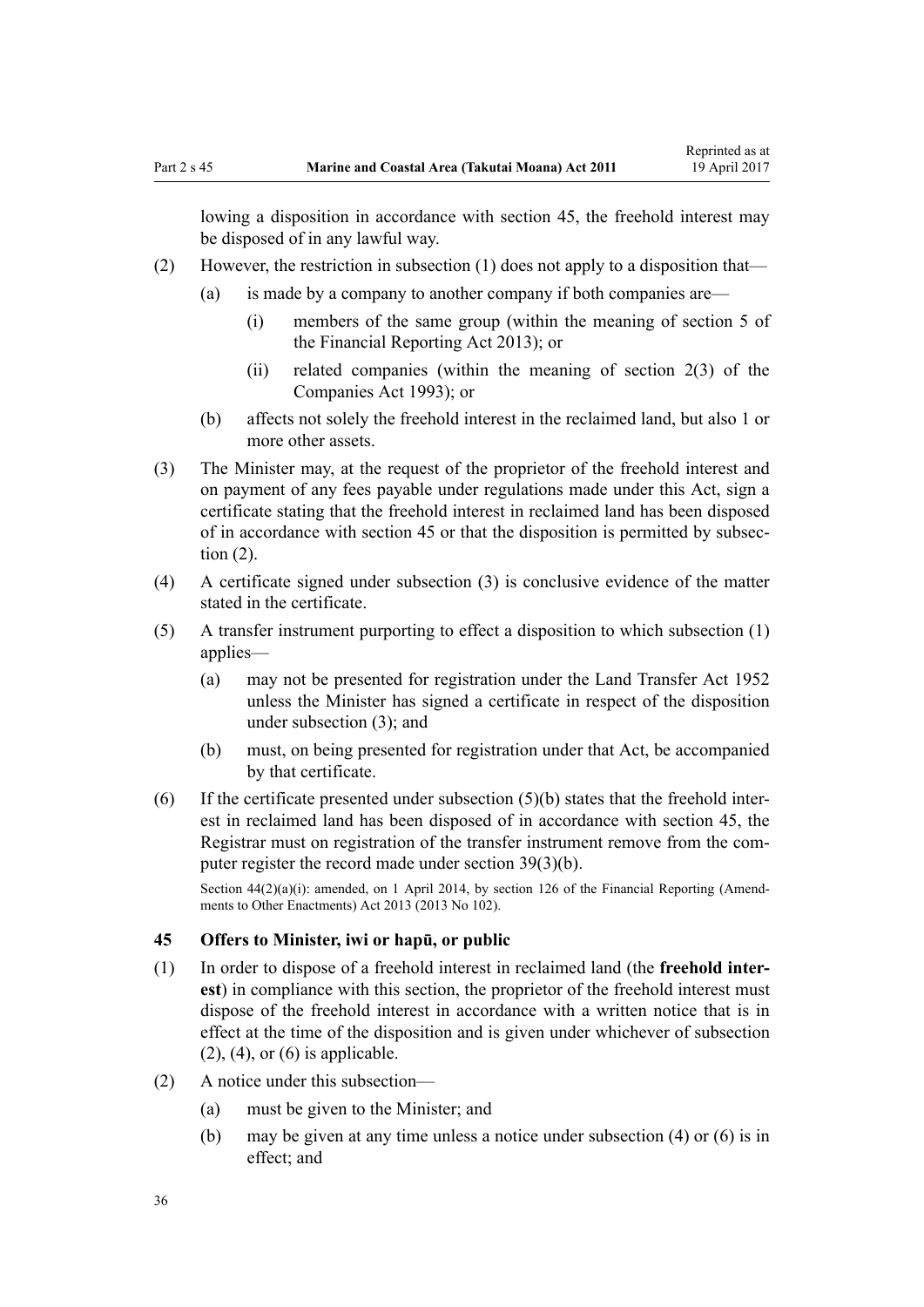- (c) must state the following terms on which the Crown may acquire the freehold interest:
	- (i) the consideration:

Reprinted as at

- (ii) any other terms and conditions.
- (3) If, within the period that the notice under subsection (2) is in effect, the Crown does not enter into a contract to acquire the freehold interest, the proprietor may give public notice under subsection (4).
- (4) A public notice under this subsection must be addressed to all iwi and hapū within the area in which the reclaimed land is located and must invite tenders from representatives of those iwi and hapū for the acquisition of the freehold interest and must state—
	- (a) the minimum consideration for the freehold interest, which may not be less than the consideration stated in the most recent notice given or sent under subsection (2):
	- (b) any other terms and conditions, which may not be more favourable than the terms and conditions stated in the most recent notice given under subsection (2).
- (5) If, within the period that the notice under subsection (4) is in effect, no iwi or hapū enters into a contract to acquire the freehold interest, the proprietor may, before the second anniversary of the day on which the notice was given to the Minister under subsection (2), give public notice under subsection (6).
- (6) A public notice under this subsection must invite tenders from any person for the acquisition of the freehold interest and state—
	- (a) the minimum consideration for the freehold interest, which may not be less than the consideration stated in the most recent public notice given under subsection (4):
	- (b) any other terms and conditions, which may not be more favourable than the terms and conditions stated in the most recent notice given under subsection  $(4)$ .
- (7) A notice given or published under subsection (2), (4), or (6) is in effect for the period that commences on the date on which the Minister receives the notice or, in the case of a public notice, the notice is first published and ends with the close of the 90th day after that date.

# **Part 3 Customary interests**

#### **46 Overview of this Part**

This Part sets out the legal rights and interests that give expression to customary interests in the common marine and coastal area of New Zealand.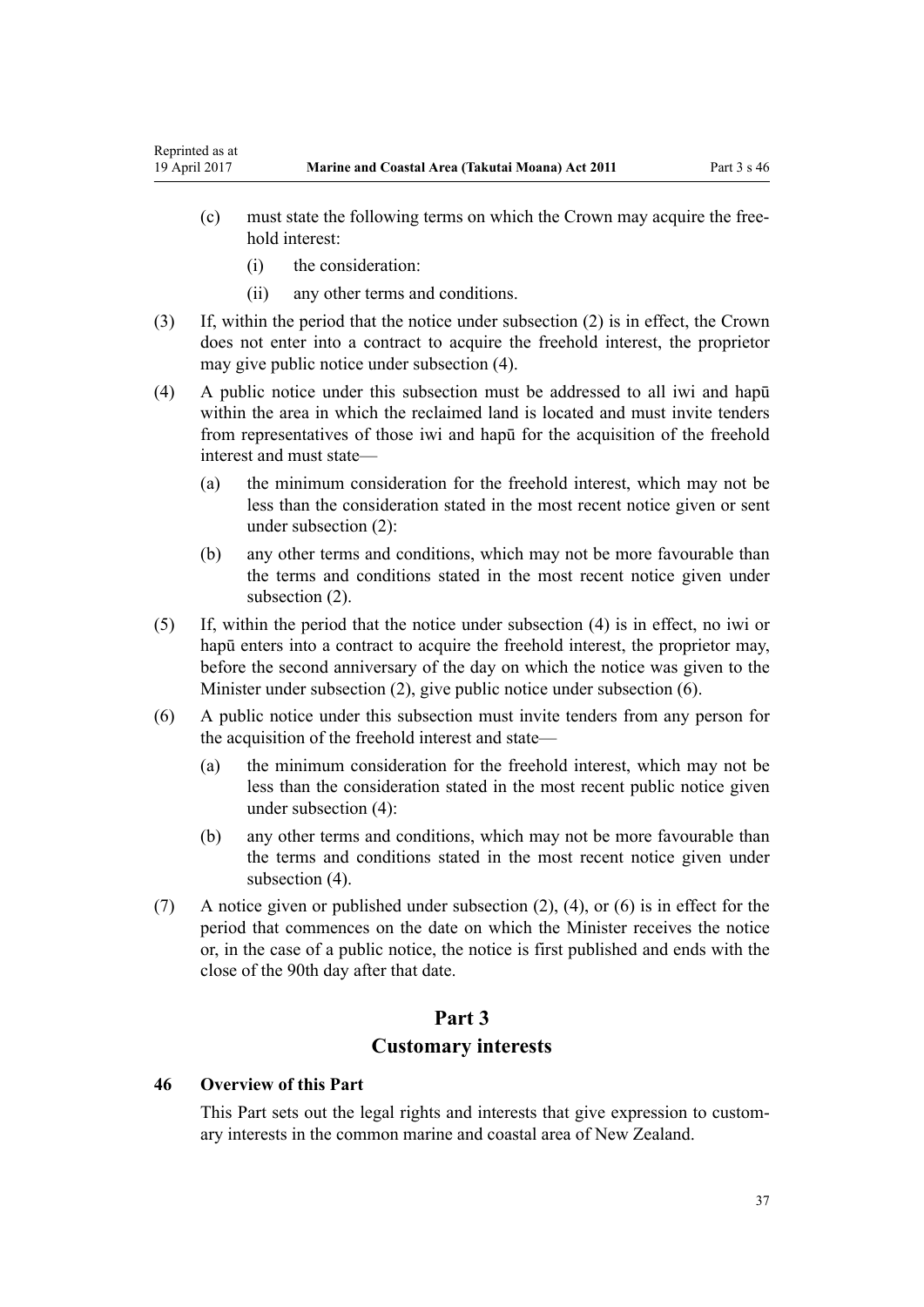## <span id="page-37-0"></span>Subpart 1—Participation in conservation processes in common marine and coastal area

### **47 Participation in conservation processes**

- (1) In this section and sections 48 to 50, **affected iwi, hapū, or whānau** means iwi, hapū, or whānau that exercise kaitiakitanga in a part of the common marine and coastal area where a conservation process is being considered.
- (2) Affected iwi, hapū, or whānau have the right to participate in conservation processes in the common marine and coastal area.
- (3) For the purposes of subsection (1), the conservation processes are—
	- (a) applications made under [section 5](http://prd-lgnz-nlb.prd.pco.net.nz/pdflink.aspx?id=DLM398113) of the Marine Reserves Act 1971 for the purpose of declaring or extending a marine reserve:
	- (b) proposals under [section 22](http://prd-lgnz-nlb.prd.pco.net.nz/pdflink.aspx?id=DLM25372) of the Marine Mammals Protection Act 1978 to define and declare or extend a marine mammal sanctuary:
	- (c) proposals under the enactments relevant to conservation protected areas to declare or extend conservation protected areas:
	- (d) publicly notified applications for concessions:
	- (e) applications made under [regulation 12](http://prd-lgnz-nlb.prd.pco.net.nz/pdflink.aspx?id=DLM168830) of the Marine Mammals Protection Regulations 1992 for permits authorising marine mammal watching.

## **48 Notification of conservation process**

- (1) If an application or a proposal is made for a conservation process, notice must be given as provided for in subsection (2), by—
	- (a) the Director-General, in the case of those referred to in section  $47(3)(a)$ to (d); and
	- (b) the applicant, in the case of an application referred to in section  $47(3)(e)$ .
- (2) Notice must be given as soon as is reasonably practicable after the application or proposal is received by the Director-General and may be given—
	- (a) as part of any public notice given to members of the public generally of the matter to which it relates; or
	- (b) in a case where the Director-General is not otherwise required to give public notice, to the affected iwi, hapū, or whānau in particular in any publication circulating in the locality to which the proposal relates.
- (3) A notice given under this section must—
	- (a) include advice that any iwi, hapū, or whānau that consider they are affected iwi, hapū, or whānau may provide that advice to the Director-General; and
	- (b) state the day by which any iwi, hapū, or whānau who may be affected must provide their views; and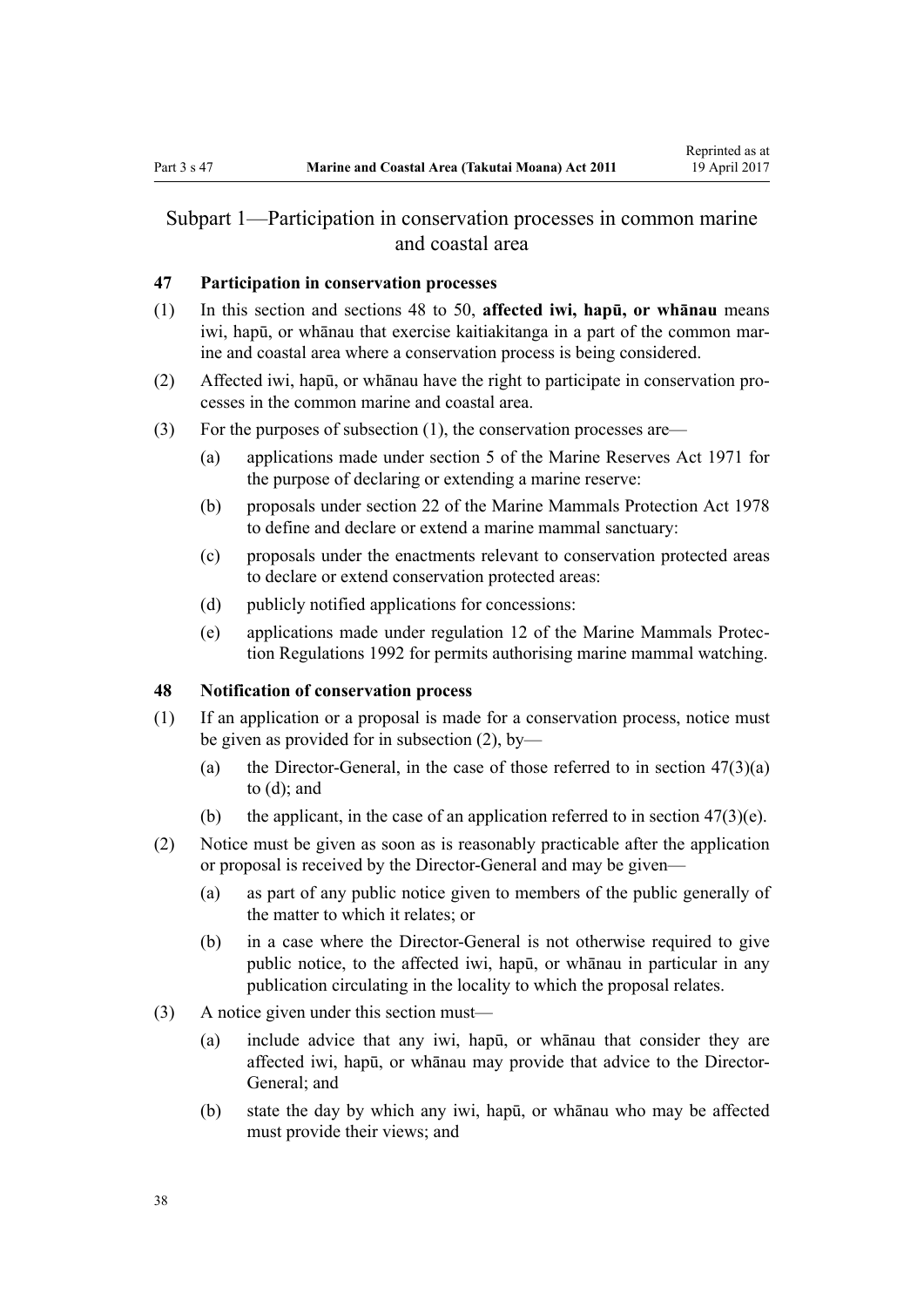- (c) provide sufficient information about the subject matter and scope of the application or proposal—
	- (i) to inform iwi, hapū, or whānau who may be affected, of the obligations on the Director-General under this subpart; and
	- (ii) to assist affected iwi, hapū, or whānau to decide whether they wish to make a submission on the application or proposal; and
	- (iii) to advise where further information on an application or proposal may be viewed.
- (4) In the event of a dispute as to whether, or which, iwi, hapū, or whānau are affected by an application or proposal, the Director-General must—
	- (a) seek, and may rely on, any evidence that in his or her opinion is of sufficient authority to resolve the dispute; and
	- (b) advise iwi, hapū, or whānau without delay of the decision made under this subsection, with reasons.
- (5) A decision of the Director-General as to whether iwi, hapū, or whānau are affected is final.

#### **49 Obligation on decision maker**

If the Director-General is advised by iwi, hapū, or whānau and accepts, or determines under [section 48\(4\)](#page-37-0), that they are affected iwi, hapū, or whānau, the decision maker must have particular regard to the views of those affected iwi, hapū, or whānau in considering the application or proposal.

#### **50 Stranded marine mammals**

- (1) In this section **marine mammal** has the same meaning as in [section 2](http://prd-lgnz-nlb.prd.pco.net.nz/pdflink.aspx?id=DLM25116) of the Marine Mammals Protection Act 1978.
- (2) This section applies if marine mammals are stranded in or on the common marine and coastal area.
- (3) When making decisions about managing a stranded marine mammal, a marine mammals officer must—
	- (a) ensure that the welfare of the marine mammal and public safety are the primary considerations; and
	- (b) have particular regard to the views of any affected iwi, hapū, or whanau expressed to the officer.

#### (4) In subsection (3), **marine mammals officer**—

- (a) means a person declared or appointed to be a marine mammals officer under [section 11](http://prd-lgnz-nlb.prd.pco.net.nz/pdflink.aspx?id=DLM25336) of the Marine Mammals Protection Act 1978; and
- (b) includes any other person authorised under [section 18](http://prd-lgnz-nlb.prd.pco.net.nz/pdflink.aspx?id=DLM25362) of that Act to manage stranded marine mammals.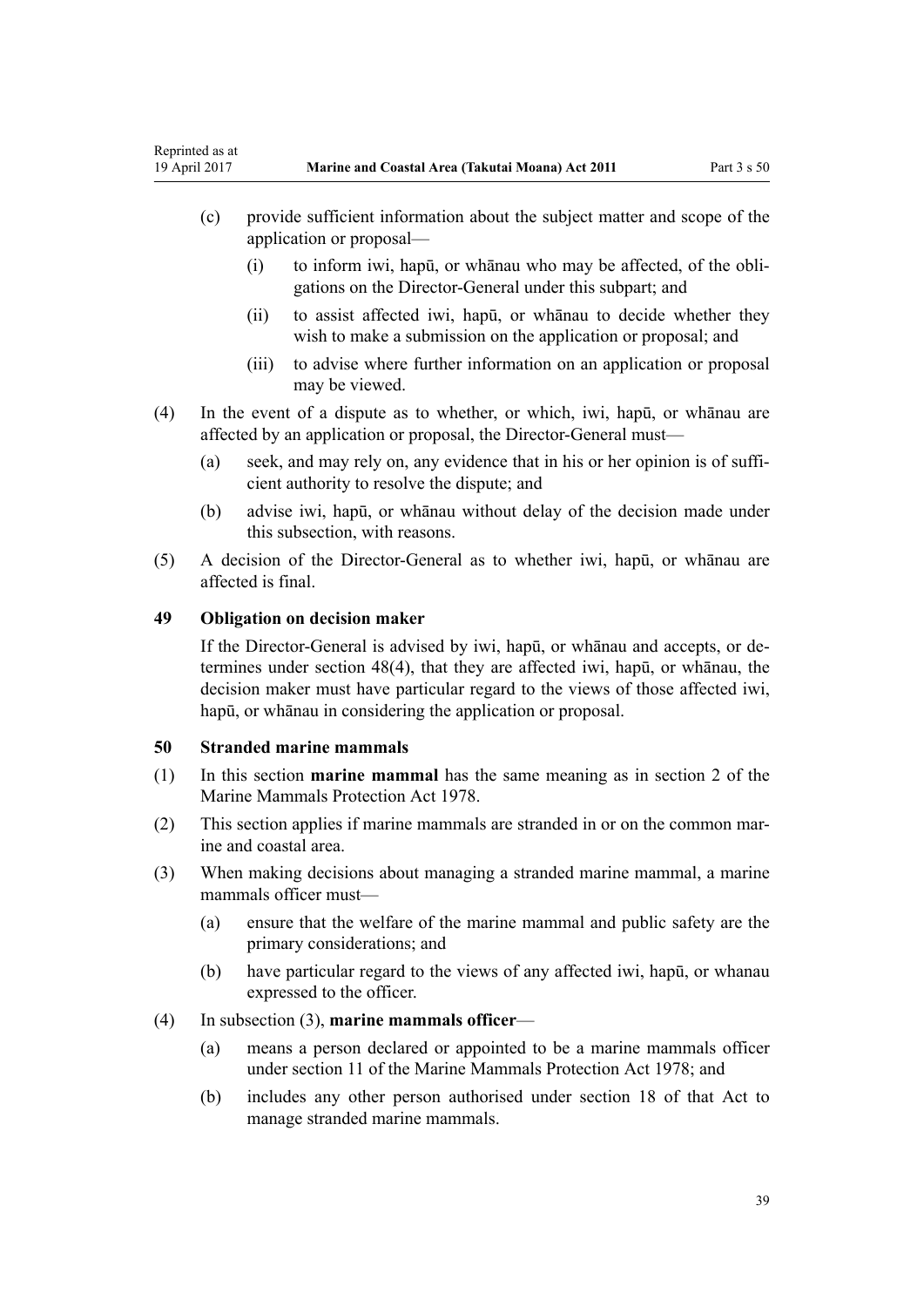## Subpart 2—Protected customary rights

#### <span id="page-39-0"></span>**51 Meaning of protected customary rights**

- (1) A **protected customary right** is a right that—
	- (a) has been exercised since 1840; and
	- (b) continues to be exercised in a particular part of the common marine and coastal area in accordance with tikanga by the applicant group, whether it continues to be exercised in exactly the same or a similar way, or evolves over time; and
	- (c) is not extinguished as a matter of law.
- (2) A **protected customary right** does not include an activity—
	- (a) that is regulated under the [Fisheries Act 1996](http://prd-lgnz-nlb.prd.pco.net.nz/pdflink.aspx?id=DLM394191); or
	- (b) that is a commercial aquaculture activity (within the meaning of [section](http://prd-lgnz-nlb.prd.pco.net.nz/pdflink.aspx?id=DLM324356) [4](http://prd-lgnz-nlb.prd.pco.net.nz/pdflink.aspx?id=DLM324356) of the Maori Commercial Aquaculture Claims Settlement Act 2004); or
	- (c) that involves the exercise of—
		- (i) any commercial Māori fishing right or interest, being a right or interest declared by [section 9](http://prd-lgnz-nlb.prd.pco.net.nz/pdflink.aspx?id=DLM281460) of the Treaty of Waitangi (Fisheries Claims) Settlement Act 1992 to be settled; or
		- (ii) any non-commercial Māori fishing right or interest, being a right or interest subject to the declarations in [section 10](http://prd-lgnz-nlb.prd.pco.net.nz/pdflink.aspx?id=DLM281461) of the Treaty of Waitangi (Fisheries Claims) Settlement Act 1992; or
	- (d) that relates to—
		- (i) wildlife within the meaning of the [Wildlife Act 1953](http://prd-lgnz-nlb.prd.pco.net.nz/pdflink.aspx?id=DLM276813), or any animals specified in [Schedule 6](http://prd-lgnz-nlb.prd.pco.net.nz/pdflink.aspx?id=DLM278592) of that Act:
		- (ii) marine mammals within the meaning of the [Marine Mammals](http://prd-lgnz-nlb.prd.pco.net.nz/pdflink.aspx?id=DLM25110) [Protection Act 1978;](http://prd-lgnz-nlb.prd.pco.net.nz/pdflink.aspx?id=DLM25110) or
	- (e) that is based on a spiritual or cultural association, unless that association is manifested by the relevant group in a physical activity or use related to a natural or physical resource (within the meaning of [section 2\(1\)](http://prd-lgnz-nlb.prd.pco.net.nz/pdflink.aspx?id=DLM230272) of the Resource Management Act 1991).
- (3) An applicant group does not need to have an interest in land in or abutting the specified part of the common marine and coastal area in order to establish protected customary rights.

### **52 Scope and effect of protected customary rights**

(1) A protected customary right may be exercised under a protected customary rights order or an agreement without a resource consent, despite any prohibition, restriction, or imposition that would otherwise apply in or under [sections](http://prd-lgnz-nlb.prd.pco.net.nz/pdflink.aspx?id=DLM231949) [12 to 17](http://prd-lgnz-nlb.prd.pco.net.nz/pdflink.aspx?id=DLM231949) of the Resource Management Act 1991.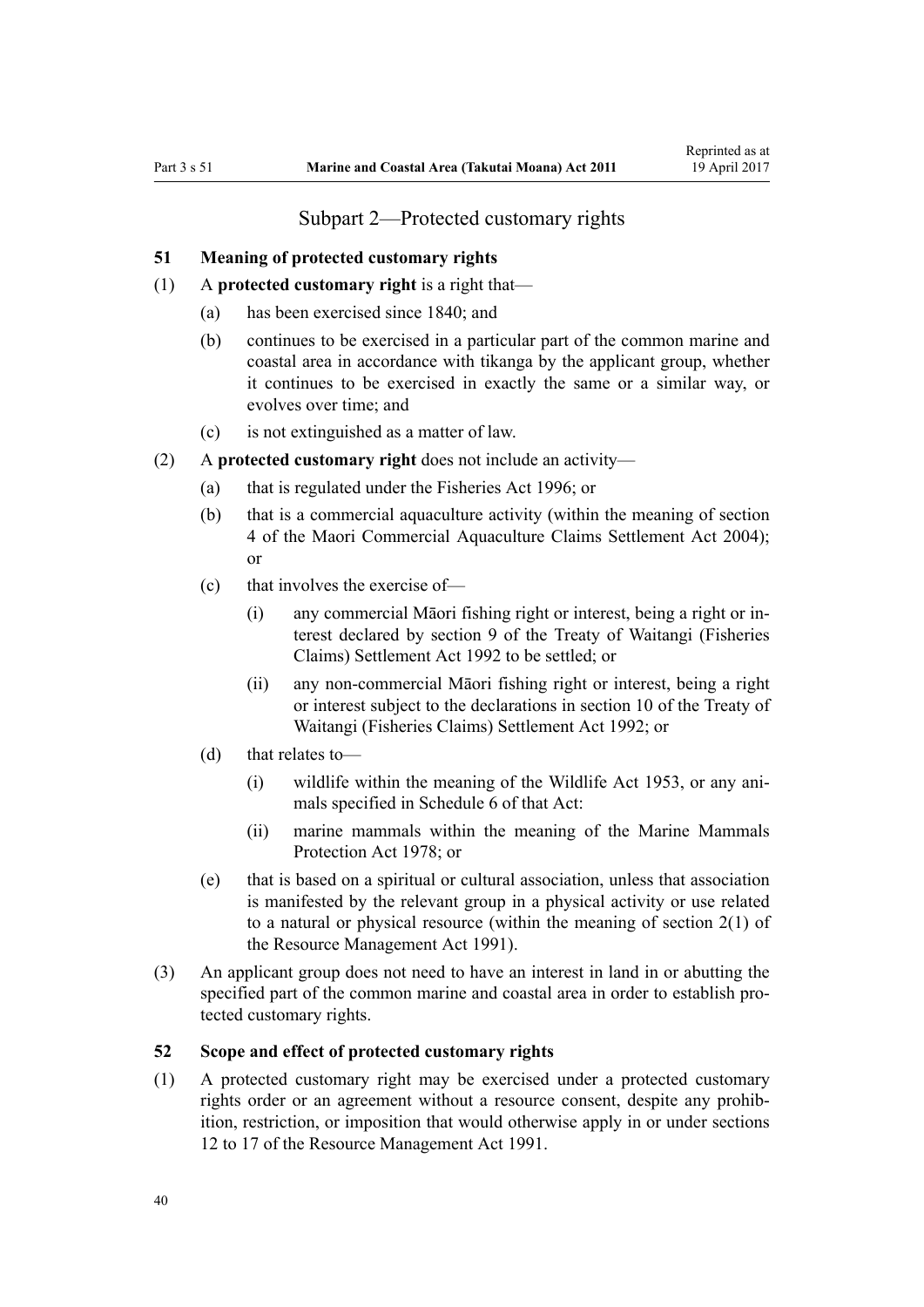- (2) In exercising a protected customary right, a protected customary rights group is not liable for—
	- (a) the payment of coastal occupation charges imposed under [section 64A](http://prd-lgnz-nlb.prd.pco.net.nz/pdflink.aspx?id=DLM233610) of the Resource Management Act 1991; or
	- (b) the payment of royalties for sand and shingle imposed by regulations made under the [Resource Management Act 1991](http://prd-lgnz-nlb.prd.pco.net.nz/pdflink.aspx?id=DLM230264).
- (3) However, subsections (1) and (2) apply only if a protected customary right is exercised in accordance with—
	- (a) tikanga; and
	- (b) the requirements of this subpart; and
	- (c) a protected customary rights order or an agreement that applies to the customary rights group; and
	- (d) any controls imposed by the Minister of Conservation under [section 57](#page-43-0).
- (4) A protected customary rights group may do any of the following:
	- (a) delegate or transfer the rights conferred by a protected customary rights order or an agreement in accordance with tikanga:
	- (b) derive a commercial benefit from exercising its protected customary rights, except in relation to the exercise of—
		- (i) a non-commercial aquaculture activity; or
		- (ii) a non-commercial fishery activity that is not a right or interest subject to the declarations in [section 10](http://prd-lgnz-nlb.prd.pco.net.nz/pdflink.aspx?id=DLM281461) of the Treaty of Waitangi (Fisheries Claims) Settlement Act 1992:
	- (c) determine who may carry out any particular activity, use, or practice in reliance on a protected customary rights order or agreement:
	- (d) limit or suspend, in whole or in part, the exercise of a protected customary right.

#### **53 Delegations and transfers of protected customary rights**

- (1) A delegation or transfer may only be made under [section 52\(4\)](#page-39-0) to a person identified in a protected customary rights order or an agreement as a person to whom a right may be delegated or transferred.
- (2) A delegation or transfer of a protected customary right must be—
	- (a) notified to each of the persons or bodies referred to in section  $110(2)(b)$ ; and
	- (b) registered in accordance with [section 114](#page-76-0).
- (3) A delegation or transfer does not take effect until,—
	- (a) in the case of a protected customary rights order, the order is varied in accordance with [section 111;](#page-74-0) and
	- (b) in the case of an agreement, the agreement is varied.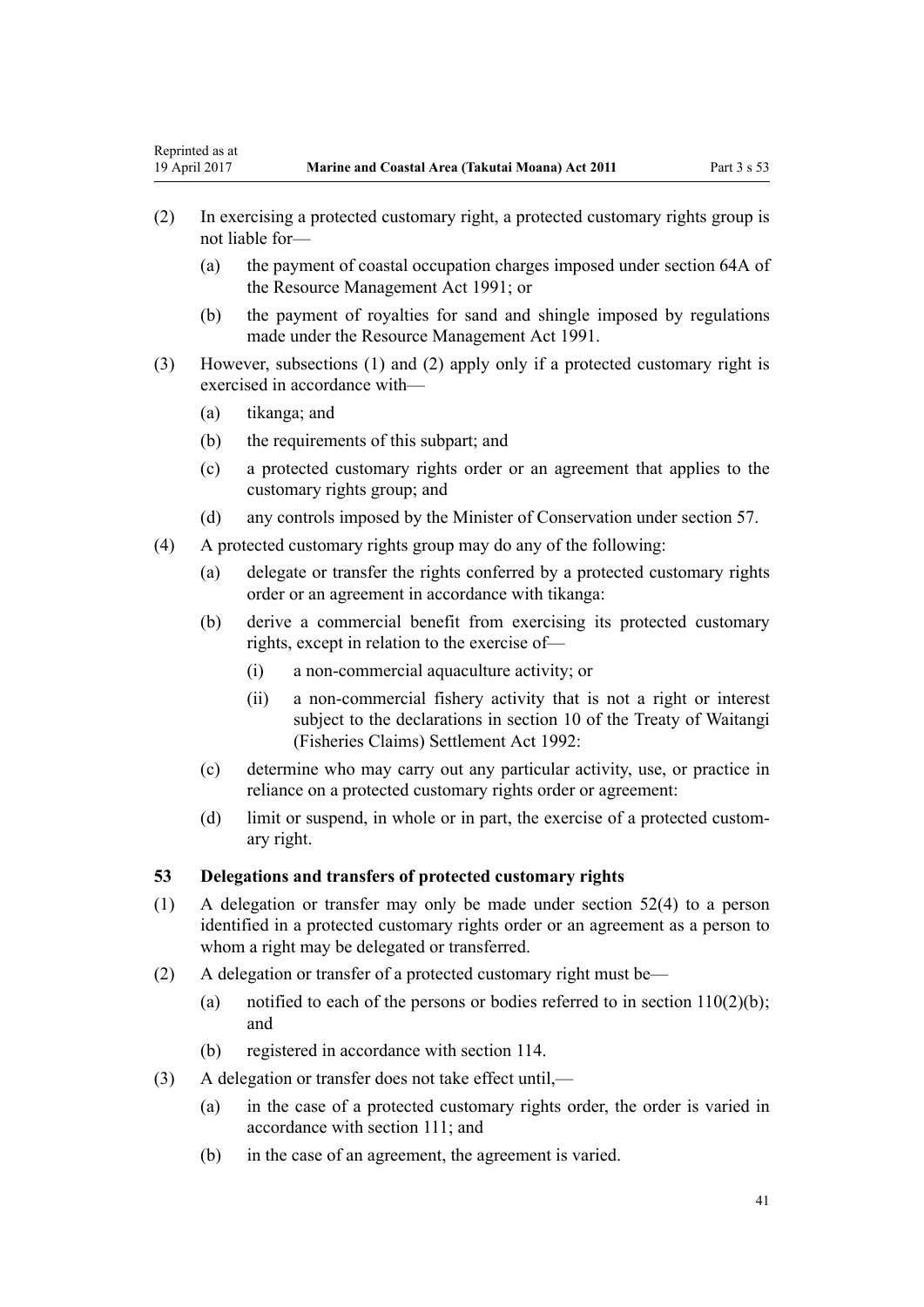## **54 Limitations on exercise of protected customary rights**

- (1) A protected customary right does not include any right or title over the part of the common marine and coastal area where the protected customary right is exercised, other than the rights provided for in [section 52](#page-39-0).
- (2) A protected customary right must be exercised in accordance with—
	- (a) any terms, conditions, or limitations on the scale, extent, and frequency of the activity specified in the order or in the agreement; and
	- (b) any controls imposed by the Minister of Conservation under [section 56](#page-42-0).

#### **55 Effect of protected customary rights on resource consent applications**

- (1) This section applies if an application for a resource consent for an activity to be undertaken wholly or in part within a protected customary rights area is lodged on or after the date that—
	- (a) a protected customary rights agreement comes into effect under [section](#page-68-0)  $96(1)(a)$ ; or
	- (b) a protected customary rights order is sealed in accordance with [section](#page-76-0) [113](#page-76-0).
- (2) A consent authority must not grant a resource consent for an activity (including a controlled activity) to be carried out in a protected customary rights area if the activity will, or is likely to, have adverse effects that are more than minor on the exercise of a protected customary right, unless—
	- (a) the relevant protected customary rights group gives its written approval for the proposed activity; or
	- (b) the activity is one to which subsection (3) applies.
- (3) The existence of a protected customary right does not limit or otherwise affect the grant of—
	- (a) a coastal permit under the [Resource Management Act 1991](http://prd-lgnz-nlb.prd.pco.net.nz/pdflink.aspx?id=DLM230264) to permit existing aquaculture activities to continue to be carried out in a specified part of the common marine and coastal area,-
		- (i) regardless of when the application is lodged or whether there is any change in the species farmed or in the method of marine farming; and
		- (ii) provided that there is no increase in the area, or change to the location, of the coastal space occupied by the aquaculture activity for which the existing coastal permit was granted; or
	- (b) a resource consent under [section 330A](http://prd-lgnz-nlb.prd.pco.net.nz/pdflink.aspx?id=DLM239008) of the Resource Management Act 1991 for an emergency activity (within the meaning of [section 63](#page-47-0)) undertaken in accordance with [section 330](http://prd-lgnz-nlb.prd.pco.net.nz/pdflink.aspx?id=DLM239003) of that Act, as if the emergency activity were an emergency work to which section 330 applies; or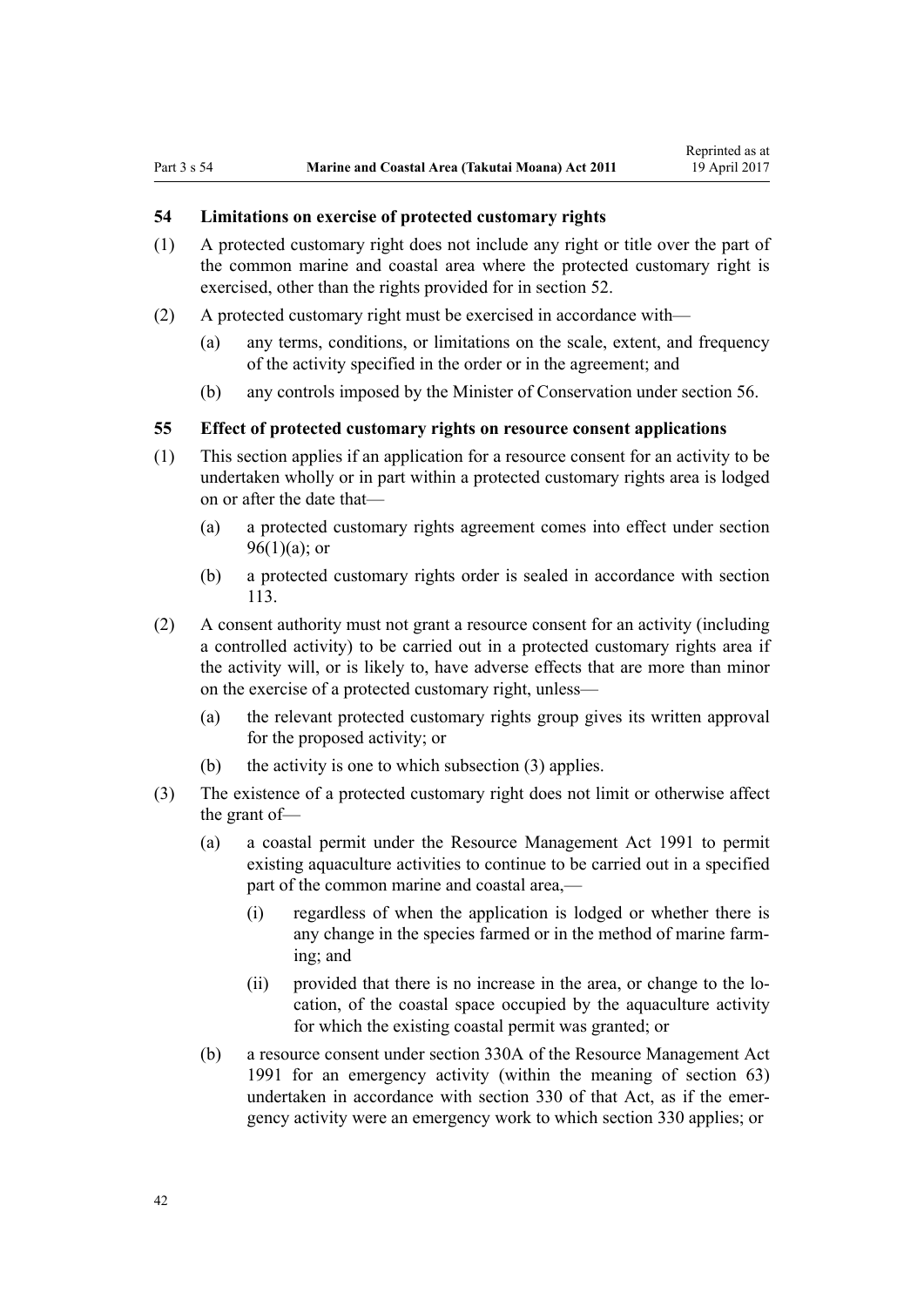- <span id="page-42-0"></span>(c) a resource consent for an existing accommodated infrastructure (within the meaning of [section 63\)](#page-47-0) if any adverse effects of the proposed activity on the exercise of a protected customary right will be or are likely to be—
	- (i) the same or similar in character, intensity, and scale as those that existed before the application for the resource consent was lodged; or
	- (ii) if more than minor or temporary in nature; or
- (d) a resource consent for a deemed accommodated activity (within the meaning of section  $65(1)(b)(i)$ .
- (4) In the case where a deemed accommodated activity within the meaning of [sec](#page-51-0)tion  $65(1)(b)(i)$  applies, the consent authority must, when considering applications for a resource consent relating to that activity, have particular regard to the nature of the protected customary right.
- (5) The provisions of [Part 1](#page-83-0) of Schedule 1 apply for the purposes of subsections (2) and (3).

## *Controls*

## **56 Controls on exercise of protected customary rights**

- (1) If, at any time, the Minister of Conservation determines that the exercise of protected customary rights under a protected customary rights order or agreement has, or is likely to have, a significant adverse effect on the environment, the Minister may impose controls, including any terms, conditions, or restrictions that the Minister thinks fit, on the exercise of the rights.
- (2) Any person may apply to the Minister of Conservation for controls to be imposed on the exercise of a protected customary right, stating the reasons for the application.
- (3) If the Minister is satisfied that the application raises reasonable concerns that the exercise of a protected customary right has, or is likely to have, a significant adverse effect on the environment, the Minister must serve the notice, stating his or her intention to consider imposing controls, on—
	- (a) the protected customary rights group; and
	- (b) the local authorities that have statutory functions in the area where the protected customary right applies; and
	- (c) the person applying for controls to be imposed.
- (4) If the Minister is not satisfied that an application under subsection (2) raises reasonable concerns that the exercise of a protected customary right has, or is likely to have, a significant adverse effect on the environment, the Minister must advise the applicant accordingly, giving reasons for that decision.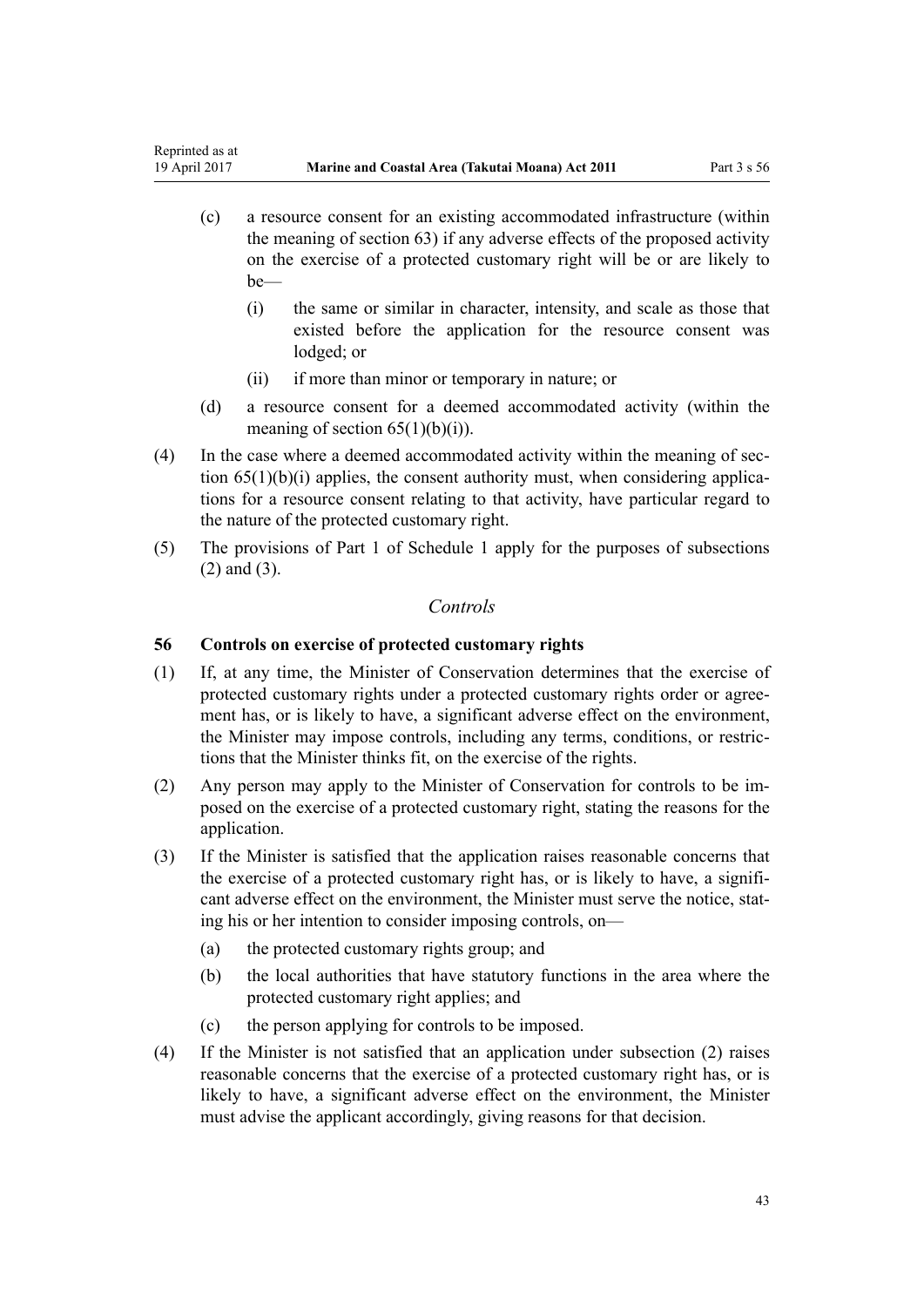<span id="page-43-0"></span>(5) [Part 2](#page-85-0) of Schedule 1 applies to making a determination as to whether there is, or is likely to be, a significant adverse effect on the environment, for the purpose of imposing controls under this section.

#### **57 Notification of controls**

- (1) The Minister of Conservation must notify in the *Gazette* any controls imposed under [section 56](#page-42-0).
- (2) The notice must set out—
	- (a) the name and contact details of the relevant protected customary rights group; and
	- (b) a description of the extent of the protected customary rights area that is subject to the controls; and
	- (c) a description of the protected customary right that is subject to the controls; and
	- (d) a description of the controls, including any standards, terms, conditions, or restrictions, to be applied and the reasons for the controls; and
	- (e) the date on which the controls take effect (which must be as soon as is reasonably practicable after the date of the notice).
- (3) The Minister of Conservation must, as soon as practicable after giving notice, provide a copy of the notice to—
	- (a) the protected customary rights group to which the notice applies; and
	- (b) the Minister of Māori Affairs; and
	- (c) the local authorities that have statutory functions in, or relating to, the protected customary rights area; and
	- (d) the chief executive.
- (4) Controls take effect on the date stated in the *Gazette* notice.

Subpart 3—Customary marine title

*Determination of whether customary marine title exists*

#### **58 Customary marine title**

- (1) Customary marine title exists in a specified area of the common marine and coastal area if the applicant group—
	- (a) holds the specified area in accordance with tikanga; and
	- (b) has, in relation to the specified area,—
		- (i) exclusively used and occupied it from 1840 to the present day without substantial interruption; or
		- (ii) received it, at any time after 1840, through a customary transfer in accordance with subsection (3).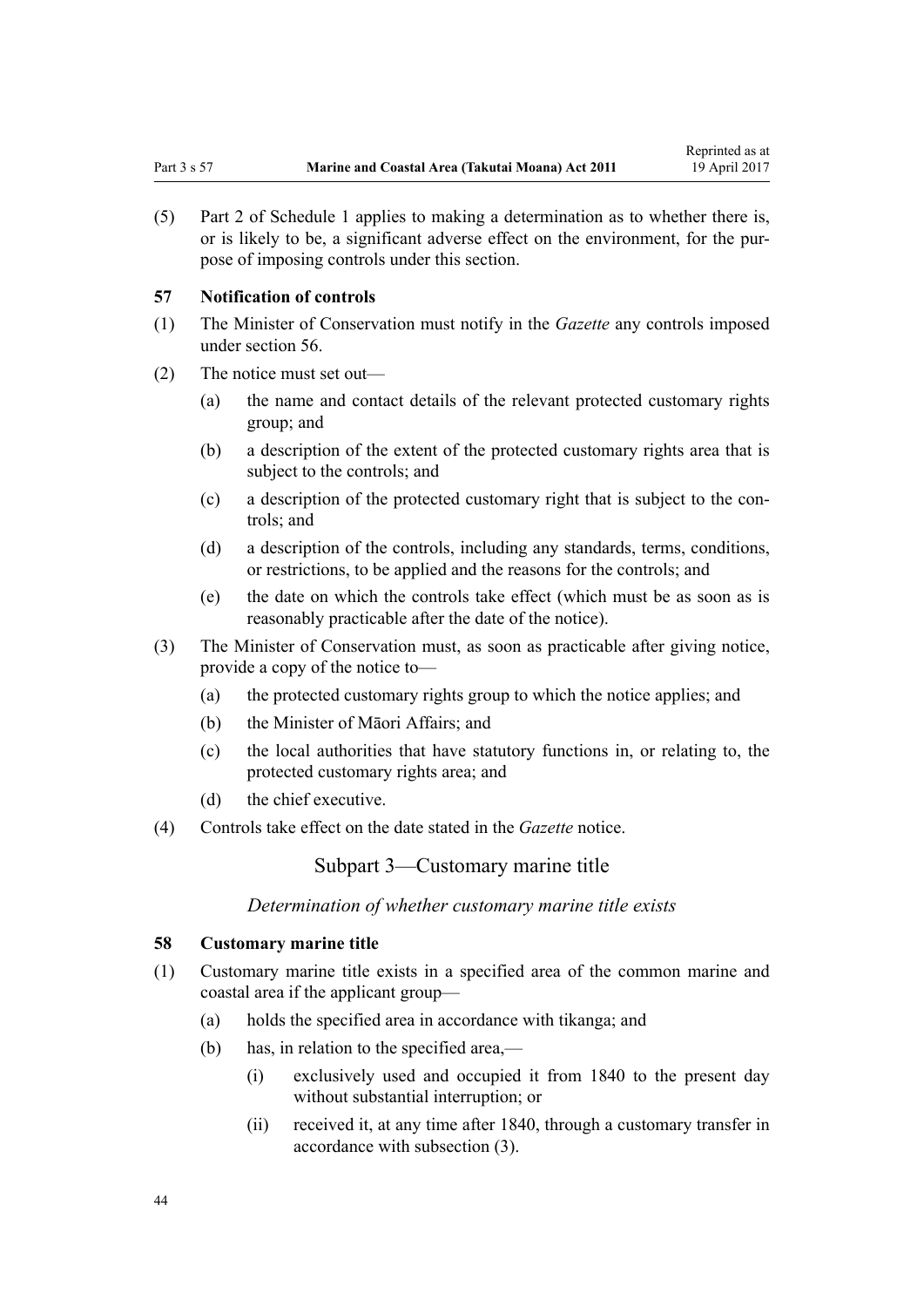- (2) For the purpose of subsection (1)(b), there is no substantial interruption to the exclusive use and occupation of a specified area of the common marine and coastal area if, in relation to that area, a resource consent for an activity to be carried out wholly or partly in that area is granted at any time between—
	- (a) the commencement of this Act; and
	- (b) the effective date.
- (3) For the purposes of subsection  $(1)(b)(ii)$ , a transfer is a customary transfer if—
	- (a) a customary interest in a specified area of the common marine and coastal area was transferred—
		- (i) between or among members of the applicant group; or
		- (ii) to the applicant group or some of its members from a group or some members of a group who were not part of the applicant group; and
	- (b) the transfer was in accordance with tikanga; and
	- (c) the group or members of the group making the transfer—
		- (i) held the specified area in accordance with tikanga; and
		- (ii) had exclusively used and occupied the specified area from 1840 to the time of the transfer without substantial interruption; and
	- (d) the group or some members of the group to whom the transfer was made have—
		- (i) held the specified area in accordance with tikanga; and
		- (ii) exclusively used and occupied the specified area from the time of the transfer to the present day without substantial interruption.
- (4) Without limiting subsection (2), customary marine title does not exist if that title is extinguished as a matter of law.

#### **59 Matters relevant to whether customary marine title exists**

- (1) Matters that may be taken into account in determining whether customary marine title exists in a specified area of the common marine and coastal area include—
	- (a) whether the applicant group or any of its members—
		- (i) own land abutting all or part of the specified area and have done so, without substantial interruption, from 1840 to the present day:
		- (ii) exercise non-commercial customary fishing rights in the specified area, and have done so from 1840 to the present day; and
	- (b) if paragraph (a) applies, the extent to which there has been such ownership or exercise of fishing rights in the specified area.
- (2) To avoid doubt, [section 10](http://prd-lgnz-nlb.prd.pco.net.nz/pdflink.aspx?id=DLM281461) of the Treaty of Waitangi (Fisheries Claims) Settlement Act 1992 does not limit subsection (1)(a)(ii).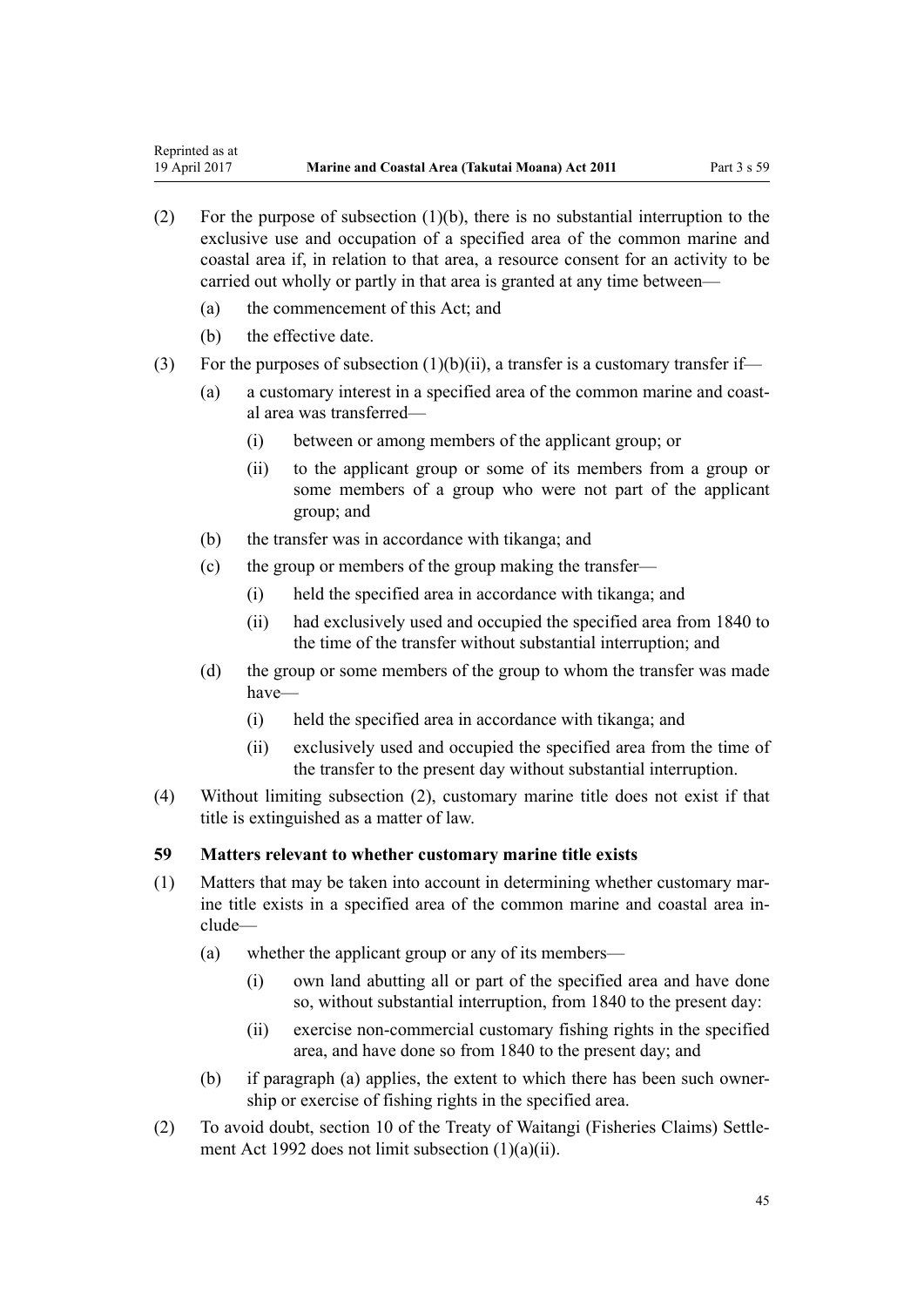- <span id="page-45-0"></span>(3) The use at any time, by persons who are not members of an applicant group, of a specified area of the common marine and coastal area for fishing or navigation does not, of itself, preclude the applicant group from establishing the existence of customary marine title.
- (4) For the purpose of subsection (1)(a)(i), **land abutting all or part of the specified area** means—
	- (a) land that directly abuts the specified area; or
	- (b) land that does not directly abut the specified area, but does directly abut any of the following:
		- (i) a marginal strip (as defined in [section 2\(1\)](http://prd-lgnz-nlb.prd.pco.net.nz/pdflink.aspx?id=DLM103616) of the Conservation Act 1987) that directly abuts the specified area:
		- (ii) an esplanade reserve (as defined in section  $2(1)$  of the Resource Management Act 1991), but only to the extent that it directly abuts the specified area:
		- (iii) a reserve (as defined in [section 2\(1\)](http://prd-lgnz-nlb.prd.pco.net.nz/pdflink.aspx?id=DLM444310) of the Reserves Act 1977), but only to the extent that it directly abuts the specified area:
		- (iv) a Māori reservation (as defined in [section 2\(1\)](http://prd-lgnz-nlb.prd.pco.net.nz/pdflink.aspx?id=DLM444310) of the Reserves Act 1977) that directly abuts the specified area:
		- (v) a road that directly abuts the specified area:
		- (vi) a railway line that directly abuts the specified area.

#### *Rights under customary marine title*

#### **60 Scope and effect of customary marine title**

- (1) Customary marine title—
	- (a) provides an interest in land, but does not include a right to alienate or otherwise dispose of any part of a customary marine title area; and
	- (b) provides only for the exercise of the rights listed in [section 62](#page-46-0) and described in [sections 66 to 93;](#page-52-0) and
	- (c) has effect on and from the effective date.
- (2) A customary marine title group—
	- (a) may use, benefit from, or develop a customary marine title area (including derive commercial benefit) by exercising the rights conferred by a customary marine title order or agreement, but is not exempt from obtaining any relevant resource consent, permit, or approval that may be required under another enactment for the use and development of that customary marine title area; and
	- (b) is not liable for payment, in relation to the customary marine title area, of—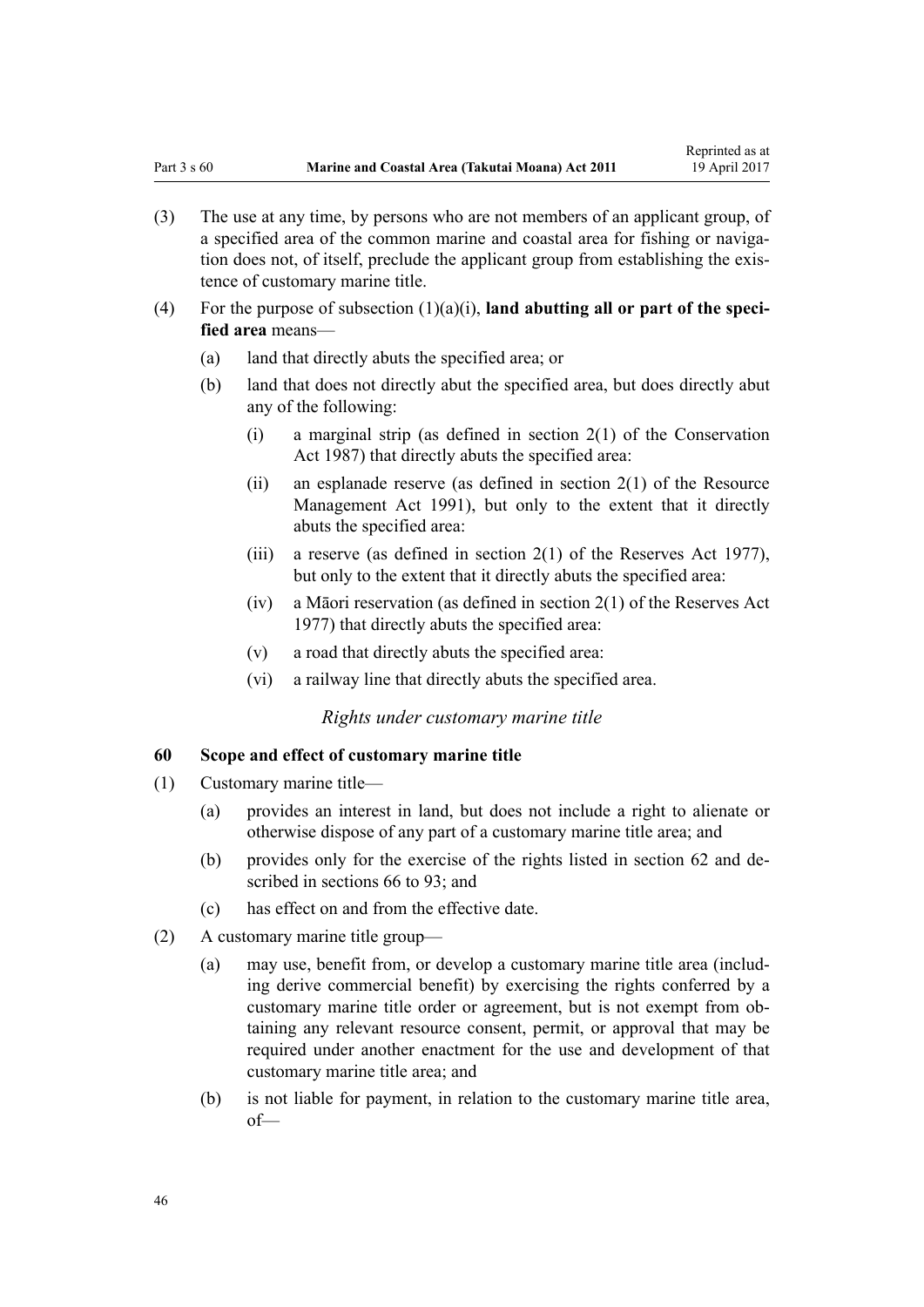- <span id="page-46-0"></span>(i) coastal occupation charges imposed under [section 64A](http://prd-lgnz-nlb.prd.pco.net.nz/pdflink.aspx?id=DLM233610) of the Resource Management Act 1991; or
- (ii) royalties for sand and shingle imposed by regulations made under the [Resource Management Act 1991](http://prd-lgnz-nlb.prd.pco.net.nz/pdflink.aspx?id=DLM230264).
- (3) A customary marine title group may—
	- (a) delegate the rights conferred by a customary marine title order or an agreement in accordance with tikanga; or
	- (b) transfer a customary marine title order or an agreement in accordance with tikanga.

### **61 Delegation and transfer**

- (1) A delegation or transfer permitted by [section 60\(3\)](#page-45-0) may only be to persons who—
	- (a) belong to the same iwi or hapū as the customary marine title group making the delegation or transfer; and
	- (b) are specified in the relevant customary marine title order or agreement.
- (2) A delegation or transfer of customary marine title recognised by an order or in an agreement takes effect only when, as the case requires,—
	- (a) the order has been varied in accordance with [section 111](#page-74-0); or
	- (b) the agreement has been varied.
- (3) If customary marine title is delegated, the applicant group remains the holder of the customary marine title.
- (4) If customary marine title is transferred, the persons to whom the title is transferred become the customary marine title group.

#### **62 Rights conferred by customary marine title**

- (1) The following rights are conferred by, and may be exercised under, a customary marine title order or an agreement on and from the effective date:
	- (a) a [Resource Management Act 1991](http://prd-lgnz-nlb.prd.pco.net.nz/pdflink.aspx?id=DLM230264) (**RMA**) permission right (*see* [sections](#page-52-0) [66 to 70\)](#page-52-0); and
	- (b) a conservation permission right (*see* [sections 71 to 75\)](#page-55-0); and
	- (c) a right to protect wāhi tapu and wāhi tapu areas (*see* [sections 78 to 81](#page-58-0)); and
	- (d) rights in relation to—
		- (i) marine mammal watching permits (*see* [section 76\)](#page-57-0); and
		- (ii) the process for preparing, issuing, changing, reviewing, or revoking a New Zealand coastal policy statement (*see* [section 77\)](#page-58-0); and
	- (e) the prima facie ownership of newly found taonga tūturu (*see* [section 82](#page-61-0)); and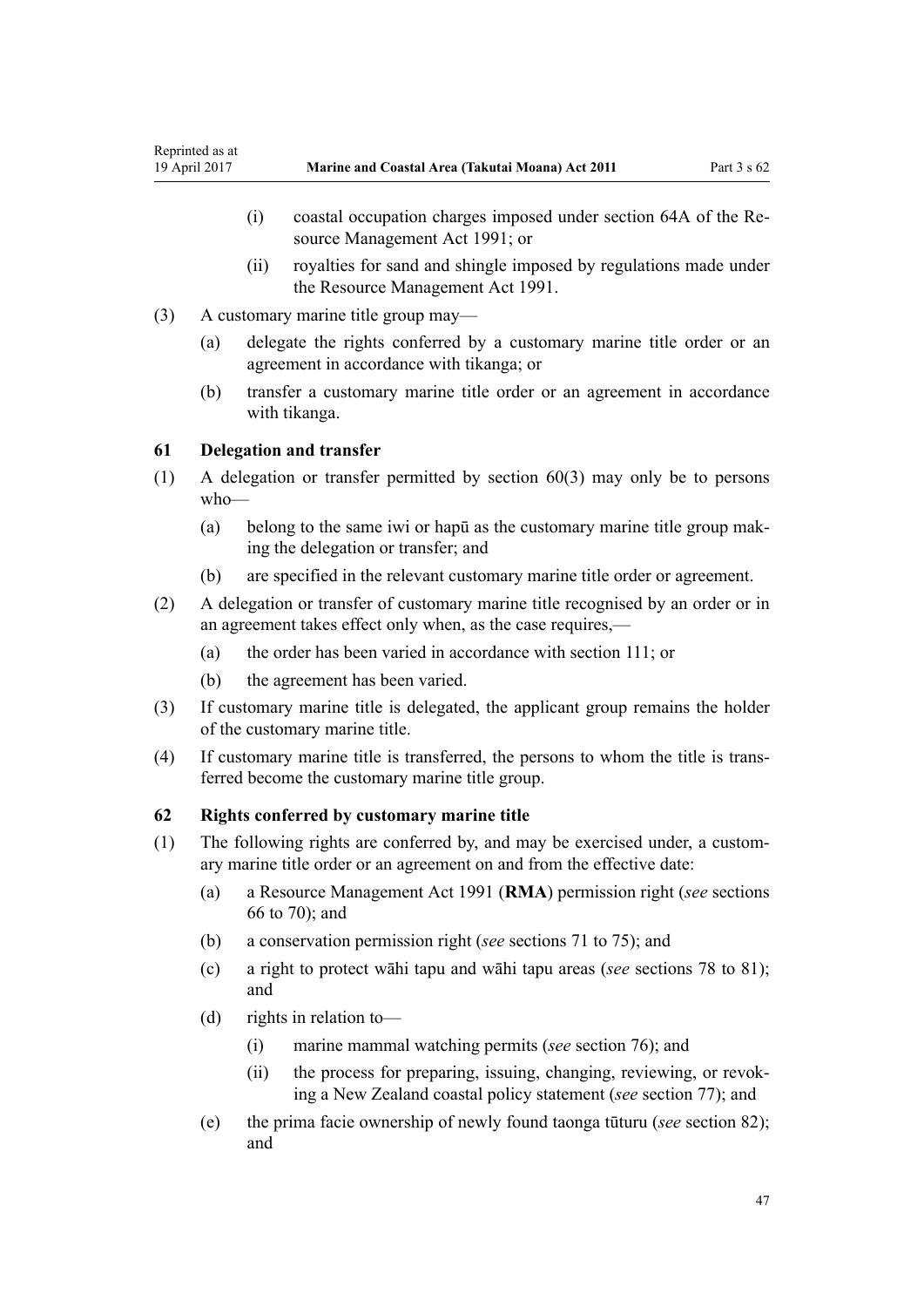- <span id="page-47-0"></span>(f) the ownership of minerals other than—
	- (i) minerals within the meaning of [section 10](http://prd-lgnz-nlb.prd.pco.net.nz/pdflink.aspx?id=DLM246310) of the Crown Minerals Act  $1991$ ; or
	- (ii) pounamu to which [section 3](http://prd-lgnz-nlb.prd.pco.net.nz/pdflink.aspx?id=DLM413605) of the Ngai Tahu (Pounamu Vesting) Act 1997 applies (*see* [section 83](#page-62-0)); and
- (g) the right to create a planning document (*see* [sections 85 to 93](#page-63-0)).
- (2) Subsection (3) applies if a person applies for a resource consent, a permit, or an approval in relation to a part of the common marine and coastal area in respect of which—
	- (a) no customary marine title order or agreement applies; but
	- (b) either—
		- (i) an applicant group has applied to the Court under [section 100](#page-70-0) for recognition of customary marine title and notice has been given in accordance with [section 103;](#page-71-0) or
		- (ii) an applicant group has applied to enter negotiations under [section](#page-68-0) [95.](#page-68-0)
- (3) Before a person may lodge an application that relates to a right conferred by a customary marine title order or agreement, that person must—
	- (a) notify the applicant group about the application; and
	- (b) seek the views of the group on the application.

#### *Accommodated activities*

### **63 Interpretation**

In this section and in sections 64 and 65,—

**accommodated activities** are activities that are—

- (a) expressly excluded under [section 64\(1\)](#page-49-0) from the exercise of an RMA permission right or a conservation permission right by a customary marine title group; and
- (b) within the scope of the activities provided for by [section 64\(1\)](#page-49-0)

**accommodated infrastructure** means infrastructure (including structures and associated operations) that is—

- (a) lawfully established; and
- (b) owned, operated, or carried out by 1 or more of the following:
	- (i) the Crown, including a Crown entity:
	- (ii) a local authority or a council-controlled organisation:
	- (iii) a network utility operator (within the meaning of [section 166](http://prd-lgnz-nlb.prd.pco.net.nz/pdflink.aspx?id=DLM236206) of the Resource Management Act 1991):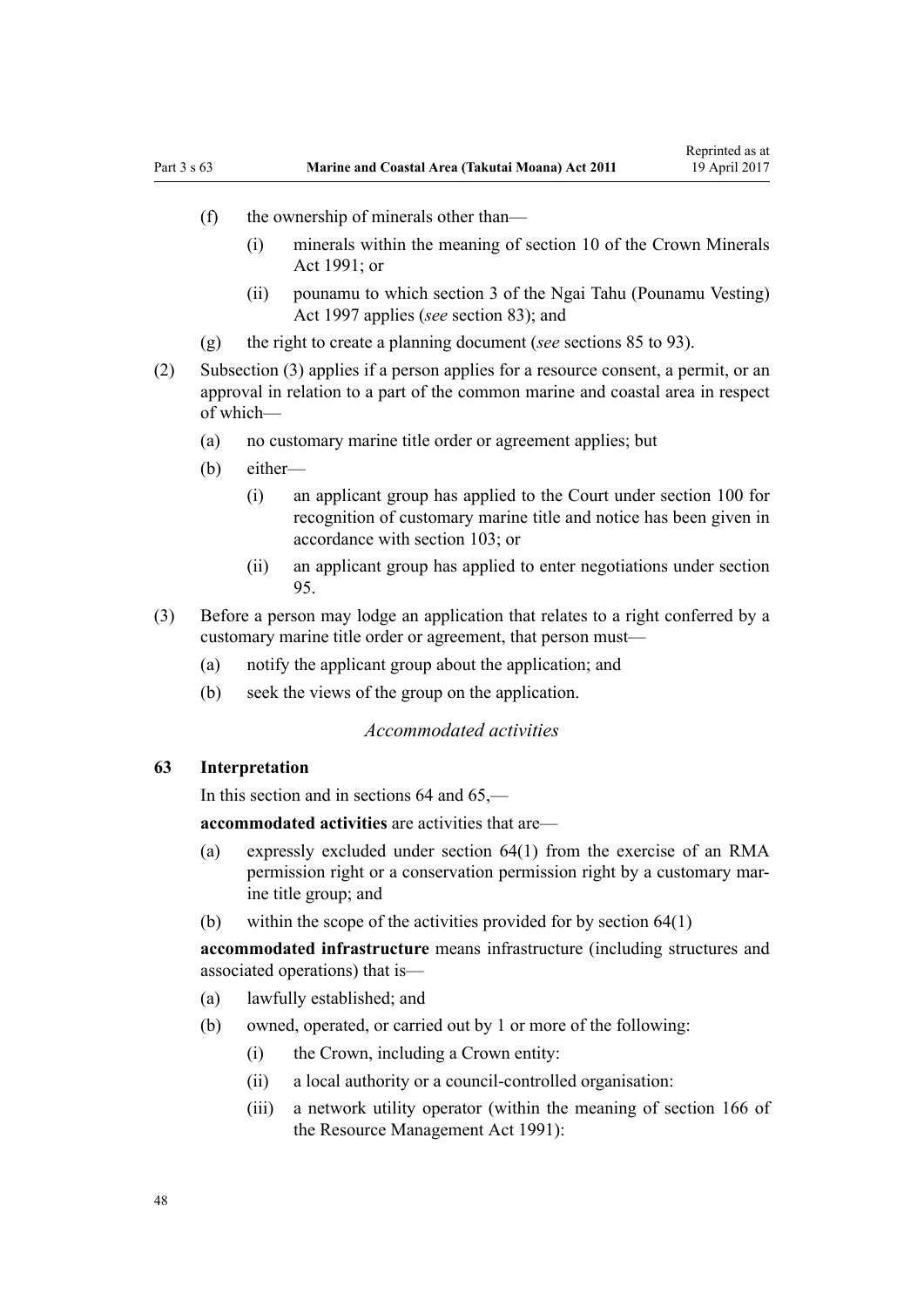- (iv) an electricity generator (as defined in [section 2\(1\)](http://prd-lgnz-nlb.prd.pco.net.nz/pdflink.aspx?id=DLM281866) of the Electricity Act 1992):
- (v) a port company (as defined in [section 2\(1\)](http://prd-lgnz-nlb.prd.pco.net.nz/pdflink.aspx?id=DLM131688) of the Port Companies Act 1988):
- (vi) a port operator (as defined in [Part 3A](http://prd-lgnz-nlb.prd.pco.net.nz/pdflink.aspx?id=DLM5689750) of the Maritime Transport Act 1994):
- (c) reasonably necessary for—
	- (i) the national social or economic well-being; or
	- (ii) the social or economic well-being of the region in which the infrastructure is located

**associated operations** means activities that are necessary for the functioning of an accommodated infrastructure, including—

- (a) an activity carried out under a resource consent granted under the [Re](http://prd-lgnz-nlb.prd.pco.net.nz/pdflink.aspx?id=DLM230264)[source Management Act 1991](http://prd-lgnz-nlb.prd.pco.net.nz/pdflink.aspx?id=DLM230264) to permit existing accommodated infrastructure to continue in the same location; and
- (b) maintenance, remedial, and restoration work; and
- (c) the upgrading of existing infrastructure, but only if the effects on the environment of the upgraded infrastructure, assessed at the date when an application is made to upgrade the existing infrastructure, are to be the same or similar in character, intensity, and scale as the effects of the infrastructure that is being upgraded; and
- (d) the replacement of a part of existing infrastructure by a new part of the same or similar nature; and
- (e) the relocation of existing infrastructure, if—
	- (i) that is necessary for the continuing operation of the infrastructure; and
	- (ii) the effects on the environment of the new location, assessed at the date when an application is made to relocate the existing infrastructure, are the same or similar in character, intensity, and scale as the effects of the infrastructure in its previous location; and
- (f) dredging as part of the ongoing operation of a port

**Crown agent** has the meaning given in [section 10\(1\)](http://prd-lgnz-nlb.prd.pco.net.nz/pdflink.aspx?id=DLM329649) of the Crown Entities Act 2004

**deemed accommodated activities** are the activities described in [section 65](#page-51-0) **emergency activity**—

- (a) means an activity undertaken in a customary marine title area to prevent, remove, or reduce—
	- (i) an actual or imminent danger to human health or safety; or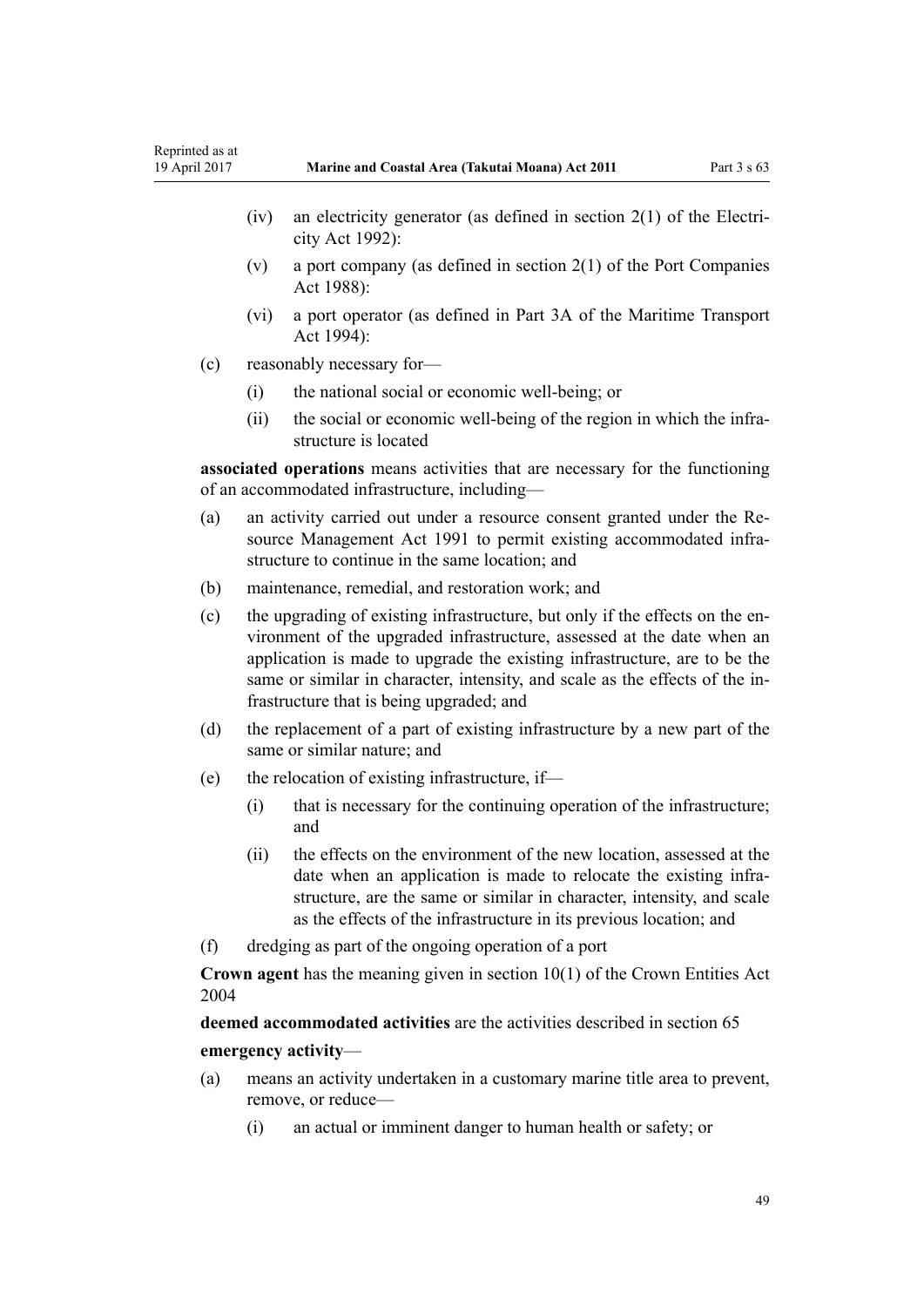- <span id="page-49-0"></span>(ii) a danger to the environment or property so significant that immediate action is required; and
- (b) includes all necessary coastal protection work undertaken in a customary marine title area by a local authority or Crown agency; and
- (c) includes any activity authorised by an enactment for the purpose of preventing any of the matters referred to in paragraph (a), including an activity in relation to—
	- (i) a state of emergency declared under the [Civil Defence Emergency](http://prd-lgnz-nlb.prd.pco.net.nz/pdflink.aspx?id=DLM149788) [Management Act 2002;](http://prd-lgnz-nlb.prd.pco.net.nz/pdflink.aspx?id=DLM149788) or
	- (ii) a biosecurity emergency declared under [section 144](http://prd-lgnz-nlb.prd.pco.net.nz/pdflink.aspx?id=DLM149788) of the Biosecurity Act 1993; or
	- (iii) an emergency or a special emergency declared under [section 49B](http://prd-lgnz-nlb.prd.pco.net.nz/pdflink.aspx?id=DLM384019) or [136](http://prd-lgnz-nlb.prd.pco.net.nz/pdflink.aspx?id=DLM384998) of the Hazardous Substances and New Organisms Act  $1996$ ; or
	- (iv) a marine oil spill response under the [Maritime Transport Act](http://prd-lgnz-nlb.prd.pco.net.nz/pdflink.aspx?id=DLM334659)  $1994$ ; or
	- (v) an emergency within the meaning of [section 2\(1\)](http://prd-lgnz-nlb.prd.pco.net.nz/pdflink.aspx?id=DLM432653) of the Fire Service Act 1975; or
	- (vi) emergency works described in [section 330](http://prd-lgnz-nlb.prd.pco.net.nz/pdflink.aspx?id=DLM239003) of the Resource Management Act 1991

**existing**, in relation to an activity, means an activity for which, before the effective date, any necessary resource consents have been granted, whether or not any or all of them have been given effect to before the effective date.

Section 63 **accommodated infrastructure** paragraph (b)(vi): replaced, on 23 October 2013, by [sec](http://prd-lgnz-nlb.prd.pco.net.nz/pdflink.aspx?id=DLM4698973)[tion 90](http://prd-lgnz-nlb.prd.pco.net.nz/pdflink.aspx?id=DLM4698973) of the Maritime Transport Amendment Act 2013 (2013 No 84).

#### **64 Accommodated activities**

- (1) An accommodated activity—
	- (a) may be carried out in a part of the common marine and coastal area despite customary marine title being recognised in respect of that part under [subpart 1](#page-68-0) or [2](#page-69-0) of Part 4; and
	- (b) is not limited or otherwise affected by the exercise of an RMA permission right or a conservation permission right; but
	- (c) does not limit or otherwise affect the exercise of any other right referred to in section  $62(1)$ .
- (2) For the purposes of this subpart, **accommodated activity** means any of the following activities, to the extent that they are within a customary marine title area:
	- (a) an activity authorised under a resource consent, whenever granted, if the application for the consent is first accepted by the consent authority before the effective date: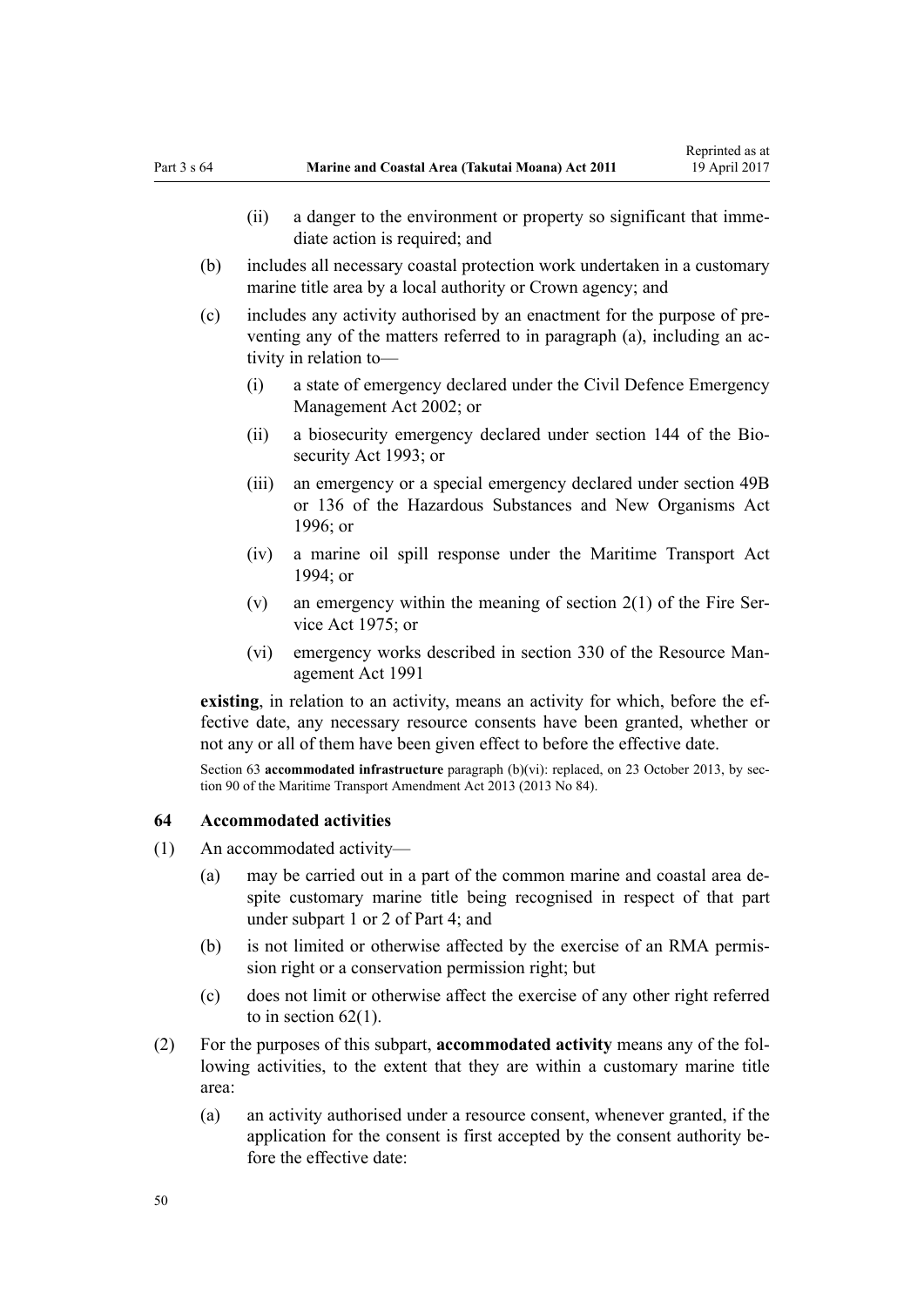- (b) an activity that may be carried out under a resource consent, whenever granted, for a minimum impact activity (as defined in [section 2\(1\)](http://prd-lgnz-nlb.prd.pco.net.nz/pdflink.aspx?id=DLM242543) of the Crown Minerals Act 1991) relating to petroleum (as defined in section 2(1) of that Act):
- (c) accommodated infrastructure:
- (d) the management activities for which a resource consent is required in relation to—
	- (i) an existing marine reserve:
	- (ii) an existing wildlife sanctuary:
	- (iii) an existing marine mammal sanctuary:
	- (iv) an existing concession:
- (e) an activity carried out under a coastal permit granted under the [Resource](http://prd-lgnz-nlb.prd.pco.net.nz/pdflink.aspx?id=DLM230264) [Management Act 1991](http://prd-lgnz-nlb.prd.pco.net.nz/pdflink.aspx?id=DLM230264) to permit existing aquaculture activities to continue to be carried out in a specified part of the common marine and coastal area,—
	- (i) regardless of when the application is lodged or whether there is any change in the species farmed or in the method of marine farming; but
	- (ii) provided that there is no increase in the area, or change of location, of the coastal space occupied by the aquaculture activities for which the existing coastal permit was granted:
- (f) an emergency activity:
- (g) scientific research or monitoring that is undertaken or funded by—
	- (i) the Crown:
	- (ii) any Crown agent:
	- (iii) the regional council with statutory functions in the region where the research or monitoring is to take place:
- (h) a deemed accommodated activity.
- (3) Subsection (4) applies if, in relation to whether an activity is an accommodated activity, there is a dispute between—
	- (a) a customary marine title group; and
	- (b) the person who owns, operates, or carries out the activity that is the subject of the dispute.
- (4) Either party to the dispute may refer the dispute to the Minister for Land Information for resolution.
- (5) The decision of the Minister is final.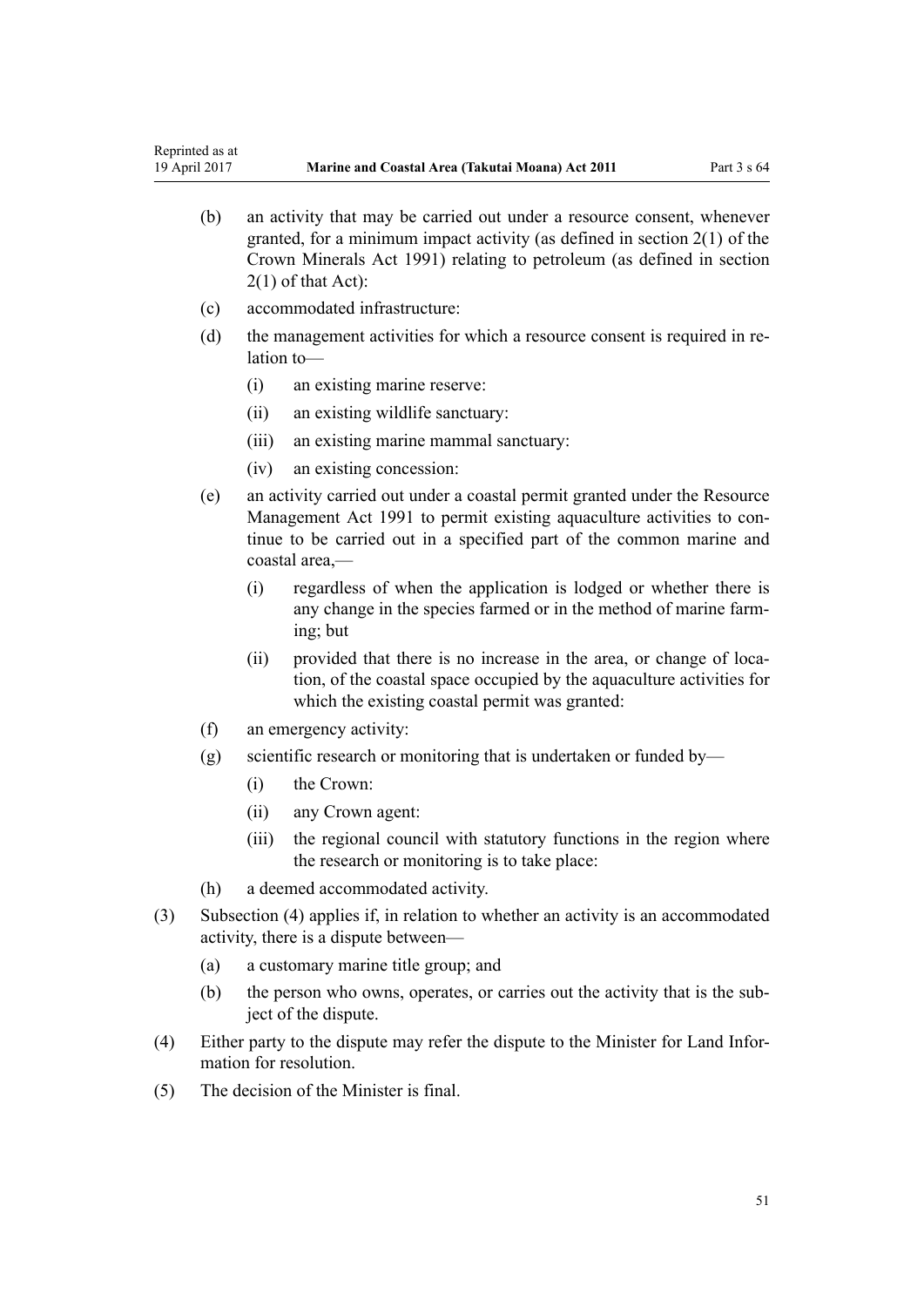### <span id="page-51-0"></span>**65 Deemed accommodated activities**

- (1) For the purpose of section  $64(2)(h)$  and [Schedule 2](#page-91-0), the following activities are deemed to be accommodated activities:
	- (a) the construction or operation of any proposed infrastructure that—
		- (i) is within the meaning of paragraph (b) of the definition of **accommodated infrastructure**; and
		- (ii) cannot practicably be constructed or operated in any location other than within a customary marine title area; and
		- (iii) is essential for—
			- (A) the national social or economic well-being; or
			- (B) the social or economic well-being of the region in which the infrastructure is located; and
		- (iv) in any case where the construction of infrastructure is to take place at any time after the commencement of this Act, that construction is either—
			- (A) agreed in principle in accordance with [Part 1](#page-91-0) of Schedule 2 (subject to all necessary consents being obtained) by the group that holds a customary marine title order in the area relevant to the proposed infrastructure; or
			- (B) classified by the Minister for Land Information as a deemed accommodated activity (subject to all necessary resource consents being obtained) in accordance with [Part 1](#page-91-0) of Schedule 2:
	- (b) any activity—
		- (i) that, at any time after the commencement of this Act, is necessary for, or reasonably related to, prospecting, exploration, mining operations, or mining (as those terms are defined in [section 2\(1\)](http://prd-lgnz-nlb.prd.pco.net.nz/pdflink.aspx?id=DLM242543) of the Crown Minerals Act 1991) for petroleum under a privilege; and
		- (ii) for which an agreement or an arbitral award has been made under [Part 2](#page-94-0) of Schedule 2:
	- (c) any activity—
		- (i) that, at any time after the commencement of this Act, is necessary for, or reasonably related to, the exercise of a privilege in existence immediately before the effective date and of the rights associated with that privilege, as provided for in [section 84\(1\)](#page-62-0); and
		- (ii) for which an agreement or arbitral award has been made under [Part 2](#page-94-0) of Schedule 2.
- (2) Nothing in subsection (1)(a) or (b) limits the discretion of a consent authority—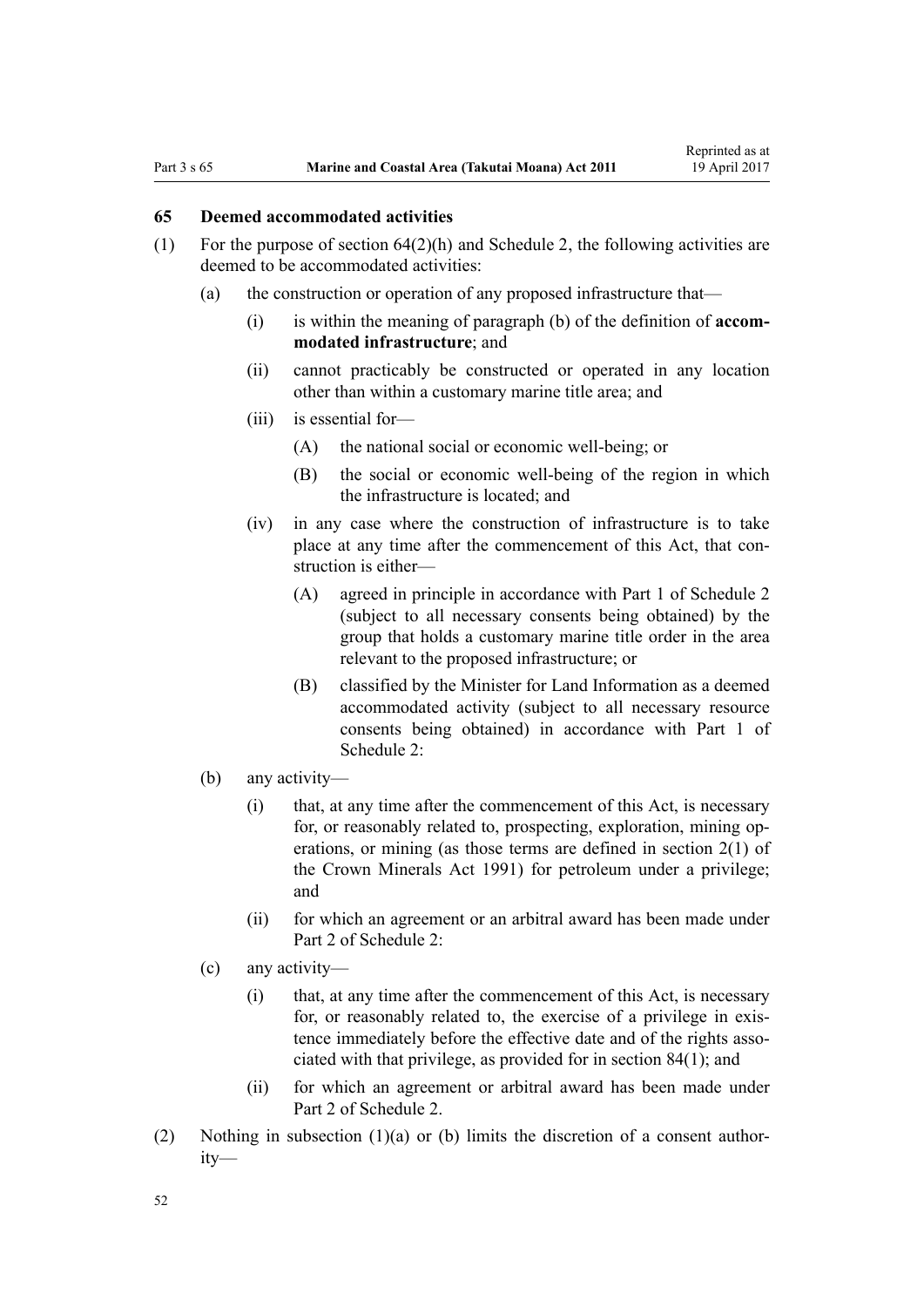- <span id="page-52-0"></span>(a) to decline an application for a resource consent; or
- (b) to impose conditions on the resource consent.

#### *RMA permission right*

#### **66 Scope of Resource Management Act 1991 permission right**

- (1) An RMA permission right applies to activities that are to be carried out under a resource consent, including a resource consent for a controlled activity, to the extent that the resource consent is for an activity to be carried out within a customary marine title area.
- (2) A customary marine title group may give or decline permission, on any grounds, for an activity to which an RMA permission right applies.
- (3) Permission given by a customary marine title group cannot be revoked.
- (4) An RMA permission right does not apply to the grant or exercise of a resource consent for an accommodated activity.
- (5) An RMA permission right, or permission given under such a right, does not limit the discretion of a consent authority—
	- (a) to decline an application for a resource consent; or
	- (b) to impose conditions.
- (6) In this section, **consent authority** includes the Minister of Conservation and the Minister for the Environment exercising the powers of a consent authority under the [Resource Management Act 1991](http://prd-lgnz-nlb.prd.pco.net.nz/pdflink.aspx?id=DLM230264).

#### **67 Procedural matters relevant to exercise of RMA permission right**

- (1) A person seeking to carry out an activity (the **applicant**) to which an RMA permission right applies—
	- (a) must make a request for permission by notice to the relevant customary marine title group; and
	- (b) may do so at any time before the relevant resource consent may commence.
- (2) The customary marine title group must—
	- (a) notify in writing its decision on a request for permission to—
		- (i) the applicant who gave notice under subsection (1); and
		- (ii) the relevant consent authority; and
	- (b) if permission is given, specify—
		- (i) the activity for which permission is given; and
		- (ii) the applicant who is to have the benefit of the permission; and
		- (iii) the duration of the permission.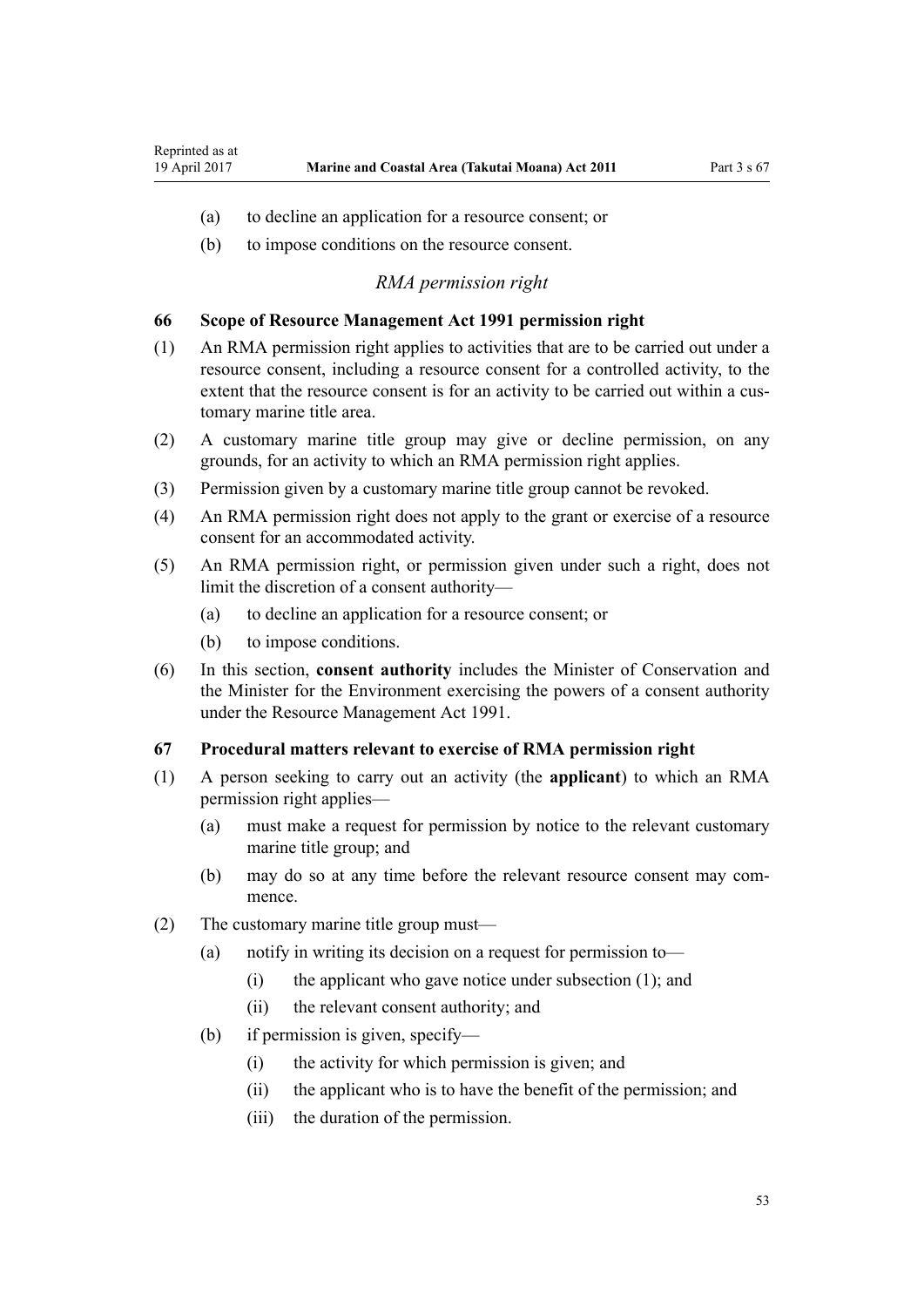- (3) Unless the customary marine title group has already notified its decision to the applicant under subsection (2), it must do so not later than 40 working days after it receives a notice from the applicant that the applicant has been granted the relevant resource consent (whether or not the applicant had previously notified the customary marine title group of the application).
- (4) The customary marine title group is to be treated as having given permission for the resource consent, for its duration, if notice of its decision is not received by the applicant in accordance with subsection (3).
- (5) In subsection (3), the grant of a resource consent means that the consent has been granted and any appeal rights exhausted, and that the resource consent would, but for the requirement for the permission of the customary marine title group, commence under [section 116](http://prd-lgnz-nlb.prd.pco.net.nz/pdflink.aspx?id=DLM234865) of the Resource Management Act 1991.

#### **68 Effect of RMA permission right**

- (1) The holder of a resource consent for an activity in a customary marine title area to which an RMA permission right applies must not commence the activity to which the consent applied unless—
	- (a) permission has been given by the relevant customary marine title group under [section 66\(2\)](#page-52-0) for that activity; and
	- (b) the permission covers the activity to which the resource consent applies.
- (2) To avoid doubt, a decision of a customary marine title group to give or to decline permission for an activity is not subject to—
	- (a) a right of appeal; or
	- (b) a right of objection under [section 357](http://prd-lgnz-nlb.prd.pco.net.nz/pdflink.aspx?id=DLM239342) or [357A](http://prd-lgnz-nlb.prd.pco.net.nz/pdflink.aspx?id=DLM239356) of the Resource Management Act 1991.

#### **69 Offence and penalty provision**

- (1) In relation to an activity to which an RMA permission right applies, it is an offence to commence the activity in the relevant customary title area unless the relevant customary marine title group has given permission under [section 66\(2\)](#page-52-0) or is to be treated as having given permission under [section 67\(4\).](#page-52-0)
- (2) Every person who commits an offence against subsection (1) is liable, on conviction,—
	- (a) in the case of a natural person, to imprisonment for a term not exceeding 2 years or a fine not exceeding \$300,000:
	- (b) in the case of a person other than a natural person, to a fine not exceeding \$600,000.
- (3) A person convicted of an offence under this section is also liable for the full value of—
	- (a) any revenue or profits earned by, or accruing to, the offender as a result of the offence; or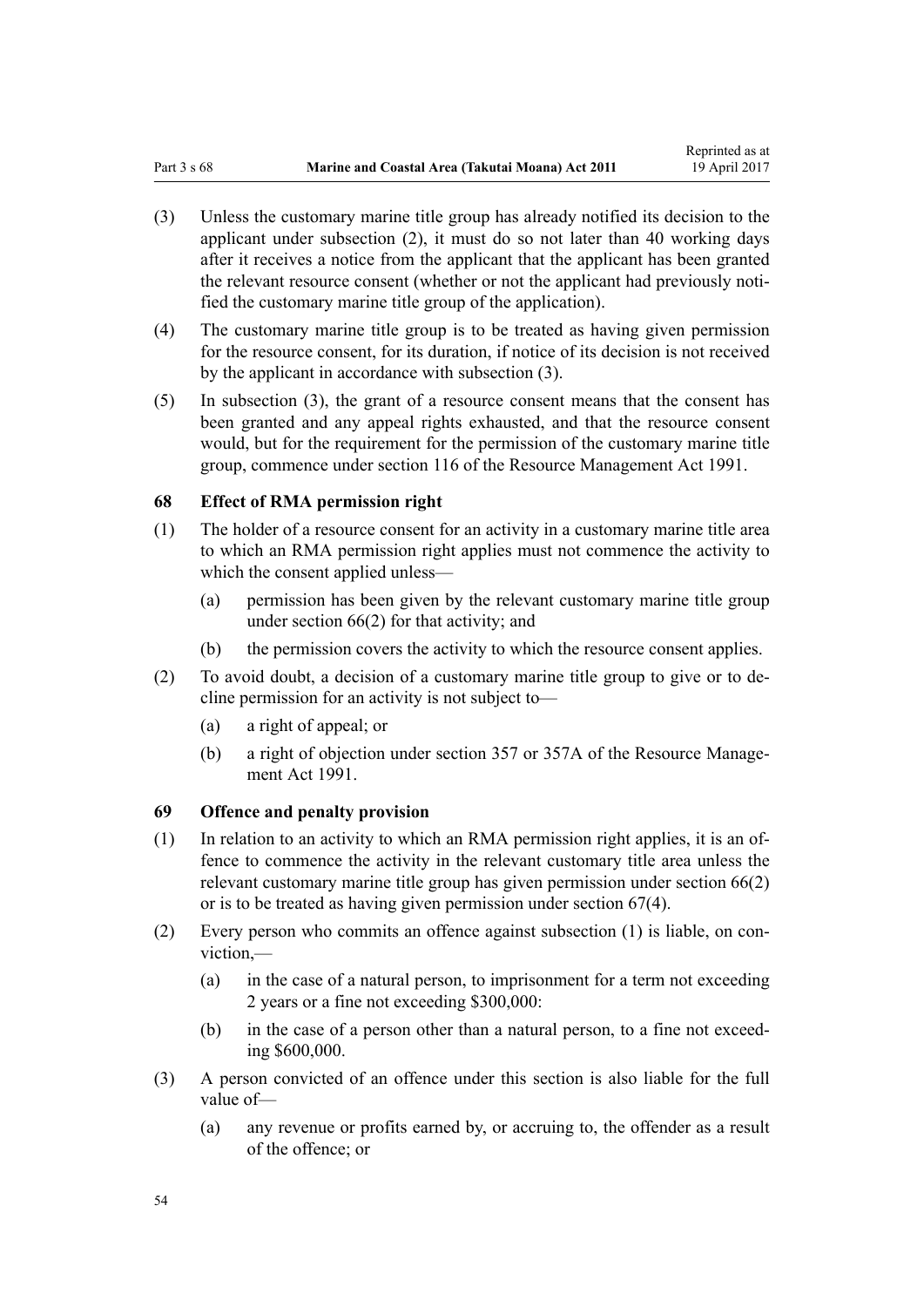- (b) any revenue or profits lost by the customary marine title group as a result of the offence; or
- (c) any savings in costs made by, or accruing to, the offender as a result of the offence.
- (4) If a person is convicted of an offence under this section and a fine is imposed, the Environment Court must—
	- (a) deduct 10% from the total sum of the fine imposed and the full amount payable under subsection (3), to be credited to the Crown Bank Account; and
	- (b) order that the balance of the total sum described in paragraph (a) be paid—
		- (i) in full to the relevant customary marine title group that brought the prosecution; or
		- (ii) if another person or group brought the prosecution, to that person and the relevant customary marine title group in any proportion that the Environment Court directs.
- (5) Proceedings under this section and section 70 must be heard either—
	- (a) by an Environment Judge sitting alone; or
	- (b) in the District Court and, unless the Chief District Court Judge directs otherwise, by a District Court Judge who is an Environment Judge.

Section 69(2): amended, on 1 July 2013, by [section 413](http://prd-lgnz-nlb.prd.pco.net.nz/pdflink.aspx?id=DLM3360714) of the Criminal Procedure Act 2011 (2011) No 81).

## **70 Environment Court may make enforcement orders**

- (1) Subsection (3) applies only if, in relation to the exercise of a resource consent,—
	- (a) the RMA permission right is applicable; and
	- (b) a resource consent is exercised without the permission of the customary marine title group being obtained.
- (2) If proceedings for an offence are commenced in the Environment Court, the [Criminal Procedure Act 2011](http://prd-lgnz-nlb.prd.pco.net.nz/pdflink.aspx?id=DLM3359902) applies as if a reference to the District Court were a reference to the Environment Court, with any other necessary modifications.
- (3) The Environment Court may make enforcement orders to—
	- $(a)$  prohibit a person from continuing the activity:
	- (b) require a person to remove any structure or other work or materials from the customary marine title area:
	- (c) require a person to rectify any adverse effects of the activity on the customary marine title area.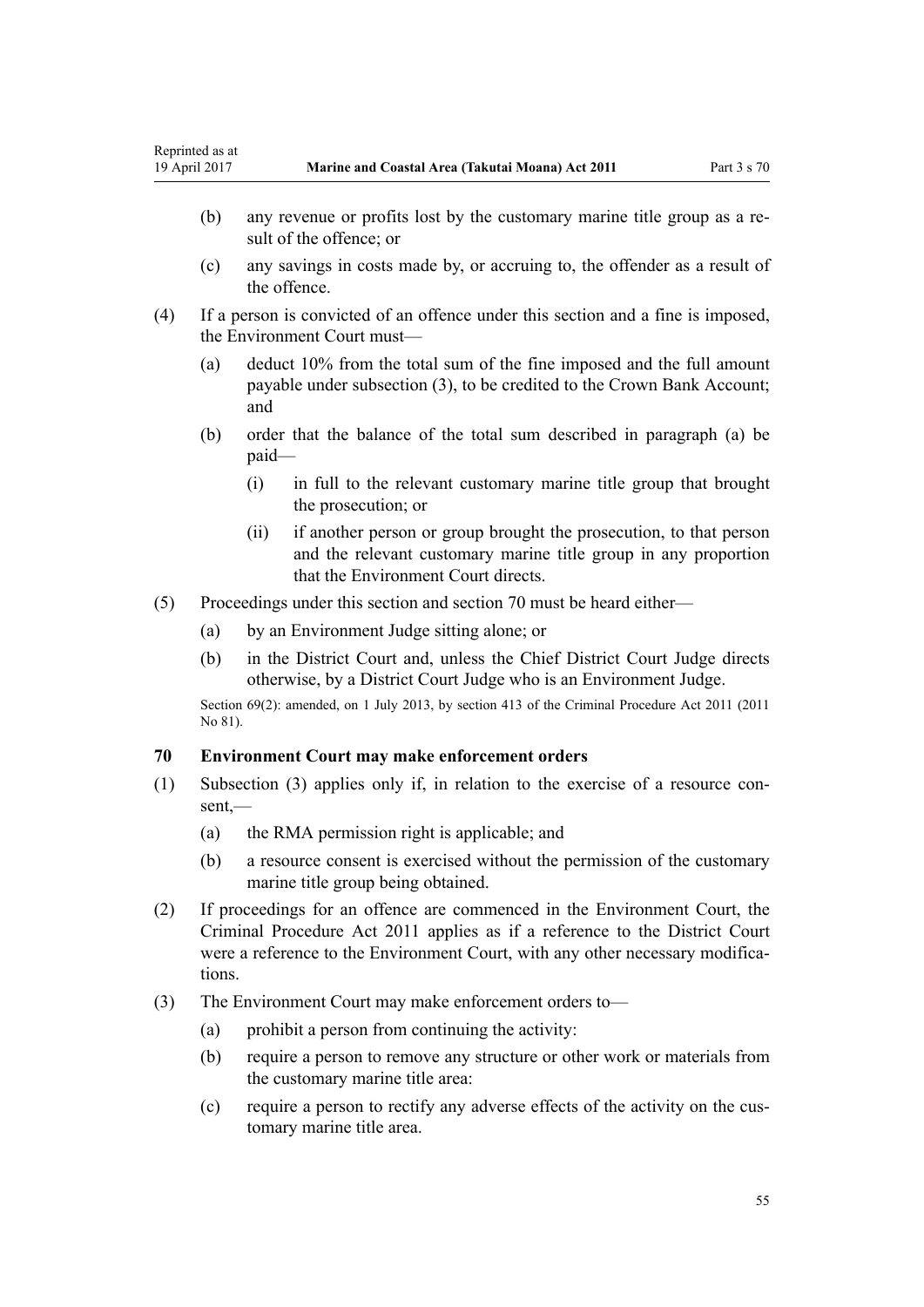<span id="page-55-0"></span>Section 70(2): amended, on 1 July 2013, by [section 413](http://prd-lgnz-nlb.prd.pco.net.nz/pdflink.aspx?id=DLM3360714) of the Criminal Procedure Act 2011 (2011) No 81).

### *Conservation permission right*

#### **71 Scope and effect of conservation permission right**

- (1) A conservation permission right enables a customary marine title group to give or decline permission, on any grounds, for the Minister of Conservation or the Director-General, as the case requires, to proceed to consider an application or proposal for a conservation activity specified in subsection (3).
- (2) A conservation permission right applies only in the case of an application or proposal made on or after the effective date.
- (3) The conservation activities to which a conservation permission right applies are activities wholly or partly within the relevant customary marine title area and for which—
	- (a) an application is made under [section 5](http://prd-lgnz-nlb.prd.pco.net.nz/pdflink.aspx?id=DLM398113) of the Marine Reserves Act 1971 to declare or extend a marine reserve:
	- (b) a proposal is made under the enactments relevant to a conservation protected area to declare or extend a conservation protected area:
	- (c) an application for a concession is made.
- (4) Permission given by a customary marine title group cannot be revoked.
- (5) A conservation permission right, or permission given under such a right, does not limit—
	- (a) the discretion of the Minister of Conservation or Director-General, as the case may require,—
		- (i) to decline an application or a proposal; or
		- (ii) to impose conditions, including conditions not sought by the customary marine title group, or more stringent conditions than those it may have sought; or
	- (b) the matters provided for in [sections 74](#page-56-0) and [75.](#page-57-0)
- (6) Nothing in this section or sections 72 or [73](#page-56-0) applies to an accommodated activity.

## **72 Obligation to refer proposals for conservation activity if conservation permission right applies**

- (1) The Minister of Conservation or Director-General, as the case requires,—
	- (a) must refer an application or a proposal for a conservation activity to the relevant customary marine title group for its consideration, unless the person making the proposal has already sought permission from the customary marine title group; and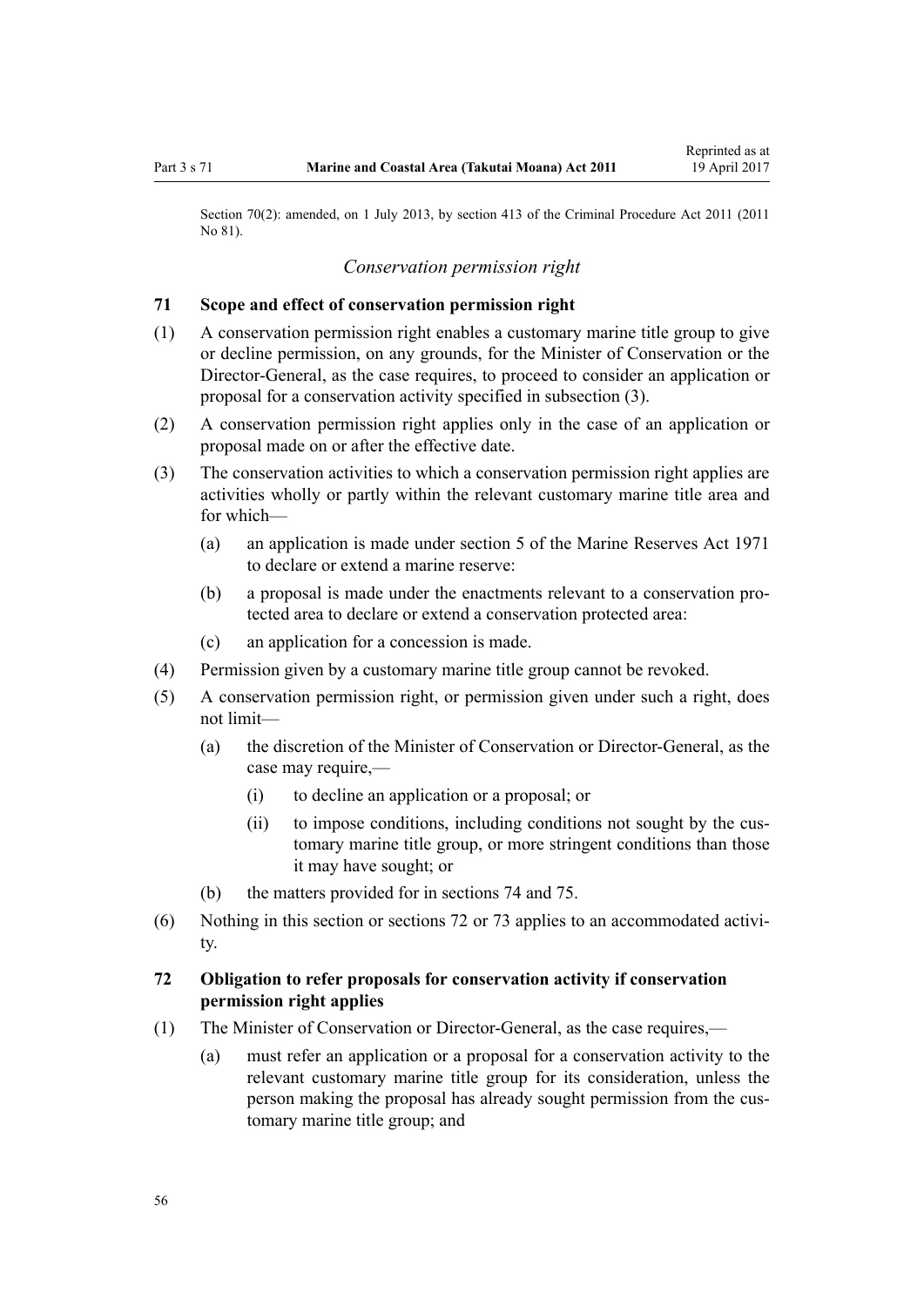- <span id="page-56-0"></span>(b) must not proceed to consider the application or proposal until the written permission of the group for the proposed activity is received by the Minister or Director-General; and
- (c) must not approve an application or a proposal except to the extent that any permission given by the customary marine title group covers the application or proposal.
- (2) In referring an application in respect of a marine reserve under subsection (1), the Director-General must include information on—
	- (a) any boundary markers that may be placed in the reserve under [section 22](http://prd-lgnz-nlb.prd.pco.net.nz/pdflink.aspx?id=DLM398410) of the Marine Reserves Act 1971; and
	- (b) any signs that may be erected, or any management that may be carried out, in the reserve under that Act.
- (3) Permission given under [section 71](#page-55-0) is to be treated as including permission for the placement of boundary markers, signs, and management activities disclosed to the customary marine title group under subsection (2).

## **73 Obligations when conservation permission right is exercised**

- (1) A customary marine title group must, not later than 40 working days after it receives an application or a proposal for its consideration under [section 72](#page-55-0),—
	- (a) decide whether to give or decline permission for the Minister of Conservation or Director-General, as the case requires, to proceed to determine the application or proposal; and
	- (b) give written notice of that decision to the Minister of Conservation or Director-General, as the case requires.
- (2) The group is to be treated as having given permission if advice of its decision under subsection  $(1)(a)$  is not received under subsection  $(1)(b)$  within the stated time.
- (3) To avoid doubt,—
	- (a) the group is not obliged to comply with any obligations arising under the enactments listed in [section 71\(3\);](#page-55-0) and
	- (b) there is no right of appeal against the decision of a customary marine title group in the exercise of its conservation permission right.

## *Protection purposes*

## **74 Priority of protection purposes**

- (1) This section applies to a proposal—
	- (a) to declare or extend a marine reserve that is wholly or partly in a customary marine title area; or
	- (b) to declare or extend a conservation protected area that is wholly or partly in a customary marine title area.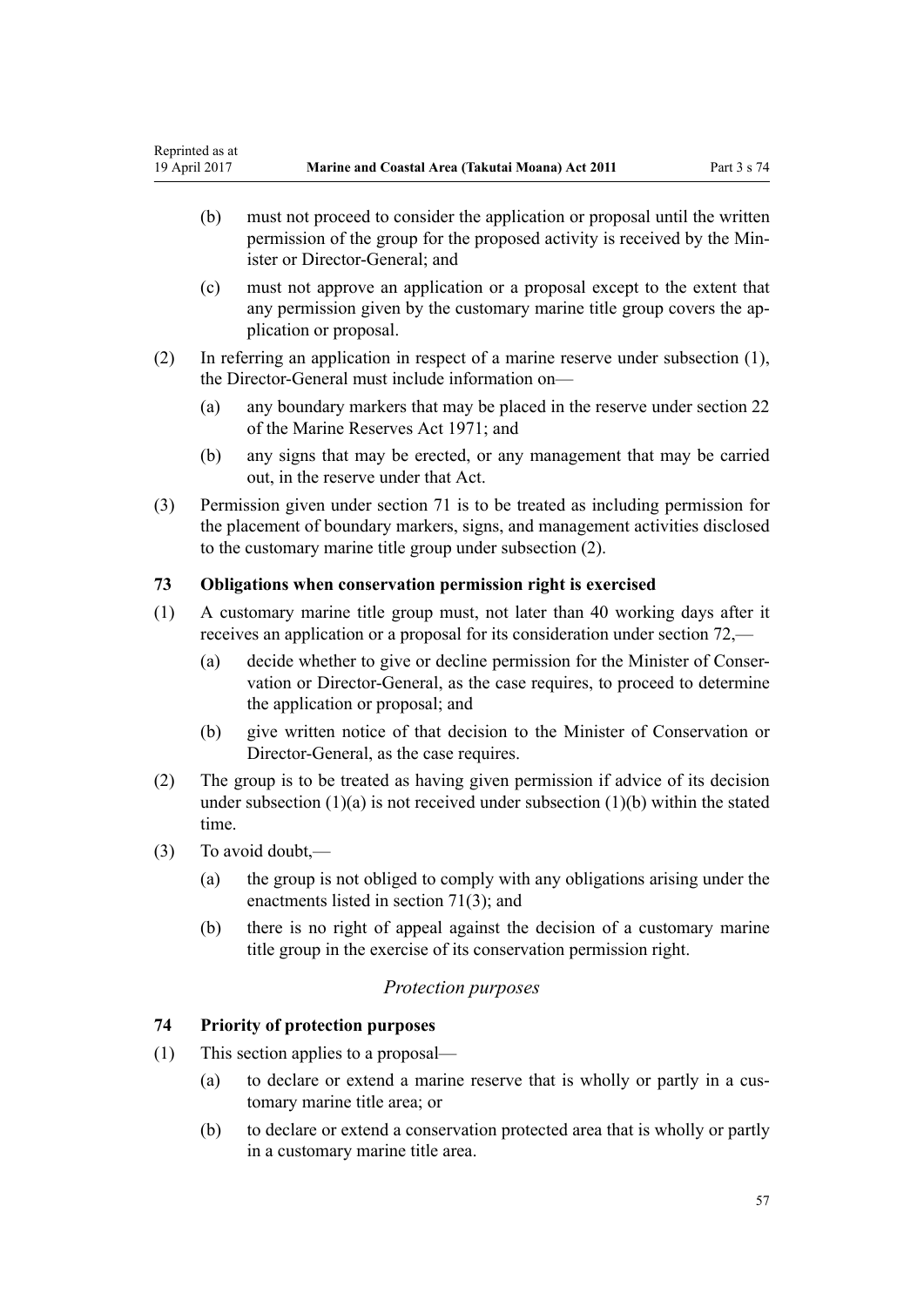<span id="page-57-0"></span>(2) The Minister of Conservation or the Director-General, as the case requires, may proceed with a proposal described in subsection (1) without the permission of the relevant customary marine title group if the Minister or Director-General is satisfied that the proposal is for a protection purpose that is of national importance.

### **75 Matters relevant to determining protection purposes**

In making a determination under [section 74\(2\)](#page-56-0), the Minister of Conservation or the Director-General, as the case requires, must have regard to—

- (a) the views of the customary marine title group on the effects of the proposal on the interests of the group; and
- (b) whether the proposal minimises as far as practicable any adverse effects on the interests of the group; and
- (c) whether there are no practicable options for achieving a protection purpose that is of national importance, other than within the customary marine title area, because—
	- (i) the protection relates to a unique or rare habitat, ecosystem, feature, or area of scientific value; or
	- (ii) the area is nationally important for the conservation of a species; or
	- (iii) protection of the area is essential for the viability, integrity, or effective management of a nationally important—
		- (A) conservation protected area:
		- (B) marine reserve:
		- (C) network of such protected areas; or
	- (iv) the protection relates to a habitat, ecosystem, or species that occurs at a number of sites where it is not practicable to achieve the protection purposes; and
- (d) any other matter similar in nature to the matters set out in paragraphs (a) to (c).

#### *Marine mammal watching permits*

#### **76 Decisions on grant of marine mammal permits**

- (1) Before the Director-General determines an application under the [Marine Mam](http://prd-lgnz-nlb.prd.pco.net.nz/pdflink.aspx?id=DLM168285)[mals Protection Regulations 1992](http://prd-lgnz-nlb.prd.pco.net.nz/pdflink.aspx?id=DLM168285) to watch marine mammals within a customary marine title area, the Director-General must—
	- (a) give written notice to the customary marine title group relevant to that area—
		- (i) of the proposed permit; and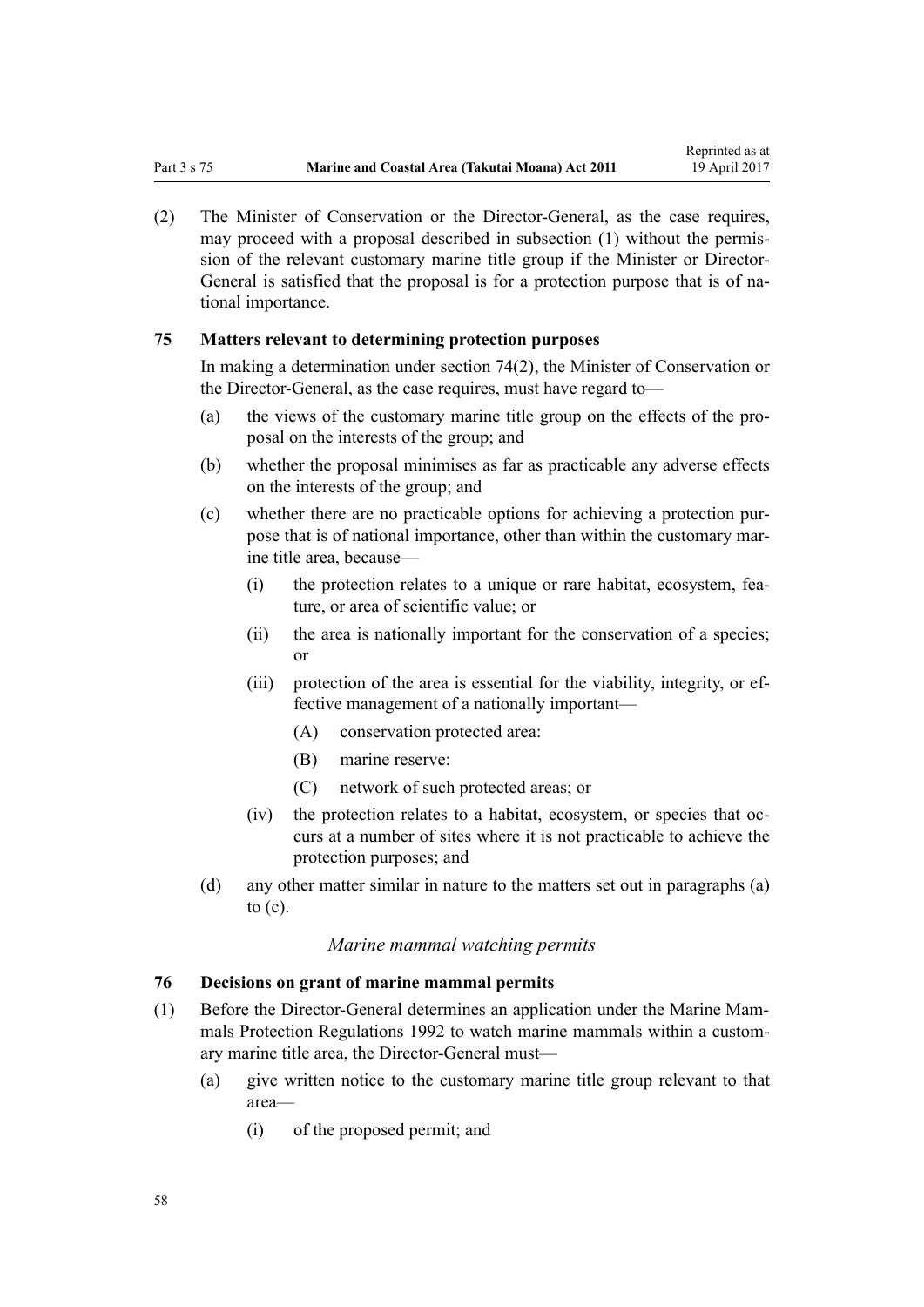- <span id="page-58-0"></span>(ii) that the Director-General seeks its views (which must be given within 40 working days of that notice being received); and
- (b) recognise and provide for the views of the group on the proposed permit, if they are provided within the specified time.
- (2) The obligation under subsection (1)(b) does not limit the discretion of the Director-General to—
	- (a) approve or decline an application on the grounds set out in the [Marine](http://prd-lgnz-nlb.prd.pco.net.nz/pdflink.aspx?id=DLM168285) [Mammals Protection Regulations 1992](http://prd-lgnz-nlb.prd.pco.net.nz/pdflink.aspx?id=DLM168285); or
	- (b) impose any conditions on a permit that the Director-General thinks fit.
- (3) The notice must include a copy of the proposed permit and sufficient information to enable the customary marine title group to provide its views on the application.

#### *New Zealand coastal policy statement*

#### **77 Consultation**

If the Minister of Conservation is proposing to prepare, issue, change, review, or revoke a New Zealand coastal policy statement under [section 57](http://prd-lgnz-nlb.prd.pco.net.nz/pdflink.aspx?id=DLM233379) of the Resource Management Act 1991, the Minister must seek and consider the views of the customary marine title groups recorded on the register.

#### *Wāhi tapu protection right*

#### **78 Protection of wāhi tapu and wāhi tapu areas**

- (1) A customary marine title group may seek to include recognition of a wāhi tapu or a wāhi tapu area—
	- (a) in a customary marine title order; or
	- (b) in an agreement.
- (2) A wāhi tapu protection right may be recognised if there is evidence to establish—
	- (a) the connection of the group with the wāhi tapu or wāhi tapu area in accordance with tikanga; and
	- (b) that the group requires the proposed prohibitions or restrictions on access to protect the wāhi tapu or wāhi tapu area.
- (3) If a customary marine title is recognised under [subpart 1](#page-68-0) or [2](#page-69-0) of Part 4, the customary marine title order or agreement must set out the wāhi tapu conditions that apply, as provided for in section 79.

#### **79 Wāhi tapu conditions**

(1) The wāhi tapu conditions that must be set out in a customary marine title order or an agreement are—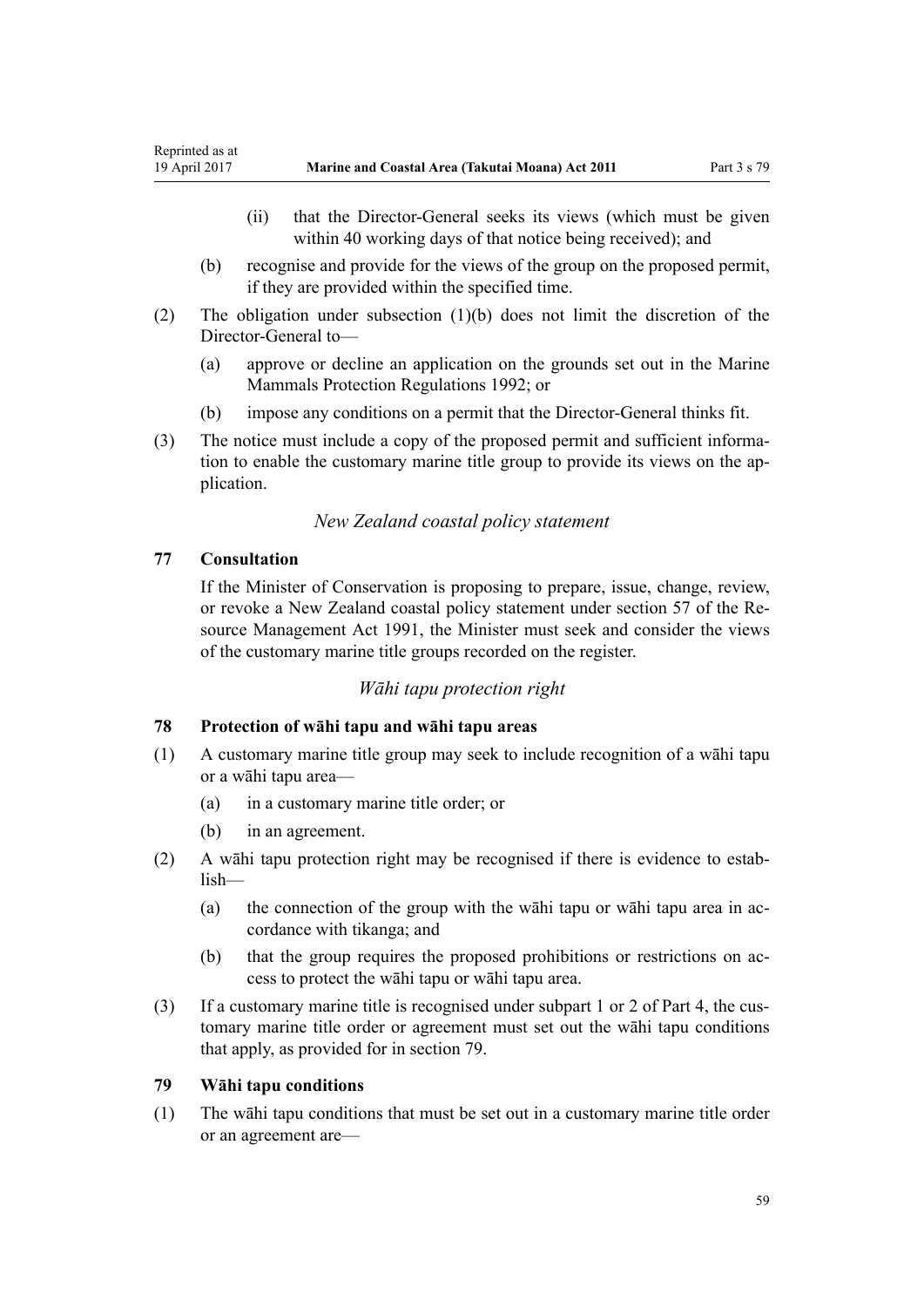- (b) the prohibitions or restrictions that are to apply, and the reasons for them; and
- (c) any exemption for specified individuals to carry out a protected customary right in relation to, or in the vicinity of, the protected wāhi tapu or wāhi tapu area, and any conditions applying to the exercise of the exemption.
- (2) Wāhi tapu conditions—
	- (a) may affect the exercise of fishing rights, but must not do so to the extent that the conditions prevent fishers from taking their lawful entitlement in a quota management area or fisheries management area; and
	- (b) do not affect the exercise of kaitiakitanga by a customary marine title group in relation to a wāhi tapu or wāhi tapu area in the customary marine title area of that group.
- (3) A customary marine title group may seek to vary or revoke a wāhi tapu condition by applying to—
	- (a) vary a recognition order under [section 111;](#page-74-0) or
	- (b) vary an agreement.
- (4) In this section, **fisheries legislation** means—
	- (a) the [Fisheries Act 1983](http://prd-lgnz-nlb.prd.pco.net.nz/pdflink.aspx?id=DLM66581); and
	- (b) the [Fisheries Act 1996](http://prd-lgnz-nlb.prd.pco.net.nz/pdflink.aspx?id=DLM394191); and
	- (c) regulations made under those Acts.

### **80 Wardens and fishery officers**

- (1) Wardens may be appointed by a customary marine title group with an interest in a wāhi tapu or wāhi tapu area, in accordance with regulations made under [section 118,](#page-77-0) to promote compliance with a prohibition or restriction imposed under [section 79](#page-58-0).
- (2) A warden appointed under subsection (1) is responsible to the customary marine title group for the following functions:
	- (a) to assist in implementing any prohibition or restriction:
	- (b) to enter a wāhi tapu or wāhi tapu area for the purpose of performing the warden's functions:
	- (c) to advise members of the public of any applicable prohibition or restriction:
	- (d) to warn a person to leave a wāhi tapu or wāhi tapu area:
	- (e) to record—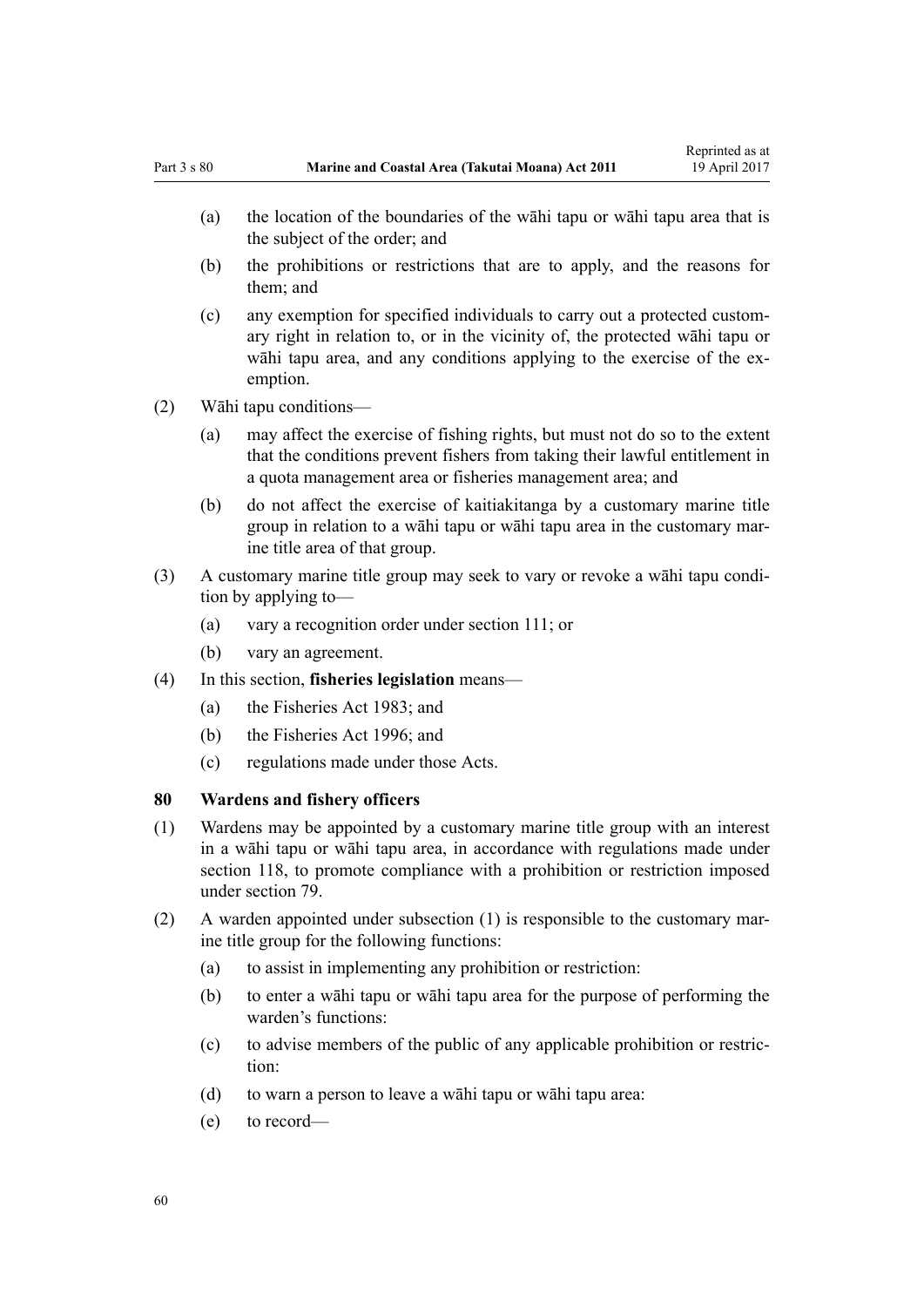- (i) any failure to comply with a prohibition or restriction if the warden has reason to believe that the failure is intentional; and
- (ii) the name, contact details, and date of birth of a person who the warden has reason to believe is intentionally failing to comply with a prohibition or restriction:
- (f) to report to a constable any failure to comply with a prohibition or restriction in any case where the warden has reason to believe that the failure is intentional.
- (3) Fishery officers and honorary fishery officers may enforce wāhi tapu conditions imposed under [section 79](#page-58-0) if, and to the extent that, any fishing in a wāhi tapu or wāhi tapu area breaches those conditions.
- (4) For the purpose of subsection (3), fishery officers and honorary fishery officers may enter a wāhi tapu or wāhi tapu area—
	- (a) to assist in implementing a prohibition or restriction:
	- (b) to advise fishers of any applicable prohibition or restriction:
	- (c) to warn fishers to leave the wāhi tapu or wāhi tapu area:
	- (d) to record any failure of a fisher, and the details of that fisher, to comply with a prohibition or restriction, if the officer has reason to believe the failure is intentional:
	- (e) to report any such failure to a constable.
- (5) In this section, **fishery officer**, **honorary fishery officer**, and **fishing** have the meanings given in [section 2\(1\)](http://prd-lgnz-nlb.prd.pco.net.nz/pdflink.aspx?id=DLM394199) of the Fisheries Act 1996.

## **81 Compliance**

- (1) A local authority that has statutory functions in the location of a wāhi tapu or wāhi tapu area that is subject to a wāhi tapu protection right must, in consultation with the relevant customary marine title group, take any appropriate action that is reasonably necessary to encourage public compliance with any wāhi tapu conditions.
- (2) Every person commits an offence who intentionally fails to comply with a prohibition or restriction notified for that wāhi tapu or wāhi tapu area, and is liable on conviction to a fine not exceeding \$5,000.
- (3) Despite subsection (2), the offence provisions of the [Heritage New Zealand](http://prd-lgnz-nlb.prd.pco.net.nz/pdflink.aspx?id=DLM4005402) [Pouhere Taonga Act 2014](http://prd-lgnz-nlb.prd.pco.net.nz/pdflink.aspx?id=DLM4005402) apply if a wāhi tapu or wāhi tapu area subject to a wāhi tapu protection right is protected by a heritage covenant under [section 39](http://prd-lgnz-nlb.prd.pco.net.nz/pdflink.aspx?id=DLM4005548) of that Act.
- (4) To avoid doubt, it is not an offence for a person to do anything that is inconsistent with the prohibition or restriction included in the wāhi tapu conditions if—
	- (a) the person is carrying out an emergency activity (within the meaning of [section 63](#page-47-0)); or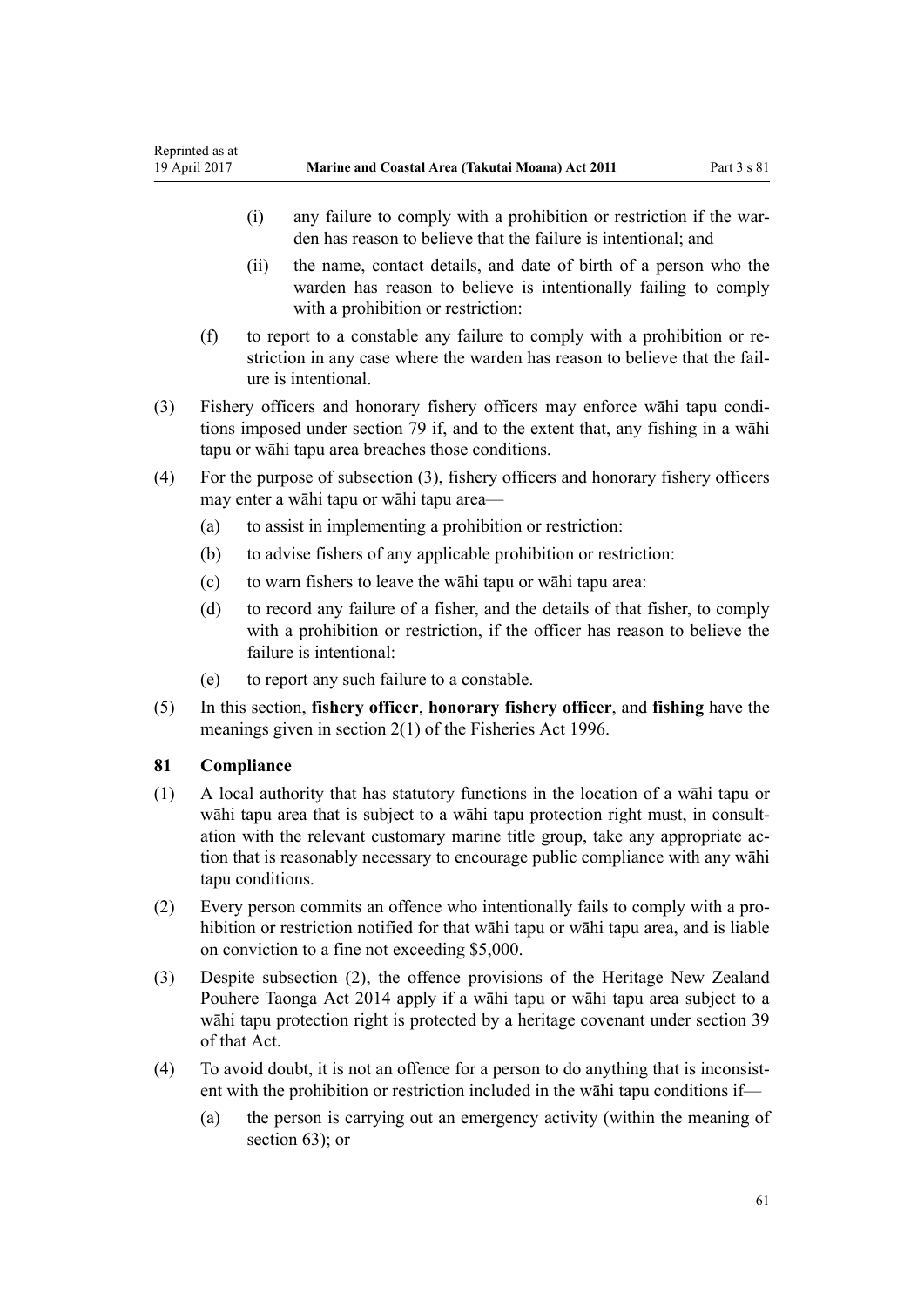#### <span id="page-61-0"></span>(b) the person has an exemption notified under section  $79(1)(c)$ .

Section 81(2): amended, on 1 July 2013, by [section 413](http://prd-lgnz-nlb.prd.pco.net.nz/pdflink.aspx?id=DLM3360714) of the Criminal Procedure Act 2011 (2011 No 81).

Section 81(3): replaced, on 20 May 2014, by [section 107](http://prd-lgnz-nlb.prd.pco.net.nz/pdflink.aspx?id=DLM4005646) of the Heritage New Zealand Pouhere Taonga Act 2014 (2014 No 26).

## *Ngā taonga tūturu*

### **82 Newly found taonga tūturu**

- (1) Any taonga tūturu found in a customary marine title area on or after the effective date is prima facie the property of the relevant customary marine title group.
- (2) Accordingly, [section 11\(1\)](http://prd-lgnz-nlb.prd.pco.net.nz/pdflink.aspx?id=DLM432422) of the Protected Objects Act 1975 does not apply to taonga tūturu to which subsection (1) applies.
- (3) Any person finding a taonga tūturu in a customary marine title area has a duty to notify the finding within 28 days, in accordance with [section 11\(3\)](http://prd-lgnz-nlb.prd.pco.net.nz/pdflink.aspx?id=DLM432422) of the Protected Objects Act 1975.
- (4) The obligations of the chief executive under [section 11\(4\)](http://prd-lgnz-nlb.prd.pco.net.nz/pdflink.aspx?id=DLM432422) of the Protected Objects Act 1975 apply, but with the following modifications:
	- (a) the relevant customary marine title group is entitled to have interim custody of the taonga tūturu, at the discretion of the chief executive and subject to any conditions that the chief executive considers fit; and
	- (b) the public notice given by the chief executive must provide for a period of 6 months from the date of the notice for any claims of ownership to the taonga tūturu to be lodged.
- (5) To avoid doubt, the discretion conferred on the chief executive or other person by [section 11\(2\)](http://prd-lgnz-nlb.prd.pco.net.nz/pdflink.aspx?id=DLM432422) of the Protected Objects Act 1975 to apply to the Māori Land Court also applies under this section.
- (6) If no competing claims have been lodged with the chief executive after 6 months from the date of the notice given under subsection (4)(b), the relevant customary marine title group becomes the owner of the taonga tūturu.
- (7) If competing claims are lodged in respect of the taonga tūturu within the specified time,—
	- (a) the relevant customary marine title group must be treated as having also lodged a claim for the ownership of the taonga tūturu; and
	- (b) the ownership of the taonga tūturu must be determined in accordance with [sections 11\(6\) and \(7\)](http://prd-lgnz-nlb.prd.pco.net.nz/pdflink.aspx?id=DLM432422) and [12](http://prd-lgnz-nlb.prd.pco.net.nz/pdflink.aspx?id=DLM432435) of the Protected Objects Act 1975.
- (8) [Section 11\(8\) and \(9\)](http://prd-lgnz-nlb.prd.pco.net.nz/pdflink.aspx?id=DLM432422) of the Protected Objects Act 1975 apply to the finding of taonga tūturu to which this section applies.
- (9) In this section, **relevant customary marine title group** means the group that holds a customary marine title order or has entered into an agreement in rela-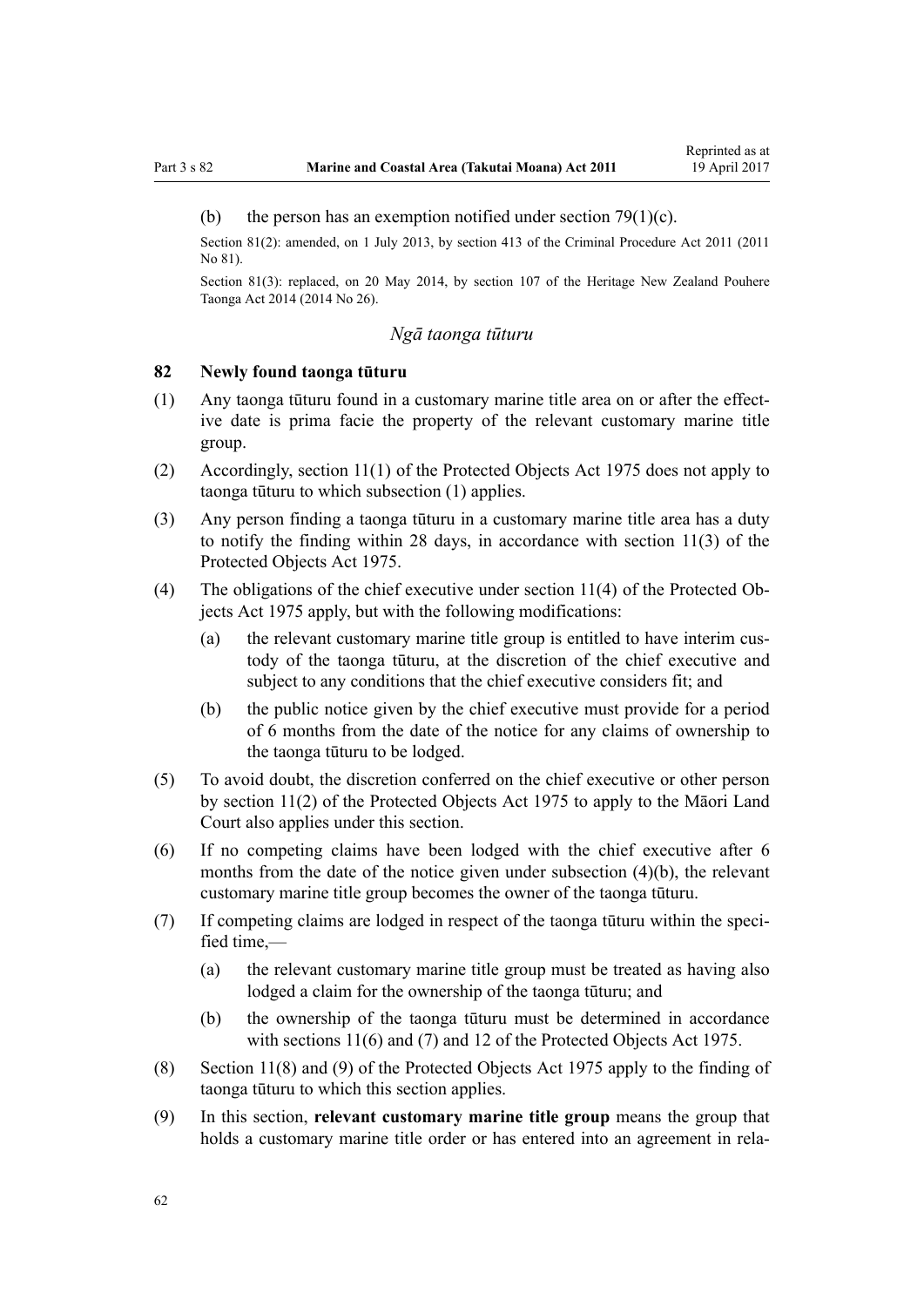<span id="page-62-0"></span>tion to the part of the common marine and coastal area where the taonga tūturu is found.

### *Status of minerals*

#### **83 Status of minerals in customary marine title area**

- (1) This section applies on and after the effective date.
- (2) A customary marine title group has, and may exercise, ownership of minerals (other than petroleum, gold, silver, and uranium existing in their natural condition) that are within the customary marine title area of that group.
- (3) The reservation of minerals in favour of the Crown continued by [section 16\(2\)](#page-19-0) ceases.
- (4) This section does not limit or have any effect on [section 11\(1A\)](http://prd-lgnz-nlb.prd.pco.net.nz/pdflink.aspx?id=DLM246311) of the Crown Minerals Act 1991 (which excludes the reservation of minerals in favour of the Crown from applying to pounamu to which [section 3](http://prd-lgnz-nlb.prd.pco.net.nz/pdflink.aspx?id=DLM413605) of the Ngai Tahu (Pounamu Vesting) Act 1997 applies).

#### **84 Status of existing privileges within common marine and coastal area**

- (1) Despite section 83(2) and (3), the following privileges, rights, obligations, functions, and powers (including those preserved by the transitional provisions in [Part 2](http://prd-lgnz-nlb.prd.pco.net.nz/pdflink.aspx?id=DLM247305) of the Crown Minerals Act 1991) continue as if section 83 had not been enacted:
	- (a) privileges in existence immediately before the effective date; and
	- (b) rights that can be exercised under the [Crown Minerals Act 1991](http://prd-lgnz-nlb.prd.pco.net.nz/pdflink.aspx?id=DLM242535) by the holders of those privileges or any other person; and
	- (c) subsequent rights and privileges granted to those holders or any other person following the exercise of the rights referred to in paragraph (b) (including those provided for by [section 32](http://prd-lgnz-nlb.prd.pco.net.nz/pdflink.aspx?id=DLM246341) of the Crown Minerals Act 1991); and
	- (d) the obligations on those holders or any other person imposed by or under the [Crown Minerals Act 1991;](http://prd-lgnz-nlb.prd.pco.net.nz/pdflink.aspx?id=DLM242535) and
	- (e) the exercise by the Crown of its functions and powers under the [Crown](http://prd-lgnz-nlb.prd.pco.net.nz/pdflink.aspx?id=DLM242535) [Minerals Act 1991](http://prd-lgnz-nlb.prd.pco.net.nz/pdflink.aspx?id=DLM242535) in relation to any of the matters referred to in paragraphs (a) to (d).
- (2) A customary marine title group is entitled to receive the following royalties:
	- (a) from the Crown, any royalties due to the Crown under the [Crown Min](http://prd-lgnz-nlb.prd.pco.net.nz/pdflink.aspx?id=DLM242535)[erals Act 1991](http://prd-lgnz-nlb.prd.pco.net.nz/pdflink.aspx?id=DLM242535) in respect of minerals (other than petroleum, gold, silver, and uranium existing in their natural condition) that are subject to any privilege referred to in subsection  $(1)(a)$  to  $(d)$  that applies to its customary marine title area; and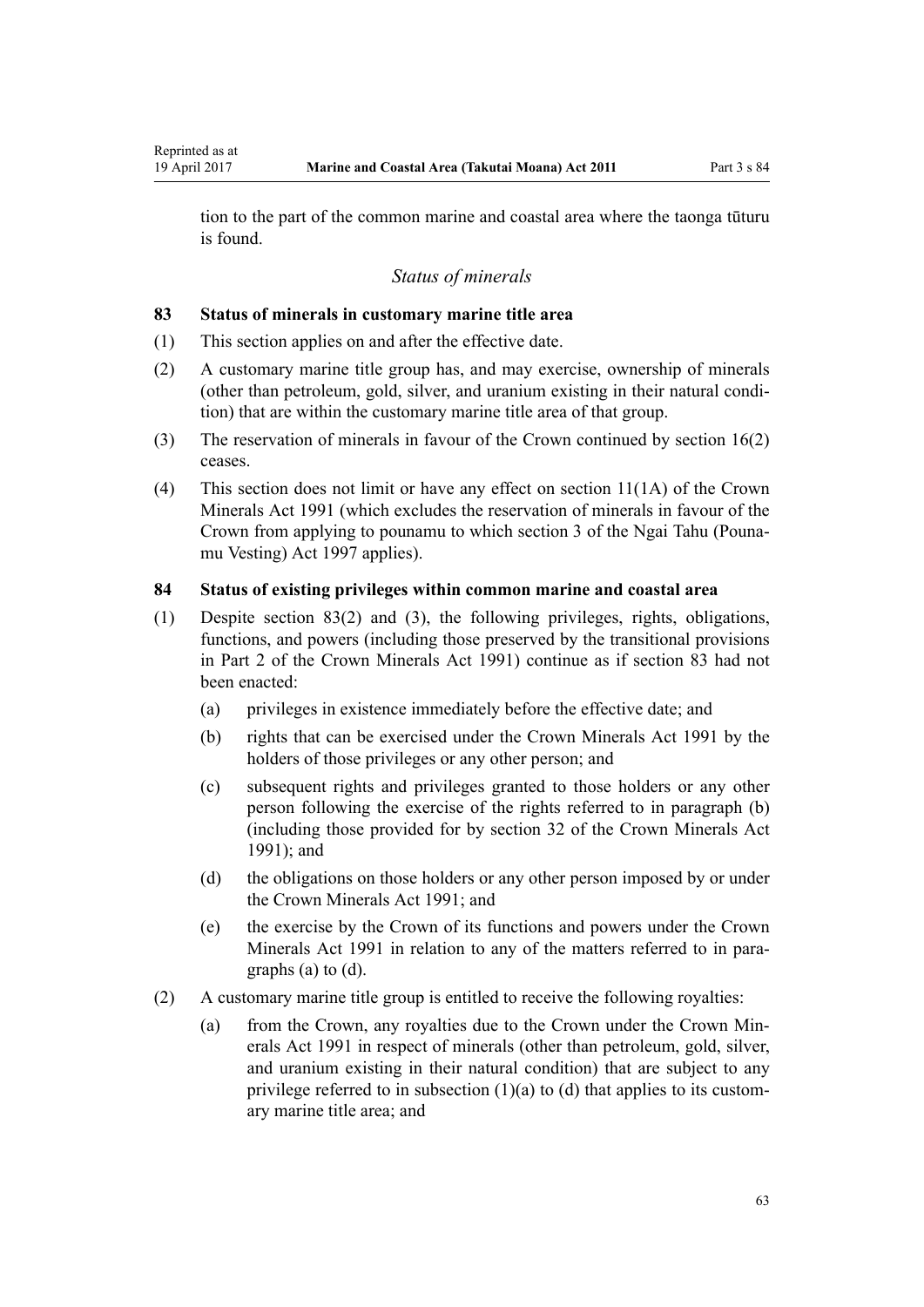- <span id="page-63-0"></span>(b) from the regional council, any royalties for sand and shingle taken from the customary marine title area imposed by regulations made under the [Resource Management Act 1991](http://prd-lgnz-nlb.prd.pco.net.nz/pdflink.aspx?id=DLM230264).
- (3) Royalties due under subsection (2)—
	- (a) are payable on and after the date on which—
		- (i) a customary marine title order is sealed under [section 113](#page-68-0); or
		- (ii) an agreement is brought into effect under section  $96(1)(b)$ ; but
	- (b) must be calculated from the date on which an application is made for—
		- (i) a recognition agreement under [section 95](#page-68-0); or
		- (ii) a recognition order under [section 100](#page-70-0).

#### *Planning document*

#### **85 Planning document**

- (1) A customary marine title group has a right to prepare a planning document in accordance with its tikanga.
- (2) The purposes of the planning document are—
	- (a) to identify issues relevant to the regulation and management of the customary marine title area of the group; and
	- (b) to set out the regulatory and management objectives of the group for its customary marine title area; and
	- (c) to set out policies for achieving those objectives.
- (3) A planning document may include any matter that can be regulated under the enactments specified in subsection (5), including matters that are relevant to—
	- (a) promoting the sustainable management of the natural and physical resources of the customary marine title area; and
	- (b) the protection of the cultural identity and historic heritage of the group.
- (4) A planning document may relate—
	- (a) only to the customary marine title area of the group; or
	- (b) if it relates to areas outside the customary marine title area, only to the part of the common marine and coastal area where the group exercises kaitiakitanga.
- (5) The planning document may include only matters that may be regulated under—
	- (a) the [Conservation Act 1987](http://prd-lgnz-nlb.prd.pco.net.nz/pdflink.aspx?id=DLM103609) or the Acts listed in [Schedule 1](http://prd-lgnz-nlb.prd.pco.net.nz/pdflink.aspx?id=DLM107200) of that Act:
	- (b) the [Heritage New Zealand Pouhere Taonga Act 2014:](http://prd-lgnz-nlb.prd.pco.net.nz/pdflink.aspx?id=DLM4005402)
	- (c) the [Local Government Act 2002](http://prd-lgnz-nlb.prd.pco.net.nz/pdflink.aspx?id=DLM170872):
	- (d) the [Resource Management Act 1991](http://prd-lgnz-nlb.prd.pco.net.nz/pdflink.aspx?id=DLM230264).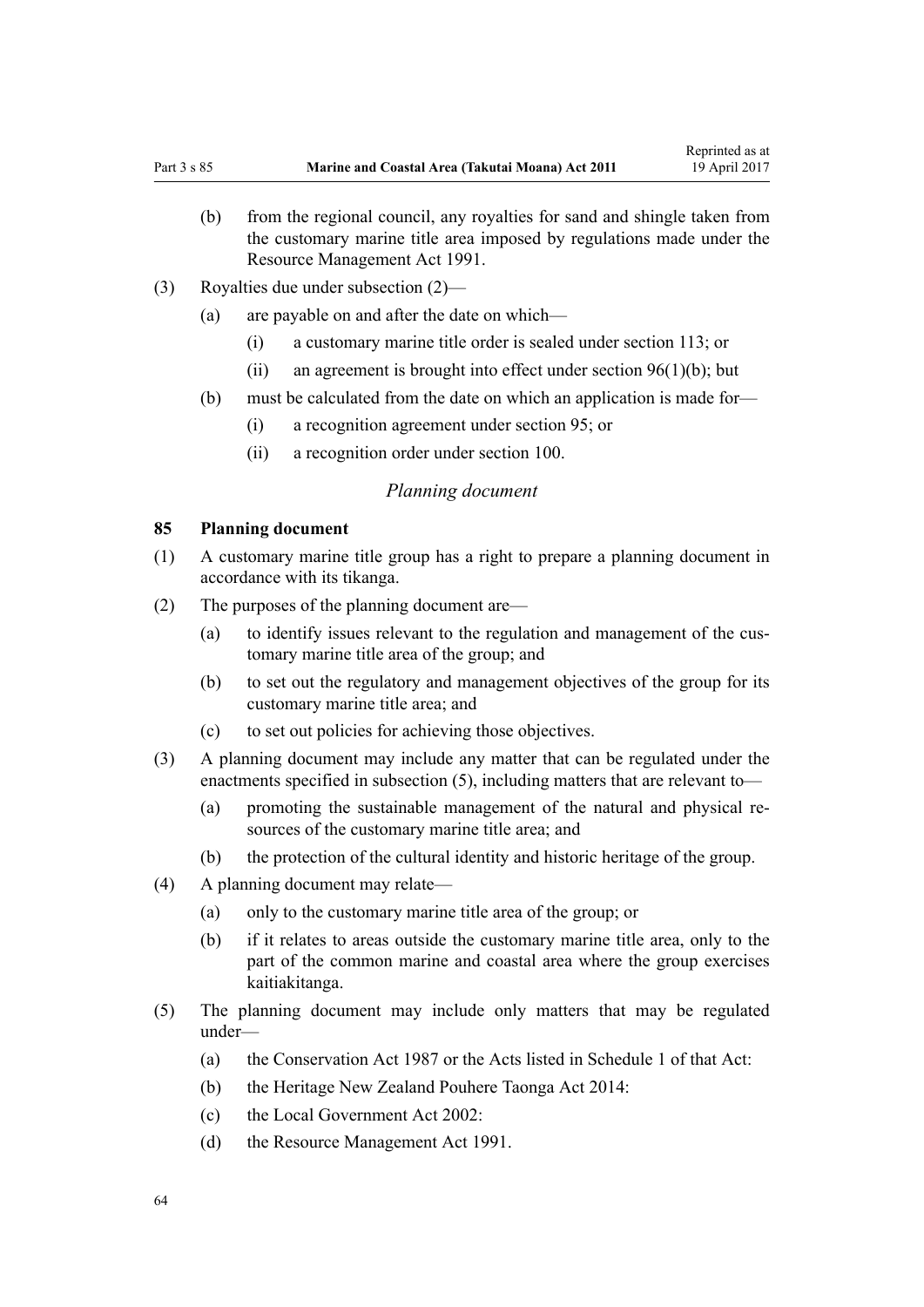<span id="page-64-0"></span>Section 85(5)(b): amended, on 20 May 2014, by [section 107](http://prd-lgnz-nlb.prd.pco.net.nz/pdflink.aspx?id=DLM4005646) of the Heritage New Zealand Pouhere Taonga Act 2014 (2014 No 26).

### **86 Lodging and registration of planning document**

- (1) A planning document is of no effect until it is lodged with—
	- (a) the regional council with jurisdiction in the region to which the planning instrument relates; and
	- (b) any of the agencies referred to in sections 88 to 91 whose jurisdiction is relevant to the contents of the planning document; and
	- (c) the chief executive.
- (2) A document is deemed to be registered on the day that is 20 working days after it is first lodged with an agency.

### **87 Transitional provision**

The obligations arising under sections 89 and [91](#page-65-0) do not apply to applications for resource consents or other approvals that are accepted before a planning document is lodged under section 86(1).

*Obligations arising in respect of customary marine title planning documents*

### **88 Obligation on local authorities**

- (1) This section applies if a planning document is lodged with a local authority that has statutory functions in the district or region where the customary marine title area is located.
- (2) On and after the date that a planning document is registered, the local authority must take the planning document into account when making any decision under the [Local Government Act 2002](http://prd-lgnz-nlb.prd.pco.net.nz/pdflink.aspx?id=DLM170872) in relation to the customary marine title area.

### **89 Obligation on Heritage New Zealand Pouhere Taonga**

If a customary marine title group lodges a planning document with Heritage New Zealand Pouhere Taonga, on and after the date that the planning document is registered,—

- (a) Heritage New Zealand Pouhere Taonga must have particular regard to matters set out in the document that relate to the functions of Heritage New Zealand Pouhere Taonga when considering an application under [section 44](http://prd-lgnz-nlb.prd.pco.net.nz/pdflink.aspx?id=DLM4005562) of the Heritage New Zealand Pouhere Taonga Act 2014 to destroy or modify an archaeological site within the customary marine title area of the group; and
- (b) in the event of an appeal under [section 58](http://prd-lgnz-nlb.prd.pco.net.nz/pdflink.aspx?id=DLM4005583) of that Act against a decision of Heritage New Zealand Pouhere Taonga made under paragraph (a), the Environment Court must have particular regard to the planning document.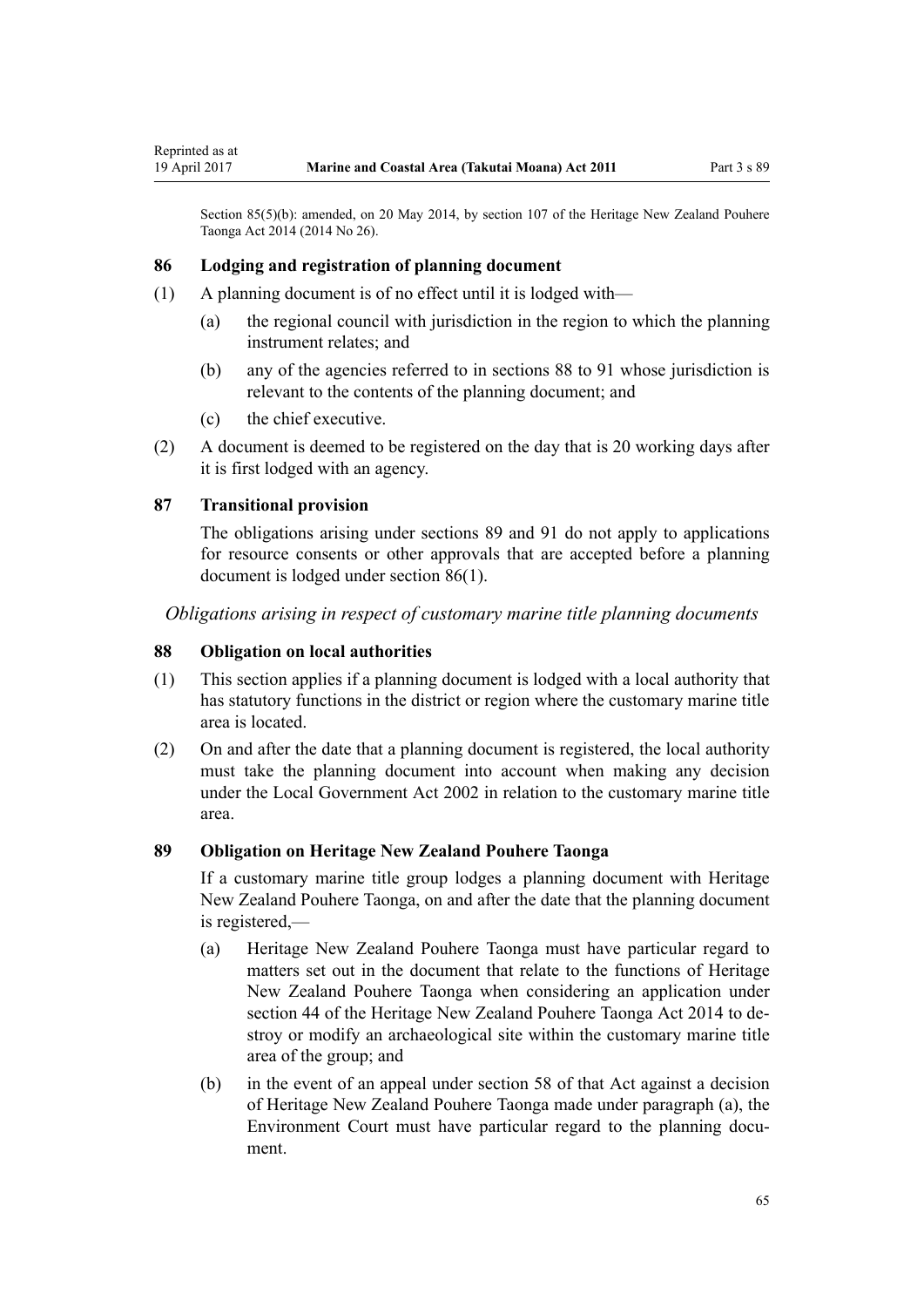<span id="page-65-0"></span>Section 89 heading: amended, on 20 May 2014, by [section 107](http://prd-lgnz-nlb.prd.pco.net.nz/pdflink.aspx?id=DLM4005646) of the Heritage New Zealand Pouhere Taonga Act 2014 (2014 No 26).

Section 89: amended, on 20 May 2014, by [section 107](http://prd-lgnz-nlb.prd.pco.net.nz/pdflink.aspx?id=DLM4005646) of the Heritage New Zealand Pouhere Taonga Act 2014 (2014 No 26).

Section 89(a): amended, on 20 May 2014, by [section 107](http://prd-lgnz-nlb.prd.pco.net.nz/pdflink.aspx?id=DLM4005646) of the Heritage New Zealand Pouhere Taonga Act 2014 (2014 No 26).

Section 89(b): amended, on 20 May 2014, by [section 107](http://prd-lgnz-nlb.prd.pco.net.nz/pdflink.aspx?id=DLM4005646) of the Heritage New Zealand Pouhere Taonga Act 2014 (2014 No 26).

### **90 Obligation on Director-General**

- (1) If a customary marine title group lodges a planning document with the Director-General, the Director-General must, on and after the date that a planning document is registered, take into account the relevant matters set out in the document when reviewing or amending a conservation management strategy that directly affects the customary marine title area of the group that lodged the planning document.
- (2) In this section, **conservation management strategy** has the meaning given in [section 2\(1\)](http://prd-lgnz-nlb.prd.pco.net.nz/pdflink.aspx?id=DLM103616) of the Conservation Act 1987.

#### **91 Obligation on Minister of Fisheries**

- (1) If a customary marine title group lodges a planning document with the Minister of Fisheries, the Minister must, on and after the date that the planning document is registered, have regard to the planning document to the extent that it is relevant to fisheries management when setting or varying sustainability measures under [section 11\(1\)](http://prd-lgnz-nlb.prd.pco.net.nz/pdflink.aspx?id=DLM395397) of the Fisheries Act 1996 if these measures apply to an area that includes, wholly or in part, the customary marine title area of the group.
- (2) This section—
	- (a) does not extend the scope of the rights conferred by [section 85](#page-63-0) or [86](#page-64-0) or give a customary marine title group the right to include fisheries or other matters in a planning document; and
	- (b) relates only to matters—
		- (i) included in a planning document that are provided for by the [Re](http://prd-lgnz-nlb.prd.pco.net.nz/pdflink.aspx?id=DLM230264)[source Management Act 1991](http://prd-lgnz-nlb.prd.pco.net.nz/pdflink.aspx?id=DLM230264); and
		- (ii) that are relevant to fisheries management.

### **92 Interpretation**

In this section and section 93, unless the context otherwise requires,—

**regional document** means any of the following:

- (a) a regional plan or regional policy statement (within the meanings given in [section 43AA](http://prd-lgnz-nlb.prd.pco.net.nz/pdflink.aspx?id=DLM2412743) of the Resource Management Act 1991):
- (b) a proposed regional plan or proposed policy statement (within the meanings of [sections 43AA](http://prd-lgnz-nlb.prd.pco.net.nz/pdflink.aspx?id=DLM2412743) and [43AAC](http://prd-lgnz-nlb.prd.pco.net.nz/pdflink.aspx?id=DLM2412769) of that Act)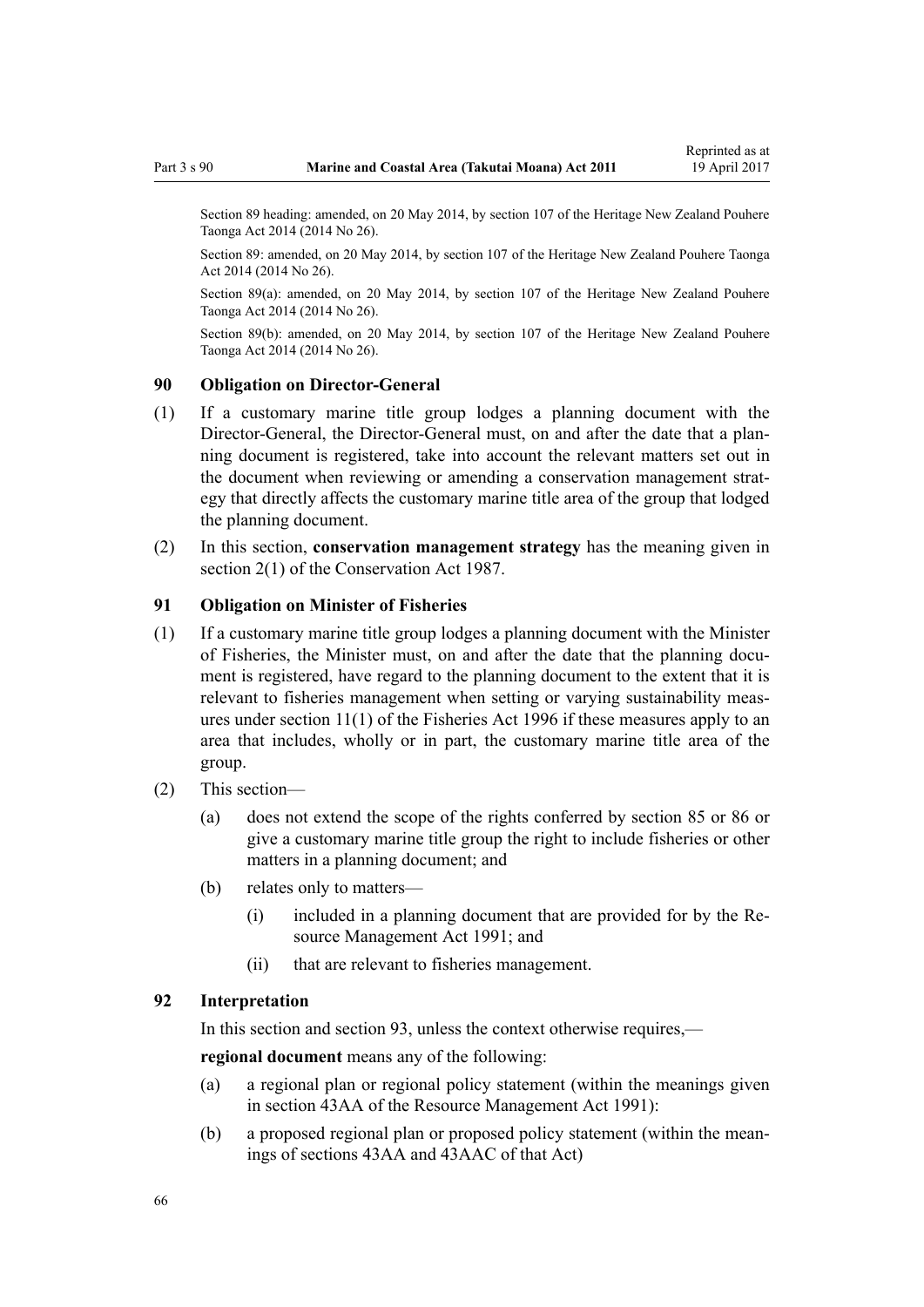**relevant regional document** means a regional document that relates, directly or indirectly, to all or part of the area to which a planning document applies.

#### **93 Obligations on regional councils in relation to planning documents**

*Preliminary obligations*

Reprinted as at

(1) A regional council with functions in a region where 1 or more planning documents are registered in accordance with [section 86](#page-64-0) must, until the requirements of subsection (5) have been completed, attach the planning documents to copies of its relevant regional documents that it makes publicly available.

*Identification and application of resource management matters included in planning document*

- (2) Between the time that a planning document is lodged under [section 86\(1\)](#page-64-0) and the time it is deemed to be registered under section 86(2), a regional council must identify the matters in the planning document that relate to resource management issues within its functions under the [Resource Management Act 1991](http://prd-lgnz-nlb.prd.pco.net.nz/pdflink.aspx?id=DLM230264), to the extent that those matters are relevant within—
	- (a) the customary marine title area to which the planning document relates; and
	- (b) any parts of the common marine and coastal area to which the planning document relates other than the customary marine title area.
- (3) When considering, under [section 104](http://prd-lgnz-nlb.prd.pco.net.nz/pdflink.aspx?id=DLM234355) of the Resource Management Act 1991, a resource consent application for an activity that would, if the consent were granted, directly affect, wholly or in part, the area to which the planning document applies, a consent authority of a regional council must have regard to any matters identified under subsection (2).
- (4) The obligation under subsection (3) applies only to the matters in respect of which a regional council is able to exercise discretion.
- (5) The obligation under subsection (3) continues until—
	- (a) a regional document, altered in accordance with this section, becomes operative in accordance with [Schedule 1](http://prd-lgnz-nlb.prd.pco.net.nz/pdflink.aspx?id=DLM240686) of the Resource Management Act 1991; or
	- (b) 30 working days after the date that the customary marine title group is informed of the decision under subsection (11) that no alterations are to be made to the relevant regional documents.

*Obligations with respect to relevant regional documents*

- (6) A regional council must initiate a process to determine whether to alter its relevant regional documents, if and to the extent that any alteration would achieve the purpose of the [Resource Management Act 1991,](http://prd-lgnz-nlb.prd.pco.net.nz/pdflink.aspx?id=DLM230264) in order to—
	- (a) recognise and provide for any matters identified under subsection  $(2)(a)$ ; and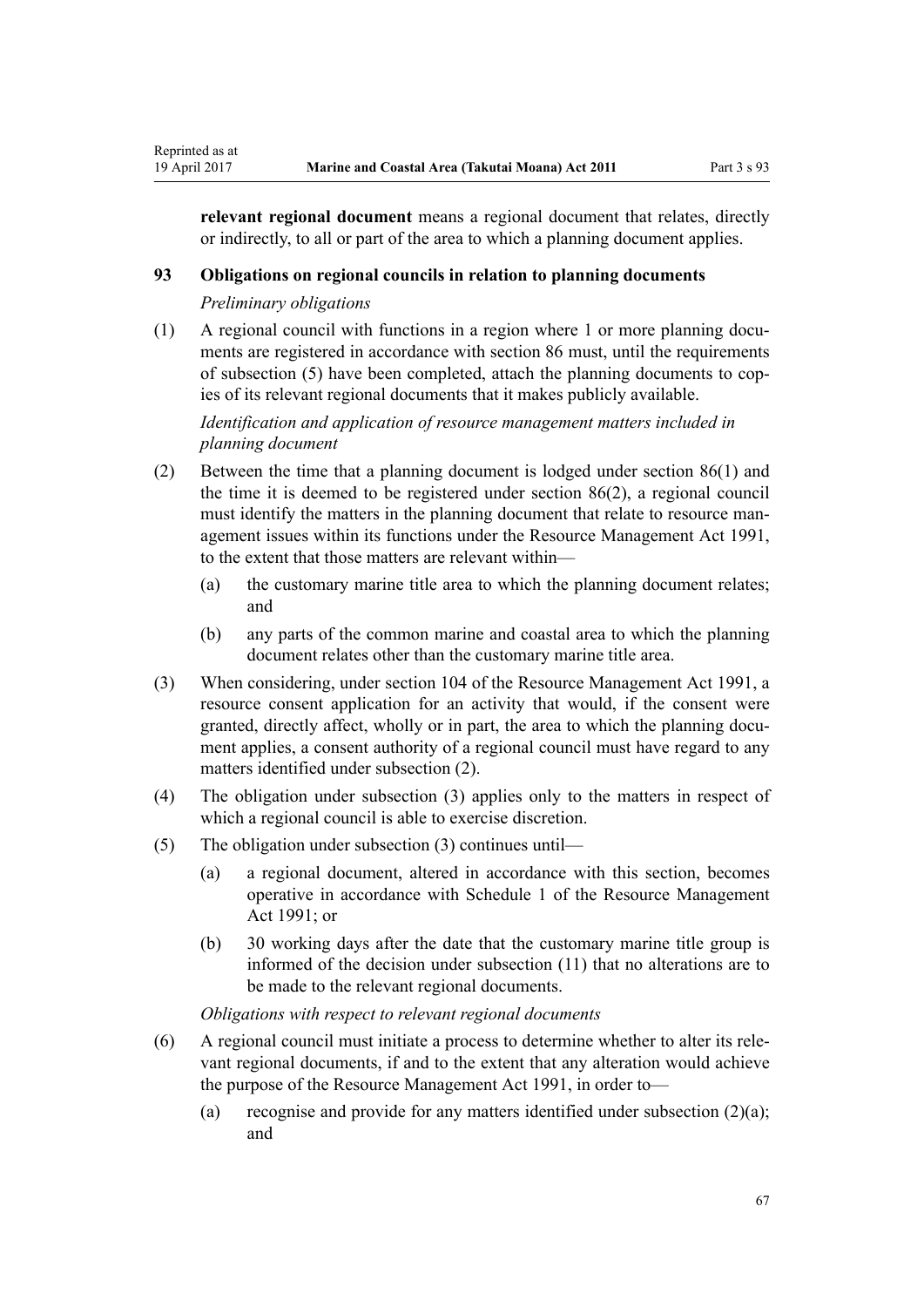- (b) take into account any matters identified under subsection (2)(b).
- (7) The process required by subsection (6) may be commenced—
	- (a) at any time after a planning document is registered; but
	- (b) not later than the first proposed change to, or variation or review of, any provision in a relevant regional document that applies to a customary marine title area.
- (8) In making a determination under subsection (6), a regional council must consider the extent to which alterations must be made to its relevant regional documents to—
	- (a) recognise and provide for the matters in a planning document that relate to the customary marine title area; and
	- (b) take into account the matters in a planning document that relate to the parts of the common marine and coastal area other than the customary marine title area.
- (9) The obligations on a regional council under subsection (8) must be carried out in accordance with the requirements and procedures that relate to regional documents in—
	- (a) [Part 5](http://prd-lgnz-nlb.prd.pco.net.nz/pdflink.aspx?id=DLM233301) of the Resource Management Act 1991; and
	- (b) [Schedule 1](http://prd-lgnz-nlb.prd.pco.net.nz/pdflink.aspx?id=DLM240686) of that Act.
- (10) A regional council may decide, in conducting the process required by subsection (6), not to alter its relevant regional documents, but only on the grounds that the matters in the planning document—
	- (a) are already provided for in a relevant regional document; or
	- (b) would not achieve the purpose of the [Resource Management Act 1991;](http://prd-lgnz-nlb.prd.pco.net.nz/pdflink.aspx?id=DLM230264) or
	- (c) would be more effectively and efficiently addressed in another way.
- (11) If a regional council determines that no alterations should be notified in a proposed policy statement or plan that is notified under [clause 5](http://prd-lgnz-nlb.prd.pco.net.nz/pdflink.aspx?id=DLM241213) of Schedule 1 of the Resource Management Act 1991, it must inform the customary marine title group in writing and provide reasons for its decision within 5 working days of that decision.
- (12) If an application is made to a regional council under [Part 2](http://prd-lgnz-nlb.prd.pco.net.nz/pdflink.aspx?id=DLM241513) of Schedule 1 of the Resource Management Act 1991 for a private plan change that includes a customary marine title area in respect of which a planning document has been lodged,—
	- (a) the provisions of [Part 2](http://prd-lgnz-nlb.prd.pco.net.nz/pdflink.aspx?id=DLM241513) of that schedule apply to the application, subject to the regional council having regard to any matters in the planning document when making a decision under [clause 25](http://prd-lgnz-nlb.prd.pco.net.nz/pdflink.aspx?id=DLM241526) of that schedule; and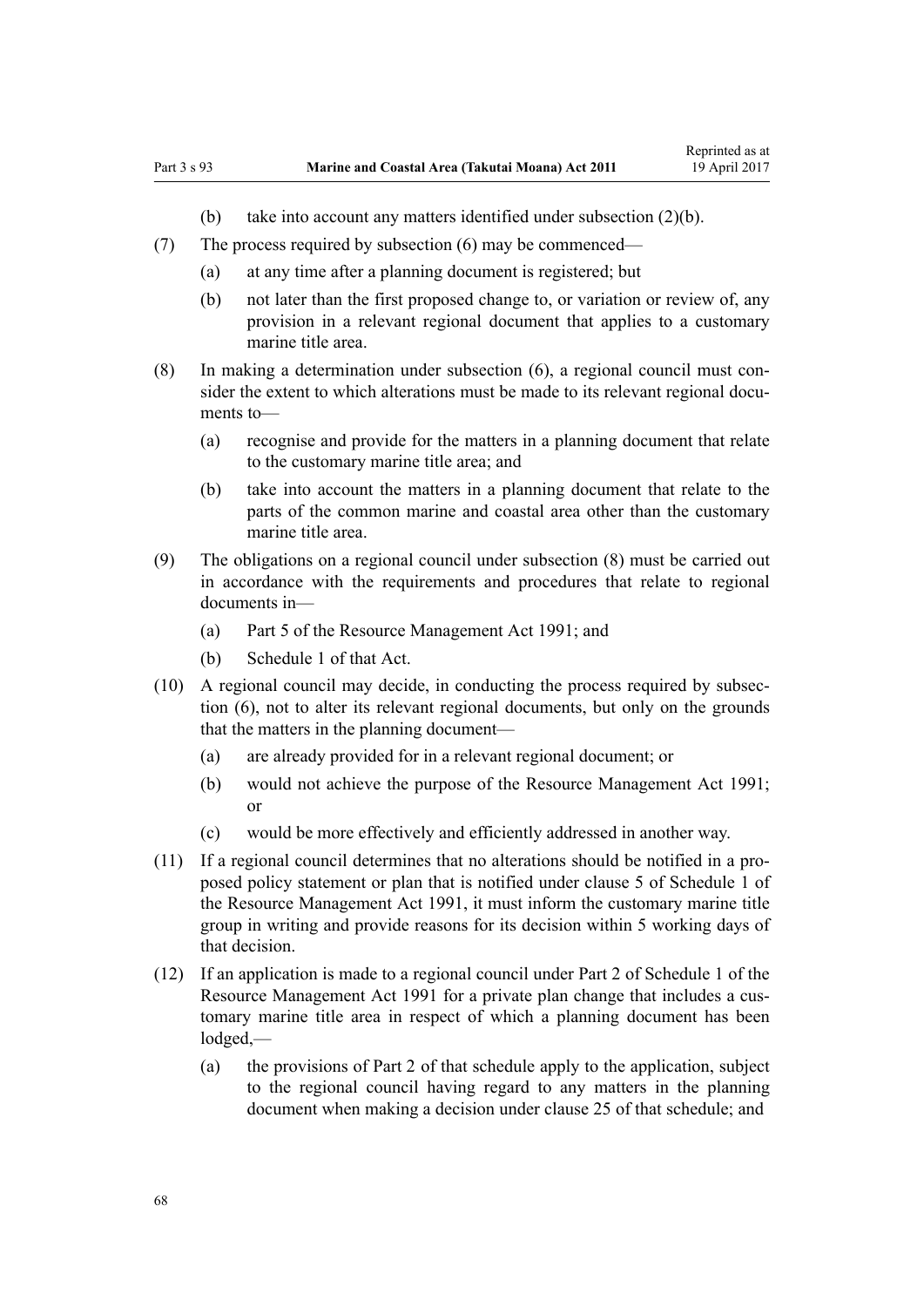(b) if the private plan change is not rejected or treated as a resource consent application, the regional council must adopt the request and initiate the process required by subsection (6).

## **Part 4**

## **Administrative and miscellaneous matters**

#### *Recognition of customary interests*

#### **94 Recognition of protected customary rights and customary marine title**

- (1) A protected customary right or customary marine title relating to a specified part of the common marine and coastal area may be recognised by—
	- (a) an agreement made in accordance with section 95 and brought into effect under section 96; or
	- (b) an order of the Court made on an application under [section 100](#page-70-0).
- (2) A protected customary right or customary marine title may not be recognised in any other way.

### Subpart 1—Recognition agreements

### **95 Recognition agreements**

<span id="page-68-0"></span>Reprinted as at

- (1) An applicant group and the responsible Minister on behalf of the Crown may enter into an agreement recognising—
	- (a) a protected customary right:
	- (b) customary marine title.
- (2) Subsection (1) does not apply unless the applicant group, not later than 6 years after the commencement of this Act, has given notice to the responsible Minister of its intention to seek an agreement recognising a protected customary right or customary marine title.
- (3) Nothing requires the Crown to enter into the agreement, or to enter into negotiations for the agreement: in both cases this is at the discretion of the Crown.
- (4) The Crown must not enter into an agreement unless the applicant group satisfies the Crown that,—
	- (a) in the case of a protected customary right, the requirements in [section 51](#page-39-0) are met; or
	- (b) in the case of customary marine title, the requirements in [section 58](#page-43-0) are met.

#### **96 How recognition agreements to be brought into effect**

(1) An agreement is of no effect unless and until it is brought into effect,—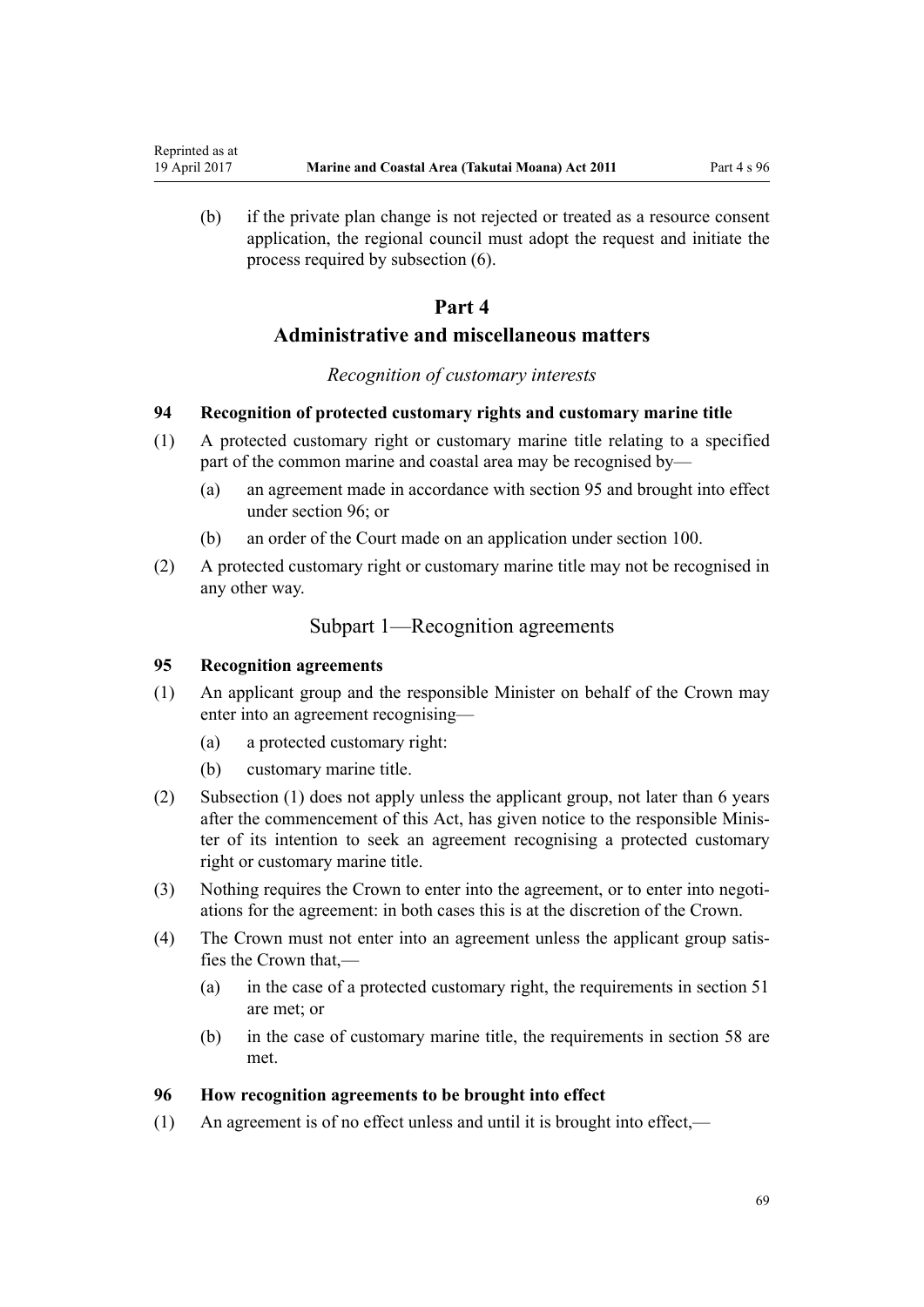- <span id="page-69-0"></span>(a) in the case of an agreement to recognise a protected customary right, on the date prescribed by an Order in Council, which must also specify—
	- (i) the applicant group in sufficient detail to identify it; and
	- (ii) the area to which the agreement relates, with a map or diagram that is sufficient to identify the area; and
- (b) in the case of an agreement to recognise customary marine title, by an Act of Parliament on the date specified in the enactment.
- (2) The responsible Minister must introduce legislation into Parliament that contains the full text of the agreement for the purpose of subsection (1)(b).

### **97 Notification of agreement recognising protected customary rights**

The responsible Minister must, without delay, provide a copy of any agreement recognising a protected customary right and brought into effect under [section](#page-68-0)  $96(1)(a)$  to —

- (a) the chief executive; and
- (b) the local authorities that are affected by the agreement; and
- (c) the Minister of Conservation; and
- (d) the Minister of Fisheries; and
- (e) the Minister of Māori Affairs; and
- (f) any other person who the responsible Minister considers is directly affected by the agreement.

## Subpart 2—Recognition by order of Court

### **98 Court may recognise protected customary right or customary marine title**

- (1) The Court may make an order recognising a protected customary right or customary marine title (a **recognition order**).
- (2) The Court may only make an order if it is satisfied that the applicant,—
	- (a) in the case of an application for recognition of a protected customary right, meets the requirements of [section 51\(1\)](#page-39-0); or
	- (b) in the case of an application for recognition of customary marine title, meets the requirements of [section 58](#page-43-0).
- (3) No other court has jurisdiction to make a recognition order.
- (4) On and after the commencement of this Act, the jurisdiction of the Court to hear and determine any aboriginal rights claim is replaced fully by the jurisdiction of the Court under this Act.
- (5) In subsection (4), **aboriginal rights claim** means any claim in respect of the common marine and coastal area that is based on, or relies on, customary rights, customary title, aboriginal rights, aboriginal title, the fiduciary duty of the Crown, or any rights, titles, or duties of a similar nature, whether arising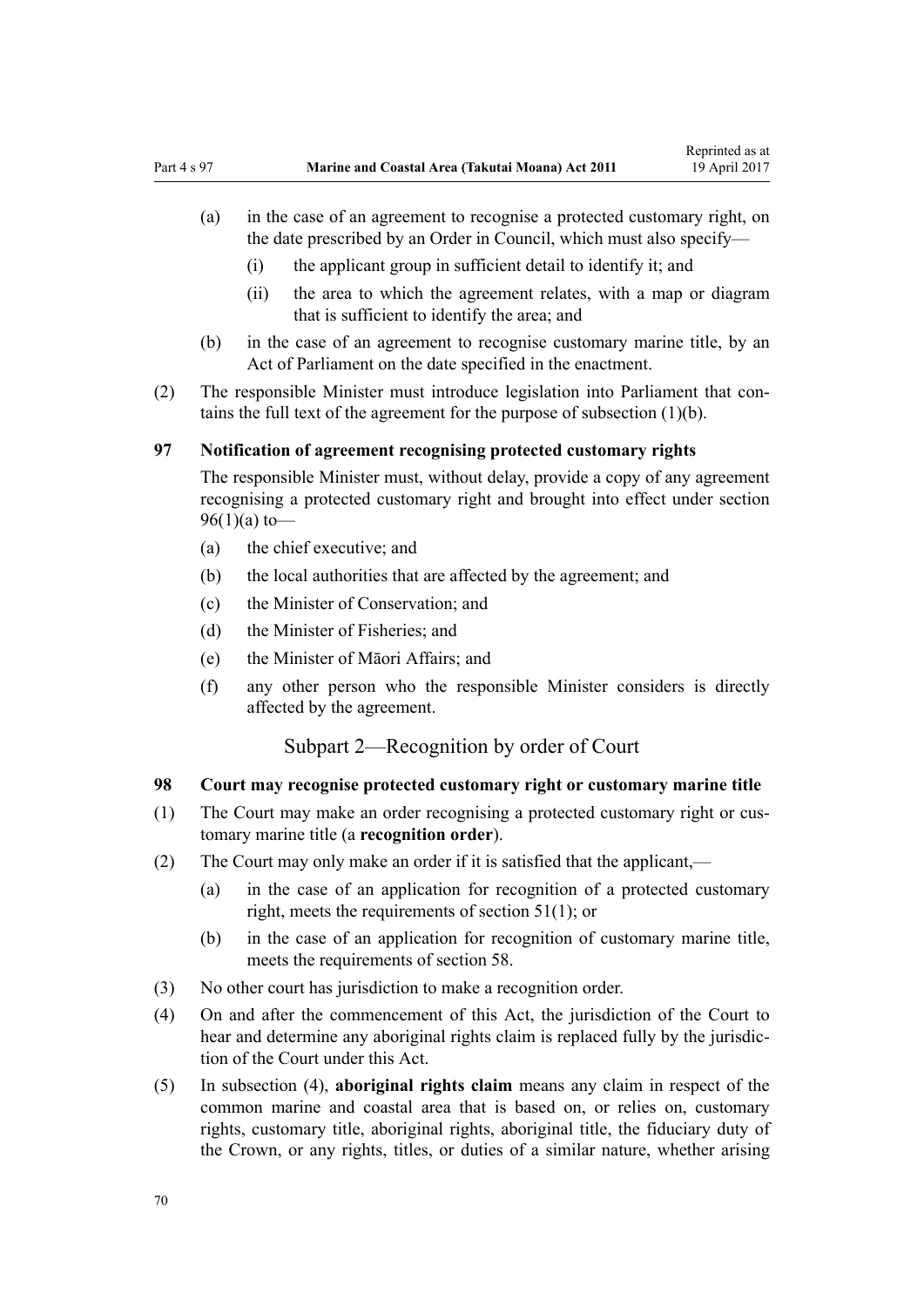before, on, or after the commencement of this Act and whether or not the claim is based on, or relies on, any 1 or more of the following:

- (a) a rule, principle, or practice of the common law or equity:
- (b) the Treaty of Waitangi:

<span id="page-70-0"></span>Reprinted as at

- (c) the existence of a trust:
- (d) an obligation of any kind.
- (6) Nothing in this section limits [section 10](http://prd-lgnz-nlb.prd.pco.net.nz/pdflink.aspx?id=DLM281461) of the Treaty of Waitangi (Fisheries Claims) Settlement Act 1992.
- (7) Subsection (3) does not limit [section 112](#page-75-0).

### **99 Court may refer to Māori Appellate Court or pūkenga for opinion or advice on tikanga**

- (1) If an application for a recognition order raises a question of tikanga, the court may—
	- (a) refer that question in accordance with [section 61](http://prd-lgnz-nlb.prd.pco.net.nz/pdflink.aspx?id=DLM290946) of Te Ture Whenua Maori Act 1993 to the Māori Appellate Court for its opinion; or
	- (b) obtain the advice of a court expert (a **pūkenga**) appointed in accordance with the [High Court Rules 2016](http://prd-lgnz-nlb.prd.pco.net.nz/pdflink.aspx?id=DLM6959800) who has knowledge and experience of tikanga.
- (2) The opinion of the Māori Appellate Court is binding on the Court but the advice of a pūkenga is not.

Section 99(1)(b): amended, on 18 October 2016, by [section 183\(c\)](http://prd-lgnz-nlb.prd.pco.net.nz/pdflink.aspx?id=DLM5759564) of the Senior Courts Act 2016 (2016 No 48).

## *Application for recognition order*

#### **100 Who may apply**

- (1) An applicant may apply to the Court—
	- (a) for a recognition order; or
	- (b) to vary or cancel a recognition order.
- (2) However, the application must be filed not later than 6 years after the commencement of this Act, and the Court must not accept for filing or otherwise consider any application that purports to be filed after that date.

#### **101 Contents of application**

An application for a recognition order must—

- (a) state whether it is an application for recognition of a protected customary right, or of customary marine title, or both; and
- (b) if it is an application for recognition of a protected customary right, describe that customary right; and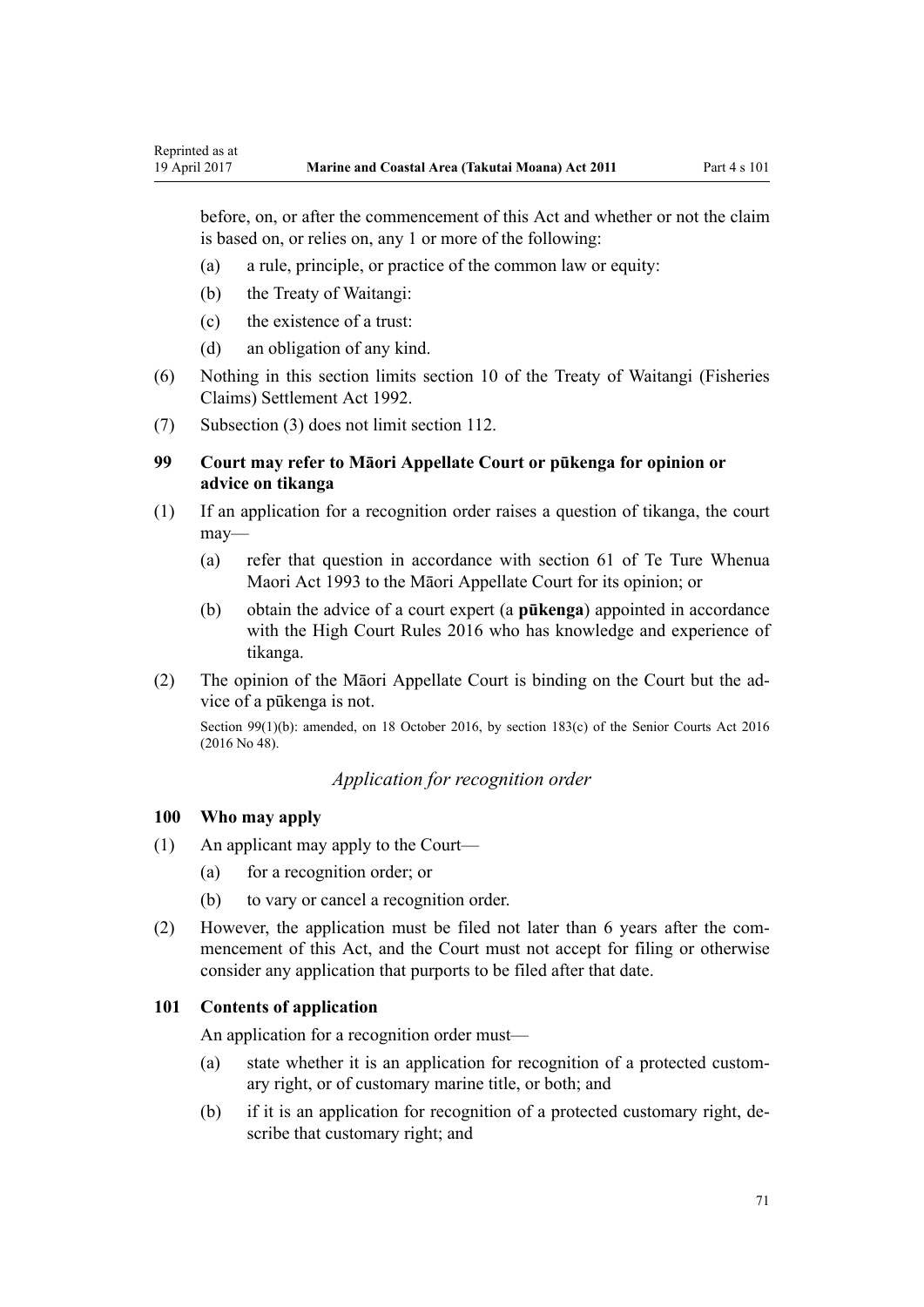- <span id="page-71-0"></span>(c) describe the applicant group; and
- (d) identify the particular area of the common marine and coastal area to which the application relates; and
- (e) state the grounds on which the application is made; and
- (f) name a person to be the holder of the order as the representative of the applicant group; and
- (g) specify contact details for the group and for the person named to hold the order; and
- (h) be supported by an affidavit or affidavits that set out in full the basis on which the applicant group claims to be entitled to the recognition order; and
- (i) contain any other information required by regulations made under [sec](#page-77-0)[tion 118\(1\)\(i\)](#page-77-0).

### **102 Service of application**

The applicant group applying for a recognition order must serve the application on—

- (a) the local authorities that have statutory functions in the area of the common marine and coastal area to which the application relates; and
- (b) any local authority that has statutory functions in the area adjacent to the area of the common marine and coastal area to which the application relates; and
- (c) the Solicitor-General on behalf of the Attorney-General; and
- (d) any other person who the Court considers is likely to be directly affected by the application.

#### **103 Public notice of application**

- (1) The applicant group applying for a recognition order must give public notice of the application not later than 20 working days after filing the application.
- (2) The public notice must include, as a minimum,—
	- (a) the name of the applicant group and its description as an iwi, hapū, or whānau, whichever applies; and
	- (b) a brief description of the application, including whether it is an application for recognition of a protected customary right or of customary marine title or both; and
	- (c) a description of the particular area of the common marine and coastal area to which the application relates; and
	- (d) the name of the person who is proposed as the holder of the order; and
	- (e) in the case of an application for recognition of a protected customary right, a description of the right; and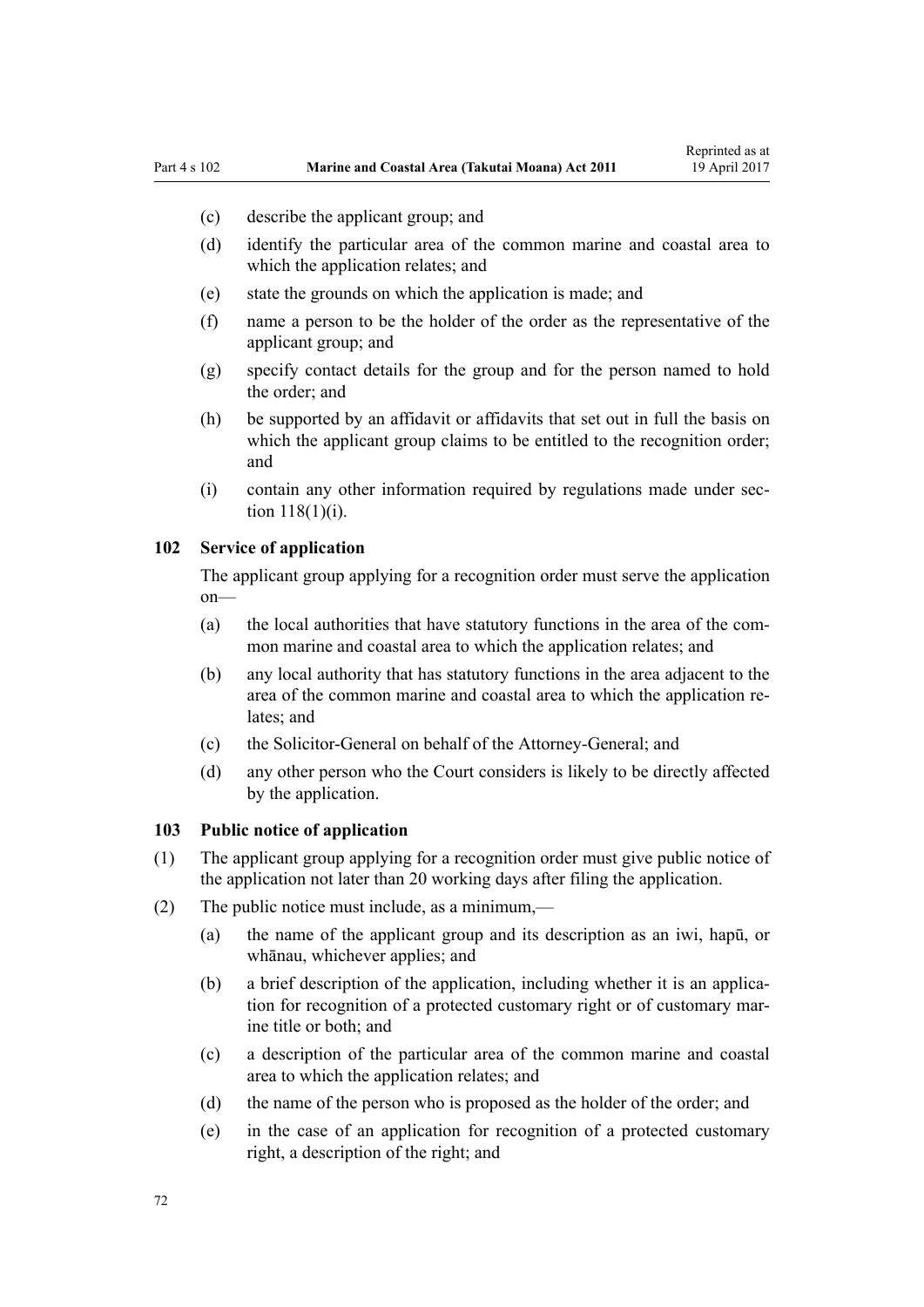- <span id="page-72-0"></span>(f) a date that complies with subsection (3) for filing a notice of appearance in support of or in opposition to the application; and
- (g) the registry of the Court for filing the notice of appearance.
- (3) The date for filing a notice of appearance must not be less than 20 working days after the first public notice of the application is published.

# **104 Who may appear on application for recognition order**

Any interested person may appear and be heard on an application for a recognition order if that person has, by the due date, filed a notice of appearance.

# **105 Evidence**

In hearing an application for a recognition order, the Court may receive as evidence any oral or written statement, document, matter, or information that the Court considers to be reliable, whether or not that evidence would otherwise be admissible.

# **106 Burden of proof**

- (1) In the case of an application for recognition of protected customary rights in a specified area of the common marine and coastal area, the applicant group must prove that the protected customary right—
	- (a) has been exercised in the specified area; and
	- (b) continues to be exercised by that group in the same area in accordance with tikanga.
- (2) In the case of an application for the recognition of customary marine title in a specified area of the common marine and coastal area, the applicant group must prove that the specified area—
	- (a) is held in accordance with tikanga; and
	- (b) has been used and occupied by the applicant group, either—
		- (i) from 1840 to the present day; or
		- (ii) from the time of a customary transfer to the present day.
- (3) In the case of every application for a recognition order, it is presumed, in the absence of proof to the contrary, that a customary interest has not been extinguished.

# **107 Court's flexibility in dealing with application**

- (1) The Court may, if it considers that an application for recognition of a protected customary right is more appropriately decided as an application for recognition of customary marine title, treat it as the latter.
- (2) The Court may, if it considers that an application for recognition of customary marine title is more appropriately decided as an application for recognition of a protected customary right, treat it as the latter.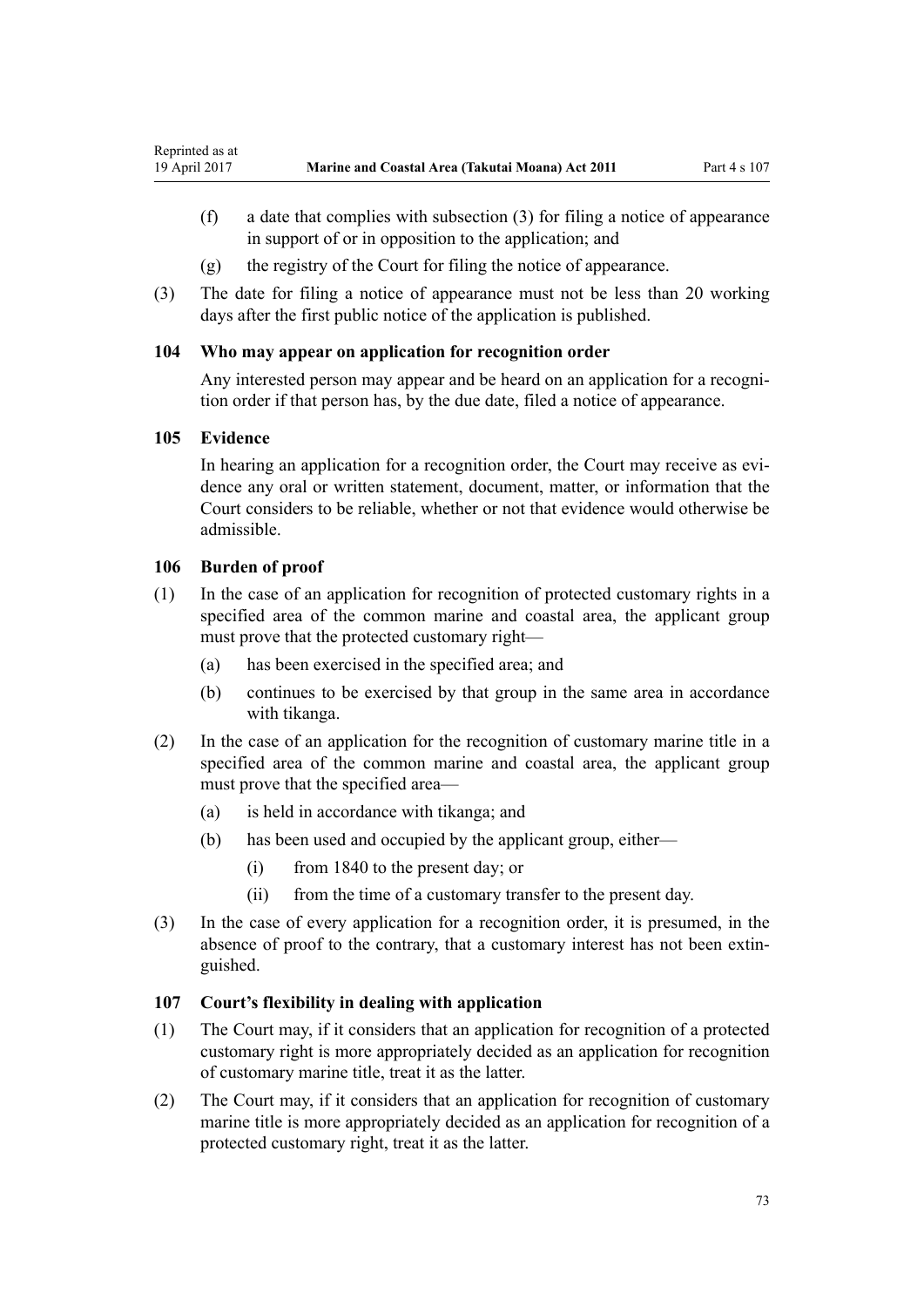- <span id="page-73-0"></span>(3) The Court may strike out all or part of an application for a recognition order or a notice of appearance filed under [section 104](#page-72-0) if it—
	- (a) discloses no reasonably arguable case; or
	- (b) is likely to cause prejudice or delay; or
	- (c) is frivolous or vexatious; or
	- (d) is otherwise an abuse of the Court.
- (4) If the Court strikes out an application under subsection (3), it may by the same or a subsequent order dismiss the application.
- (5) Instead of striking out all or part of an application under subsection (3), the Court may stay all or part of the application on such conditions as are considered just.
- (6) This section does not affect the Court's inherent jurisdiction.

#### **108 Rules governing procedure**

Rules not inconsistent with this Act may be made under [section 148](http://prd-lgnz-nlb.prd.pco.net.nz/pdflink.aspx?id=DLM5759504) of the Senior Courts Act 2016 to regulate the practice and procedure of the Court or the Court of Appeal or the Supreme Court in relation to any application to the Court under this Act.

Section 108: amended, on 1 March 2017, by [section 183\(b\)](http://prd-lgnz-nlb.prd.pco.net.nz/pdflink.aspx?id=DLM5759564) of the Senior Courts Act 2016 (2016 No 48).

#### *Recognition orders*

#### **109 Form of recognition order**

- (1) An applicant group in whose favour the Court grants recognition of a protected customary right or customary marine title must submit a draft order for approval by the Registrar of the Court.
- (2) Every recognition order must specify—
	- (a) the particular area of the common marine and coastal area to which the order applies; and
	- (b) the group to which the order applies; and
	- (c) the name of the holder of the order; and
	- (d) contact details for the group and for the holder.
- (3) A protected customary rights order must also include—
	- (a) a description of the right, including any limitations on the scale, extent, or frequency of the exercise of the right; and
	- (b) a diagram or map that is sufficient to identify the area.
- (4) Every customary marine title order must include—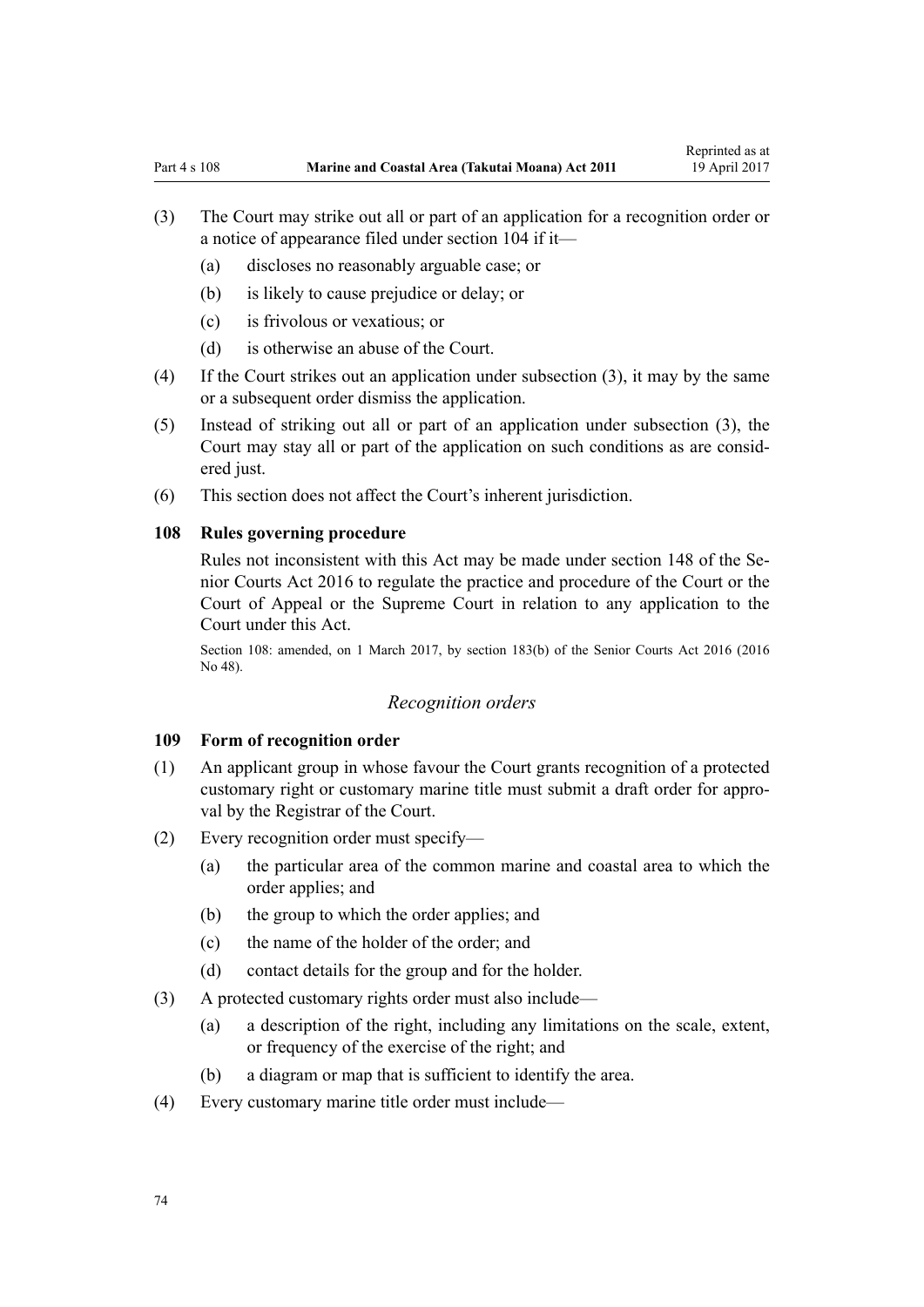- <span id="page-74-0"></span>(a) a survey plan that sets out the extent of the customary marine title area, to a standard of survey determined for the purpose by the Surveyor-General; and
- (b) a description of the customary marine title area; and
- (c) any prohibition or restriction that is to apply to a wāhi tapu or wāhi tapu area within the customary marine title area.

# **110 Requirements for notification of orders**

- (1) Not later than 5 working days after a recognition order has been sealed, the Registrar of the Court must provide a copy of it to—
	- (a) the responsible Minister; and
	- (b) the chief executive.
- (2) The responsible Minister must—
	- (a) publish a minute of the sealed order, including any wāhi tapu conditions, in the *Gazette*; and
	- (b) send a copy of the sealed order to—
		- (i) the local authorities that have statutory functions in the area of the common marine and coastal area to which the order applies; and
		- (ii) any local authorities with statutory functions in an area adjacent to the area of the common marine and coastal area to which the order applies; and
		- (iii) the Minister of Conservation; and
		- (iv) the Minister of Māori Affairs; and
		- (v) each person who appeared on the application; and
		- (vi) any other person that the Court directs.
- (3) If a customary marine title order includes recognition of wāhi tapu or wāhi tapu areas, the responsible Minister must—
	- (a) publicly notify the conditions; and
	- (b) give written notice of the conditions to—
		- (i) the customary marine title group; and
		- (ii) Heritage New Zealand Pouhere Taonga.

Section 110(3)(b)(ii): amended, on 20 May 2014, by [section 107](http://prd-lgnz-nlb.prd.pco.net.nz/pdflink.aspx?id=DLM4005646) of the Heritage New Zealand Pouhere Taonga Act 2014 (2014 No 26).

# **111 Recognition order may be varied or cancelled**

- (1) The Court may—
	- (a) vary a recognition order, including—
		- (i) varying any of the matters referred to in [section 109\(2\);](#page-73-0) and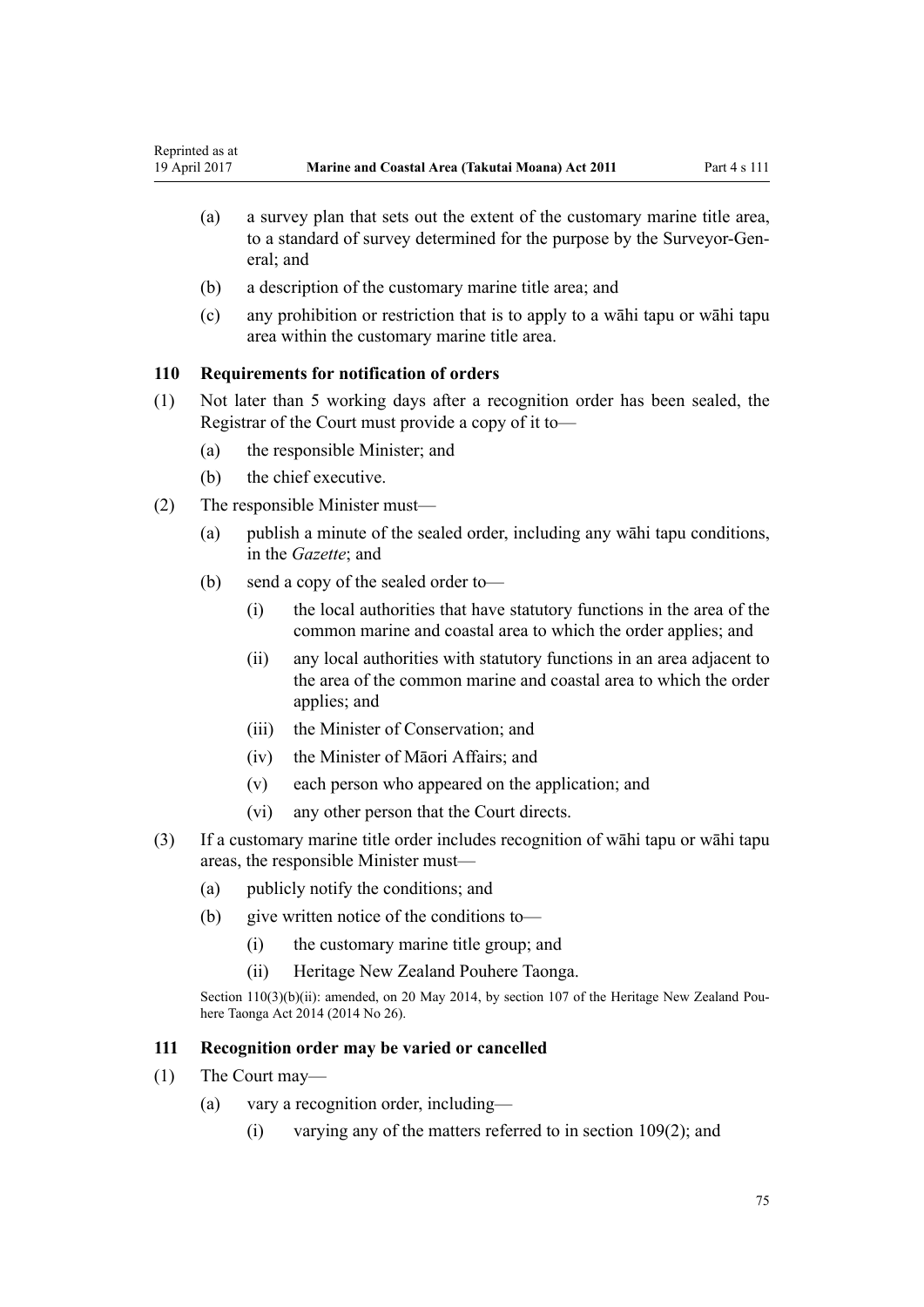- (ii) varying or cancelling a protected customary right or customary marine title that has been delegated or transferred under [section 53](#page-40-0) or [60\(3\);](#page-45-0) or
- (b) cancel a recognition order.
- (2) However, the Court may vary a recognition order only if the requirements of [section 51](#page-39-0) or [58,](#page-43-0) as the case requires, are met by the variation.
- (3) In the case of a variation, the variation—
	- (a) must not have the effect of depriving the group to which the order applied before variation of the benefits of the order; but
	- (b) does not preclude the transfer or delegation of a right in accordance with tikanga.
- (4) An application for variation or cancellation of a recognition order may be made only by—
	- (a) the holder of the order; or
	- (b) a representative of the group to which the order applies, if the holder—
		- (i) has ceased to exist; or
		- (ii) being a natural person, has died or no longer has legal capacity.
- (5) The Court must not vary or cancel the order unless it is satisfied that—
	- (a) the applicant is authorised to apply for the variation or cancellation by the group to which the order applies; and
	- (b) the applicant has given sufficient notice of the application to that group; and
	- (c) there has been sufficient opportunity for that group to consider the application and make its views known to the applicant; and
	- (d) that group has no meritorious objections to the application that would require the Court to decline the application.
- (6) [Sections 101 to 108](#page-70-0) apply, with necessary modifications, to an application under this section.
- (7) [Sections 110](#page-74-0) and [113](#page-76-0) apply, with the necessary modifications, to the sealing and notification of a variation to, or cancellation of, a recognition order under this section.

# *Appeal rights*

#### **112 Right of appeal against decision of Court**

- (1) A party to a proceeding under this subpart who is dissatisfied with a decision of the Court may appeal to the Court of Appeal on a matter of fact or law.
- (2) In relation to a proceeding under this subpart, the Crown—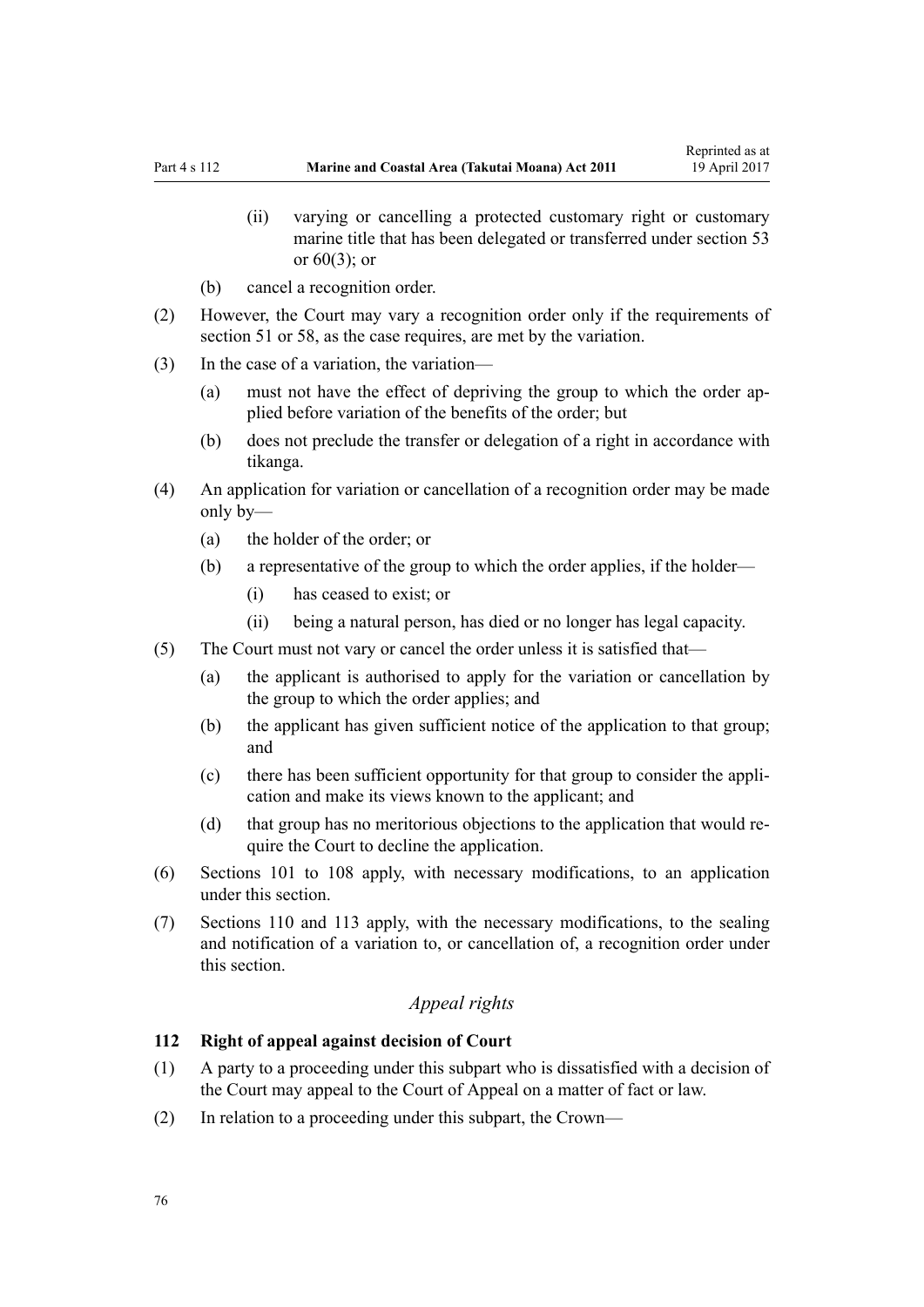- <span id="page-76-0"></span>(a) may lodge an appeal on a matter of fact or law (whether or not it was a party to the proceedings in the Court) and must be treated as a party to the appeal; or
- (b) may apply to be an intervener in the proceedings.
- (3) An appeal made under this section must be commenced by notice of appeal, given in accordance with the [Court of Appeal \(Civil\) Rules 2005](http://prd-lgnz-nlb.prd.pco.net.nz/pdflink.aspx?id=DLM319745).

# *Sealing of recognition orders*

# **113 Orders sealed by Court**

A recognition order must be sealed—

- (a) on the application of the applicant group; but
- (b) not before the expiry of the appeal period or the disposal of any appeal.

# Subpart 3—Marine and coastal area register

### **114 Marine and coastal area register**

- (1) The chief executive must keep a marine and coastal area register (the **register**) as a permanent record of—
	- (a) recognition orders, including those varied or cancelled; and
	- (b) agreements brought into effect, including those varied or cancelled; and
	- (c) planning documents registered in accordance with [section 86\(2\)](#page-64-0); and
	- (d) notices given under [section 57](#page-43-0) of any controls imposed by the Minister of Conservation under [section 56.](#page-42-0)
- (2) The chief executive must enter a document on the register without delay after—
	- (a) receiving it under [section 86](#page-64-0), [97](#page-69-0), or [110](#page-74-0); or
	- (b) an agreement is brought into force under [section 96\(1\).](#page-68-0)
- (3) The chief executive may only enter a document on the register if he or she is satisfied that the document meets all the requirements for registration.
- (4) No compensation is payable by the Crown for any loss or damage arising from the operation of this section.

# **115 Requirements for keeping register**

- (1) The register must be held in the safe custody of the chief executive.
- (2) The register may be kept—
	- (a) in an electronic, electromagnetic, optical, digital, or photographic system or process; or
	- (b) as a paper record; or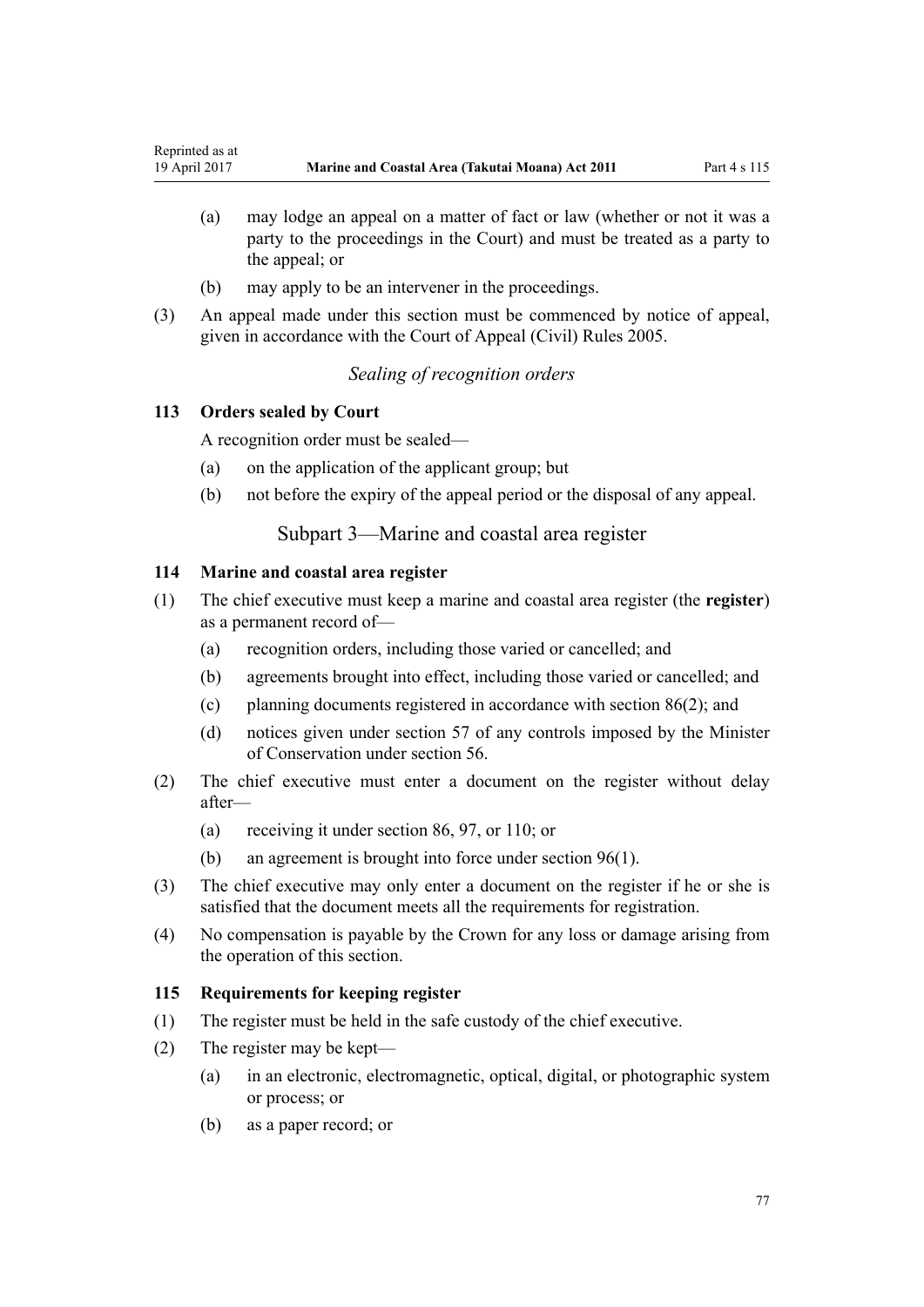- (c) by other means for recording, reproducing, copying, or storing information; or
- (d) in any combinations of these processes, systems, or means.

### **116 Inspection and copying**

- (1) All orders and other documents contained in the register must be available for public inspection and copying, and copies may be supplied to any person upon request on payment of the prescribed fee (if any).
- (2) The right to inspect and copy orders and other documents includes the right to receive,—
	- (a) in the case of an order or other document that is a paper record, a paper copy of the order or other document; and
	- (b) in the case of an instrument recorded by a process, system, or means other than as a paper record, a paper document that records the content of the instrument.

### **117 Application of Privacy Act 1993**

The register is a public register within the meaning of [section 58](http://prd-lgnz-nlb.prd.pco.net.nz/pdflink.aspx?id=DLM297424) of the Privacy Act 1993.

# Subpart 4—Regulations and miscellaneous matters

### *Regulations and bylaws*

#### **118 Regulations for administrative purposes**

- (1) The Governor-General may, by Order in Council, make regulations for any of the following purposes:
	- (a) prescribing the duties of the chief executive in relation to the register:
	- (b) providing for the appointment of wardens under [section 80,](#page-59-0) the qualification for appointment, the terms of those appointments (including the responsibility of the customary marine title group for their funding), and the termination of such appointments:
	- (c) prescribing additional functions of wardens appointed under [section 80](#page-59-0), being functions that are reasonably incidental to the functions specified in that section:
	- (d) prescribing any duties or powers to be exercised by wardens for the purpose of performing their functions:
	- (e) prescribing the means (including, without limitation, identity cards or badges, or both) by which wardens are to be identified:
	- (f) giving directions relating to the management of wardens by a customary marine title group whose customary marine title order includes prohibitions and restrictions in respect of a wāhi tapu or wāhi tapu area: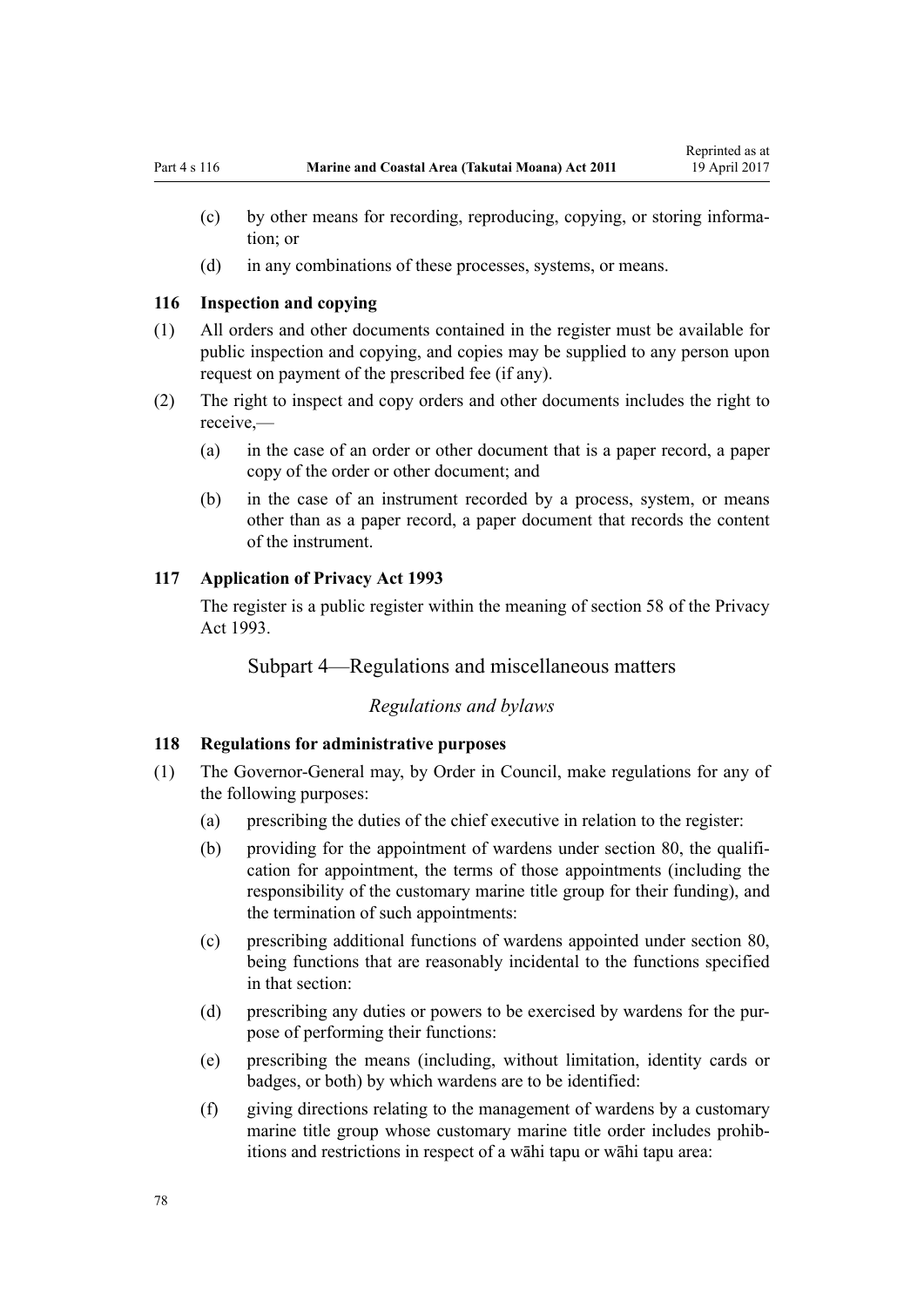- <span id="page-78-0"></span>(g) prescribing the steps that a regional council must or may take in undertaking an inquiry under [section 19\(2\)](#page-20-0):
- (h) prescribing the fees payable, or the methods or rates by which fees are to be assessed, for—
	- (i) the consideration and processing of applications made, or actions taken, under [sections 34 to 45:](#page-28-0)
	- (ii) decisions made under [Schedule 2:](#page-91-0)
	- (iii) public inspection and copying of documents on the register:
- (i) prescribing the information that must be included in applications made under [subpart 1](#page-68-0) or [2:](#page-69-0)
- (j) prescribing the information that the chief executive may require for the purposes of [section 114:](#page-76-0)
- (k) providing for any other matters contemplated by this Act or necessary for giving it full effect.
- (2) Regulations made under subsection (1) must be made on the advice of the Minister of Justice, after consultation with the responsible Minister who must consult with the customary marine title groups that appear to the Minister to be likely to be affected by the regulations.

# **119 Minister of Conservation to perform residual management functions**

- (1) The Minister of Conservation may perform a managerial or administrative function provided for or contemplated by this Act or by any regulations or bylaws made under section 120 or [121](#page-79-0) in respect of the common marine and coastal area but only if, and to the extent that, the same or similar function is not conferred on the local authority or other person with responsibility for the relevant part of the common marine and coastal area in which the function is to be performed.
- (2) Nothing in this section or in any regulations or bylaws made under section 120 or [121](#page-79-0) limits any power conferred under an enactment on a local authority or any other person that may be exercised in respect of the common marine and coastal area.
- (3) In performing and exercising the functions, duties, and powers under this section and under sections 120 and [121,](#page-79-0) the Minister of Conservation must act consistently with the purpose stated in [section 4](#page-8-0).

### **120 Regulations for management of common marine and coastal area**

(1) The Governor-General may, by Order in Council made on the recommendation of the Minister of Conservation, make regulations for all or any of the following purposes: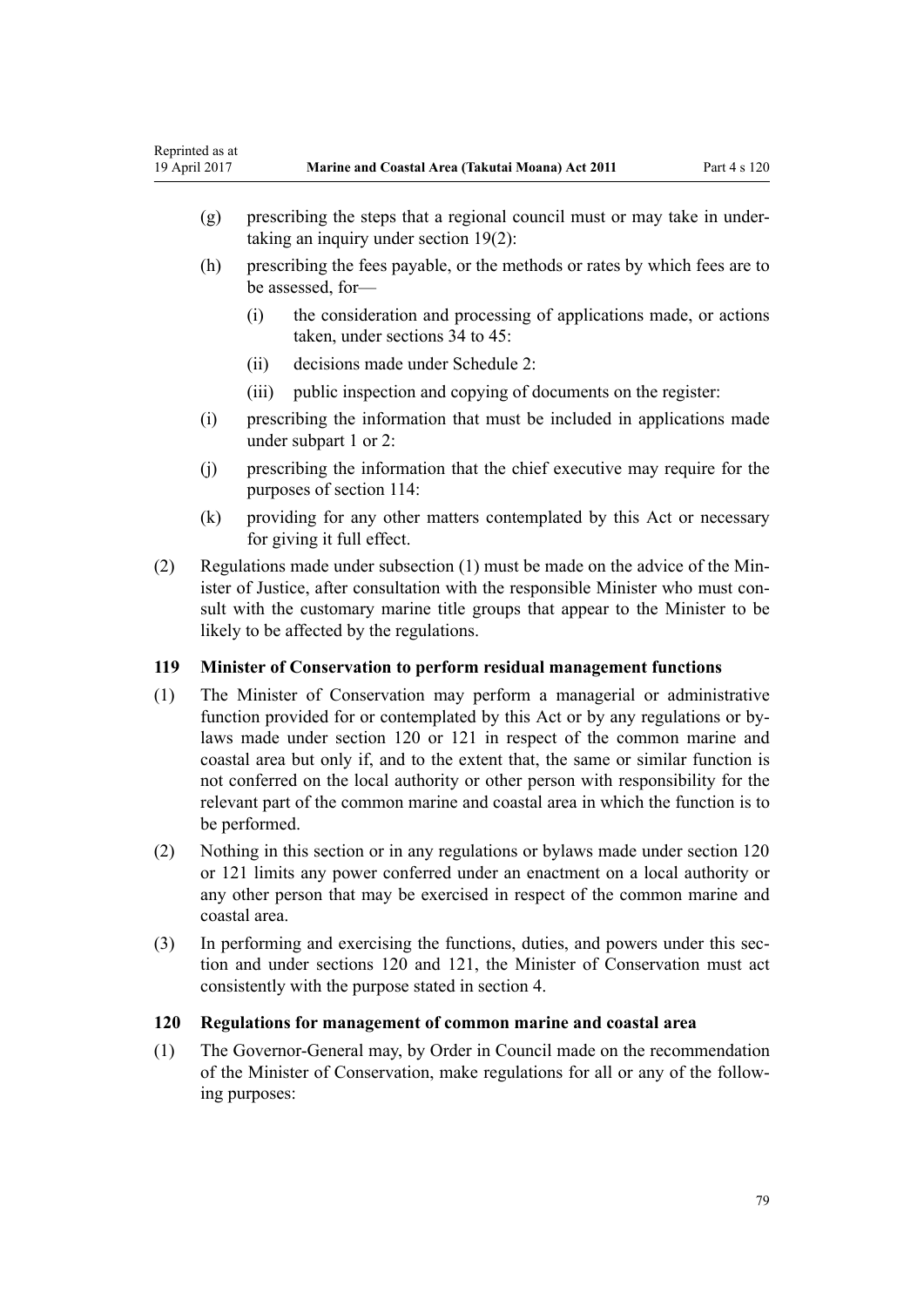<span id="page-79-0"></span>(a) the safety and protection of members of the public who exercise rights of access or navigation in or over the common marine and coastal area or any specified part of that area:

Reprinted as at

- (b) the preservation or protection of the natural environment of the common marine and coastal area or any specified part of that area:
- (c) prohibiting or regulating the construction or use of structures in the common marine and coastal area or any specified part of that area, and providing for the removal or destruction of those structures:
- (d) prohibiting or regulating the placing or deposit of objects in the common marine and coastal area or any specified part of that area, and providing for the removal or destruction of those objects:
- (e) prescribing offences punishable on conviction by a fine not exceeding \$5,000 in any one case:
- (f) providing for any other matters contemplated by this Part, necessary for its administration, or necessary for giving it full effect.
- (2) The Minister of Conservation must not make a recommendation under subsection (1) unless satisfied that—
	- (a) the proposed regulations are necessary for the proper management of the common marine and coastal area or of the specified part to which the proposed regulations relate; and
	- (b) the objectives of the proposed regulations cannot be, or are not being, achieved under an existing enactment.

Section 120(1)(e): amended, on 1 July 2013, by [section 413](http://prd-lgnz-nlb.prd.pco.net.nz/pdflink.aspx?id=DLM3360714) of the Criminal Procedure Act 2011 (2011 No 81).

# **121 Bylaws**

- (1) The Minister of Conservation may, by notice in the *Gazette*, make bylaws for any specified part of the common marine and coastal area for all or any of the following purposes:
	- (a) prohibiting or regulating the use or parking of vehicles in a specified part of the common marine and coastal area:
	- (b) regulating the use or mooring of vessels in the specified part of a common marine and coastal area:
	- (c) prohibiting the hovering or landing of any aircraft, as defined in [section](http://prd-lgnz-nlb.prd.pco.net.nz/pdflink.aspx?id=DLM214692) [2](http://prd-lgnz-nlb.prd.pco.net.nz/pdflink.aspx?id=DLM214692) of the Civil Aviation Act 1990, over or in a specified part of the common marine and coastal area:
	- (d) prescribing fines, not exceeding \$500 in any one case, for the breach of any bylaws made under this section.
- (2) The Minister of Conservation must not make any bylaws under subsection (1) unless satisfied that—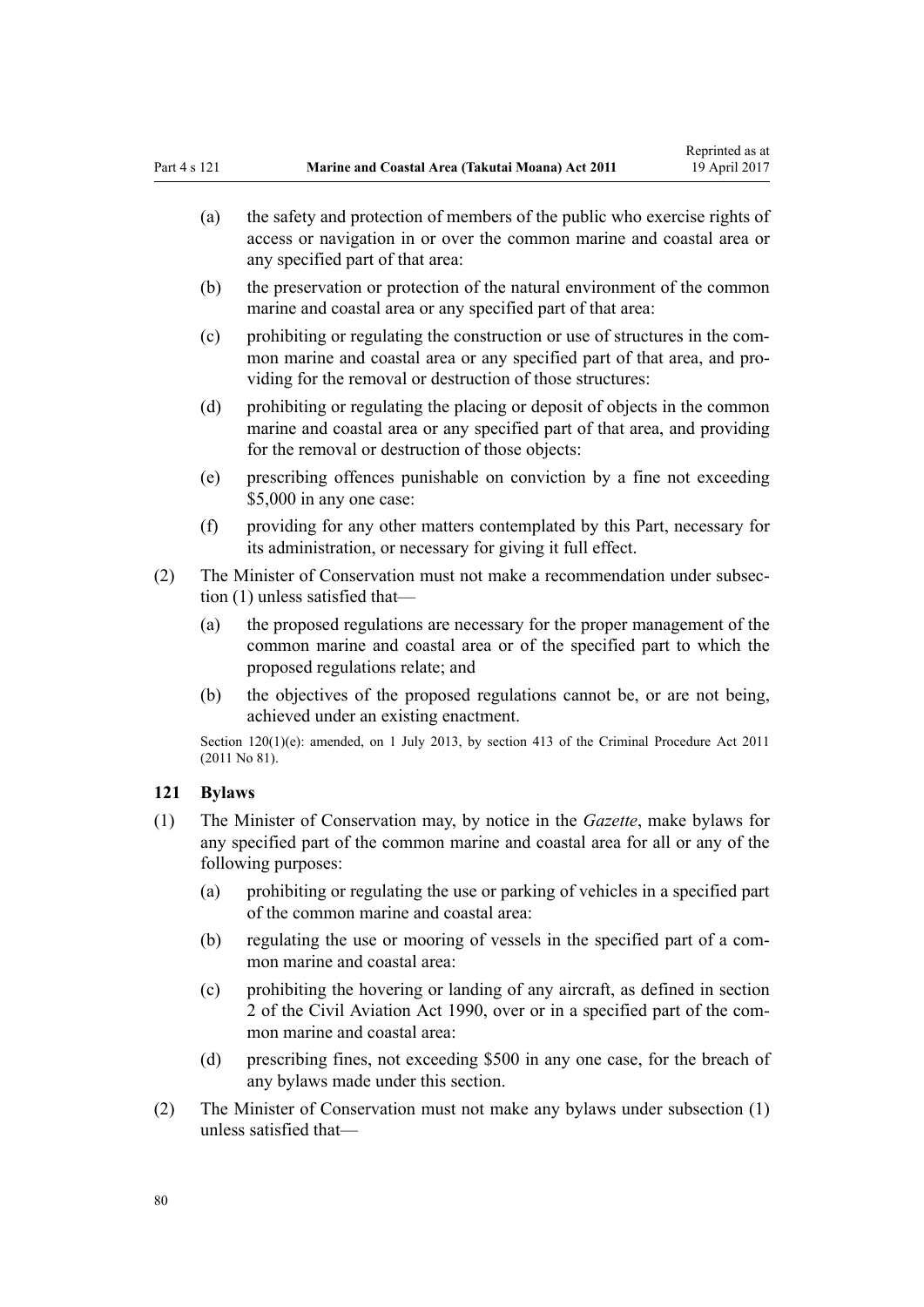- (a) the proposed bylaws are necessary for the proper management of the specified part of the common marine and coastal area to which the proposed bylaws relate; and
- (b) the objectives of the proposed bylaws cannot be, or are not being, achieved under an existing enactment.

# **122 Persons breaching regulations or bylaws may be directed to stop**

- (1) If a person in the common marine and coastal area is engaging in an activity that the Director-General or a delegate of the Director-General has reasonable grounds to believe constitutes a breach of any regulations made under [section](#page-78-0) [120](#page-78-0) or any bylaws made under [section 121](#page-79-0), the Director-General or the delegate may direct the person to stop that activity.
- (2) If the Director-General or a delegate of the Director-General has reasonable grounds to believe that the use or the location of a vehicle, vessel, or other moveable thing in the common marine and coastal area constitutes a breach of any regulations made under [section 120](#page-78-0) or any bylaws made under [section 121](#page-78-0), the Director-General or the delegate may—
	- (a) take charge, or authorise another person to take charge, of the vehicle, vessel, or thing for the purpose of moving it or preparing it for movement; and
	- (b) move, or authorise another person to move, the vehicle, vessel, or thing to another location.
- (3) A person who intentionally fails to comply with a direction given under subsection (1) commits an offence and is liable on conviction to imprisonment for a term not exceeding 3 months or to a fine not exceeding \$5,000 or to both.
- (4) Every person who fails to comply with a direction given under subsection (1) may be arrested without warrant by any constable.
- (5) The Director-General may from time to time, either generally or particularly, delegate the power conferred by subsection (1) or (2) to any of the following persons:
	- (a) a warranted officer within the meaning of the [Conservation Act 1987](http://prd-lgnz-nlb.prd.pco.net.nz/pdflink.aspx?id=DLM103609):
	- (b) employees of local authorities.
- (6) Subsection (5) does not limit [sections 41](http://prd-lgnz-nlb.prd.pco.net.nz/pdflink.aspx?id=DLM129566) and [42](http://prd-lgnz-nlb.prd.pco.net.nz/pdflink.aspx?id=DLM129571) of the State Sector Act 1988, and those sections apply with any necessary modifications to any delegation under subsection (5).
- (7) Before a delegate exercises a power under subsection (1) or (2), the delegate must produce his or her warrant of appointment or other evidence of his or her authority.

Section 122(3): amended, on 1 July 2013, by [section 413](http://prd-lgnz-nlb.prd.pco.net.nz/pdflink.aspx?id=DLM3360714) of the Criminal Procedure Act 2011 (2011) No 81).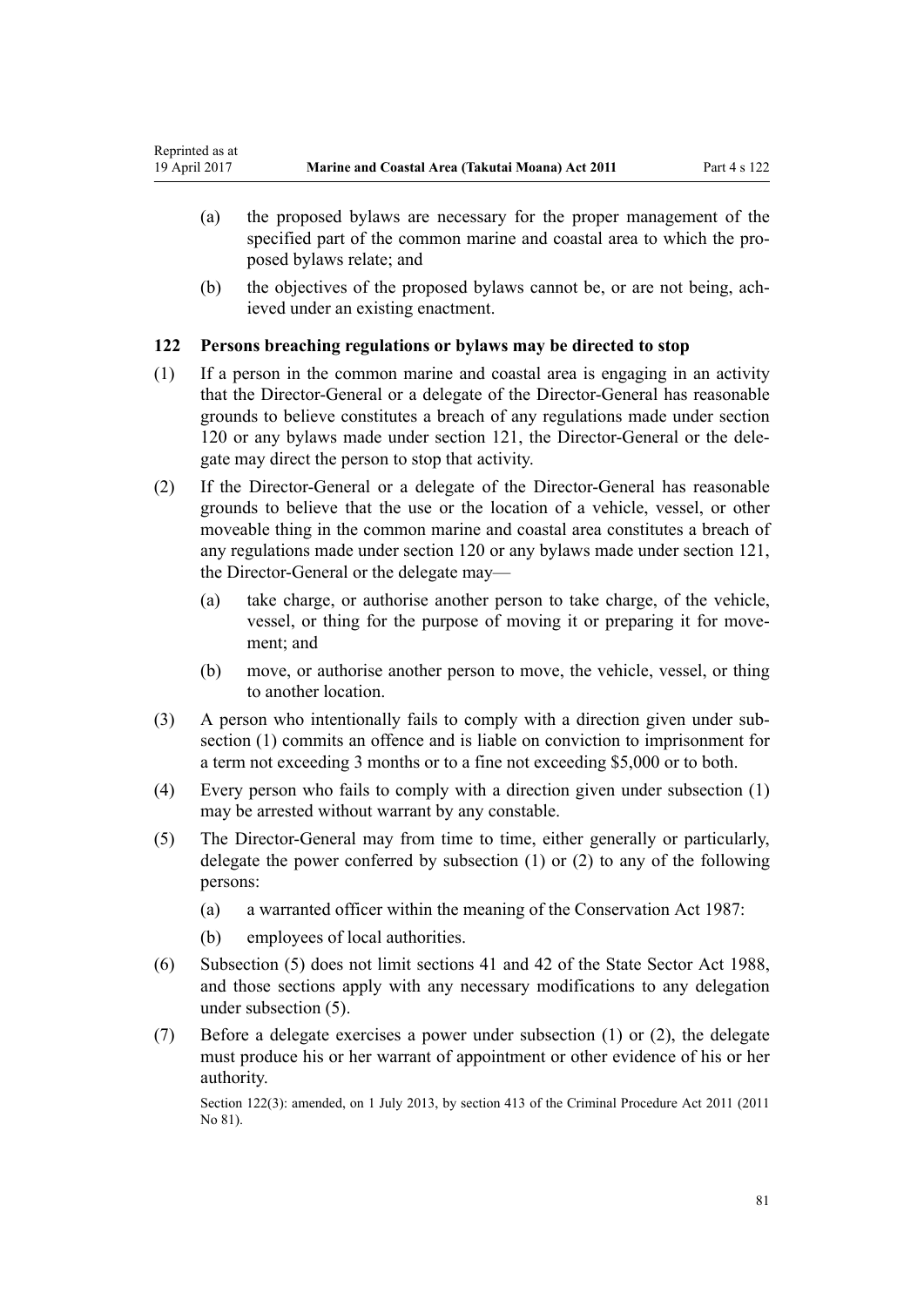# *Local Acts*

### **123 Relationship between local Acts and this Act**

- (1) If a provision of a local Act is inconsistent with a provision of this Act, the provision of this Act prevails.
- (2) Despite subsection (1), to the extent that there is any conflict between this Act and the following Acts, those Acts prevail over this Act:
	- (a) the [Timaru Harbour Board Act 1876 Amendment Act 1881](http://prd-lgnz-nlb.prd.pco.net.nz/pdflink.aspx?id=DLM15371):
	- (b) the [Timaru Harbour Board Reclamation and Empowering Act 1980:](http://prd-lgnz-nlb.prd.pco.net.nz/pdflink.aspx?id=DLM74774)
	- (c) the [Wellington Harbour Board and Wellington City Council Vesting and](http://prd-lgnz-nlb.prd.pco.net.nz/pdflink.aspx?id=DLM78106) [Empowering Act 1987.](http://prd-lgnz-nlb.prd.pco.net.nz/pdflink.aspx?id=DLM78106)

### *References*

#### **124 References to public foreshore and seabed**

- (1) On and after the commencement of this Act, a reference in any instrument to the public foreshore and seabed is taken to be a reference to the common marine and coastal area unless on the facts of any particular case the relevant part of the public foreshore and seabed is excluded from the common marine and coastal area by or under this Act.
- (2) Subsection (1) does not apply to any document filed, served, or issued in any proceeding commenced under, or in reliance on, the [Foreshore and Seabed Act](http://prd-lgnz-nlb.prd.pco.net.nz/pdflink.aspx?id=DLM319838) [2004](http://prd-lgnz-nlb.prd.pco.net.nz/pdflink.aspx?id=DLM319838).

### *Transitional arrangements*

### **125 Pending proceedings under Foreshore and Seabed Act 2004**

- (1) On the commencement of this Act, all applications made under the [Foreshore](http://prd-lgnz-nlb.prd.pco.net.nz/pdflink.aspx?id=DLM319838) [and Seabed Act 2004](http://prd-lgnz-nlb.prd.pco.net.nz/pdflink.aspx?id=DLM319838) to the Māori Land Court for customary rights orders and not finally determined under that Act before the commencement of this Act must, without further authority than this section, be transferred to the High Court.
- (2) The High Court must treat applications transferred under subsection (1) as if they were applications made under [subpart 2](#page-69-0) for orders recognising protected customary rights.
- (3) The High Court—
	- (a) must give priority to applications transferred under this section ahead of any applications made under [subpart 2](#page-69-0):
	- (b) may deem any of the steps that are required for a proceeding under the [High Court Rules 2016](http://prd-lgnz-nlb.prd.pco.net.nz/pdflink.aspx?id=DLM6959800) to have been met by the applications transferred under this section: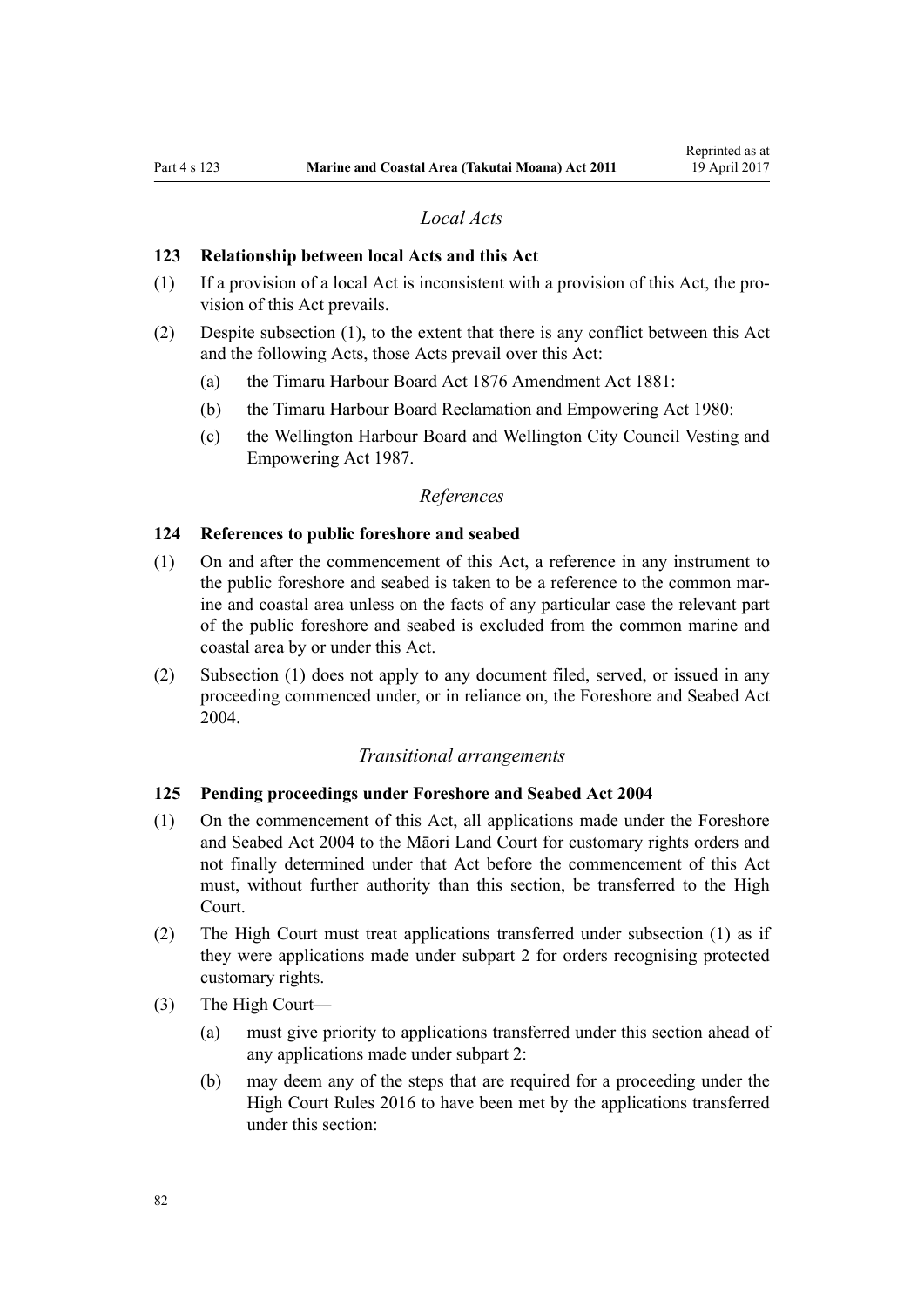- <span id="page-82-0"></span>(c) may give directions to applicants to take such steps that, in the opinion of the High Court, are necessary to enable the proceedings to be completed.
- (4) An application made under [section 33](http://prd-lgnz-nlb.prd.pco.net.nz/pdflink.aspx?id=DLM320263) of the Foreshore and Seabed Act 2004 for a finding that a group would have held territorial customary rights is to be treated by the High Court as an application under [subpart 2](#page-69-0) for an order recognising customary marine title.

Section 125(3)(b): amended, on 18 October 2016, by [section 183\(c\)](http://prd-lgnz-nlb.prd.pco.net.nz/pdflink.aspx?id=DLM5759564) of the Senior Courts Act 2016 (2016 No 48).

### *Notices*

# **126 Giving of notices**

- (1) If a notice or other document is to be given or served on a person under this Act, it must be given in writing—
	- (a) by personal service; or
	- (b) by registered post addressed to the person at the person's usual or last known place of business or residence; or
	- (c) by service on the person's lawyer or another person authorised to act on behalf of that person; or
	- (d) by registered post to that other person; or
	- (e) by electronic transmission to the person or that person's lawyer or another person authorised to act on behalf of that person, including transmission by fax, electronic mail, or electronic data transfer.
- (2) A notice or document sent by post or registered post is deemed to have been given or received 7 days after the date on which it was posted, unless the person to whom it was sent proves that, other than through that person's fault, the notice or document was not received.

### *Amendments to other enactments*

# **127 Amendment to section 7 of Conservation Act 1987**

- (1) This section amends the [Conservation Act 1987.](http://prd-lgnz-nlb.prd.pco.net.nz/pdflink.aspx?id=DLM103609)
- (2) [Section 7](http://prd-lgnz-nlb.prd.pco.net.nz/pdflink.aspx?id=DLM104251) of the Conservation Act 1987 is amended by inserting the following subsection after subsection (1A):
- (1B) In the case of land that is foreshore within the common marine and coastal area, the Minister may declare, by notice in the *Gazette* describing the land, that the land is held for conservation purposes.

### **128 Consequential amendments to other enactments**

The enactments specified in [Schedule 3 a](#page-97-0)re amended in the manner specified in that schedule.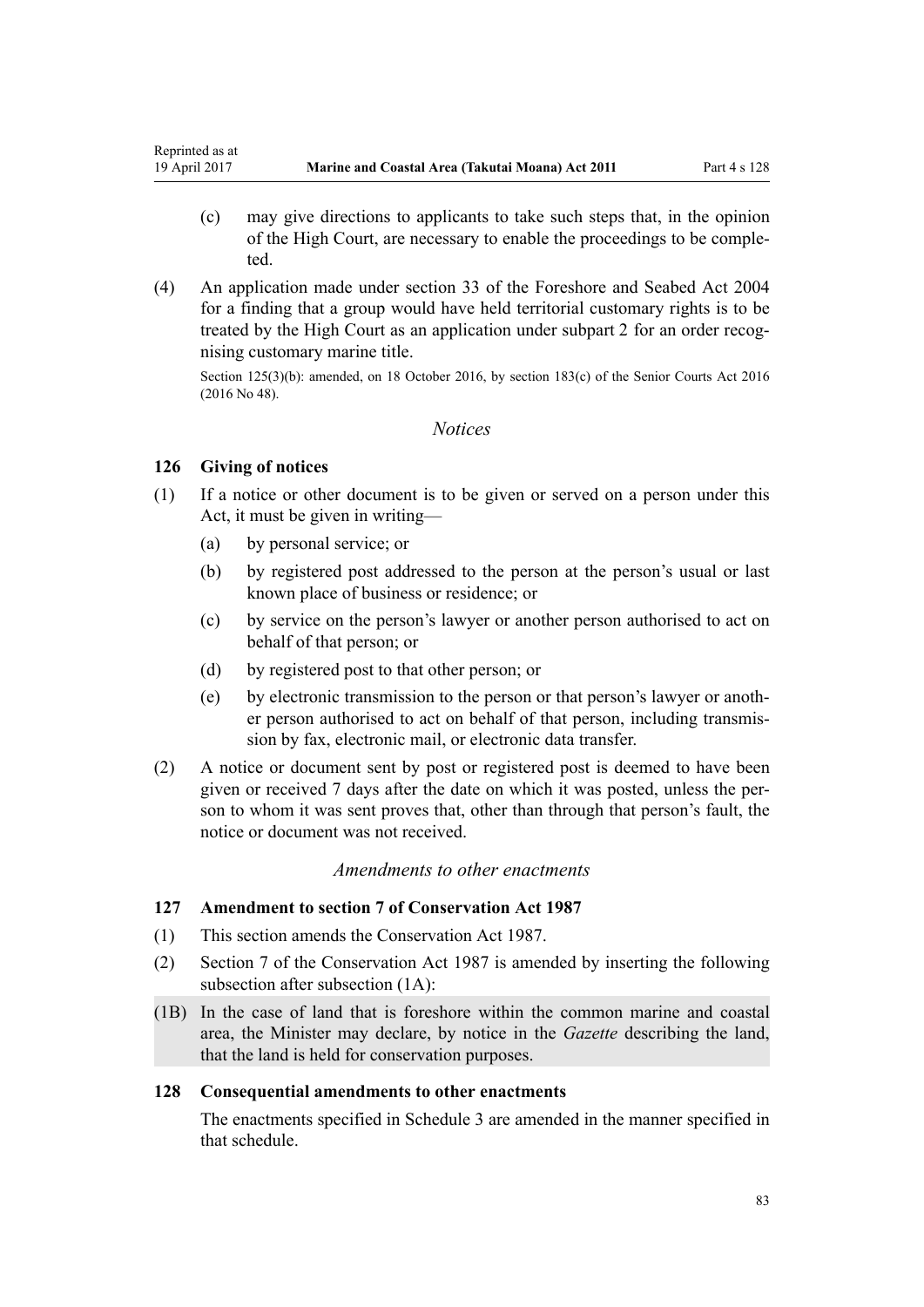# **Schedule 1**

# <span id="page-83-0"></span>**Resource consents and controls in protected customary rights area**

[ss 55\(5\)](#page-41-0), [56\(5\)](#page-42-0)

### **Part 1**

# **Matters relevant to applications**

### **1 Determination of adverse effects**

In determining whether a proposed activity will, or is likely to, have an adverse effect on the exercise of a protected customary right, a consent authority must consider the following matters:

- (a) the effects of the proposed activity on a protected customary right; and
- (b) the area that the proposed activity would have in common with the relevant protected customary rights area; and
- (c) the degree to which the proposed activity must be carried out to the exclusion of other activities; and
- (d) the degree to which the exercise of a protected customary right must be carried out to the exclusion of other activities; and
- (e) whether an alternative location or method would avoid, remedy, or mitigate any adverse effects of the proposed activity on the exercise of the protected customary right; and
- (f) whether any conditions could be included in a resource consent for the proposed activity that would avoid, remedy, or mitigate any adverse effects of the proposed activity on the exercise of the protected customary right.

#### **2 Written approval**

- (1) This clause applies if—
	- (a) a protected customary rights group gives written approval under [section](#page-41-0) [55\(2\)](#page-41-0) for a resource consent for a proposed activity; and
	- (b) the proposed activity, if carried out under the resource consent, would have the effect of preventing, in whole or in part, the exercise of a protected customary right.
- (2) The protected customary rights group must acknowledge in writing that the resource consent, if granted, would have the effect described in subclause (1)(b).
- (3) Both the written approval given under [section 55\(2\)](#page-41-0) and the written acknowledgement required by subclause (2)—
	- (a) form part of the application for the resource consent for the proposed activity; and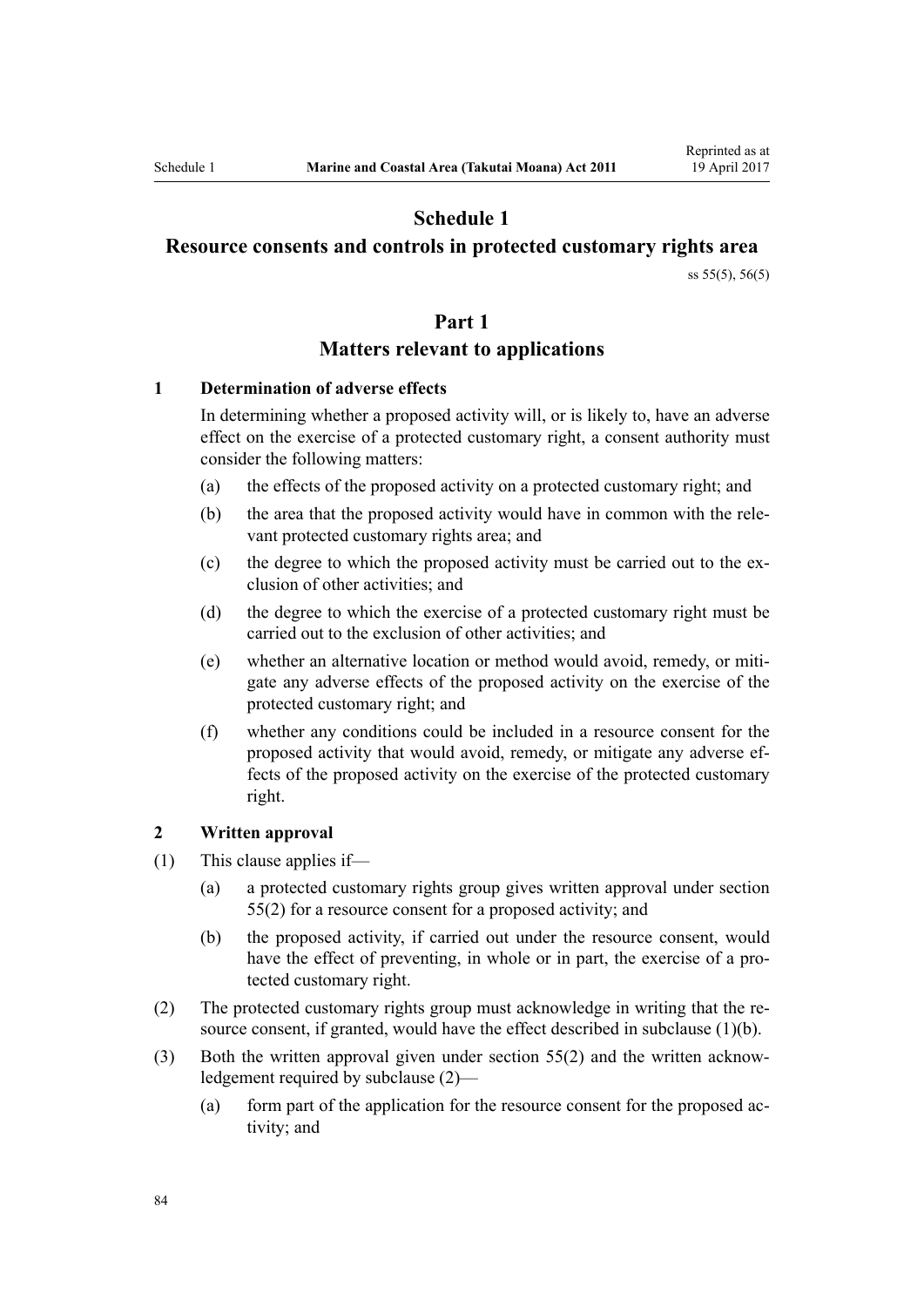Reprinted as at

- (b) if a resource consent is granted, form part of the resource consent for that activity.
- (4) An approval given by a protected customary rights group is not able to be revoked.

# **3 Process if grant of resource consent has effect of cancelling protected customary right**

- (1) If the effect of carrying out an activity under a resource consent granted in the circumstances contemplated by [clause 2](#page-83-0) would be permanently to cancel a protected customary rights order or agreement, in whole or in part,—
	- (a) the protected customary rights group must apply, as the case requires,—
		- (i) to the High Court under [section 111](#page-74-0) to vary or cancel the order; or
		- (ii) to the responsible Minister to vary or cancel an agreement; and
	- (b) a decision by the consent authority to grant a resource consent for the proposed activity is of no effect until the application referred to in paragraph (a) has been—
		- (i) determined by the High Court under [section 111](#page-74-0) and all appeal rights have been pursued, and registered under [section 114;](#page-76-0) or
		- (ii) agreed to by the responsible Minister as if it were an application for an agreement to which [sections 95](#page-68-0), [96](#page-68-0), and [114](#page-76-0) apply.
- (2) If the High Court or the responsible Minister, as the case requires, declines an application to cancel a protected customary rights order, the relevant resource consent must be treated as if it were declined by the consent authority.

### **4 Assessment of effects of exercise of protected customary rights**

- (1) An enforcement officer authorised in writing for the purpose by a local authority may do any of the following for the purpose of assessing the effects on the environment of the exercise of a protected customary right:
	- (a) carry out surveys, investigations, tests, or measurements:
	- (b) take samples of any water, air, soil, or vegetation:
	- (c) enter or re-enter land (except a dwelling house).
- (2) These powers may be exercised—
	- (a) at any reasonable time; and
	- (b) with or without assistance, vehicles, appliances, machinery, or equipment reasonably necessary for the purpose.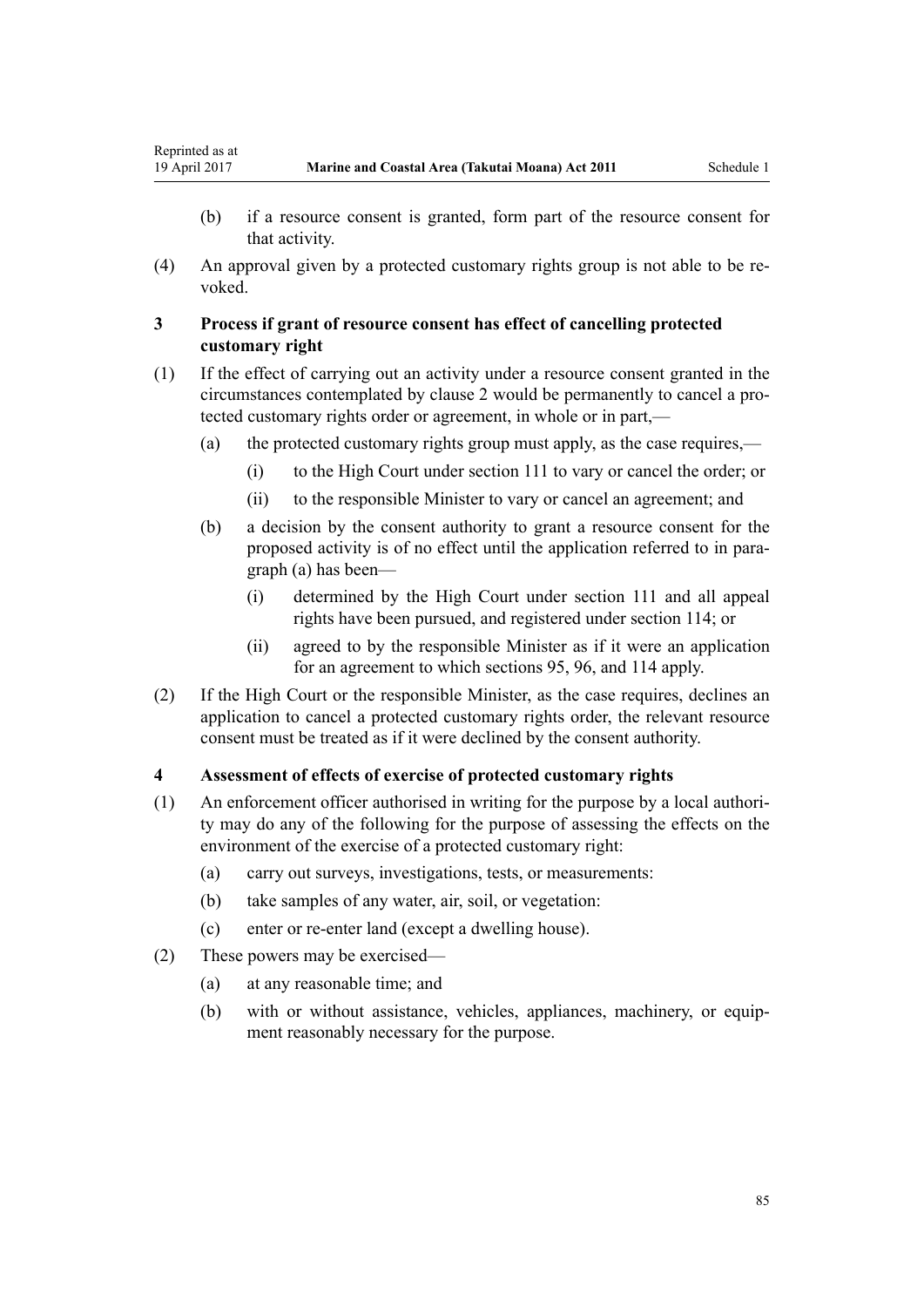# **Part 2**

# <span id="page-85-0"></span>**Controls on exercise of protected customary rights**

### *Power to impose controls*

## **5 Power to impose controls**

- (1) The Minister of Conservation may impose controls (including terms, standards, and restrictions) on the exercise of a protected customary right, but only if the Minister considers that—
	- (a) the exercise of a protected customary right has, or may have, a significant adverse effect on the environment; and
	- (b) the controls—
		- (i) will not prevent the exercise of the right; and
		- (ii) are reasonable and, in the circumstances, not unduly restrictive; and
		- (iii) are necessary to avoid, remedy, or mitigate any significant adverse effects of the exercise of the right on the environment.
- (2) However, the Minister of Conservation must not impose controls on the exercise of a protected customary right under subclause (1) unless the Minister—
	- (a) has received a copy of an adverse effects report under [clause 12](#page-89-0) or carried out his or her own adverse effects assessment and completed a report on that assessment; and
	- (b) has consulted with the relevant protected customary rights group and the Minister of Māori Affairs.
- (3) The Minister may seek any other relevant information and views before imposing controls.
- (4) The Minister of Conservation must not undertake an assessment under this clause if, before he or she has begun an assessment, the relevant regional council notifies the Minister of Conservation under [clause 9](#page-87-0) that it is carrying out an adverse effects assessment of the protected customary right in accordance with [clause 8.](#page-86-0)
- (5) The Minister of Conservation must give written notice of his or her decision to carry out an adverse effects assessment under this clause not later than 5 working days after making that decision to—
	- (a) the relevant regional council; and
	- (b) the relevant protected customary rights group.

### **6 Matters relevant to consideration**

The Minister of Conservation, when considering whether to impose controls on the exercise of a protected customary right,—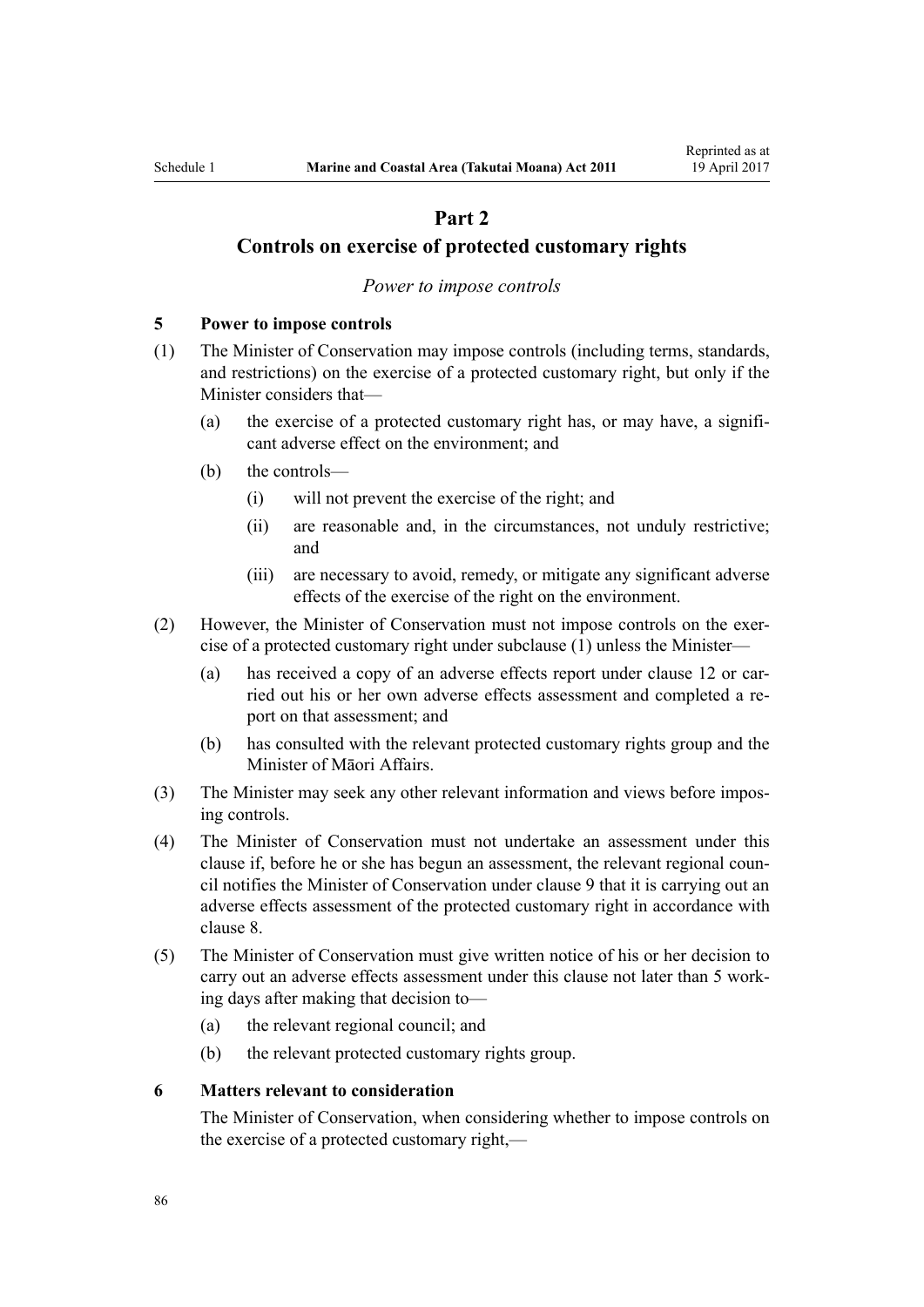- <span id="page-86-0"></span>(a) must have regard to—
	- (i) the effects on the environment of exercising the right; and
	- (ii) any adverse effects report received by the Minister in relation to the exercise of the right; and
	- (iii) the views expressed by the persons with whom the Minister has consulted; and
	- (iv) any other relevant information and views that the Minister has received; and
- (b) may have regard to—
	- (i) any relevant national policy statement:
	- (ii) the New Zealand coastal policy statement:
	- (iii) the relevant regional policy statement or proposed regional policy statement:
	- (iv) any relevant plan or proposed plan.

# **7 Timing and giving of notice**

The Minister of Conservation must—

- (a) decide whether to impose controls on the exercise of a protected customary right no later than 60 working days after—
	- (i) receiving an adverse effects report on the matter from the regional council; or
	- (ii) giving notice under clause  $5(5)$  that the Minister will be carrying out his or her own assessment; and
- (b) give written notice of his or her decision, and the reasons for it, to—
	- (i) the relevant regional council; and
	- (ii) the relevant protected customary rights group; and
	- (iii) the Minister of Māori Affairs; and
	- (iv) the chief executive.

### *Adverse effects assessment and reporting*

# **8 Adverse effects assessment**

- (1) For the purpose of imposing controls on the exercise of a protected customary right under this Part, a regional council must, if directed by the Minister of Conservation at any time, and may of its own initiative in the circumstances set out in subclause (3),—
	- (a) carry out an adverse effects assessment of the effects on the environment of exercising a protected customary right in its region; and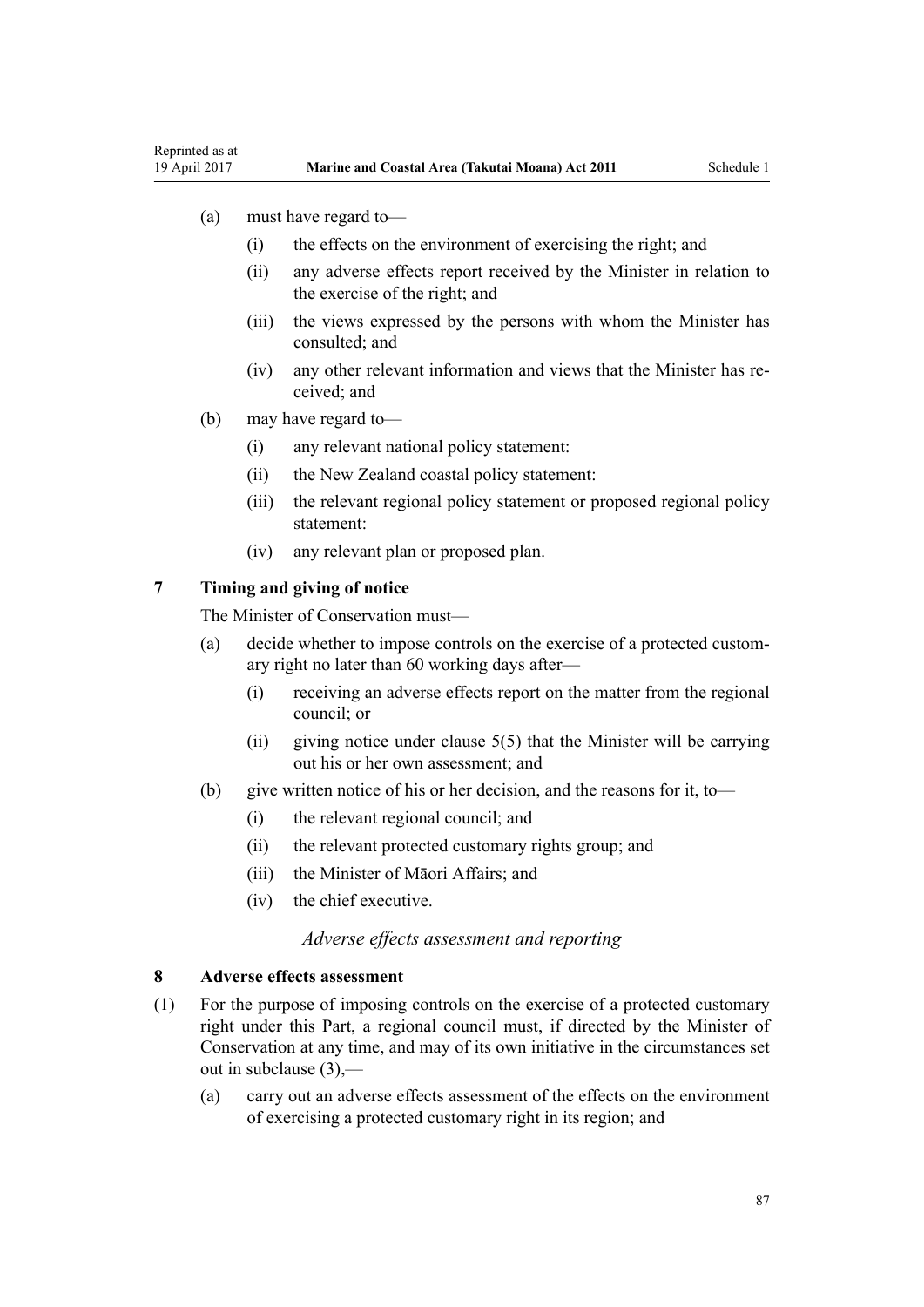- <span id="page-87-0"></span>(b) complete, and give to the Minister, an adverse effects report based on that assessment.
- (2) If a regional council is directed under subclause (1), it must begin the adverse effects assessment not later than 5 working days after receiving the direction.
- (3) If a regional council has not been notified by the Minister of Conservation that the Minister intends to carry out his or her own adverse effects assessment, the regional council may, of its own initiative, carry out an adverse effects assessment of, and prepare an adverse effects report on, the exercise of the protected customary right.
- (4) However, the regional council may only carry out an assessment if—
	- (a) it begins the assessment, for any reason, not later than 20 working days after a protected customary rights order or an agreement is registered under [section 114;](#page-76-0) or
	- (b) at any time after the expiry of the 20 working day period referred to in paragraph (a), it considers that the effects of exercising the protected customary right on the environment are, or are likely to be, materially different from those effects considered when, whichever is the later,—
		- (i) the controls were last imposed; or
		- (ii) the controls were last reviewed under this schedule.

#### **9 Notification**

- (1) A regional council must give written notice regarding an adverse effects assessment in relation to the exercise of a protected customary right if—
	- (a) it decides to carry out an adverse effects assessment under clause  $8(3)$ ; or
	- (b) in the period between the date that the relevant protected customary rights order or an agreement is registered and 20 working days after that date, it decides not to carry out an adverse effects assessment; or
	- (c) it is directed by the Minister of Conservation under [clause 8\(1\)](#page-86-0) to begin an adverse effects assessment.
- (2) The written notice must be given to the Minister of Conservation and the relevant protected customary rights group.
- (3) Written notice given under subclause (1) must be given—
	- (a) for an assessment required by the Minister of Conservation under [clause](#page-86-0) [8\(1\)](#page-86-0), not later than 5 working days after receiving a direction from the Minister:
	- (b) for an assessment under clause  $8(4)(a)$  or (b), not later than 5 working days after deciding to carry out an adverse effects assessment: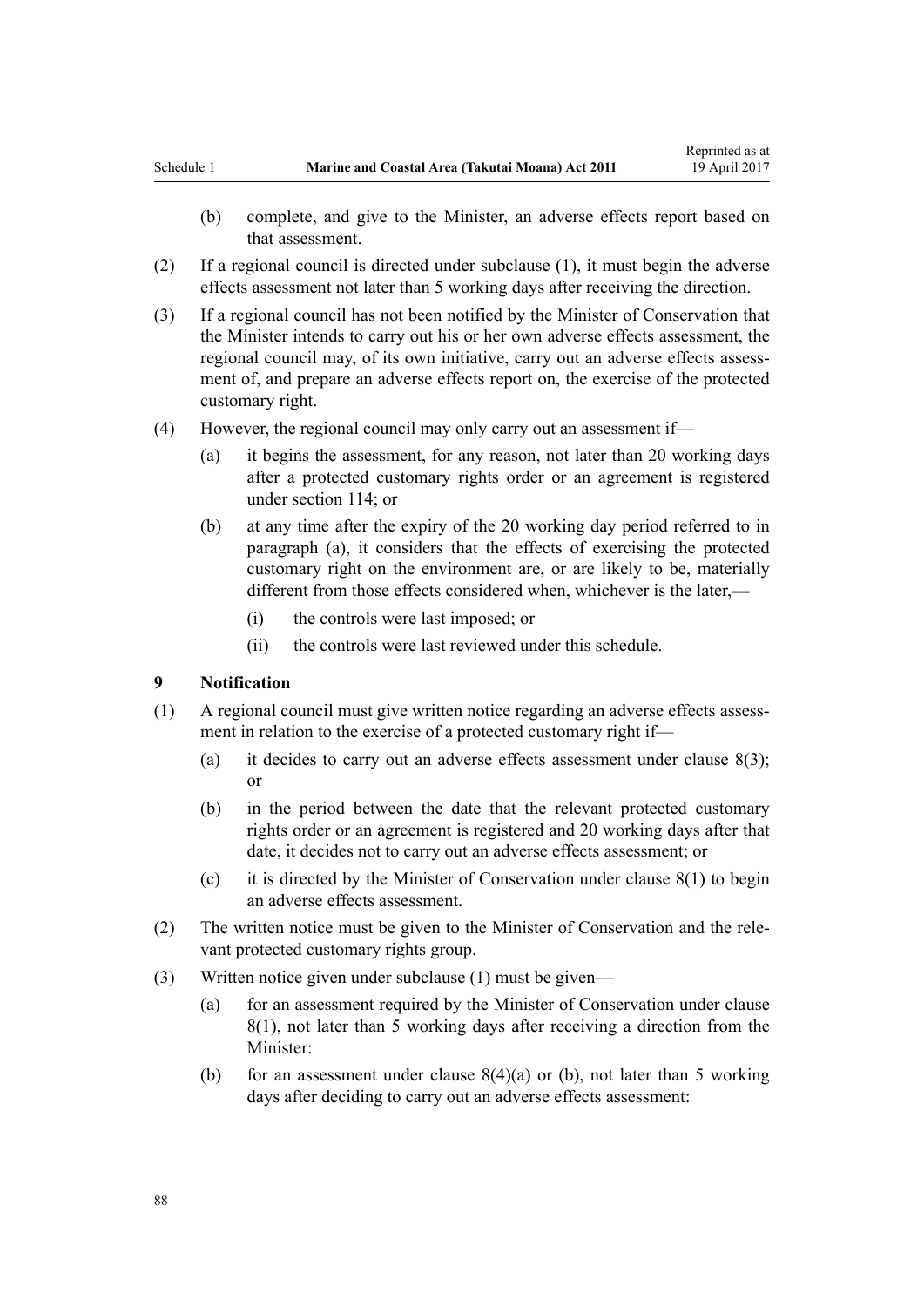(c) for a decision referred to in subclause  $(1)(b)$ , not later than 25 working days after the protected customary rights order or agreement is registered.

# **10 Process and relevant considerations for adverse effects assessment**

A regional council, in carrying out an adverse effects assessment under this Part,—

- (a) must seek the views of the relevant protected customary rights group; and
- (b) may seek any other relevant information; and
- (c) must have regard to—
	- (i) the effects on the environment of the exercise of a protected customary right; and
	- (ii) any relevant information and views it has received; and
- (d) may have regard to—
	- (i) any relevant national policy statement:
	- (ii) the New Zealand coastal policy statement:
	- (iii) its regional policy statement or proposed regional policy statement:
	- (iv) any relevant plan or proposed plan.

# **11 Adverse effects report**

- (1) A regional council must complete its adverse effects assessment and adverse effects report no later than 40 working days after giving notice of the assessment under [clause 9](#page-87-0).
- (2) The regional council must include in that report—
	- (a) details of the protected customary right and the effects on the environment of its exercise; and
	- (b) an outline of the information received and any views expressed by the relevant protected customary rights group; and
	- (c) whether it considers that the exercise of the protected customary right has, or may have, a significant adverse effect on the environment; and
	- (d) its recommendations (if any) to the Minister of Conservation on any controls it considers the Minister of Conservation should impose under [clause 5\(1\);](#page-85-0) and
	- (e) the reasons for any recommendations.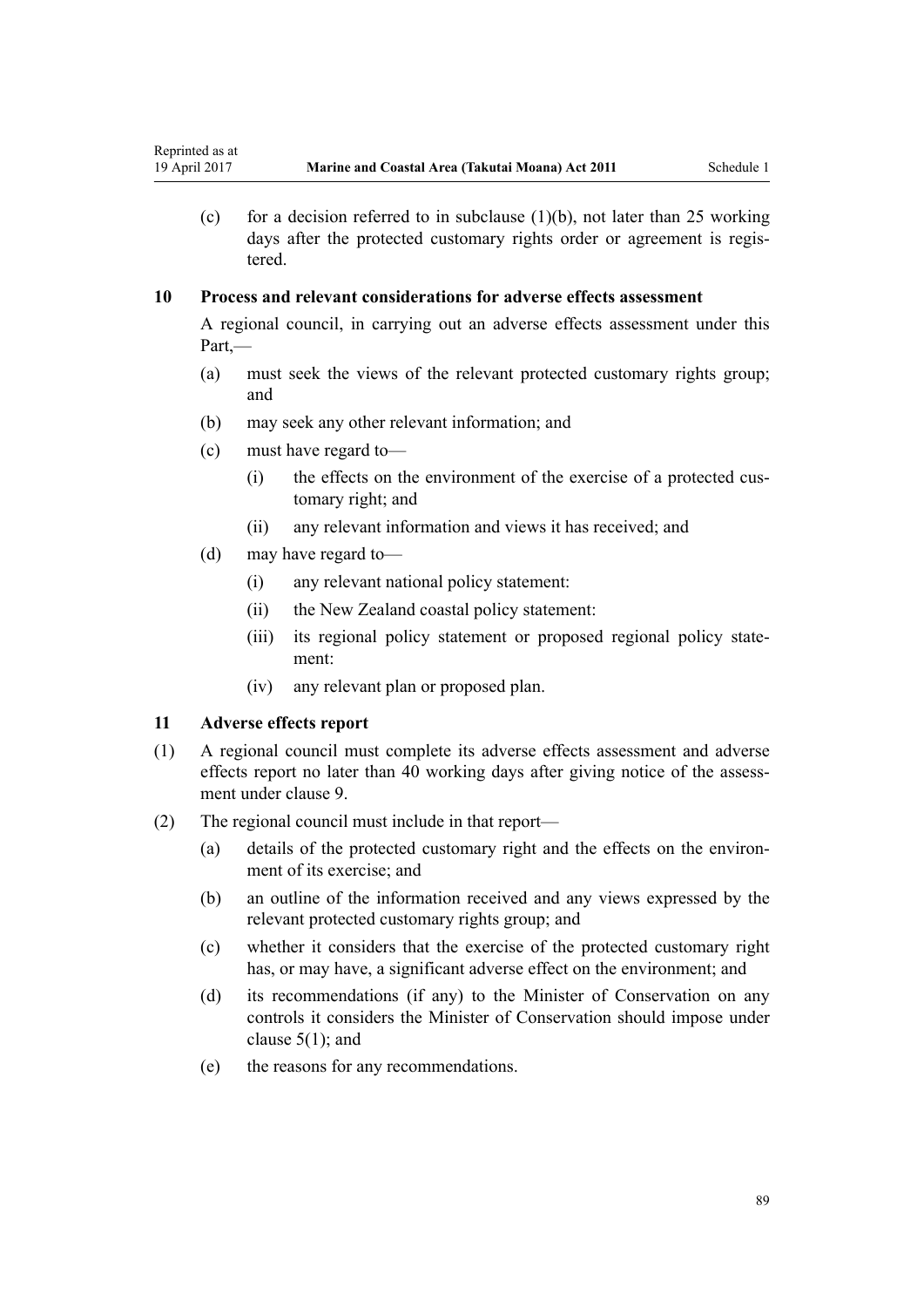# <span id="page-89-0"></span>**12 Report to Minister of Conservation and protected customary rights group**

No later than 5 working days after completing an adverse effects report, a regional council must give a copy to the Minister of Conservation and the relevant protected customary rights group.

### *Review of controls*

# **13 Review**

The Minister of Conservation may—

- (a) review, in accordance with clauses 14 and 15, controls imposed on the exercise of a protected customary right; and
- (b) after reviewing the controls,—
	- (i) confirm them; or
	- (ii) revoke them; or
	- (iii) revoke them and impose new controls (which may include some or all of the reviewed controls).

# **14 Procedure for review**

- (1) If the Minister of Conservation reviews controls under clause 13, he or she must either—
	- (a) request the regional council—
		- (i) to carry out an adverse effects assessment; and
		- (ii) prepare an adverse effects report under [clauses 8 to 12](#page-86-0); or
	- (b) notify the regional council that the Minister will carry out an adverse effects assessment under [clause 5\(5\).](#page-85-0)
- $(2)$  [Clauses 5 to 7](#page-85-0)
	- (a) apply (with all necessary changes) to a review of controls imposed by the Minister of Conservation; and
	- (b) are to be read, in relation to a review, as if all references in those clauses to controls imposed by the Minister of Conservation on the exercise of a protected customary right were references to controls on that right imposed or confirmed by the Minister after a review.

# **15 Timing of review**

- (1) The Minister of Conservation—
	- (a) may review the controls imposed on the exercise of a protected customary right at any time; and
	- (b) must carry out a review of those controls if the protected customary rights group requests a review in writing.
- (2) A protected customary rights group may request a review only if—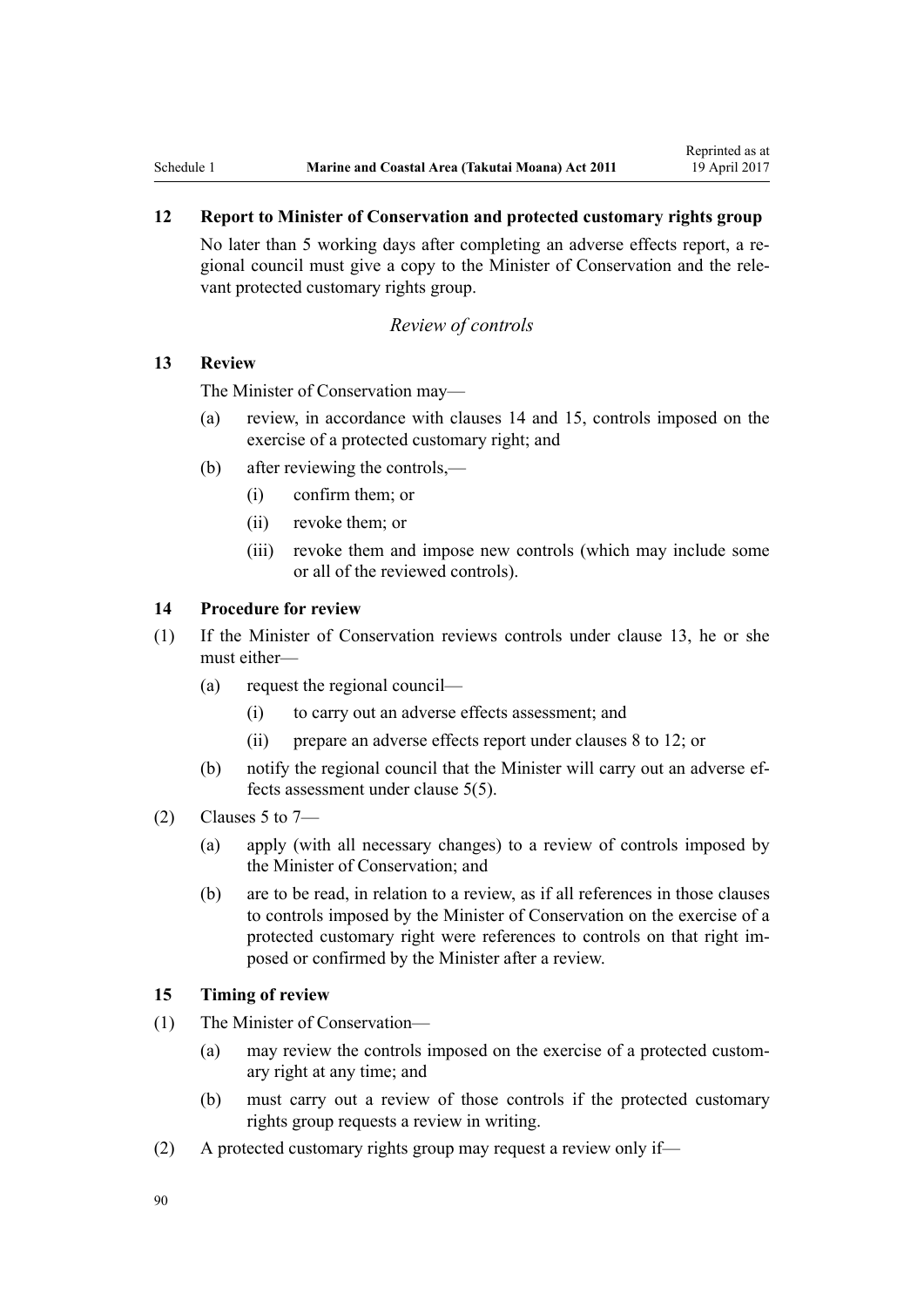- (a) at least 2 years have passed since the controls were imposed or since they were last reviewed; or
- (b) the protected customary rights group considers, on reasonable grounds, that the effects of the exercise of a protected customary right on the environment are, or are likely to be, materially different from those effects considered when, whichever is the later,—
	- (i) the controls were last imposed; or
	- (ii) the controls were last reviewed under this Part of this schedule.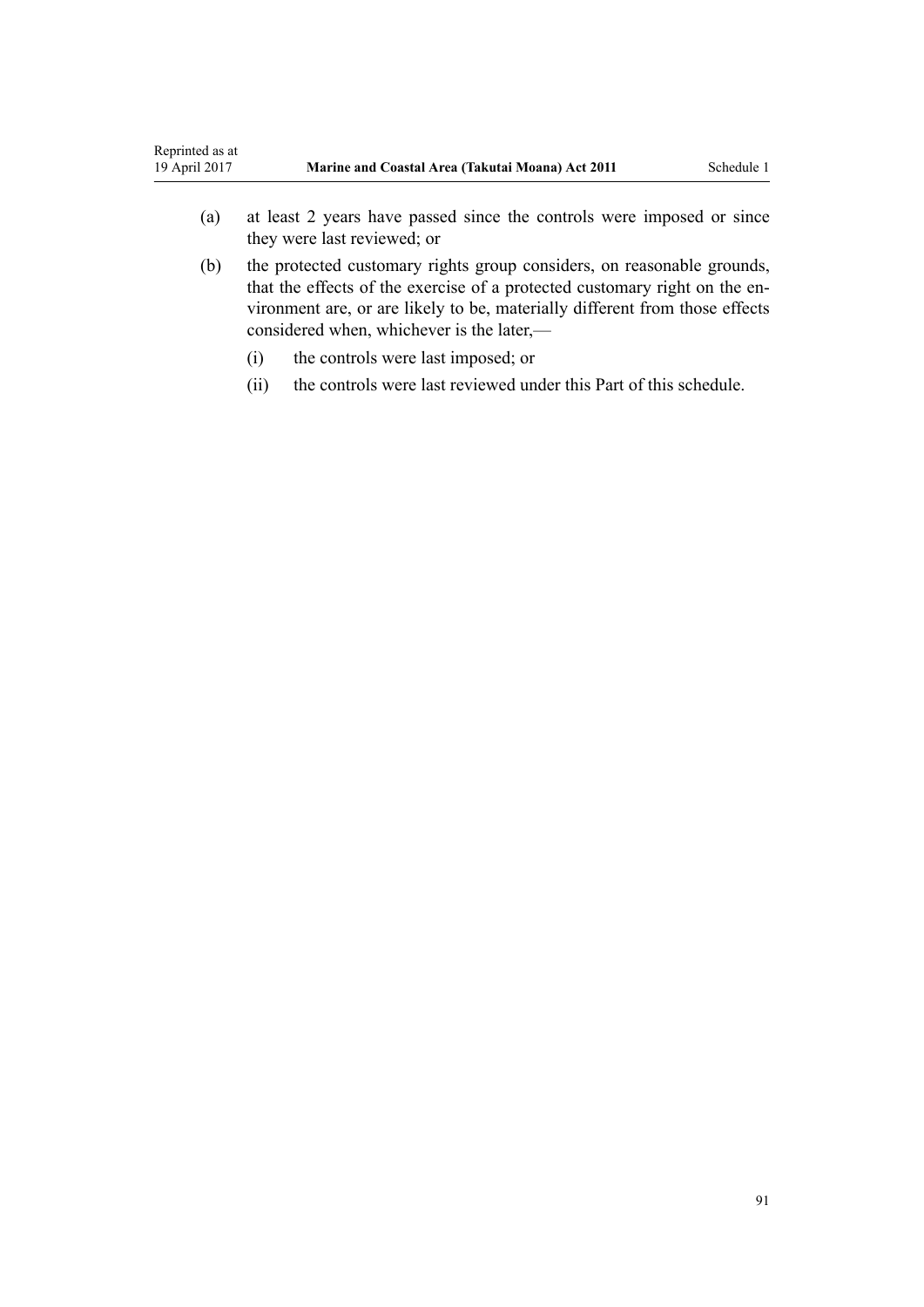# **Schedule 2**

# <span id="page-91-0"></span>**Process by which certain new activities in customary marine title area become deemed accommodated activities**

[ss 63,](#page-47-0) [65](#page-51-0)

# **Part 1**

# **Deemed accommodated infrastructure**

- 1 Prior to an application being lodged under the [Resource Management Act 1991](http://prd-lgnz-nlb.prd.pco.net.nz/pdflink.aspx?id=DLM230264) for any resource consents for proposed infrastructure (within the meaning of section  $65(1)(a)$  in a customary marine title area, the proposed infrastructure may become a deemed accommodated activity in accordance with this Part.
- 2 Any person listed in paragraph (b) of the definition of accommodated infrastructure in [section 63](#page-47-0) may apply to the Minister for Land Information to declare a proposed infrastructure to be a deemed accommodated activity. In this Part, **Minister** means the Minister of Land Information.
- 3 In applying under this Part, the applicant must provide to the Minister the following information:
	- (a) a survey and a plan that—
		- (i) shows the customary marine title area where the proposed infrastructure is to be constructed; and
		- (ii) must meet the requirements of the [Cadastral Survey Act 2002](http://prd-lgnz-nlb.prd.pco.net.nz/pdflink.aspx?id=DLM141994) as if it were a cadastral survey within the meaning of that Act; and
	- (b) a detailed description of the proposed infrastructure, including all of the relevant resource consents that will be applied for in support of the proposed infrastructure; and
	- (c) a detailed description of the purpose for which the proposed infrastructure is to be used; and
	- (d) why the applicant considers that the proposed infrastructure complies with section  $65(1)(a)(iii)$ ; and
	- (e) an assessment of all practicable alternative locations (within or outside the coastal marine area), and reasons why the proposed infrastructure cannot practicably be constructed in any location outside of the customary marine title area; and
	- (f) a description of the negotiations that have already taken place with the customary marine title group and, on the basis of those negotiations, reasons why the applicant considers it cannot reasonably obtain the permission of that group for the proposed infrastructure.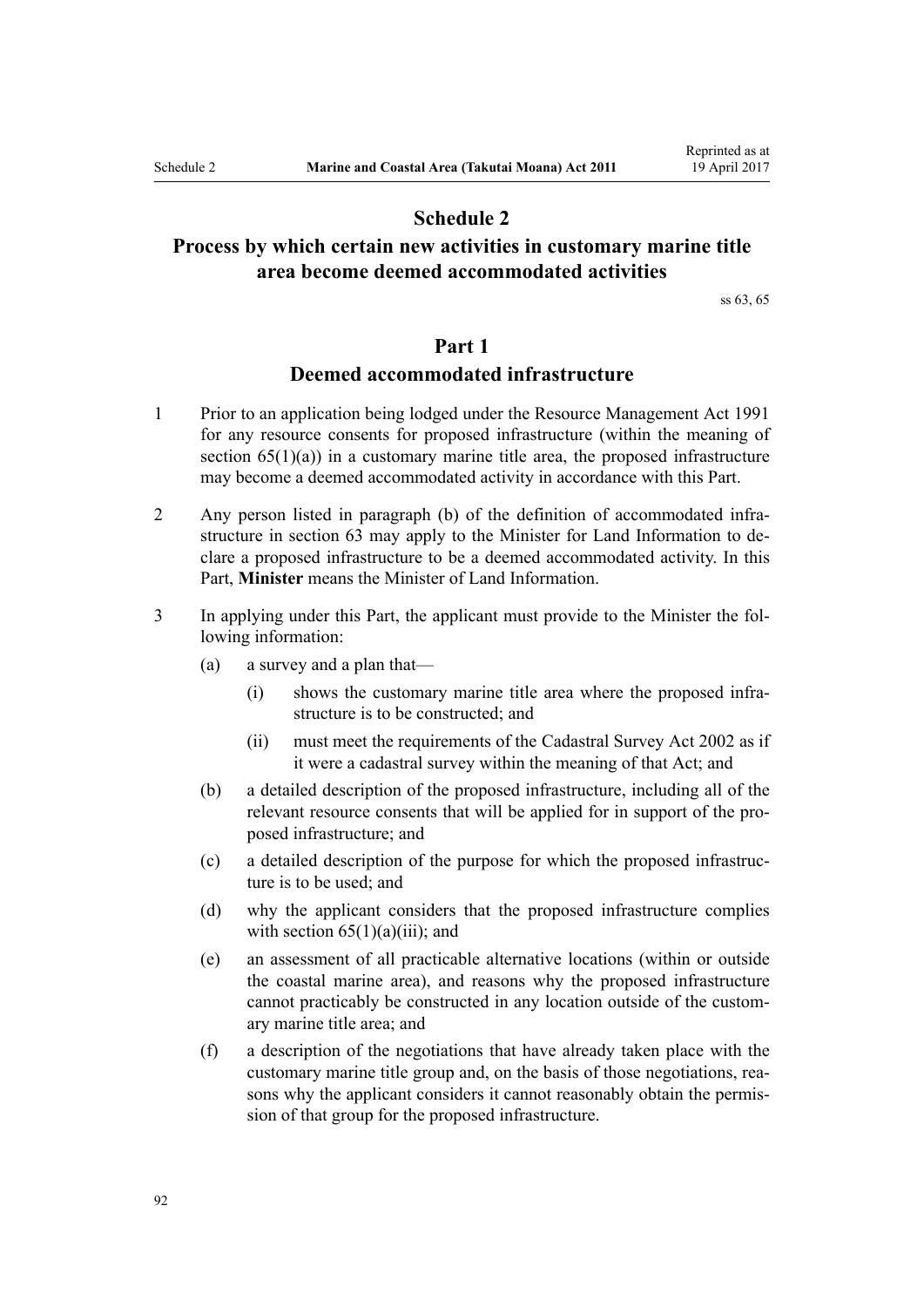- 4 Upon receipt of an application under clause 3, the Minister must consider and decide to—
	- (a) make an initial decision on whether there is sufficient information to demonstrate that all of those requirements and criteria have been adequately addressed; or
	- (b) seek more information from the applicant; or
	- (c) decline the application on the basis that—

<span id="page-92-0"></span>Reprinted as at

- (i) insufficient information has been provided; or
- (ii) the proposed infrastructure does not meet all or any of the requirements and criteria set out in [clause 3.](#page-91-0)
- 5 For the avoidance of doubt, a decision under clause 4(a) is not a substantive decision of the Minister in favour of the classification of the proposed infrastructure as a deemed accommodated activity. It is merely a decision that there is sufficient information for the Minister to consider the matter further with the relevant customary marine title group.
- 6 After making a decision under clause 4(a) that there is sufficient information (or after receiving further information under clause 4(b)), the Minister must, before determining the application,—
	- (a) provide to the customary marine title group a copy of the application and any further information received from the applicant; and
	- (b) invite the customary marine title group to identify appropriate compensation for the removal of its RMA permission right or conservation permission right and any other affected right associated with the customary marine title for the proposed infrastructure, in the event that it does not wish to agree to the construction of the proposed infrastructure going ahead; and
	- (c) negotiate in good faith with the customary marine title group in an attempt to compensate for the waiver of its permission rights with respect to the application.
- 7 This clause applies if, after a period of 3 months,—
	- (a) the customary marine title group fails to respond to any invitation issued under clause 6; or
	- (b) the customary marine title group refuses to negotiate with the Minister; or
	- (c) the Minister and the group do not agree to waive the permission rights.
- 8 If clause 7 applies, the Minister must consider the application and any material provided by the customary marine title group and any other relevant information and make a decision on—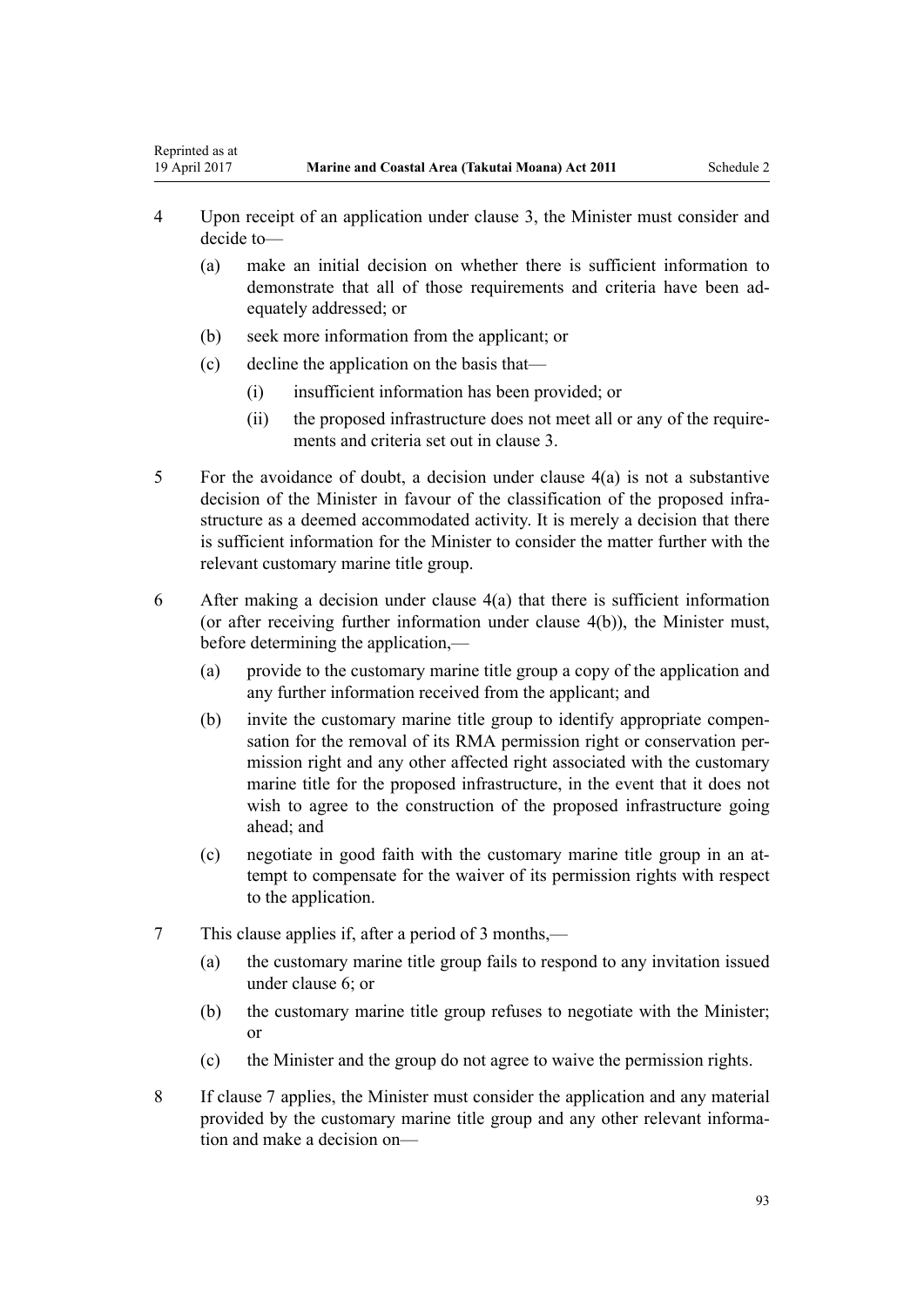- (a) whether to waive the customary marine title group's permission rights; and
- (b) whether there are any other affected rights associated with the customary marine title; and
- (c) what compensation to provide; and
- (d) whether to classify the matter as a deemed accommodated activity under [section 64](#page-49-0).
- 9 In making his or her decision under [clause 8,](#page-92-0) the Minister must consider whether the matters set out in [clause 3](#page-91-0) have been adequately addressed and, without limiting his or her consideration, the Minister may not agree to waive the permission rights if the Minister is satisfied that the information provided under [clause 3\(d\) and \(e\)](#page-91-0) does not justify waiver.
- 10 If the customary marine title group agrees to waive the permission rights, or a decision is made by the Minister under [clause 8](#page-92-0) to waive the permission rights, then the proposed infrastructure will become a deemed accommodated activity, except that—
	- (a) the waiver of the RMA permission right will operate only for the particular resource consents applied for with respect to the proposed infrastructure (and only as far as the proposed infrastructure is defined in the *Gazette* notice set out in clause 11); and
	- (b) the waiver of the permission rights will not otherwise take away the legal effect of the customary marine title order or agreement, except as the customary marine title group expressly agrees otherwise or the Minister decides otherwise; and
	- (c) the waiver of the permission rights will only apply to the activity that is the subject of an application under [clause 3](#page-91-0) and, unless expressly provided otherwise, it will not prevent the customary marine title group from exercising its permission rights under a customary marine title order or agreement within the same area for any other resource consent application not included in the *Gazette* notice published under clause 11; and
	- (d) the customary marine title order or agreement will still be a relevant matter for the consent authority when considering the resource consents necessary for the deemed accommodated activity under the [Resource](http://prd-lgnz-nlb.prd.pco.net.nz/pdflink.aspx?id=DLM230264) [Management Act 1991.](http://prd-lgnz-nlb.prd.pco.net.nz/pdflink.aspx?id=DLM230264)
- 11 If a proposed infrastructure becomes a deemed accommodated activity under clause 10, the Minister must cause a notice to be published in the *Gazette* giving—
	- (a) a description of the deemed accommodated activity, including a detailed description of the proposed infrastructure and all resource consents that will be applied for as part of the proposed infrastructure; and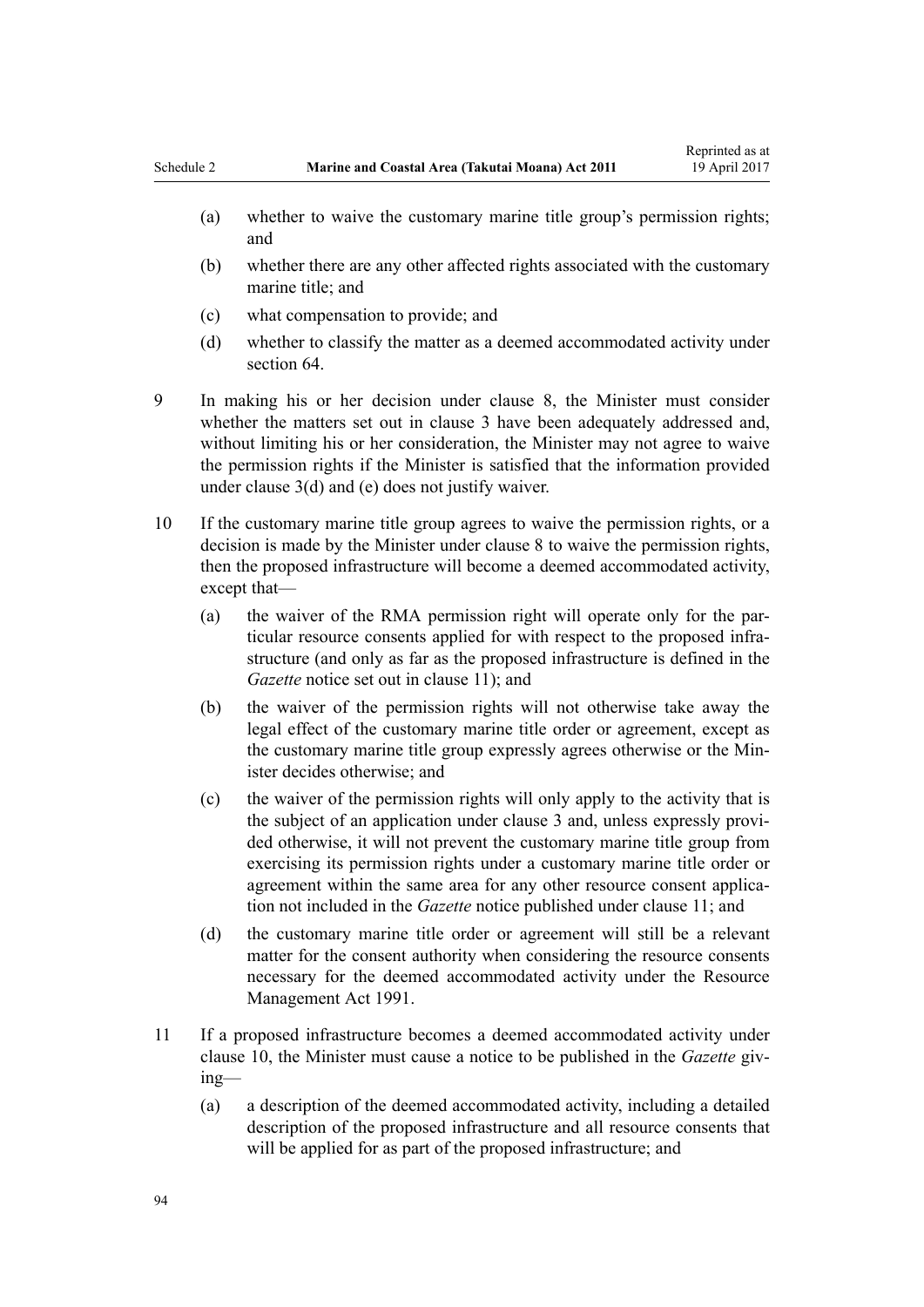- (b) a description of the customary marine title area and rights that are affected; and
- (c) a description of the purpose for which the infrastructure is to be used.
- 12 The Minister must serve a copy of the *Gazette* notice on the customary marine title group and the relevant regional council.

# **Part 2 New minerals-related activities**

# **13 Definitions**

<span id="page-94-0"></span>Reprinted as at

In this Part,—

**activity** means any activity—

- (a) that is necessary for, or reasonably related to, prospecting, exploration, mining operations, or mining under either or both of the following:
	- (i) a privilege in respect of petroleum:
	- (ii) a privilege to which [section 84\(1\)](#page-62-0) applies; and
- (b) that is to commence in a customary marine title area after the effective date; and
- (c) for which a resource consent is to be sought

**activity agreement** means an agreement of the kind described in clause 15 between the title holder and the permit holder

**permit holder** means the person seeking the resource consent for the activity.

#### **14 Permit holder may request title holder to negotiate activity agreement**

- (1) A permit holder may serve a notice on the relevant customary marine title group stating that the permit holder intends to negotiate an activity agreement with the group.
- (2) A notice served under subclause (1) must specify—
	- (a) the area affected by the proposed activity; and
	- (b) the purpose for which resource consent is to be sought; and
	- (c) the proposed programme of work for the activity, including the type and duration of work to be carried out and the likely adverse effect on the customary marine title area and on the customary marine title group; and
	- (d) the compensation and safeguards against any likely adverse effects proposed; and
	- (e) the type of privilege held by the permit holder.

# **15 Contents of activity agreement**

(1) An activity agreement may make provision for the following matters: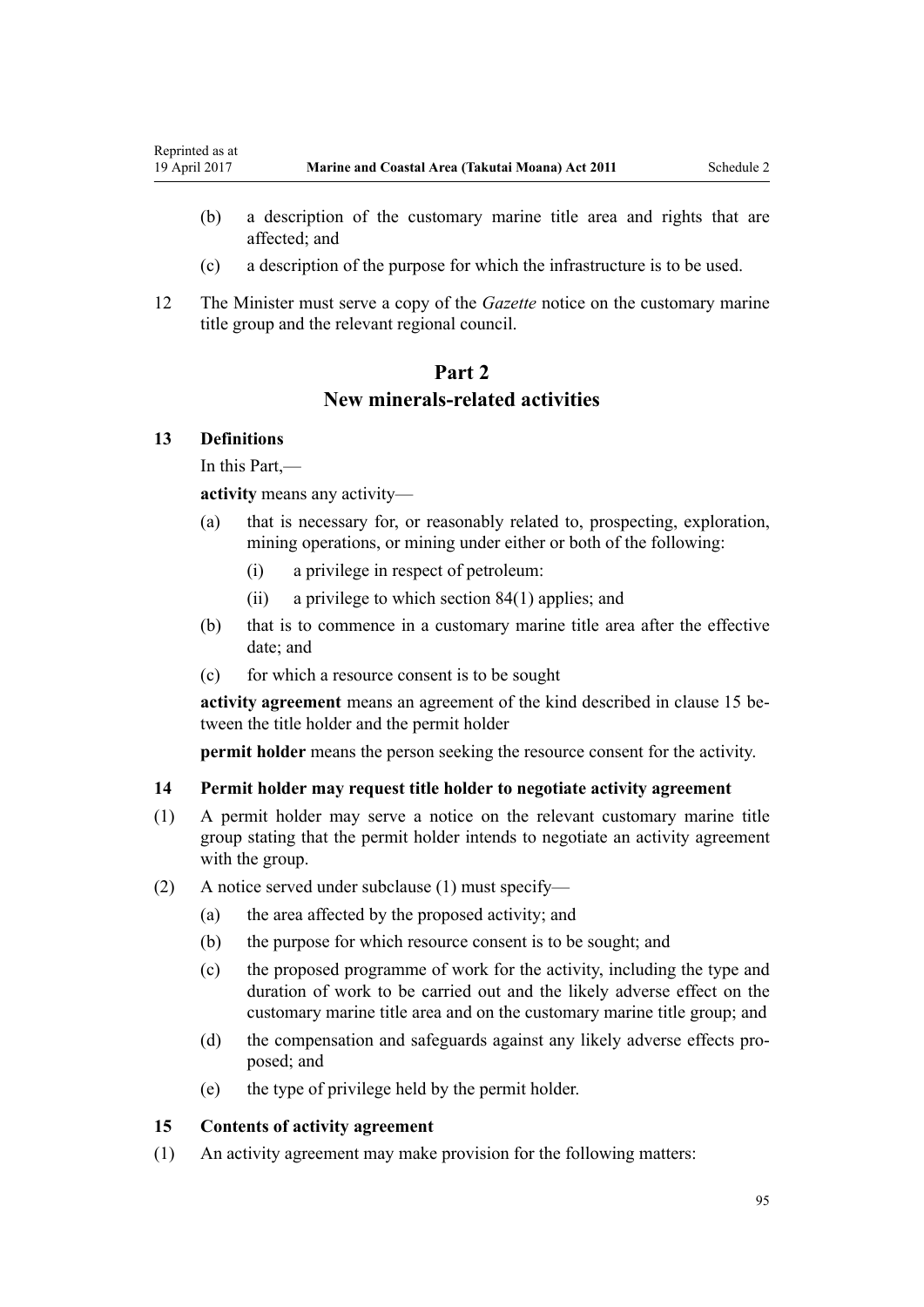- <span id="page-95-0"></span>(b) the parts of the customary marine title area on or in which the permit holder may undertake the activity:
- (c) the kinds of activity that may be undertaken in the customary marine title area:
- (d) the conditions to be observed by the permit holder in undertaking the activity in the customary marine title area:
- (e) the action to be taken by the permit holder in order to protect the environment:
- (f) the compensation to be paid to the customary marine title group as a consequence of the permit holder undertaking the activity in the customary marine title area:
- (g) the manner of resolving any dispute arising in connection with the activity agreement:
- (h) any other matters that the parties to the arrangement may agree to include in the activity agreement.
- (2) In considering whether to agree to an activity agreement, the customary marine title group may have regard to any matters it considers relevant.

### **16 Requests for appointment of arbitrator**

- (1) The permit holder may serve a written notice on the customary marine title group requesting the group to agree to the appointment of an arbitrator if—
	- (a) the permit holder and the group are unable to agree on an activity agreement; and
	- (b) a period of at least 60 days has expired since the day on which notice was served under [clause 14\(1\)](#page-94-0).
- (2) The customary marine title group and the permit holder may agree to the appointment of any person as arbitrator.

### **17 Appointment of arbitrator in default of agreement**

- (1) The permit holder or the customary marine title group may apply to the chief executive of the department responsible for the administration of the [Crown](http://prd-lgnz-nlb.prd.pco.net.nz/pdflink.aspx?id=DLM242535) [Minerals Act 1991](http://prd-lgnz-nlb.prd.pco.net.nz/pdflink.aspx?id=DLM242535) for the appointment of an arbitrator if—
	- (a) the customary marine title group and the permit holder are unable to agree on the appointment of an arbitrator; and
	- (b) a period of at least 30 days has expired since the day on which notice was served under clause 16(1).
- (2) Every application must be accompanied by any prescribed fee.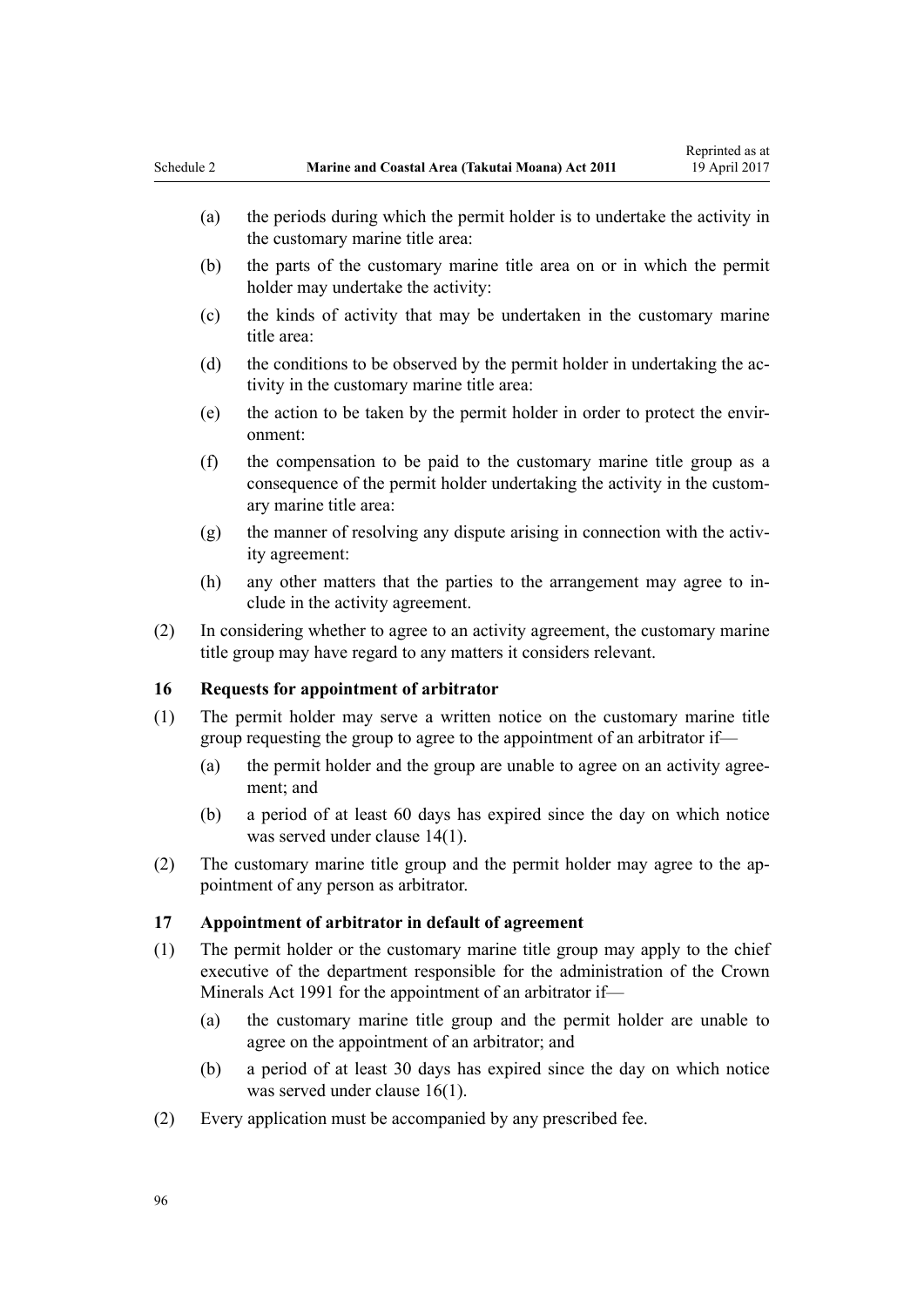(3) On receipt of an application the chief executive must as soon as practicable appoint an arbitrator.

# **18 Arbitration**

- (1) If an arbitrator is appointed under [clause 16\(2\)](#page-95-0) or [17\(3\),](#page-95-0) the arbitrator must conduct an arbitration in accordance with the [Arbitration Act 1996](http://prd-lgnz-nlb.prd.pco.net.nz/pdflink.aspx?id=DLM403276), and the provisions of that Act (other than those relating to the appointment of arbitrators) apply to the arbitration as if—
	- (a) this clause were an arbitration agreement; and
	- (b) the matters specified in paragraphs (a) to (g) of clause  $15(1)$  were matters in dispute that the customary marine title group and the permit holder had agreed to submit to arbitration.
- (2) The arbitrator's award must determine the basis on which the activity is to proceed, on reasonable conditions.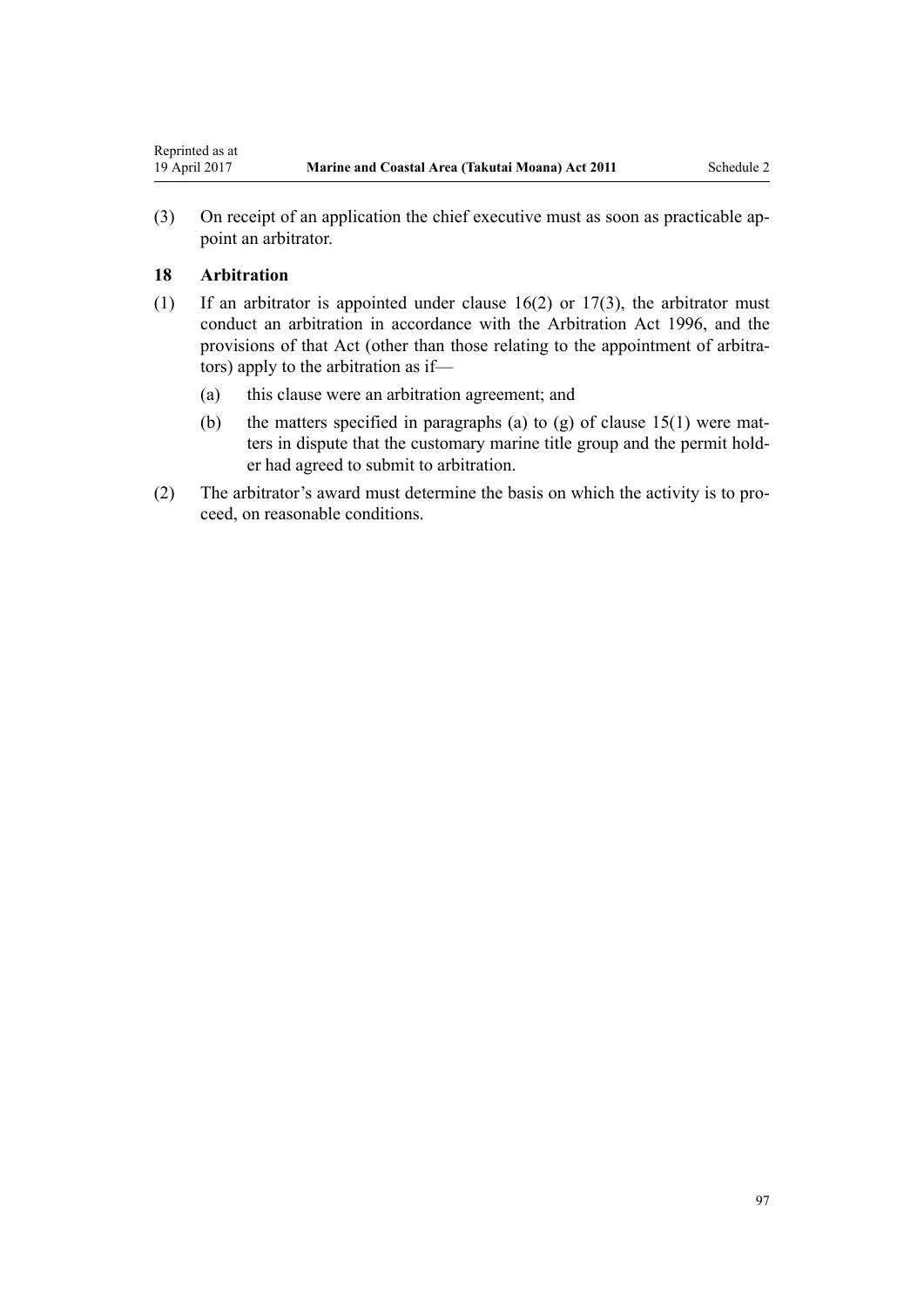# **Schedule 3**

# <span id="page-97-0"></span>**Enactments consequentially amended**

[s 128](#page-82-0)

# **Part 1**

# **Acts amended**

# **[Conservation Act 1987](http://prd-lgnz-nlb.prd.pco.net.nz/pdflink.aspx?id=DLM103609) (1987 No 65)**

[Section 2\(1\):](http://prd-lgnz-nlb.prd.pco.net.nz/pdflink.aspx?id=DLM103616) insert in their appropriate alphabetical order:

**common marine and coastal area** has the meaning given in section 9(1) of the Marine and Coastal Area (Takutai Moana) Act 2011

**customary marine title area** has the meaning given in section 9(1) of the Marine and Coastal Area (Takutai Moana) Act 2011

**planning document** has the meaning given in section 9(1) of the Marine and Coastal Area (Takutai Moana) Act 2011

[Section 7\(1\)](http://prd-lgnz-nlb.prd.pco.net.nz/pdflink.aspx?id=DLM104251) and (1A): omit "or foreshore" in each place it appears.

[Section 17H](http://prd-lgnz-nlb.prd.pco.net.nz/pdflink.aspx?id=DLM104613): add:

(5) When reviewing any part of a conservation management strategy, the Director-General must take into account the matters set out in any planning documents lodged with the Director-General under section 90 of the Marine and Coastal Area (Takutai Moana) Act 2011 that are relevant to the strategy.

[Section 17I:](http://prd-lgnz-nlb.prd.pco.net.nz/pdflink.aspx?id=DLM104615) add:

(5) When amending any part of a conservation management strategy, the Director-General must take into account the matters set out in any planning documents lodged with the Director-General under section 90 of the Marine and Coastal Area (Takutai Moana) Act 2011 that are relevant to the strategy.

[Section 24\(7C\)](http://prd-lgnz-nlb.prd.pco.net.nz/pdflink.aspx?id=DLM104699): add "or under section 39 or 43 of the Marine and Coastal Area (Takutai Moana) Act 2011" after "1991".

[Section 26ZS\(1\)\(ab\)](http://prd-lgnz-nlb.prd.pco.net.nz/pdflink.aspx?id=DLM106043): repeal and substitute:

(ab) the Marine and Coastal Area (Takutai Moana) Act 2011:

[Section 39\(7\):](http://prd-lgnz-nlb.prd.pco.net.nz/pdflink.aspx?id=DLM106641) omit "all foreshore and seabed" and substitute "any marine and coastal area".

#### **[Crown Minerals Act 1991](http://prd-lgnz-nlb.prd.pco.net.nz/pdflink.aspx?id=DLM242535) (1991 No 70)**

[Section 2\(1\):](http://prd-lgnz-nlb.prd.pco.net.nz/pdflink.aspx?id=DLM242543) definition of **access arrangement**: repeal and substitute:

**access arrangement** and **arrangement** means an arrangement to permit access to land—

(a) entered into by way of arrangement or determined by an arbiter in accordance with this Act; and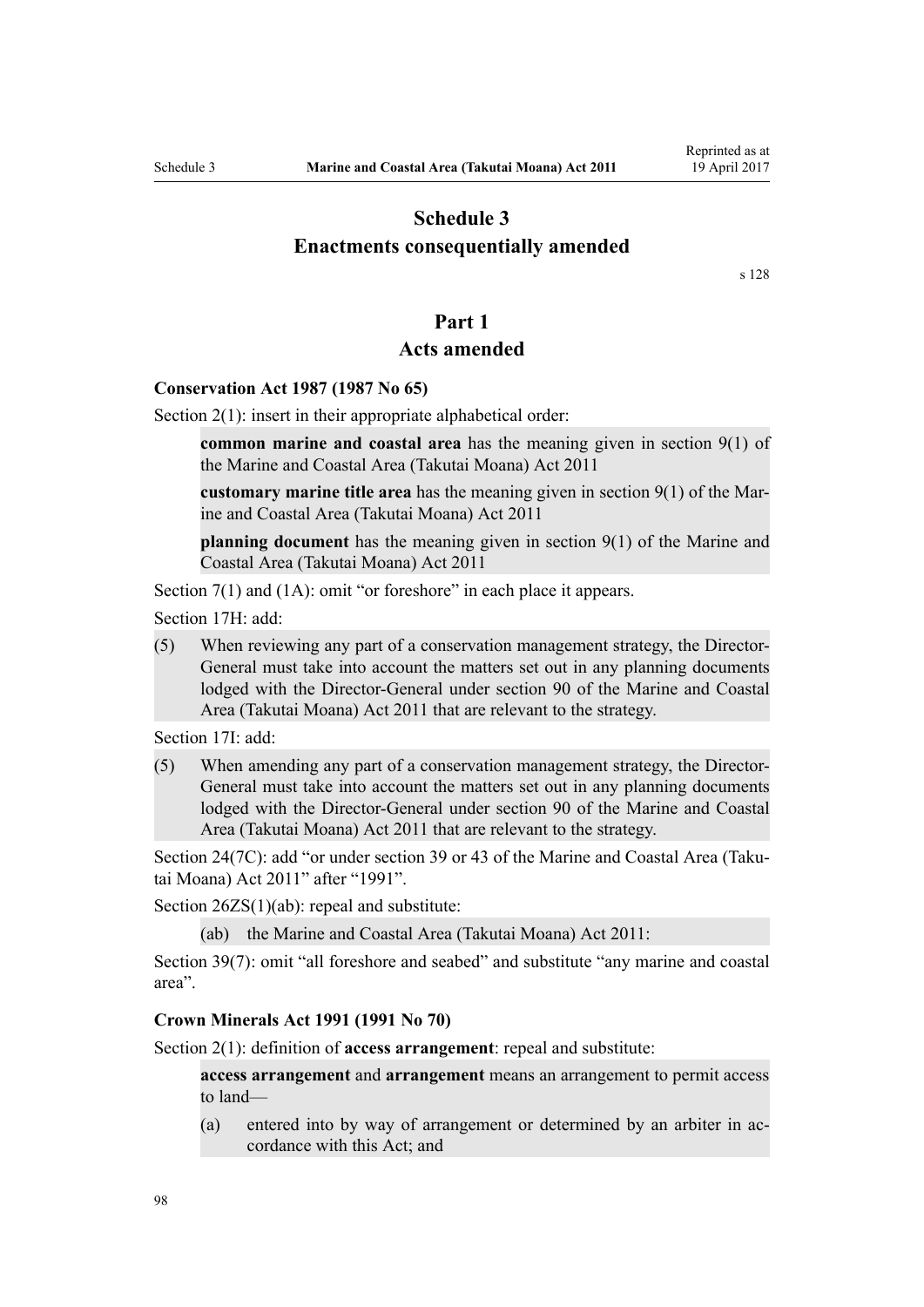Reprinted as at

- (b) between a person desiring to carry out mineral-related activities and either—
	- (i) the owner (and occupier, if any) of the land; or
	- (ii) in the case of land in the common marine and coastal area that is not a customary marine title area, the appropriate Minister

[Section 2\(1\):](http://prd-lgnz-nlb.prd.pco.net.nz/pdflink.aspx?id=DLM242543) definition of **public foreshore and seabed**: repeal.

[Section 2\(1\):](http://prd-lgnz-nlb.prd.pco.net.nz/pdflink.aspx?id=DLM242543) insert in their appropriate alphabetical order:

**coastal marine area** has the meaning given in section 2(1) of the Resource Management Act 1991

**common marine and coastal area** has the meaning given in section 9(1) of the Marine and Coastal Area (Takutai Moana) Act 2011

**customary marine title agreement** has the meaning given to **agreement** in section 9(1) of the Marine and Coastal Area (Takutai Moana) Act 2011

**customary marine title group** has the meaning given in section 9(1) of the Marine and Coastal Area (Takutai Moana) Act 2011

**customary marine title order** has the meaning given in section 9(1) of the Marine and Coastal Area (Takutai Moana) Act 2011

[Section 2\(2\)](http://prd-lgnz-nlb.prd.pco.net.nz/pdflink.aspx?id=DLM242543): insert "or land in the common marine and coastal area" after "Crown land".

[Section 2\(2\)\(b\)](http://prd-lgnz-nlb.prd.pco.net.nz/pdflink.aspx?id=DLM242543): omit "Crown land is public foreshore and seabed" and substitute "land is part of the common marine and coastal area".

[Section 25\(1A\):](http://prd-lgnz-nlb.prd.pco.net.nz/pdflink.aspx?id=DLM246328) repeal and substitute:

- (1A) The Minister may not grant an exploration permit or a mining permit under this section in respect of minerals that are privately owned, except in the case of minerals owned by customary marine title groups,—
	- (a) as provided for by section 83(2) of the Marine and Coastal Area (Takutai Moana) Act 2011; and
	- (b) subject to section 84 of that Act.

[Section 32\(7\):](http://prd-lgnz-nlb.prd.pco.net.nz/pdflink.aspx?id=DLM246341) add "except in the case of minerals owned by customary marine title groups, as provided for in section 83(2) of the Marine and Coastal Area (Takutai Moana) Act 2011 and subject to section 84 of that Act".

[Section 49\(3\):](http://prd-lgnz-nlb.prd.pco.net.nz/pdflink.aspx?id=DLM246396) omit "the owner and occupier" and substitute "each owner and occupier, and any customary marine title group".

[Section 49\(3\):](http://prd-lgnz-nlb.prd.pco.net.nz/pdflink.aspx?id=DLM246396) omit "every owner and every occupier of the land" and substitute "each person or group whose consent is required".

[Section 49\(4\)](http://prd-lgnz-nlb.prd.pco.net.nz/pdflink.aspx?id=DLM246396): insert "or customary marine title group" after "occupier".

[Section 50](http://prd-lgnz-nlb.prd.pco.net.nz/pdflink.aspx?id=DLM246397): add: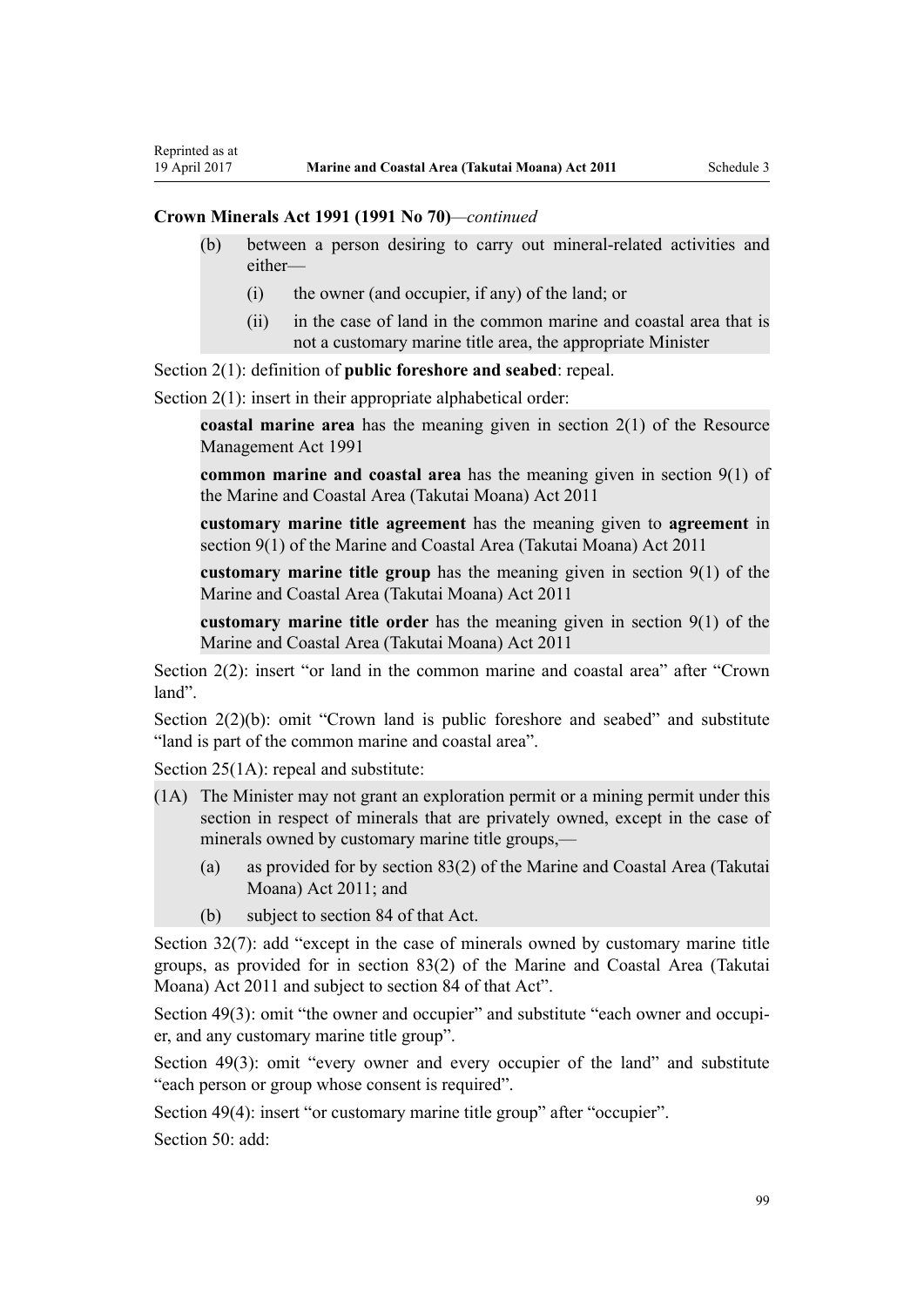### **Crown Minerals Act 1991 (1991 No 70)***—continued*

(2) This section does not apply in the case of entry onto land that is in the common marine and coastal area.

[Section 53](http://prd-lgnz-nlb.prd.pco.net.nz/pdflink.aspx?id=DLM246703): add:

- (3) Subsection (2) does not apply if the permit relates to land in the common marine and coastal area, but if the permit relates to land described in Schedule 4, the permit holder may exercise the permit only—
	- (a) in respect of land that is not subject to a customary marine title order or agreement; and
	- (b) in accordance with an access agreement agreed in writing between the permit holder and the appropriate Minister.

[Section 54](http://prd-lgnz-nlb.prd.pco.net.nz/pdflink.aspx?id=DLM246704): add:

- (3) Subsection (2) does not apply if the permit relates to land in the common marine and coastal area, but if the permit relates to land described in Schedule 4, the permit holder may exercise the permit only—
	- (a) in respect of land that is not subject to a customary marine title order or agreement; and
	- (b) in accordance with an access agreement agreed in writing between the permit holder and the appropriate Minister.

[Section 55](http://prd-lgnz-nlb.prd.pco.net.nz/pdflink.aspx?id=DLM246706): add:

(3) Land within the common marine and coastal area is deemed, for the purpose of subsection (2), not to be within any of the classes of land described in that subsection.

Heading to [section 61:](http://prd-lgnz-nlb.prd.pco.net.nz/pdflink.aspx?id=DLM246714) add "**and land in common marine and coastal area**".

[Section 61\(1\)](http://prd-lgnz-nlb.prd.pco.net.nz/pdflink.aspx?id=DLM246714): add "or the common marine and coastal area".

[Section 61\(1A\)](http://prd-lgnz-nlb.prd.pco.net.nz/pdflink.aspx?id=DLM246714): insert "or land of the common marine and coastal area" after "1977)".

# **[Fisheries Act 1996](http://prd-lgnz-nlb.prd.pco.net.nz/pdflink.aspx?id=DLM394191) (1996 No 88)**

[Section 2\(1\):](http://prd-lgnz-nlb.prd.pco.net.nz/pdflink.aspx?id=DLM394199) insert the following definitions in their appropriate alphabetical order:

**customary marine title group** has the meaning given in section 9(1) of the Marine and Coastal Area (Takutai Moana) Act 2011

**planning document** has the meaning given in section 9(1) of the Marine and Coastal Area (Takutai Moana) Act 2011

**protected customary right** has the meaning given in section 9(1) of the Marine and Coastal Area (Takutai Moana) Act 2011

**protected customary rights order** and **agreement** have the meanings given in section 9(1) of the Marine and Coastal Area (Takutai Moana) Act 2011

[Section 11\(2\)\(c\):](http://prd-lgnz-nlb.prd.pco.net.nz/pdflink.aspx?id=DLM395397) repeal and substitute: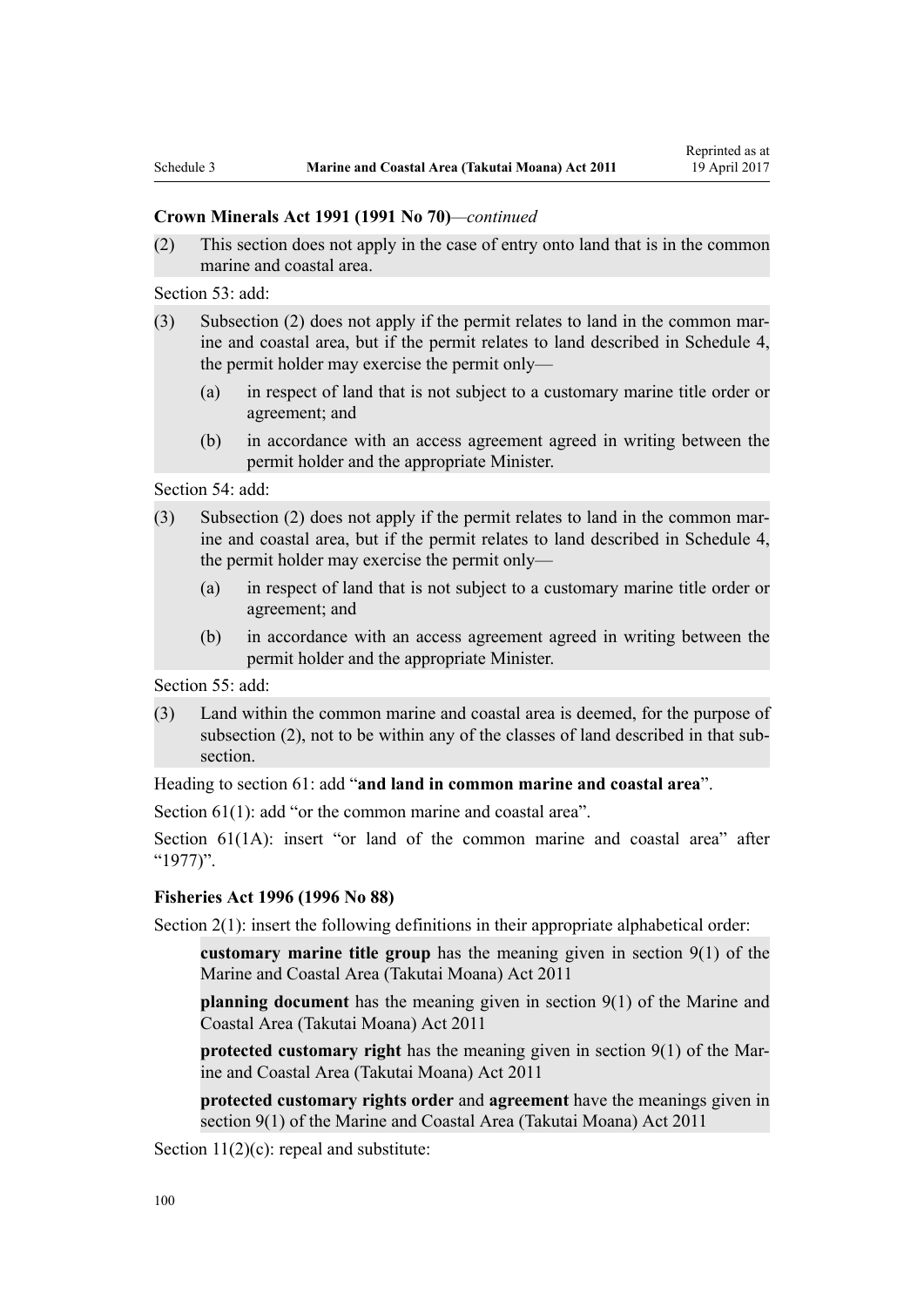Reprinted as at

- (c) sections 7 and 8 of the Hauraki Gulf Marine Park Act 2000 (for the Hauraki Gulf as defined in that Act); and
- (d) a planning document lodged with the Minister of Fisheries by a customary marine title group under section 91 of the Marine and Coastal Area (Takutai Moana) Act 2011—

Heading to [section 89B](http://prd-lgnz-nlb.prd.pco.net.nz/pdflink.aspx?id=DLM396920): omit "**customary rights orders**" and substitute "**protected customary rights**".

[Section 89B\(a\)](http://prd-lgnz-nlb.prd.pco.net.nz/pdflink.aspx?id=DLM396920): omit "customary rights order under the Foreshore and Seabed Act 2004" and substitute "protected customary rights order or an agreement".

[Section 89B\(b\):](http://prd-lgnz-nlb.prd.pco.net.nz/pdflink.aspx?id=DLM396920) omit "customary rights order" and substitute "protected customary rights order or an agreement".

[Section 186ZB:](http://prd-lgnz-nlb.prd.pco.net.nz/pdflink.aspx?id=DLM398342) repeal and substitute:

# **186ZB Subpart does not apply to fish farming under protected customary rights order or agreement**

This subpart does not apply to fish farming undertaken in accordance with a protected customary rights order or an agreement.

# **[Forest and Rural Fires Act 1977](http://prd-lgnz-nlb.prd.pco.net.nz/pdflink.aspx?id=DLM442946) (1977 No 52)**

Definition of **fire safety margin** in [section 2\(1\):](http://prd-lgnz-nlb.prd.pco.net.nz/pdflink.aspx?id=DLM442952) omit "(other than land administered by the Minister of Conservation pursuant to section 9A of the Foreshore and Seabed Endowment Revesting Act 1991)" and substitute "other than the common marine and coastal area or any reclaimed land that is subject to subpart 3 of Part 2 of the Marine and Coastal Area (Takutai Moana) Act 2011 (as defined in section 29(1) of that Act)".

Paragraph (a)(v) and (va) of the definition of **state area** in [section 2\(1\):](http://prd-lgnz-nlb.prd.pco.net.nz/pdflink.aspx?id=DLM442952) repeal and substitute:

- (v) the common marine and coastal area (as defined in section  $9(1)$  of the Marine and Coastal Area (Takutai Moana) Act 2011; and
- (va) reclaimed land vested in the Crown under section 30 or 31 of that Act; and

#### **[Hauraki Gulf Marine Park Act 2000](http://prd-lgnz-nlb.prd.pco.net.nz/pdflink.aspx?id=DLM52557) (2000 No 1)**

[Section 33\(2\)\(c\)](http://prd-lgnz-nlb.prd.pco.net.nz/pdflink.aspx?id=DLM53174): omit "foreshore and seabed that is land owned by the Crown" and substitute "the common marine and coastal area".

Heading to [section 38:](http://prd-lgnz-nlb.prd.pco.net.nz/pdflink.aspx?id=DLM53180) omit "**Crown-owned**".

Heading to [section 39:](http://prd-lgnz-nlb.prd.pco.net.nz/pdflink.aspx?id=DLM53181) omit "**Crown-owned land**" and substitute "**land with protected status**".

[Schedule 1:](http://prd-lgnz-nlb.prd.pco.net.nz/pdflink.aspx?id=DLM53199) omit "Foreshore and Seabed Act 2004".

[Schedule 1:](http://prd-lgnz-nlb.prd.pco.net.nz/pdflink.aspx?id=DLM53199) insert in its appropriate alphabetical order: "Marine and Coastal Area (Takutai Moana) Act 2011".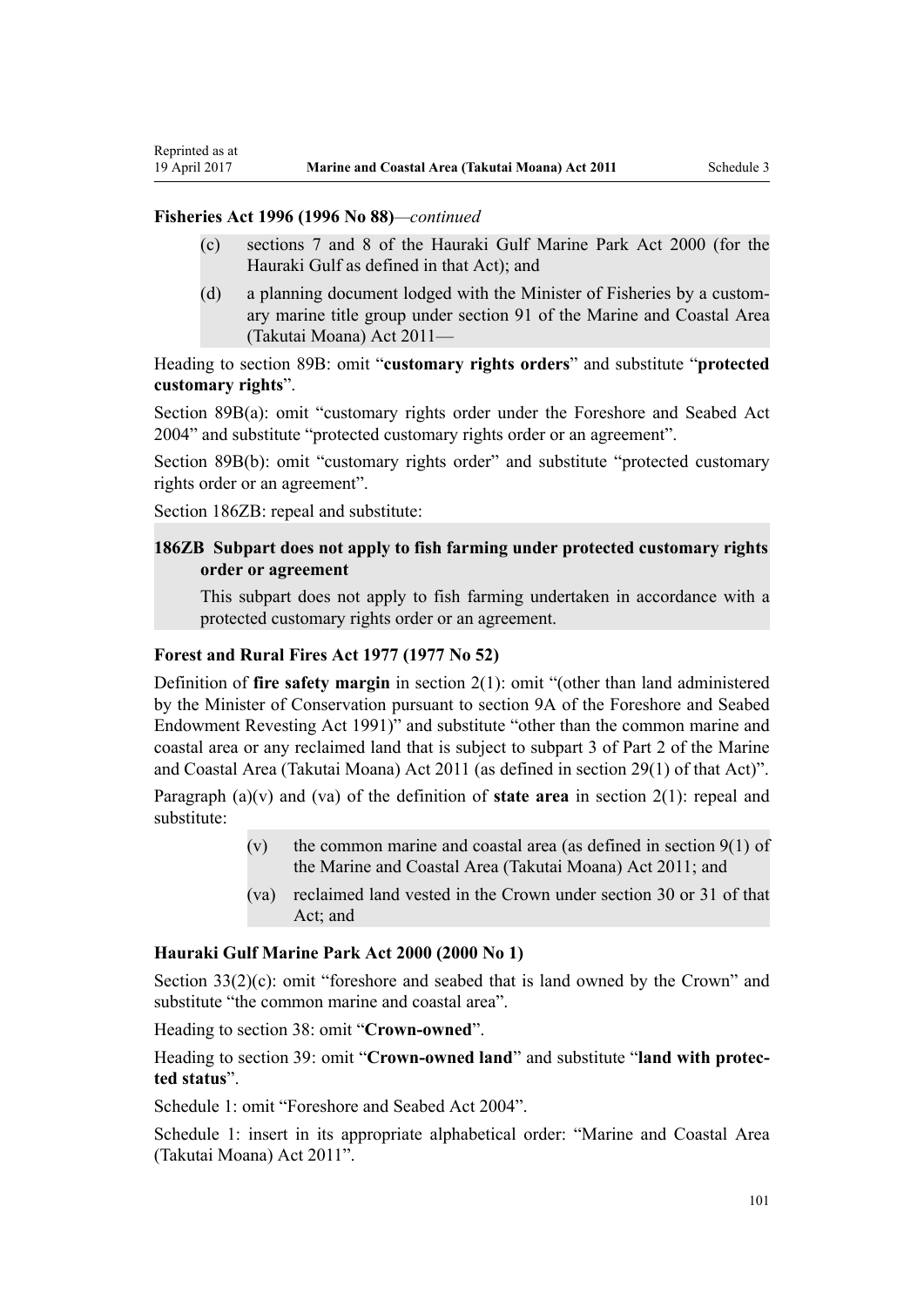#### **[Historic Places Act 1993](http://prd-lgnz-nlb.prd.pco.net.nz/pdflink.aspx?id=DLM300510) (1993 No 38)**

[Section 2](http://prd-lgnz-nlb.prd.pco.net.nz/pdflink.aspx?id=DLM300516): insert in their appropriate alphabetical order:

**customary marine title area** has the meaning given in section 9(1) of the Marine and Coastal Area (Takutai Moana) Act 2011

**planning document** has the meaning given in section 9(1) of the Marine and Coastal Area (Takutai Moana) Act 2011

[Section 14](http://prd-lgnz-nlb.prd.pco.net.nz/pdflink.aspx?id=DLM300610): insert after subsection  $(3A)$ :

(3B) The Trust must comply with section 89 of the Marine and Coastal Area (Takutai Moana) Act 2011.

[Section 20](http://prd-lgnz-nlb.prd.pco.net.nz/pdflink.aspx?id=DLM300622): insert after subsection  $(6A)$ :

(6B) In determining an appeal in respect of a decision made under section  $14(1)(a)$ or (b) that relates to a customary marine title area, the Court must have particular regard to any planning documents lodged with the New Zealand Historic Places Trust under section 89 of the Marine and Coastal Area (Takutai Moana) Act 2011 that are relevant to an archaeological site within the customary marine title area.

#### **[Local Government Act 1974](http://prd-lgnz-nlb.prd.pco.net.nz/pdflink.aspx?id=DLM415531) (1974 No 66)**

[Section 345\(1A\):](http://prd-lgnz-nlb.prd.pco.net.nz/pdflink.aspx?id=DLM420626) repeal and substitute:

(1A) To avoid doubt, this section does not apply to the common marine and coastal area within the meaning of the Marine and Coastal Area (Takutai Moana) Act 2011.

### **[Local Government \(Rating\) Act 2002](http://prd-lgnz-nlb.prd.pco.net.nz/pdflink.aspx?id=DLM131393) (2002 No 6)**

[Section 5](http://prd-lgnz-nlb.prd.pco.net.nz/pdflink.aspx?id=DLM132004): insert in their appropriate alphabetical order:

**common marine and coastal area** has the meaning given in section 9(1) of the Marine and Coastal Area (Takutai Moana) Act 2011

**customary marine title area** has the meaning given in section 9(1) of the Marine and Coastal Area (Takutai Moana) Act 2011

**structure** has the meaning given in section 9(1) of the Marine and Coastal Area (Takutai Moana) Act 2011

[Schedule 1:](http://prd-lgnz-nlb.prd.pco.net.nz/pdflink.aspx?id=DLM133512) Part 1: clause 2(b) and (c): repeal.

[Schedule 1:](http://prd-lgnz-nlb.prd.pco.net.nz/pdflink.aspx?id=DLM133512) Part 1: insert after clause 22:

- 23 The common marine and coastal area, including any customary marine title area, within the meaning of the Marine and Coastal Area (Takutai Moana) Act 2011.
- 24 The bed of Te Whaanga Lagoon in the Chatham Islands.
- 25 Structures that are—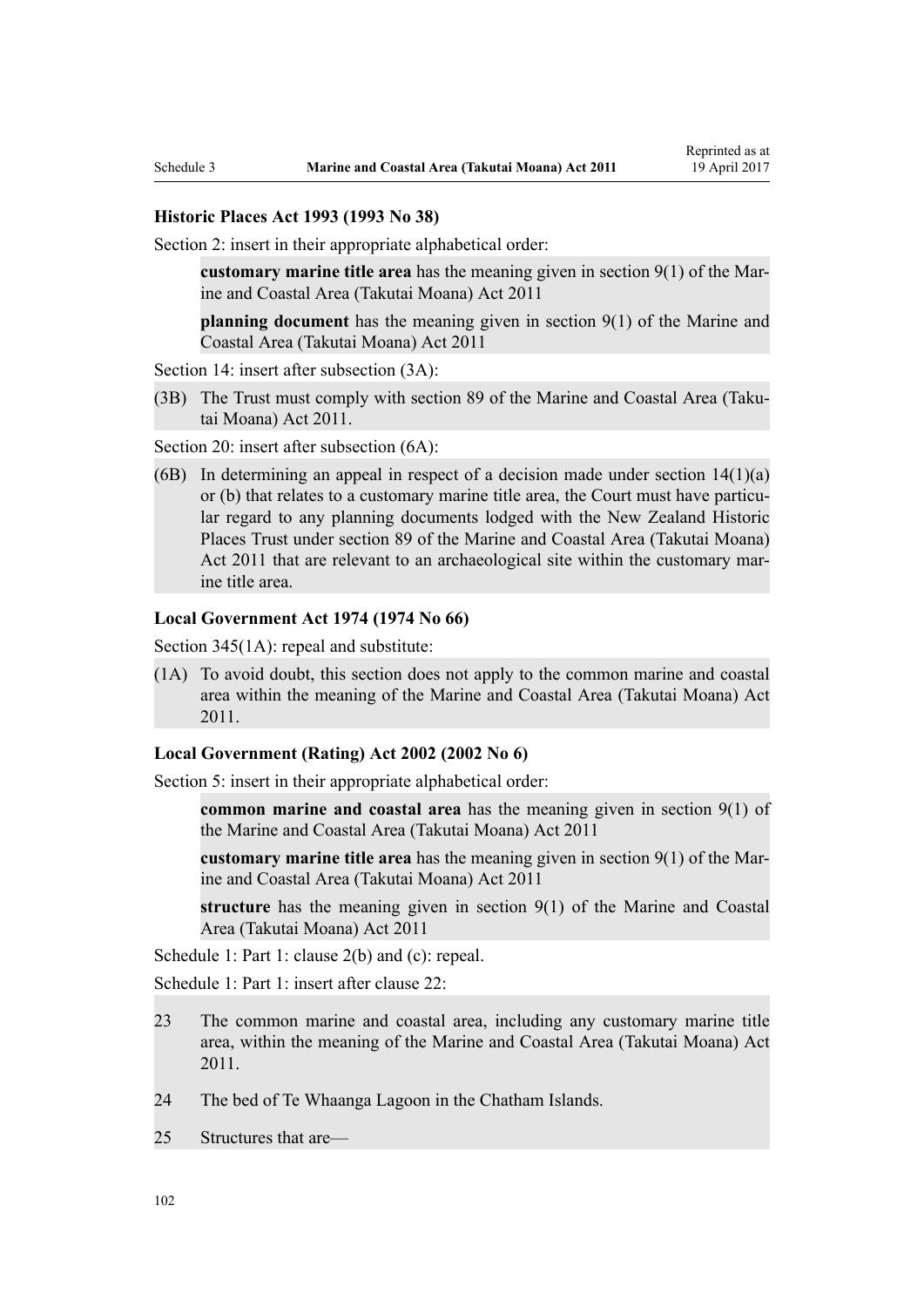#### **Local Government (Rating) Act 2002 (2002 No 6)***—continued*

- (a) fixed to, or under, or over any part of the common marine and coastal area; and
- (b) owned, or deemed to be owned, by the Crown under section 18 or 19 of the Marine and Coastal Area (Takutai Moana) Act 2011.

#### **[New Zealand Railways Corporation Act 1981](http://prd-lgnz-nlb.prd.pco.net.nz/pdflink.aspx?id=DLM57005) (1981 No 119)**

[Section 2\(1\):](http://prd-lgnz-nlb.prd.pco.net.nz/pdflink.aspx?id=DLM57011) insert in its appropriate alphabetical order:

**common marine and coastal area** has the same meaning as in section 9(1) of the Marine and Coastal Area (Takutai Moana) Act 2011

Paragraph (a) of the definition of **railway** in section 2(1): insert "or forming part of the common marine and coastal area" after "the Reserves Act 1977".

[Section 24](http://prd-lgnz-nlb.prd.pco.net.nz/pdflink.aspx?id=DLM57642): insert after paragraph (a):

Reprinted as at

(ab) occupy, use, or manage any railway that is located in the common marine and coastal area:

[Section 117\(1\)](http://prd-lgnz-nlb.prd.pco.net.nz/pdflink.aspx?id=DLM58268): insert "or of the common marine and coastal area" after "a public reserve".

### **[Protected Objects Act 1975](http://prd-lgnz-nlb.prd.pco.net.nz/pdflink.aspx?id=DLM432115) (1975 No 41)**

New section 11A: insert after section 11:

#### **11A Taonga tūturu found in customary marine title area**

If taonga tūturu are found in a part of the common marine and coastal area for which a customary marine title order has been awarded under the Marine and Coastal Area (Takutai Moana) Act 2011, section 82 of that Act applies to that finding instead of section 11 of this Act, except to the extent that section 11 is expressly applied by section 82 of that Act.

### **[Public Works Act 1981](http://prd-lgnz-nlb.prd.pco.net.nz/pdflink.aspx?id=DLM45426) (1981 No 35)**

Section 2: insert in its appropriate alphabetical order:

**common marine and coastal area** has the meaning given in section 9(1) of the Marine and Coastal Area (Takutai Moana) Act 2011

Definition of **Government work** in section 2: omit "public foreshore and seabed" and substitute "common marine and coastal area".

Definition of **public foreshore and seabed** in section 2: repeal.

[Section 52\(1\)\(b\)](http://prd-lgnz-nlb.prd.pco.net.nz/pdflink.aspx?id=DLM46307): omit "public foreshore and seabed" and substitute "common marine" and coastal area".

[Section 52\(3\)\(b\)](http://prd-lgnz-nlb.prd.pco.net.nz/pdflink.aspx?id=DLM46307): omit "public foreshore and seabed" and substitute "common marine and coastal area".

[Section 165\(1\):](http://prd-lgnz-nlb.prd.pco.net.nz/pdflink.aspx?id=DLM47750) insert: "or any land situated in the common marine and coastal area" after "Crown land or public reserve".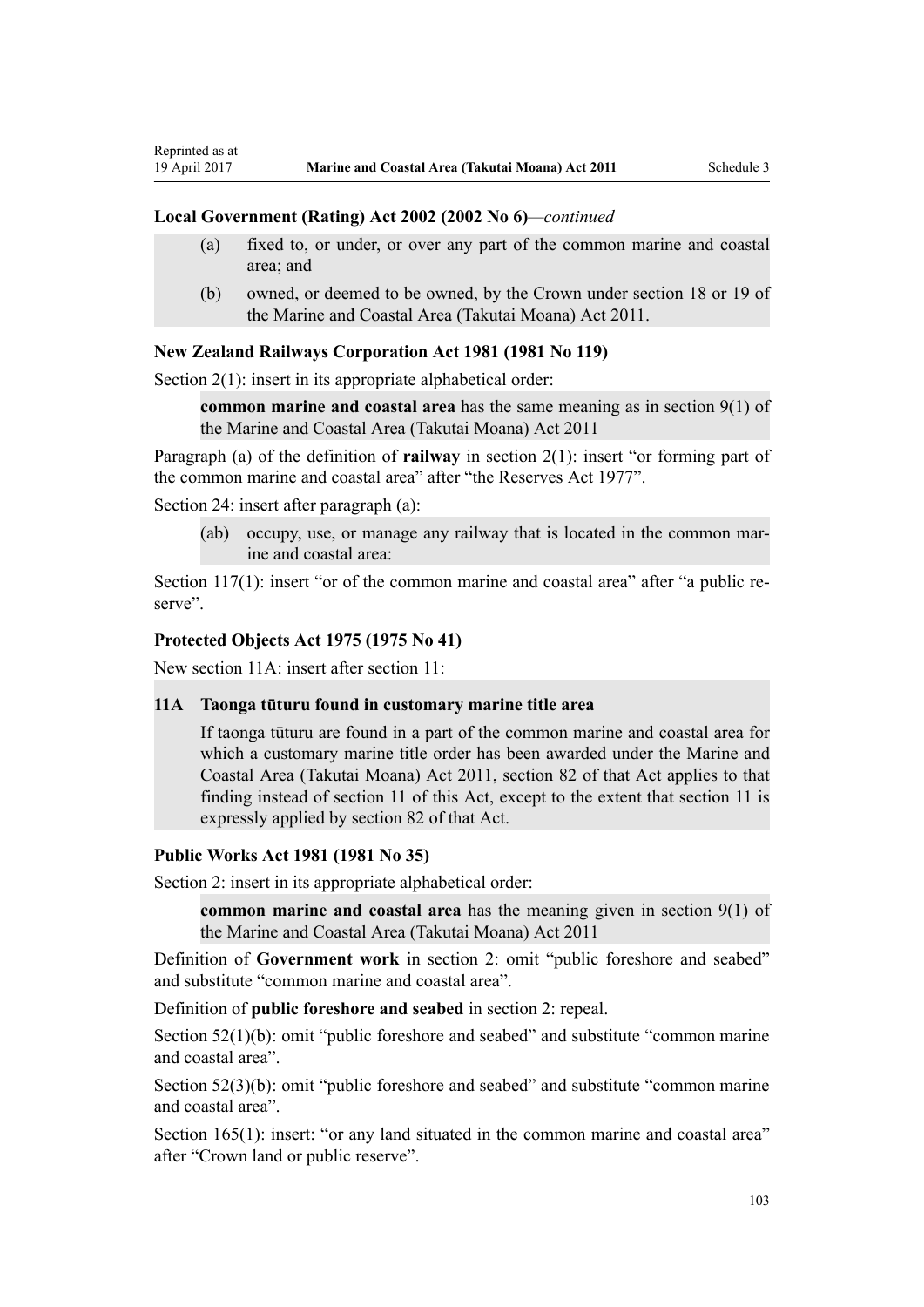#### **[Resource Management Act 1991](http://prd-lgnz-nlb.prd.pco.net.nz/pdflink.aspx?id=DLM230264) (1991 No 69)**

Definitions of **access rights**, **board**, **customary rights order**, **foreshore and seabed reserve**, **holder**, **management plan**, **public foreshore and seabed**, and **recognised customary activity** in [section 2\(1\):](http://prd-lgnz-nlb.prd.pco.net.nz/pdflink.aspx?id=DLM230272) repeal.

[Section 2\(1\):](http://prd-lgnz-nlb.prd.pco.net.nz/pdflink.aspx?id=DLM230272) insert in their appropriate alphabetical order:

**accommodated activity** has the meaning given in section 9(1) of the Marine and Coastal Area (Takutai Moana) Act 2011

**agreement** has the meaning given in section 9(1) of the Marine and Coastal Area (Takutai Moana) Act 2011

**common marine and coastal area** has the meaning given in section 9(1) of the Marine and Coastal Area (Takutai Moana) Act 2011

**customary marine title area** has the meaning given in section 9(1) of the Marine and Coastal Area (Takutai Moana) Act 2011

**customary marine title group** has the meaning given in section 9(1) of the Marine and Coastal Area (Takutai Moana) Act 2011

**customary marine title order** has the meaning given in section 9(1) of the Marine and Coastal Area (Takutai Moana) Act 2011

**marine and coastal area** has the meaning given in section 9(1) of the Marine and Coastal Area (Takutai Moana) Act 2011

**planning document** has the meaning given in section 9(1) of the Marine and Coastal Area (Takutai Moana) Act 2011

**protected customary right** has the meaning given in section 9(1) of the Marine and Coastal Area (Takutai Moana) Act 2011

**protected customary rights area** has the meaning given in section 9(1) of the Marine and Coastal Area (Takutai Moana) Act 2011

**protected customary rights group** has the meaning given in section 9(1) of the Marine and Coastal Area (Takutai Moana) Act 2011

**protected customary rights order** has the meaning given in section 9(1) of the Marine and Coastal Area (Takutai Moana) Act 2011

**RMA permission right** means the right provided for a customary marine title group by sections 66 and 68 of the Marine and Coastal Area (Takutai Moana) Act 2011

Definition of **affected order holder** in [section 2AA\(2\):](http://prd-lgnz-nlb.prd.pco.net.nz/pdflink.aspx?id=DLM2408220) repeal.

Definition of **limited notification** in [section 2AA\(2\)](http://prd-lgnz-nlb.prd.pco.net.nz/pdflink.aspx?id=DLM2408220): omit "or affected order holder".

Section  $6(g)$ : repeal and substitute:

 $(g)$  the protection of protected customary rights.

[Section 12\(2\)](http://prd-lgnz-nlb.prd.pco.net.nz/pdflink.aspx?id=DLM231949): repeal and substitute: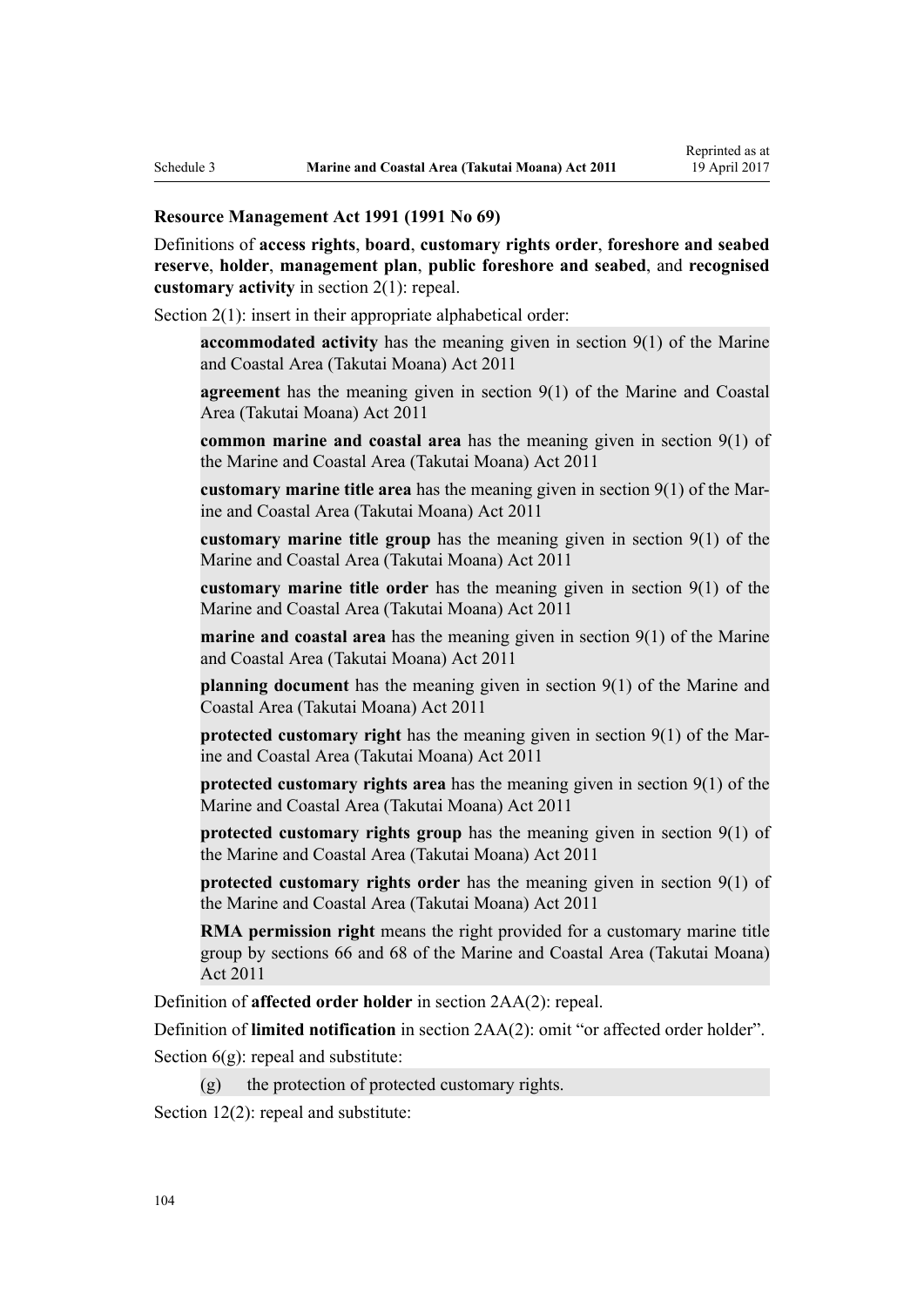- (2) No person may, unless expressly allowed by a national environmental standard, a rule in a regional coastal plan or in any proposed regional coastal plan for the same region, or a resource consent,—
	- (a) occupy any part of the common marine and coastal area; or
	- (b) remove any sand, shingle, shell, or other natural material from that area.

[Section 12A\(1\):](http://prd-lgnz-nlb.prd.pco.net.nz/pdflink.aspx?id=DLM231965) repeal and substitute:

- (1) No person may occupy a coastal marine area for the purpose of an aquaculture activity—
	- (a) except in an aquaculture management area provided for in a regional coastal plan; or
	- (b) if that part of the coastal marine area is in the common marine and coastal area, unless expressly authorised by a coastal permit.

Heading above [section 17A:](http://prd-lgnz-nlb.prd.pco.net.nz/pdflink.aspx?id=DLM232508) repeal.

[Section 17A](http://prd-lgnz-nlb.prd.pco.net.nz/pdflink.aspx?id=DLM232508): repeal.

Reprinted as at

[Section 17B:](http://prd-lgnz-nlb.prd.pco.net.nz/pdflink.aspx?id=DLM232510) repeal.

[Section 28\(e\):](http://prd-lgnz-nlb.prd.pco.net.nz/pdflink.aspx?id=DLM232548) repeal.

[Section 28A\(1\)\(c\):](http://prd-lgnz-nlb.prd.pco.net.nz/pdflink.aspx?id=DLM232552) omit "recognised customary activity" and substitute "protected customary right".

Section  $29(1)(p)$ : repeal.

Section  $30(1)(d)(ii)$ : repeal and substitute:

(ii) the occupation of space in, and the extraction of sand, shingle, shell, or other natural material from, the coastal marine area, to the extent that it is within the common marine and coastal area:

[Section 33\(2\)](http://prd-lgnz-nlb.prd.pco.net.nz/pdflink.aspx?id=DLM232593): omit "board of a foreshore and seabed reserve,".

[Section 35\(2\)\(e\)](http://prd-lgnz-nlb.prd.pco.net.nz/pdflink.aspx?id=DLM233009): repeal and substitute:

(e) in the case of a regional council, the exercise of a protected customary right in its region, including any controls imposed on the exercise of that right under Part 3 of the Marine and Coastal Area (Takutai Moana) Act  $2011-$ 

[Section 35\(5\)\(jb\)](http://prd-lgnz-nlb.prd.pco.net.nz/pdflink.aspx?id=DLM233009): repeal and substitute:

(jb) in the case of a regional council, records of every protected customary rights order or agreement relating to a part of the common marine and coastal area within its region; and

[Section 37B\(d\)](http://prd-lgnz-nlb.prd.pco.net.nz/pdflink.aspx?id=DLM233052): repeal.

[Section 38\(3\)\(c\)](http://prd-lgnz-nlb.prd.pco.net.nz/pdflink.aspx?id=DLM233057): repeal.

[Section 58\(d\)](http://prd-lgnz-nlb.prd.pco.net.nz/pdflink.aspx?id=DLM233381): omit "in land of the Crown".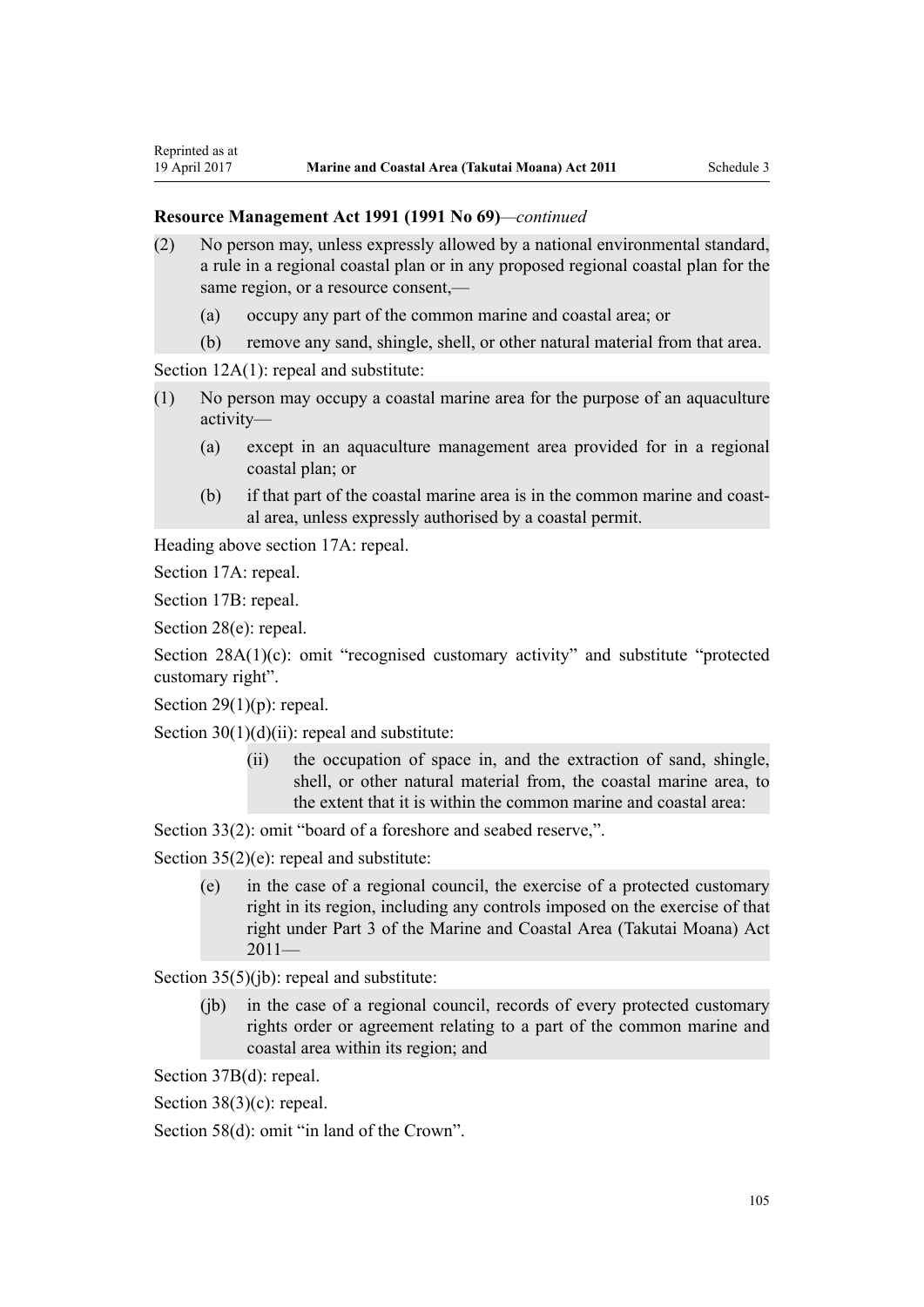[Section 58\(gb\):](http://prd-lgnz-nlb.prd.pco.net.nz/pdflink.aspx?id=DLM233381) omit "recognised customary activities" and substitute "protected customary rights".

[Section 61\(2A\):](http://prd-lgnz-nlb.prd.pco.net.nz/pdflink.aspx?id=DLM233389) repeal and substitute:

- (2A) When a regional council is preparing or changing a regional policy statement, it must deal with the following documents, if they are lodged with the council, in the manner specified, to the extent that their content has a bearing on the resource management issues of the region:
	- (a) the council must take into account any relevant planning document recognised by an iwi authority; and
	- (b) in relation to a planning document prepared by a customary marine title group under section 85 of the Marine and Coastal Area (Takutai Moana) Act 2011, the council must, in accordance with section 93 of that Act,—
		- (i) recognise and provide for the matters in that document, to the extent that they relate to the relevant customary marine title area; and
		- (ii) take into account the matters in that document, to the extent that they relate to a part of the common marine and coastal area outside the customary marine title area of the relevant group.

Section  $62(1)(b)$ : repeal and substitute:

(b) the resource management issues of significance to iwi authorities in the region; and

[Section 64A\(1\)](http://prd-lgnz-nlb.prd.pco.net.nz/pdflink.aspx?id=DLM233610): omit "coastal marine area (relating to land of the Crown in the coastal marine area or land in the coastal marine area vested in the regional council)" and substitute "common marine and coastal area".

[Section 64A\(4A\)](http://prd-lgnz-nlb.prd.pco.net.nz/pdflink.aspx?id=DLM233610): repeal and substitute:

(4A) A coastal occupation charge must not be imposed on a protected customary rights group or customary marine title group exercising a right under Part 3 of the Marine and Coastal Area (Takutai Moana) Act 2011.

[Section 66\(2\)\(b\):](http://prd-lgnz-nlb.prd.pco.net.nz/pdflink.aspx?id=DLM233620) omit "in land of the Crown".

[Section 66\(2A\):](http://prd-lgnz-nlb.prd.pco.net.nz/pdflink.aspx?id=DLM233620) repeal and substitute:

- (2A) When a regional council is preparing or changing a regional plan, it must deal with the following documents, if they are lodged with the council, in the manner specified, to the extent that their content has a bearing on the resource management issues of the region:
	- (a) the council must take into account any relevant planning document recognised by an iwi authority; and
	- (b) in relation to a planning document prepared by a customary marine title group under section 85 of the Marine and Coastal Area (Takutai Moana) Act 2011, the council must, in accordance with section 93 of that Act,—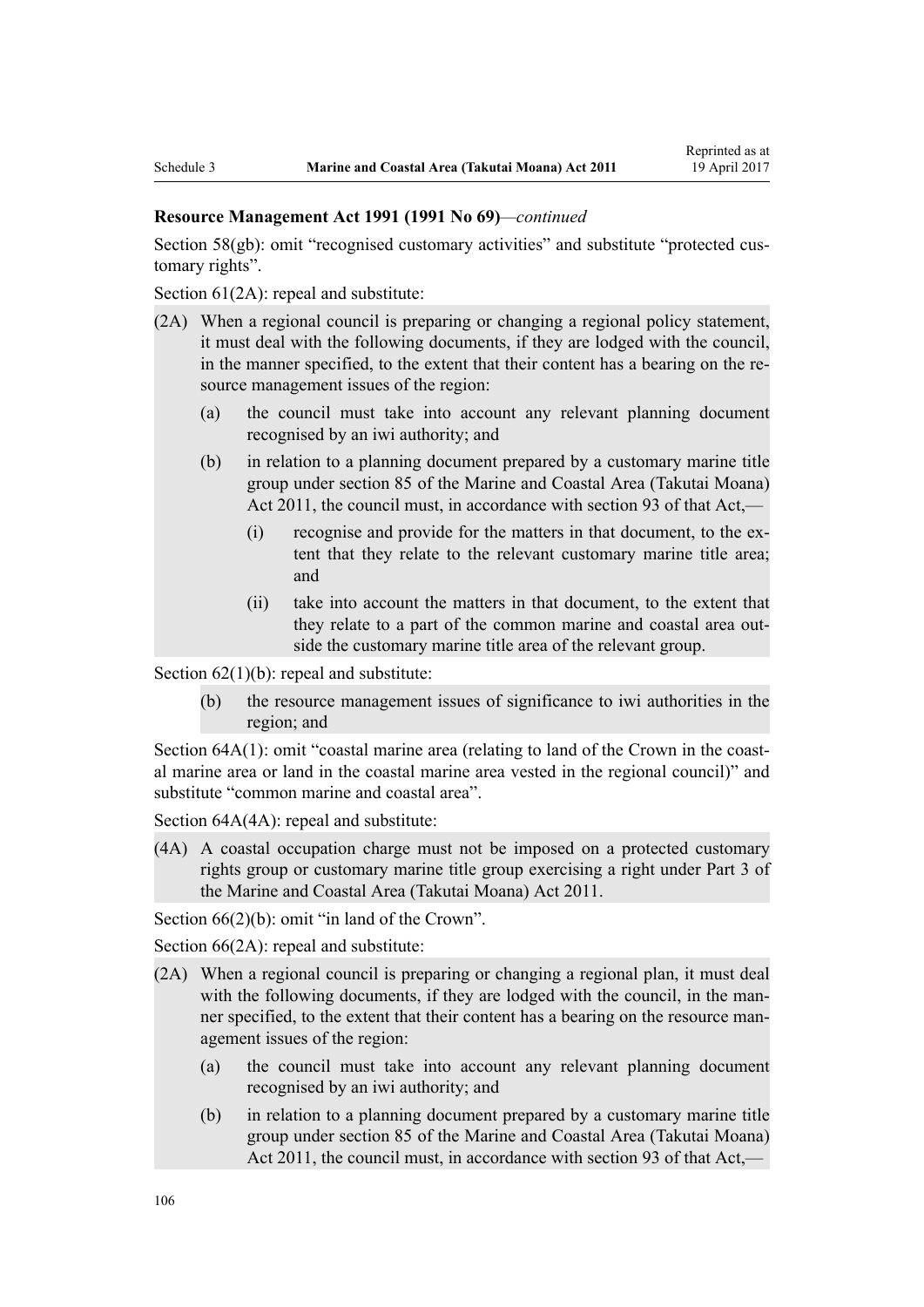- (i) recognise and provide for the matters in that document, to the extent that they relate to the relevant customary marine title area; and
- (ii) take into account the matters in that document, to the extent that they relate to a part of the common marine and coastal area outside the customary marine title area of the relevant group.

[Section 74\(2A\):](http://prd-lgnz-nlb.prd.pco.net.nz/pdflink.aspx?id=DLM233671) repeal and substitute:

(2A) A territorial authority, when preparing or changing a district plan, must take into account any relevant planning document recognised by an iwi authority and lodged with the territorial authority, to the extent that its content has a bearing on the resource management issues of the district.

[Section 79A](http://prd-lgnz-nlb.prd.pco.net.nz/pdflink.aspx?id=DLM233815): repeal.

Reprinted as at

[Section 79B:](http://prd-lgnz-nlb.prd.pco.net.nz/pdflink.aspx?id=DLM233818) repeal.

[Section 82A](http://prd-lgnz-nlb.prd.pco.net.nz/pdflink.aspx?id=DLM233827): repeal.

Heading above [section 85A](http://prd-lgnz-nlb.prd.pco.net.nz/pdflink.aspx?id=DLM233840): omit "*recognised customary activities*" and substitute "*protected customary rights*".

[Section 85A](http://prd-lgnz-nlb.prd.pco.net.nz/pdflink.aspx?id=DLM233840): omit "a significant adverse effect on a recognised customary activity carried out under section 17A(2)" and substitute "an adverse effect that is more than minor on a protected customary right carried out under Part 3 of the Marine and Coastal Area (Takutai Moana) Act 2011".

[Section 85B\(1\)](http://prd-lgnz-nlb.prd.pco.net.nz/pdflink.aspx?id=DLM233842): omit "If the holder of a customary rights order" and substitute "If a protected customary rights group".

[Section 85B\(2\)\(a\):](http://prd-lgnz-nlb.prd.pco.net.nz/pdflink.aspx?id=DLM233842) repeal and substitute:

(a) the effects of the proposed activity on the exercise of a protected customary right; and

[Section 85B\(2\)\(b\):](http://prd-lgnz-nlb.prd.pco.net.nz/pdflink.aspx?id=DLM233842) omit "recognised customary activity" and substitute "protected customary right".

[Section 85B\(2\)\(d\):](http://prd-lgnz-nlb.prd.pco.net.nz/pdflink.aspx?id=DLM233842) omit "recognised customary activity" and substitute "exercise of a protected customary right".

[Section 85B\(2\)\(e\)](http://prd-lgnz-nlb.prd.pco.net.nz/pdflink.aspx?id=DLM233842): omit "recognised customary activity" and substitute "protected customary right".

Section  $87A(2)(a)$ : repeal and substitute:

- (a) the consent authority must grant a resource consent except if—
	- (i) section 106 applies; or
	- (ii) section 55(2) of the Marine and Coastal Area (Takutai Moana) Act 2011 applies; and

[Section 95B\(1\)](http://prd-lgnz-nlb.prd.pco.net.nz/pdflink.aspx?id=DLM2416410): omit "or affected order holders" and substitute "an affected protected customary rights group or affected customary marine title group".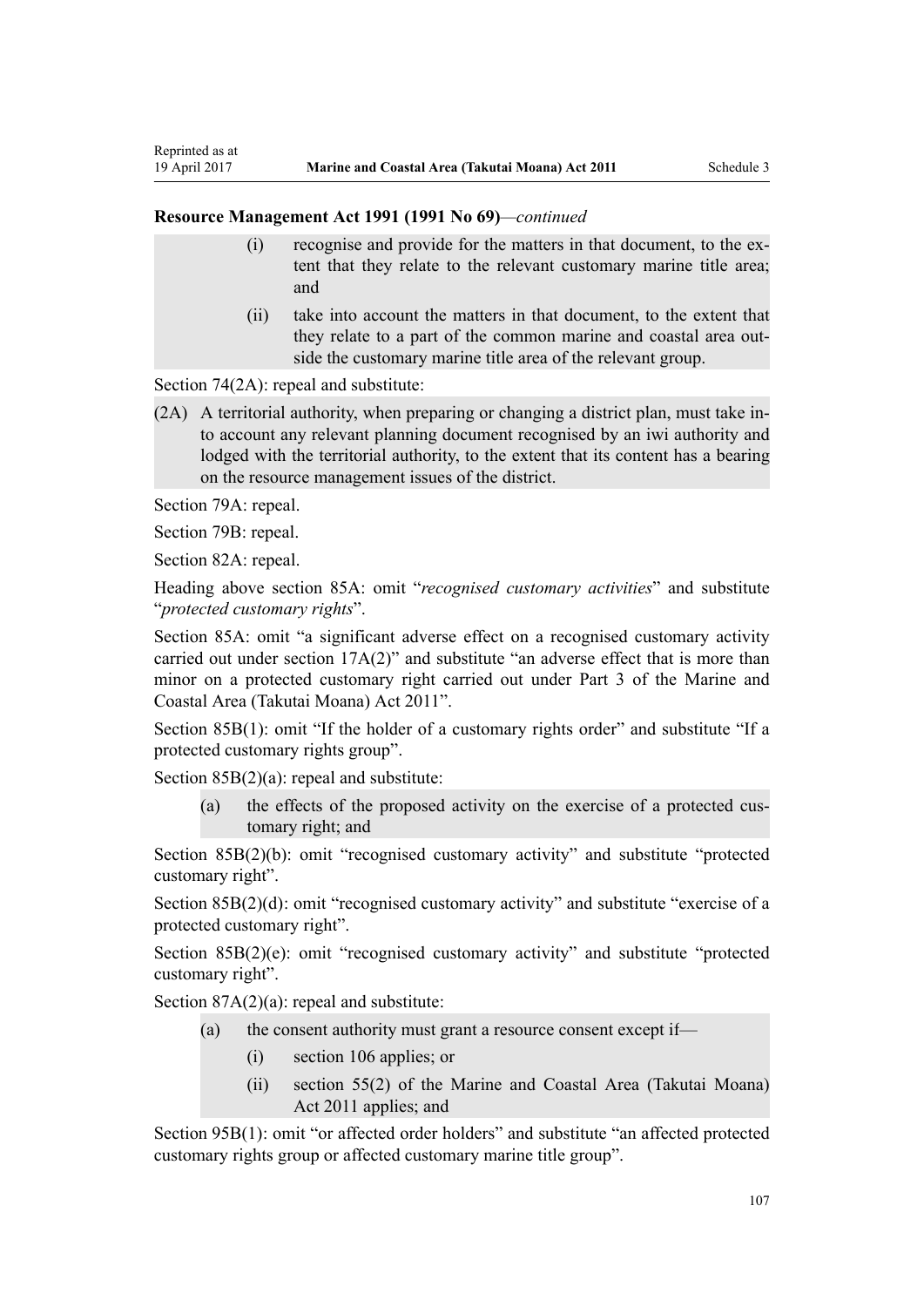[Section 95B\(3\)](http://prd-lgnz-nlb.prd.pco.net.nz/pdflink.aspx?id=DLM2416410): omit "any affected order holder" and substitute "an affected protected customary rights group or affected customary title group".

[Section 95B:](http://prd-lgnz-nlb.prd.pco.net.nz/pdflink.aspx?id=DLM2416410) add:

(4) In subsections (1) and (3), the requirements relating to an affected customary marine title group apply only in the case of applications for accommodated activities.

[Section 95F](http://prd-lgnz-nlb.prd.pco.net.nz/pdflink.aspx?id=DLM2416414): repeal and substitute:

#### **95F Status of protected customary rights group**

A consent authority must decide that a protected customary rights group is an affected protected customary rights group, in relation to an activity in the protected customary rights area relevant to that group, if—

- (a) the activity may have adverse effects on a protected customary right carried out in accordance with the requirements of Part 3 of the Marine and Coastal Area (Takutai Moana) Act 2011; and
- (b) the protected customary rights group has not given written approval for the activity or has withdrawn approval for the activity in a written notice received by the consent authority before the authority has made a decision under this section.

New section 95G: insert after [section 95F:](http://prd-lgnz-nlb.prd.pco.net.nz/pdflink.aspx?id=DLM2416414)

### **95G Status of customary marine title group**

A consent authority must decide that a customary marine title group is an affected customary marine title group, in relation to an accommodated activity in the customary marine title area relevant to that group, if—

- (a) the activity may have adverse effects on the exercise of the rights applying to a customary marine title group under subpart 3 of Part 3 of the Marine and Coastal Area (Takutai Moana) Act 2011; and
- (b) the customary marine title group has not given written approval for the activity in a written notice received by the consent authority before the authority has made a decision under this section.

[Section 104:](http://prd-lgnz-nlb.prd.pco.net.nz/pdflink.aspx?id=DLM234355) insert after subsection  $(2A)$ :

- (2B) When considering a resource consent application for an activity in an area within the scope of a planning document, a consent authority must have regard to any resource management matters set out in that planning document.
- (2C) Subsection (2B) applies until such time as the regional council, in the case of a consent authority that is a regional council, has completed its obligations in relation to its regional planning documents under section 93 of the Marine and Coastal Area (Takutai Moana) Act 2011.

Section  $104(3)(c)(iv)$ : repeal and substitute: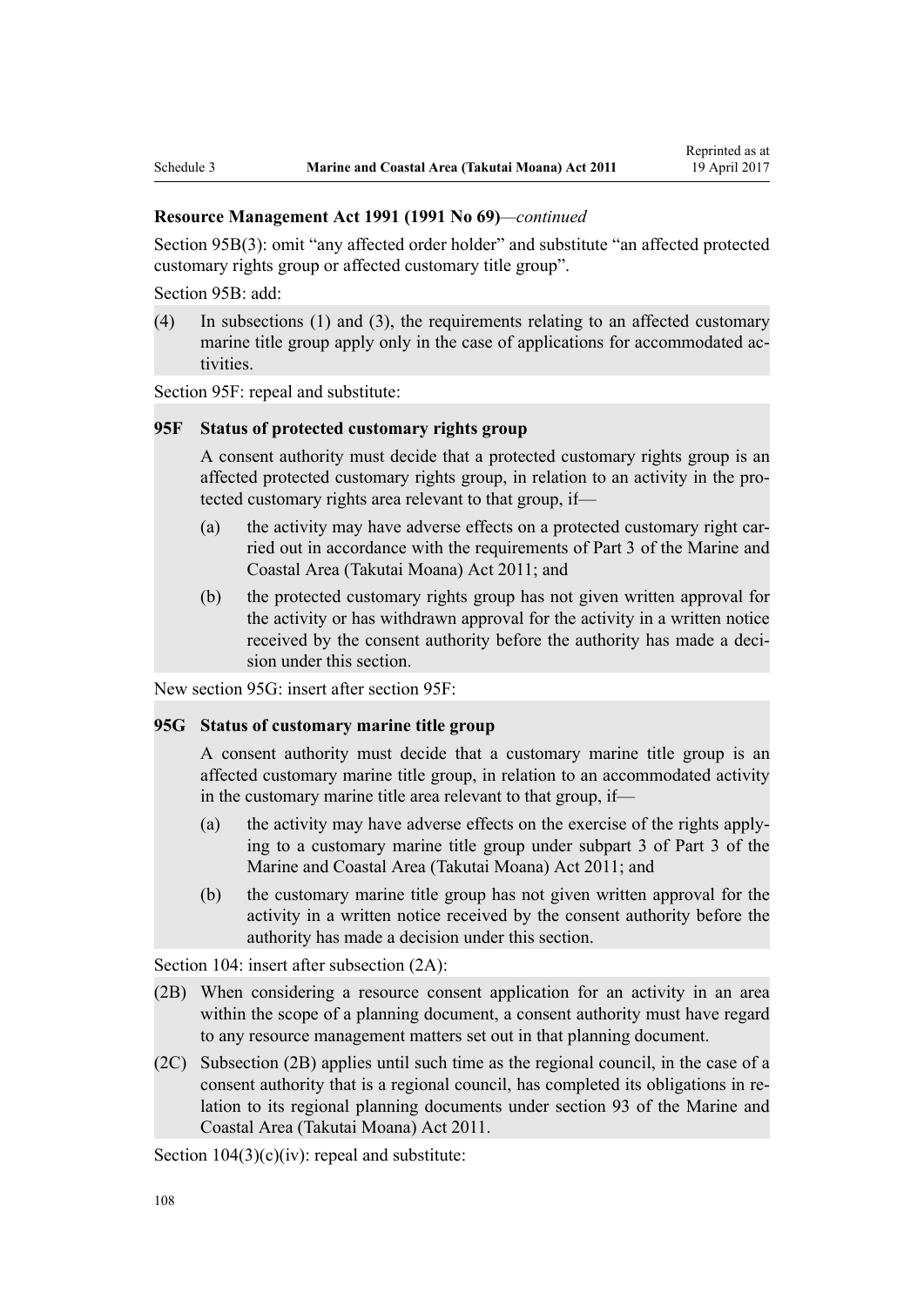### **Resource Management Act 1991 (1991 No 69)***—continued*

- (iv) wāhi tapu conditions included in a customary marine title order or agreement:
- (v) section 55(2) of the Marine and Coastal Area (Takutai Moana) Act 2011:

[Sections 107A to 107D:](http://prd-lgnz-nlb.prd.pco.net.nz/pdflink.aspx?id=DLM234801) repeal.

[Section 108\(2\)\(h\)](http://prd-lgnz-nlb.prd.pco.net.nz/pdflink.aspx?id=DLM234810): omit "coastal marine area (relating to land of the Crown in the coastal marine area or land in the coastal marine area vested in the regional council)" and substitute "common marine and coastal area".

[Section 116](http://prd-lgnz-nlb.prd.pco.net.nz/pdflink.aspx?id=DLM234865): add:

Reprinted as at

(6) If a resource consent is granted for an activity in a part of the common marine and coastal area where a customary marine title order or agreement is in effect, section 68(1) of the Marine and Coastal Area (Takutai Moana) Act 2011 applies.

Section  $122(5)(c)$ : omit "which is land of the Crown or land vested in a regional council".

[Section 152\(1\)](http://prd-lgnz-nlb.prd.pco.net.nz/pdflink.aspx?id=DLM235468): omit "The Governor-General may, by Order in Council, on the advice of the Minister, in respect of any specified part of the coastal marine area, direct that a consent authority shall not grant a coastal permit in respect of any land of the Crown in that specified part which would authorise the holder of the permit (if granted) to—" and substitute "The Governor-General may, by Order in Council, on the advice of the Minister, direct that a consent authority must not grant a coastal permit, in respect of a specified part of the marine and coastal area (other than in respect of any specified freehold land) that would, if granted, authorise the permit holder—".

[Section 152\(4\)](http://prd-lgnz-nlb.prd.pco.net.nz/pdflink.aspx?id=DLM235468): repeal and substitute:

(4) The Minister shall not advise the making of an Order in Council under subsection (1) or (2) unless the Minister considers that there is, or is likely to be, in respect of any area to which it is proposed that the Order in Council relate, competing demands for the use of that area for all or any of the activities referred to in subsection (1).

[Section 156:](http://prd-lgnz-nlb.prd.pco.net.nz/pdflink.aspx?id=DLM235484) omit "in respect of any land of the Crown".

[Section 165H:](http://prd-lgnz-nlb.prd.pco.net.nz/pdflink.aspx?id=DLM236036) omit "vested in the Crown or a regional council in a coastal marine area" and substitute "in the common marine and coastal area".

Heading to section 237A: omit and substitute "**Vesting of land in common marine and coastal area or bed of lake or river**".

[Section 237A\(1\)\(b\):](http://prd-lgnz-nlb.prd.pco.net.nz/pdflink.aspx?id=DLM237276) repeal and substitute:

(b) show any part of the allotment that is in the coastal marine area as part of the common marine and coastal area.

[Section 237A\(2\):](http://prd-lgnz-nlb.prd.pco.net.nz/pdflink.aspx?id=DLM237276) omit "or subsection  $(1)(b)$ ".

[Section 237G](http://prd-lgnz-nlb.prd.pco.net.nz/pdflink.aspx?id=DLM237291): repeal and substitute: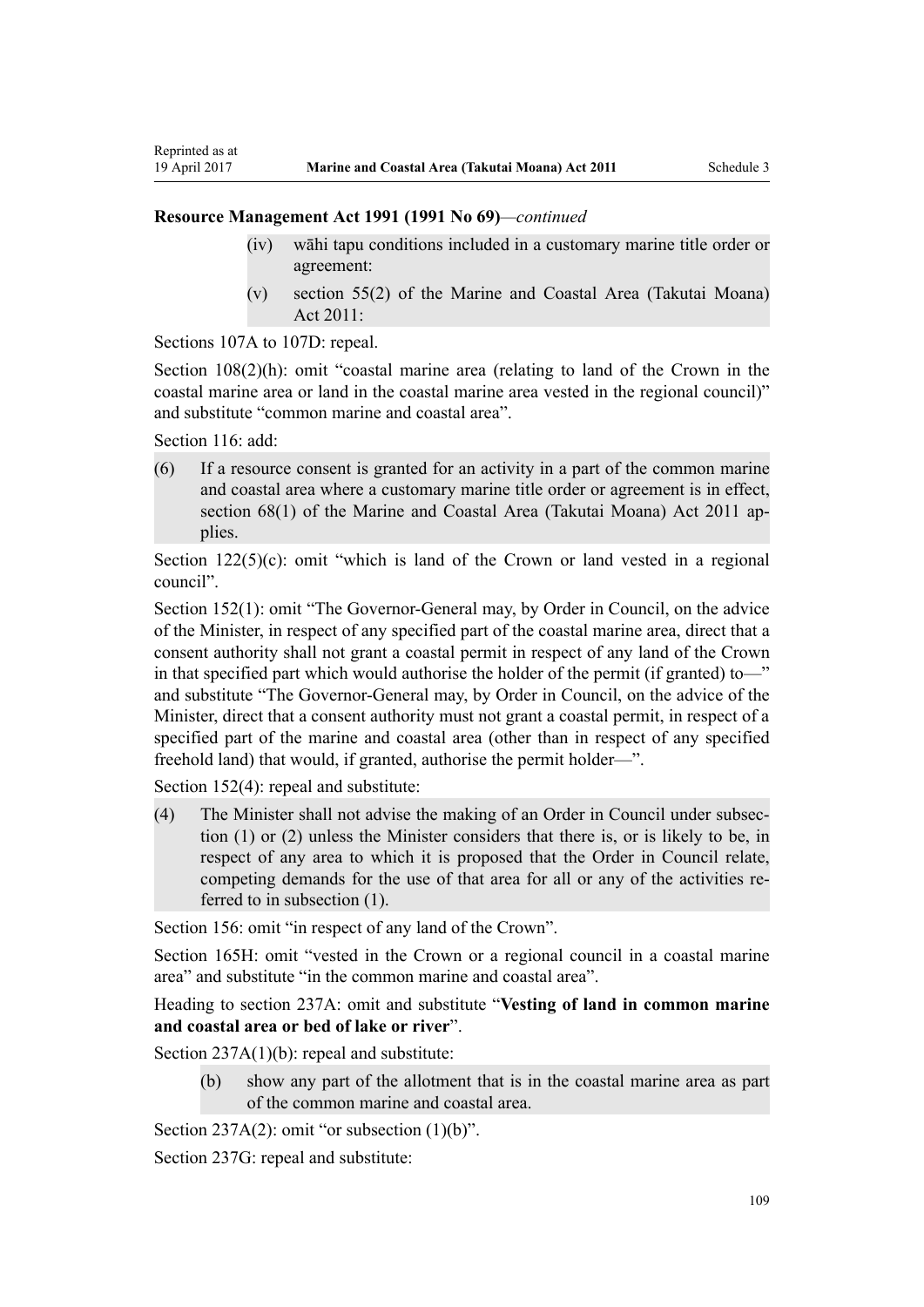#### **Resource Management Act 1991 (1991 No 69)***—continued*

#### **237G Compensation**

- (1) This section applies if—
	- (a) the bed of a river or lake—
		- (i) is vested in the Crown in accordance with section  $237A(1)(a)$ ; and
		- (ii) adjoins, or would adjoin if it were not for an esplanade reserve, any allotment of 4 hectares or more when land is subdivided; or
	- (b) land that is within the coastal marine area—
		- (i) becomes part of the common marine and coastal area in accordance with section 237A(1)(b); and
		- (ii) adjoins, or would adjoin if it were not for an esplanade reserve, any allotment of 4 hectares or more created when land is subdivided.
- (2) In the case of land referred to in subsection  $(1)(a)$ , the Crown or territorial authority, as the case may be, must pay compensation to the registered proprietor of that land, unless the registered proprietor agrees otherwise.
- (3) In the case of land referred to in subsection (1)(b), the Crown must pay compensation to the registered proprietor of that land, unless the registered proprietor agrees otherwise.

[Section 239\(1\)\(c\):](http://prd-lgnz-nlb.prd.pco.net.nz/pdflink.aspx?id=DLM237600) repeal and substitute:

- (c) any land or any part of the bed of a river (not being part of the coastal marine area) or lake, shown on the survey plan as land to be vested in the territorial authority or the Crown, shall vest in the territorial authority or the Crown, as the case may be, free from all interests in land, including any encumbrances (without the necessity of an instrument of release or discharge or otherwise); and
- (d) to avoid doubt, any land shown on the survey plan as land in the coastal marine area becomes part of the marine and coastal area.

[Section 239\(3\)](http://prd-lgnz-nlb.prd.pco.net.nz/pdflink.aspx?id=DLM237600): repeal and substitute:

(3) Any land vested in the Crown vests under the Land Act 1948 unless this Act provides otherwise.

Heading to [section 293A:](http://prd-lgnz-nlb.prd.pco.net.nz/pdflink.aspx?id=DLM238254) repeal and substitute "**Determinations on recognition orders and agreements made under Marine and Coastal Area (Takutai Moana) Act 2011**".

[Section 309\(4\):](http://prd-lgnz-nlb.prd.pco.net.nz/pdflink.aspx?id=DLM238505) omit "recognised customary activity carried out in accordance with section  $17A(2)$ " and substitute "protected customary right".

[Section 309\(5\)](http://prd-lgnz-nlb.prd.pco.net.nz/pdflink.aspx?id=DLM238505): omit "337" and substitute "331", and omit "recognised customary activity" and substitute "protected customary right".

Section  $332(1)(c)$ : omit "; or".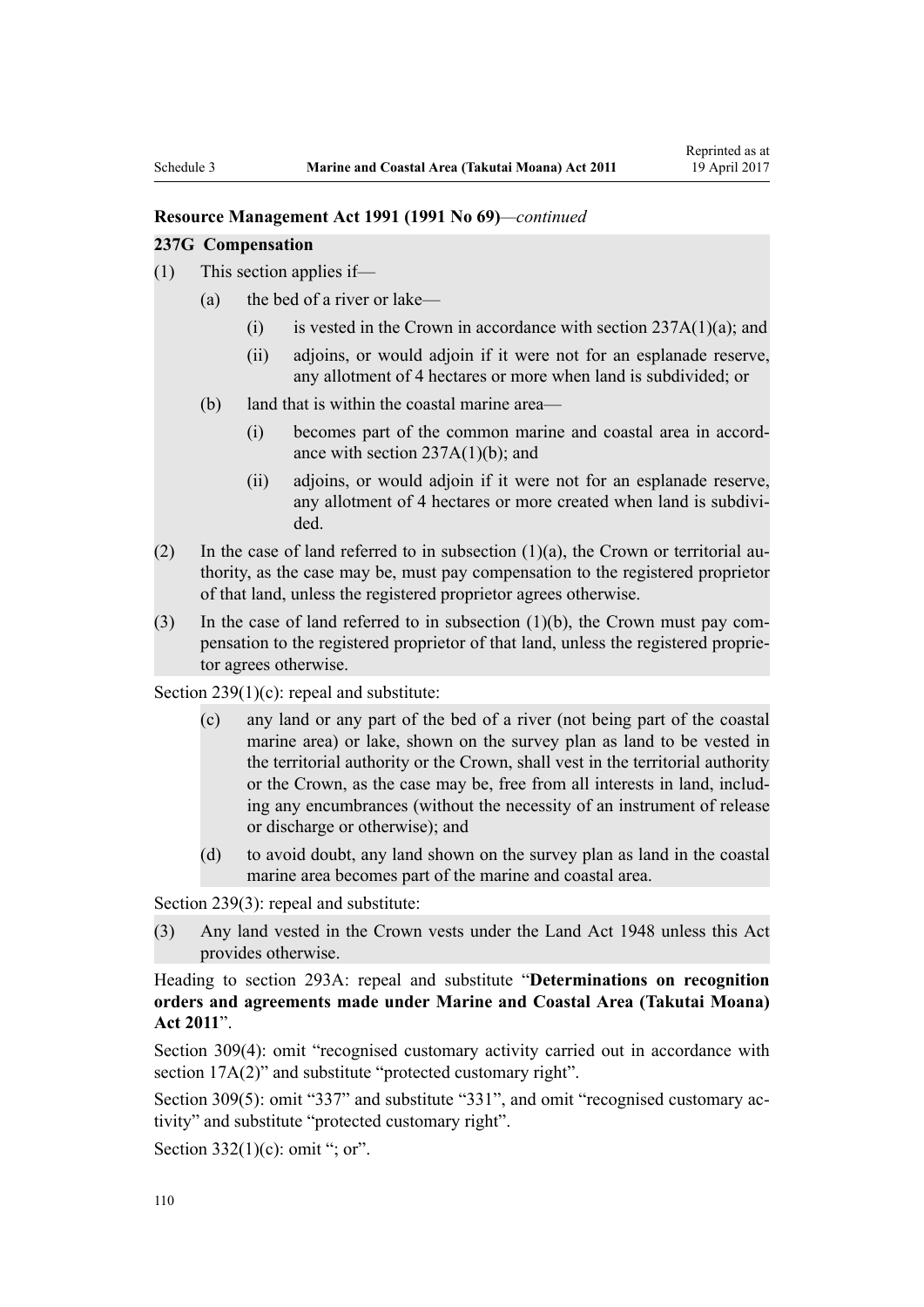Reprinted as at

### **Resource Management Act 1991 (1991 No 69)***—continued*

Section  $332(1)(d)$ : repeal.

[Section 333\(1A\):](http://prd-lgnz-nlb.prd.pco.net.nz/pdflink.aspx?id=DLM239027) repeal.

[Section 354\(3\)](http://prd-lgnz-nlb.prd.pco.net.nz/pdflink.aspx?id=DLM239318): repeal and substitute:

- (3) Any person may use or occupy any part of the common marine and coastal area without obtaining consent, unless consent must be obtained under—
	- (a) this Act; or
	- (b) any other enactment; or
	- (c) any instrument or order made under an enactment.

[Section 355\(1\)](http://prd-lgnz-nlb.prd.pco.net.nz/pdflink.aspx?id=DLM239322): repeal.

[Section 355\(3\):](http://prd-lgnz-nlb.prd.pco.net.nz/pdflink.aspx?id=DLM239322) omit: "Without limiting section 355AA, the relevant Minister" and substitute "The Minister of Lands".

[Section 355\(3\)](http://prd-lgnz-nlb.prd.pco.net.nz/pdflink.aspx?id=DLM239322): insert "that forms part of a riverbed or lakebed that is not within the coastal marine area and" after "reclaimed land".

[Section 355\(6\)](http://prd-lgnz-nlb.prd.pco.net.nz/pdflink.aspx?id=DLM239322): repeal and substitute:

(6) For the purposes of this section, references to land that forms part of a riverbed or lakebed include land which was part of that bed before it was reclaimed.

[Section 355AA](http://prd-lgnz-nlb.prd.pco.net.nz/pdflink.aspx?id=DLM239326): repeal.

[Section 355AB:](http://prd-lgnz-nlb.prd.pco.net.nz/pdflink.aspx?id=DLM239328) repeal.

Section  $360(1)(c)$ : repeal and substitute:

- (c) prescribing the amount, methods for calculating the amount, and circumstances and manner in which holders of resource consents are liable to pay for—
	- (i) the occupation of the coastal marine area, to the extent that it is within the common marine and coastal area; and
	- (ii) the occupation of the bed of any river or lake that is land of the Crown; and
	- (iii) the extraction of any sand, shingle, shell, and other natural materials from an area described in subparagraph (i) or (ii); and
	- (iv) the use of geothermal energy:

[Schedule 1:](http://prd-lgnz-nlb.prd.pco.net.nz/pdflink.aspx?id=DLM240686) clause  $2(2)(c)$ : repeal and substitute:

(c) any customary marine title group in the region.

[Schedule 1:](http://prd-lgnz-nlb.prd.pco.net.nz/pdflink.aspx?id=DLM240686) clause 3(1)(e): repeal and substitute:

(e) any customary marine title group in the area.

[Schedule 1:](http://prd-lgnz-nlb.prd.pco.net.nz/pdflink.aspx?id=DLM240686) clause  $5(4)(f)$ : omit "; and".

[Schedule 1:](http://prd-lgnz-nlb.prd.pco.net.nz/pdflink.aspx?id=DLM240686) clause 5(4)(g): repeal.

[Schedule 1:](http://prd-lgnz-nlb.prd.pco.net.nz/pdflink.aspx?id=DLM240686) clause  $20(4)(f)$ : omit "; and".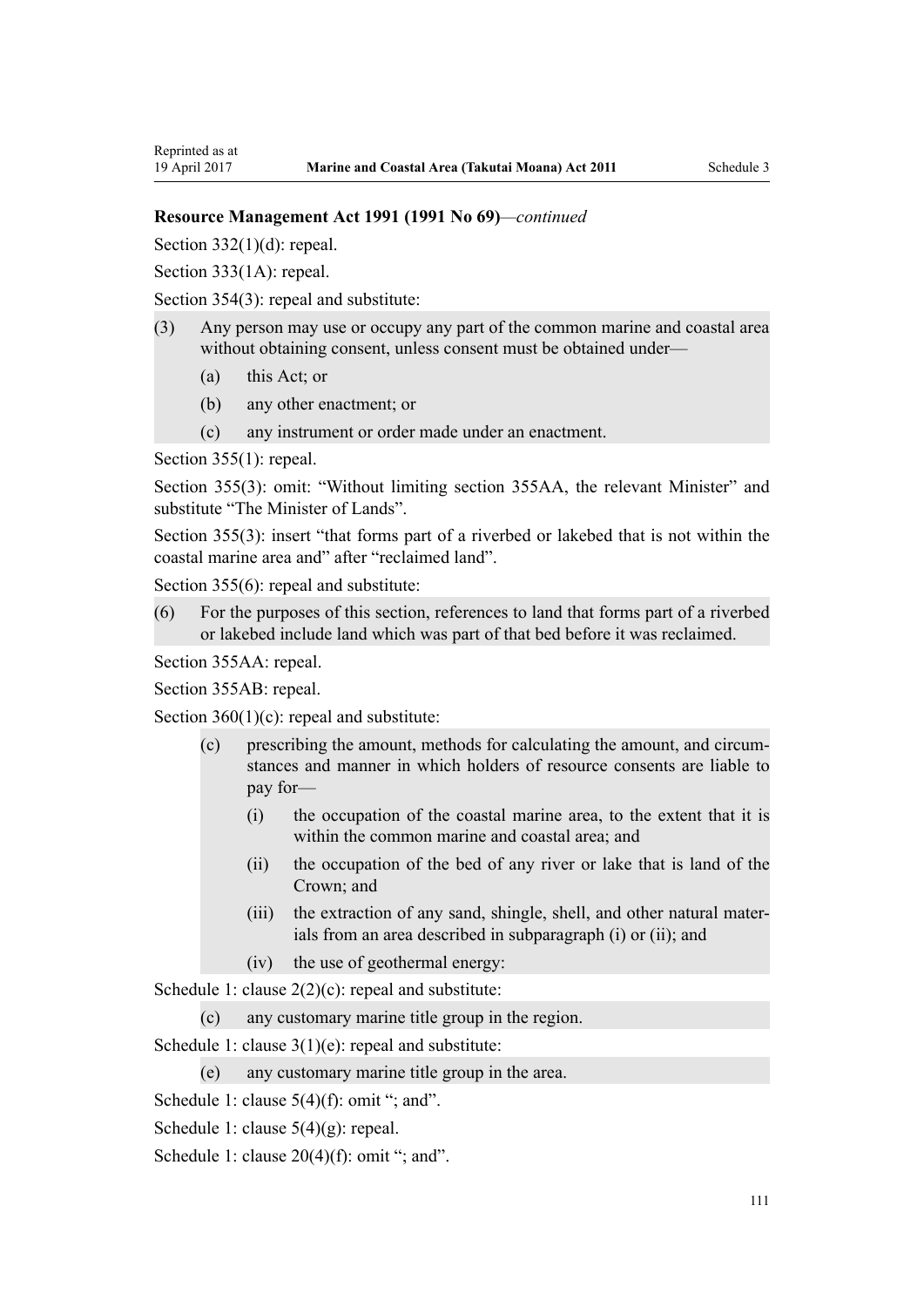### **Resource Management Act 1991 (1991 No 69)***—continued*

[Schedule 1:](http://prd-lgnz-nlb.prd.pco.net.nz/pdflink.aspx?id=DLM240686) clause 20(4)(g): repeal.

[Schedule 4:](http://prd-lgnz-nlb.prd.pco.net.nz/pdflink.aspx?id=DLM242008) clause 1A: repeal and substitute:

#### **1A Matters to be included in assessment of effects on environment**

An assessment of effects on the environment for the purposes of section 88 must include, in a case where the activity for which a resource consent is sought will, or is likely to, have adverse effects that are more than minor on the exercise of a protected customary right, a description of possible alternative locations or methods for the exercise of the proposed activity (unless written approval for the proposed activity is given by the protected customary rights group).

[Schedule 12:](http://prd-lgnz-nlb.prd.pco.net.nz/pdflink.aspx?id=DLM242515) repeal.

#### **[Te Ture Whenua Maori Act 1993](http://prd-lgnz-nlb.prd.pco.net.nz/pdflink.aspx?id=DLM289881) (1993 No 4)**

[Section 4](http://prd-lgnz-nlb.prd.pco.net.nz/pdflink.aspx?id=DLM289897): insert in its appropriate alphabetical order:

**common marine and coastal area** has the meaning given in section 9(1) of the Marine and Coastal Area (Takutai Moana) Act 2011

[Section 4:](http://prd-lgnz-nlb.prd.pco.net.nz/pdflink.aspx?id=DLM289897) paragraph (b) of the definition of **land**: omit "public foreshore and seabed" and substitute "common marine and coastal area".

[Section 43\(7\)](http://prd-lgnz-nlb.prd.pco.net.nz/pdflink.aspx?id=DLM290907): repeal.

[Section 72\(1\)](http://prd-lgnz-nlb.prd.pco.net.nz/pdflink.aspx?id=DLM290961): omit "(other than proceedings under the Foreshore and Seabed Act  $2004$ ".

[Section 98\(3\)\(c\)](http://prd-lgnz-nlb.prd.pco.net.nz/pdflink.aspx?id=DLM291203): repeal.

[Section 98\(3A\):](http://prd-lgnz-nlb.prd.pco.net.nz/pdflink.aspx?id=DLM291203) repeal.

# **Part 2**

### **Regulations amended**

#### **[Commodity Levies \(Mussel, Oyster, and Salmon\) Order 2007](http://prd-lgnz-nlb.prd.pco.net.nz/pdflink.aspx?id=DLM443982) (SR 2007/212)**

[Clause 3](http://prd-lgnz-nlb.prd.pco.net.nz/pdflink.aspx?id=DLM443990): insert in its appropriate alphabetical order:

**customary marine title** has the meaning given in section 9(1) of the Marine and Coastal Area (Takutai Moana) Act 2011

Clause  $16(g)(ii)$ : revoke and substitute:

(ii) claims made under section 94 of the Marine and Coastal Area (Takutai Moana) Act 2011 for recognition of a protected customary right or customary marine title; and

### **[Marine Mammals Protection Regulations 1992](http://prd-lgnz-nlb.prd.pco.net.nz/pdflink.aspx?id=DLM168285) (SR 1992/322)**

[Regulation 2](http://prd-lgnz-nlb.prd.pco.net.nz/pdflink.aspx?id=DLM168290): insert in its appropriate alphabetical order: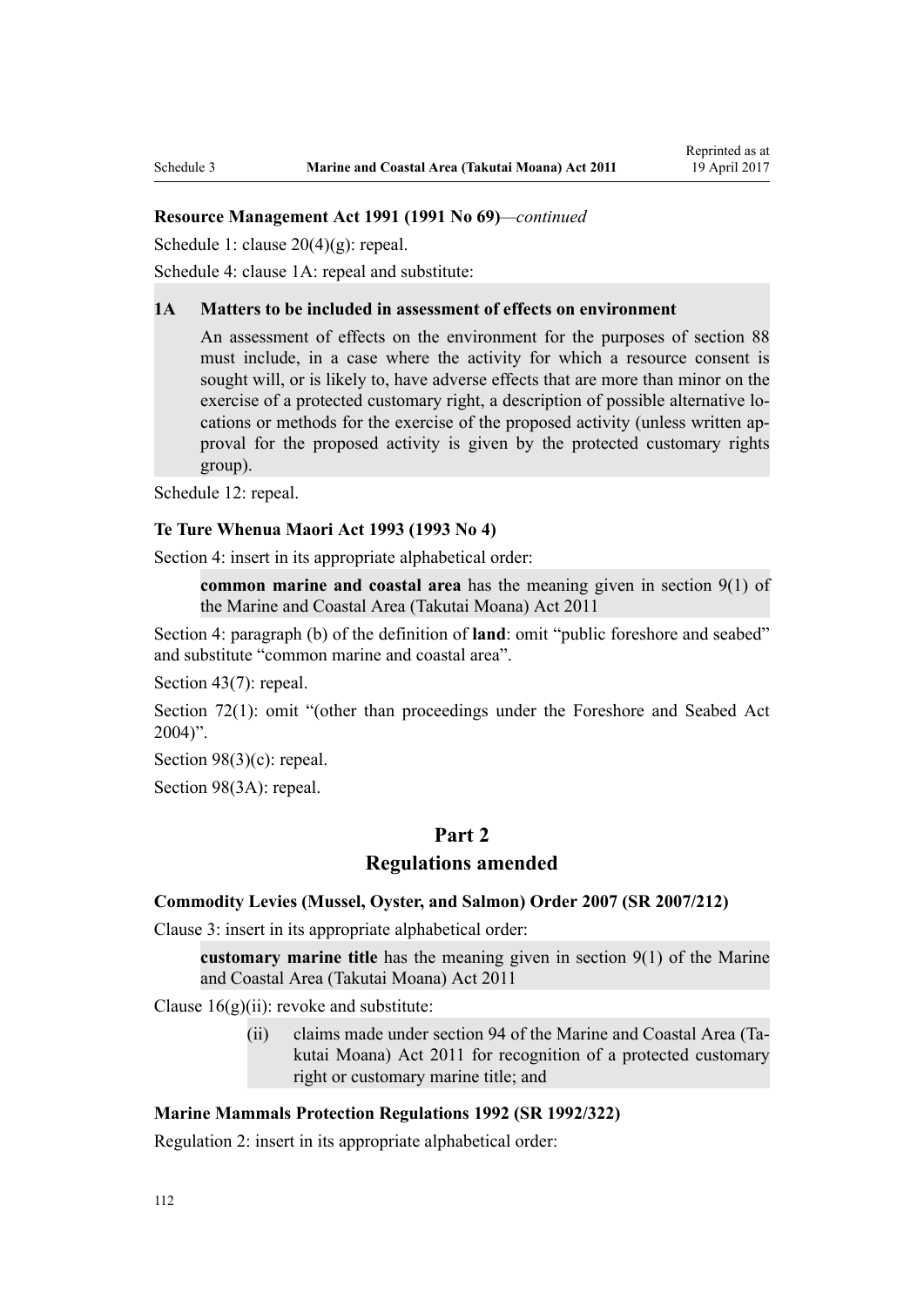## **Marine Mammals Protection Regulations 1992 (SR 1992/322)***—continued*

**customary marine title area** has the meaning given in section 9(1) of the Marine and Coastal Area (Takutai Moana) Act 2011

[Regulation 6](http://prd-lgnz-nlb.prd.pco.net.nz/pdflink.aspx?id=DLM168824): add:

(2) Section 76 of the Marine and Coastal Area (Takutai Moana) Act 2011 applies to any application under these regulations for a permit to watch marine mammals within a customary marine title area.

# **[Resource Management \(Forms, Fees, and Procedure\) Regulations 2003](http://prd-lgnz-nlb.prd.pco.net.nz/pdflink.aspx?id=DLM195259) (SR 2003/153)**

[Regulation 10\(2\)\(h\)](http://prd-lgnz-nlb.prd.pco.net.nz/pdflink.aspx?id=DLM168828): omit "the holder of a customary rights order who" and substitute "a protected customary rights group that".

[Regulation 10\(2\)](http://prd-lgnz-nlb.prd.pco.net.nz/pdflink.aspx?id=DLM168828): insert after paragraph (h):

(ha) a customary marine title group that, in the opinion of the consent authority, may be adversely affected by the grant of a resource consent for an accommodated activity: